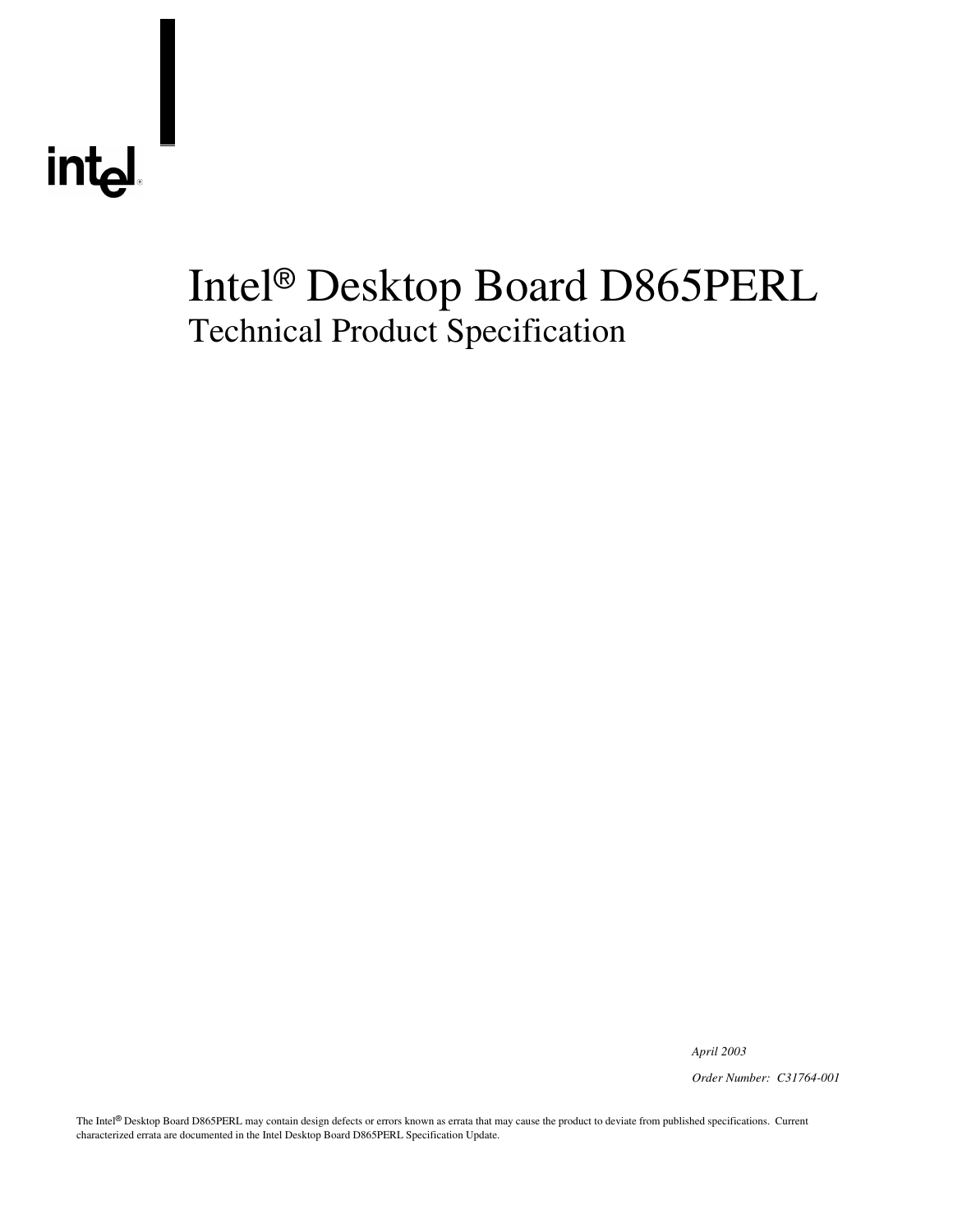## **Revision History**

| <b>Revision</b> | <b>Revision History</b>                                                                | <b>Date</b>       |
|-----------------|----------------------------------------------------------------------------------------|-------------------|
| $-001$          | First release of the Intel® Desktop Board D865PERL Technical Product<br>Specification. | <b>April 2003</b> |

This product specification applies to only the standard Intel Desktop Board D865PERL with BIOS identifier RL86510A.86A.

Changes to this specification will be published in the Intel Desktop Board D865PERL Specification Update before being incorporated into a revision of this document.

INFORMATION IN THIS DOCUMENT IS PROVIDED IN CONNECTION WITH INTEL® PRODUCTS. NO LICENSE, EXPRESS OR IMPLIED, BY ESTOPPEL OR OTHERWISE, TO ANY INTELLECTUAL PROPERTY RIGHTS IS GRANTED BY THIS DOCUMENT. EXCEPT AS PROVIDED IN INTEL'S TERMS AND CONDITIONS OF SALE FOR SUCH PRODUCTS, INTEL ASSUMES NO LIABILITY WHATSOEVER, AND INTEL DISCLAIMS ANY EXPRESS OR IMPLIED WARRANTY, RELATING TO SALE AND/OR USE OF INTEL® PRODUCTS INCLUDING LIABILITY OR WARRANTIES RELATING TO FITNESS FOR A PARTICULAR PURPOSE, MERCHANTABILITY, OR INFRINGEMENT OF ANY PATENT, COPYRIGHT OR OTHER INTELLECTUAL PROPERTY RIGHT. INTEL PRODUCTS ARE NOT INTENDED FOR USE IN MEDICAL, LIFE SAVING, OR LIFE SUSTAINING APPLICATIONS.

Intel Corporation may have patents or pending patent applications, trademarks, copyrights, or other intellectual property rights that relate to the presented subject matter. The furnishing of documents and other materials and information does not provide any license, express or implied, by estoppel or otherwise, to any such patents, trademarks, copyrights, or other intellectual property rights.

Intel may make changes to specifications and product descriptions at any time, without notice.

Designers must not rely on the absence or characteristics of any features or instructions marked "reserved" or "undefined." Intel reserves these for future definition and shall have no responsibility whatsoever for conflicts or incompatibilities arising from future changes to them.

Intel® desktop boards may contain design defects or errors known as errata, which may cause the product to deviate from published specifications. Current characterized errata are available on request.

Contact your local Intel sales office or your distributor to obtain the latest specifications before placing your product order.

Copies of documents which have an ordering number and are referenced in this document, or other Intel literature, may be obtained from:

 Intel Corporation P.O. Box 5937 Denver, CO 80217-9808

 or call in North America 1-800-548-4725, Europe 44-0-1793-431-155, France 44-0-1793-421-777, Germany 44-0-1793-421-333, other Countries 708-296-9333.

Intel, Pentium, and Celeron are registered trademarks of Intel Corporation or its subsidiaries in the United States and other countries.

\* Other names and brands may be claimed as the property of others.

Copyright © 2003, Intel Corporation. All rights reserved.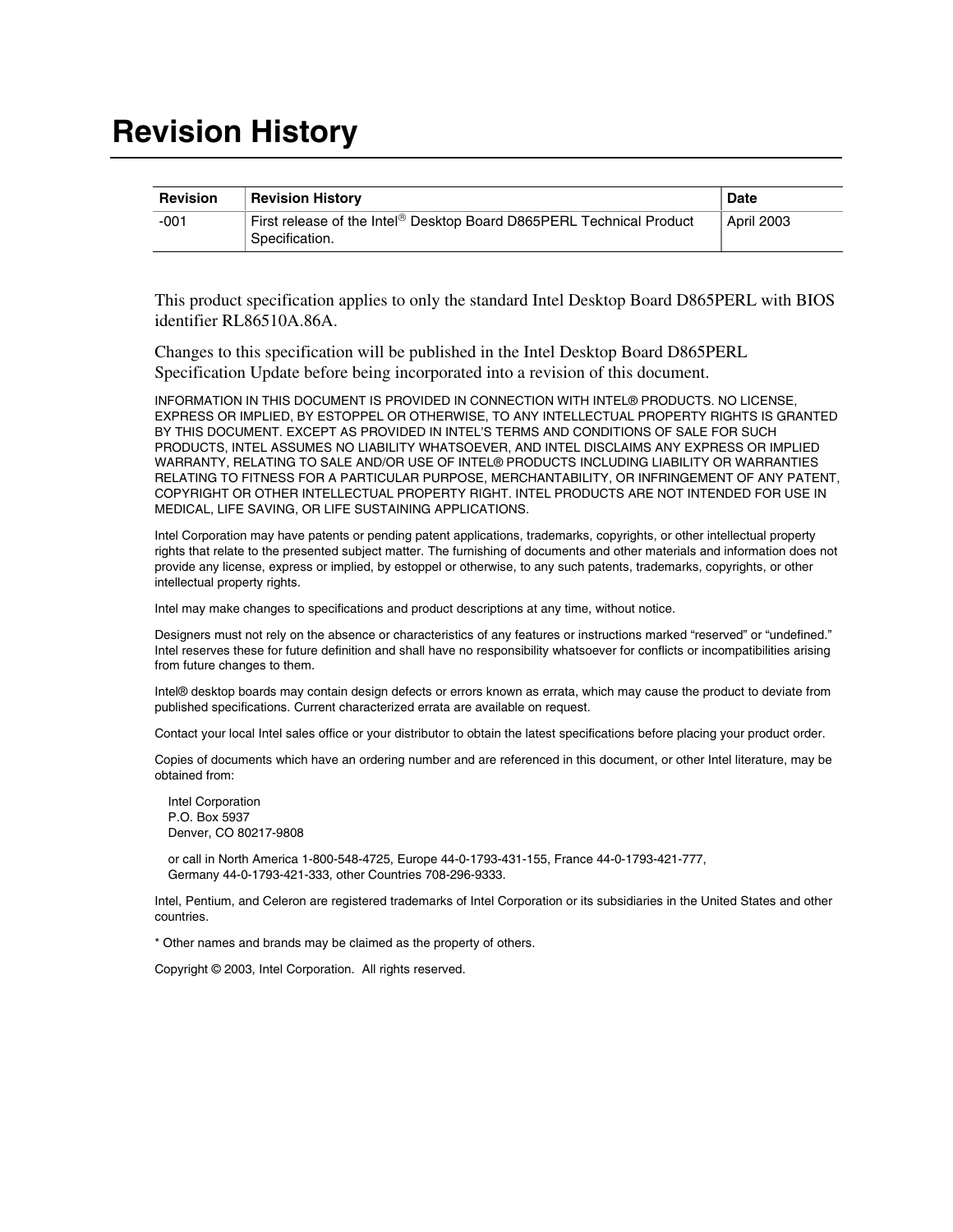## **Preface**

This Technical Product Specification (TPS) specifies the Intel® Desktop Board D865PERL layout, components, connectors, power and environmental requirements, and BIOS. The TPS describes the standard product and available manufacturing options.

## **Intended Audience**

The TPS is intended to provide detailed, technical information about the Desktop Board and its components to the vendors, system integrators, and other engineers and technicians who need this level of information. It is specifically *not* intended for general audiences.

## **What This Document Contains**

#### **Chapter Description**

- 1 A description of the hardware used on the Desktop Board D865PERL
- 2 A map of the resources of the Desktop Board D865PERL
- 3 The features supported by the BIOS Setup program
- 4 The contents of the BIOS Setup program's menus and submenus
- 5 A description of the BIOS error messages, beep codes, and POST codes

## **Typographical Conventions**

This section contains information about the conventions used in this specification. Not all of these symbols and abbreviations appear in all specifications of this type.

### **Notes, Cautions, and Warnings**

#### ✏ **NOTE**

*Notes call attention to important information.* 



## $\hat{I}$  CAUTION

*Cautions are included to help you avoid damaging hardware or losing data.* 



## **WARNING**

*Warnings indicate conditions, which if not observed, can cause personal injury.*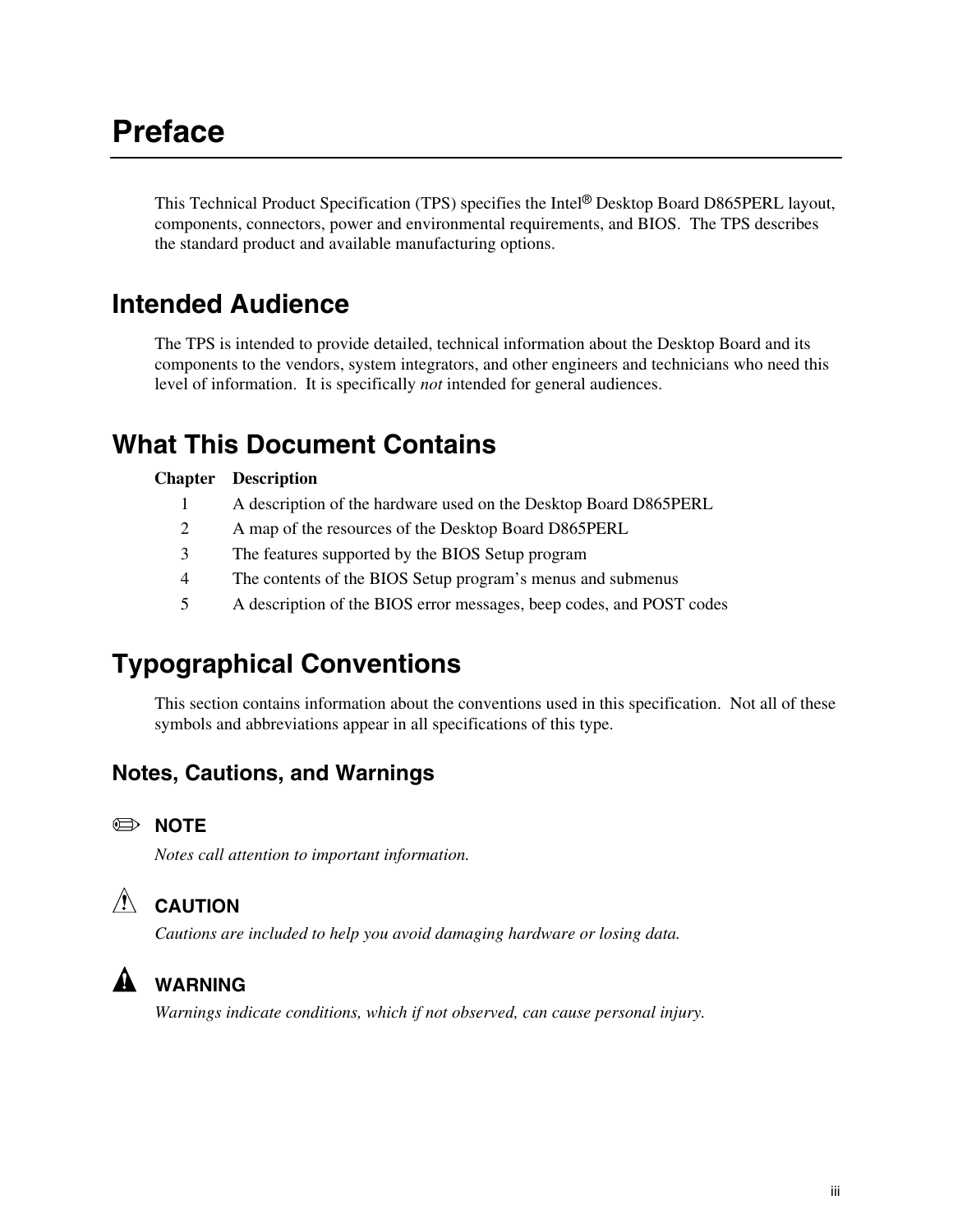| #         | Used after a signal name to identify an active-low signal (such as USBP0#)                                                                                                                                                                                                                                                         |
|-----------|------------------------------------------------------------------------------------------------------------------------------------------------------------------------------------------------------------------------------------------------------------------------------------------------------------------------------------|
| (NxnX)    | When used in the description of a component, N indicates component type, xn are the relative<br>coordinates of its location on the Desktop Board D865PERL, and X is the instance of the<br>particular part at that general location. For example, J5J1 is a connector, located at 5J. It is<br>the first connector in the 5J area. |
| GB        | Gigabyte (1,073,741,824 bytes)                                                                                                                                                                                                                                                                                                     |
| GB/sec    | Gigabytes per second                                                                                                                                                                                                                                                                                                               |
| KB.       | Kilobyte (1024 bytes)                                                                                                                                                                                                                                                                                                              |
| Kbit      | Kilobit (1024 bits)                                                                                                                                                                                                                                                                                                                |
| kbits/sec | 1000 bits per second                                                                                                                                                                                                                                                                                                               |
| MВ        | Megabyte $(1,048,576$ bytes)                                                                                                                                                                                                                                                                                                       |
| MB/sec    | Megabytes per second                                                                                                                                                                                                                                                                                                               |
| Mbit      | Megabit (1,048,576 bits)                                                                                                                                                                                                                                                                                                           |
| Mbits/sec | Megabits per second                                                                                                                                                                                                                                                                                                                |
| xxh       | An address or data value ending with a lowercase h indicates a hexadecimal value.                                                                                                                                                                                                                                                  |
| x.x V     | Volts. Voltages are DC unless otherwise specified.                                                                                                                                                                                                                                                                                 |
| $\star$   | This symbol is used to indicate third-party brands and names that are the property of their<br>respective owners.                                                                                                                                                                                                                  |

## **Other Common Notation**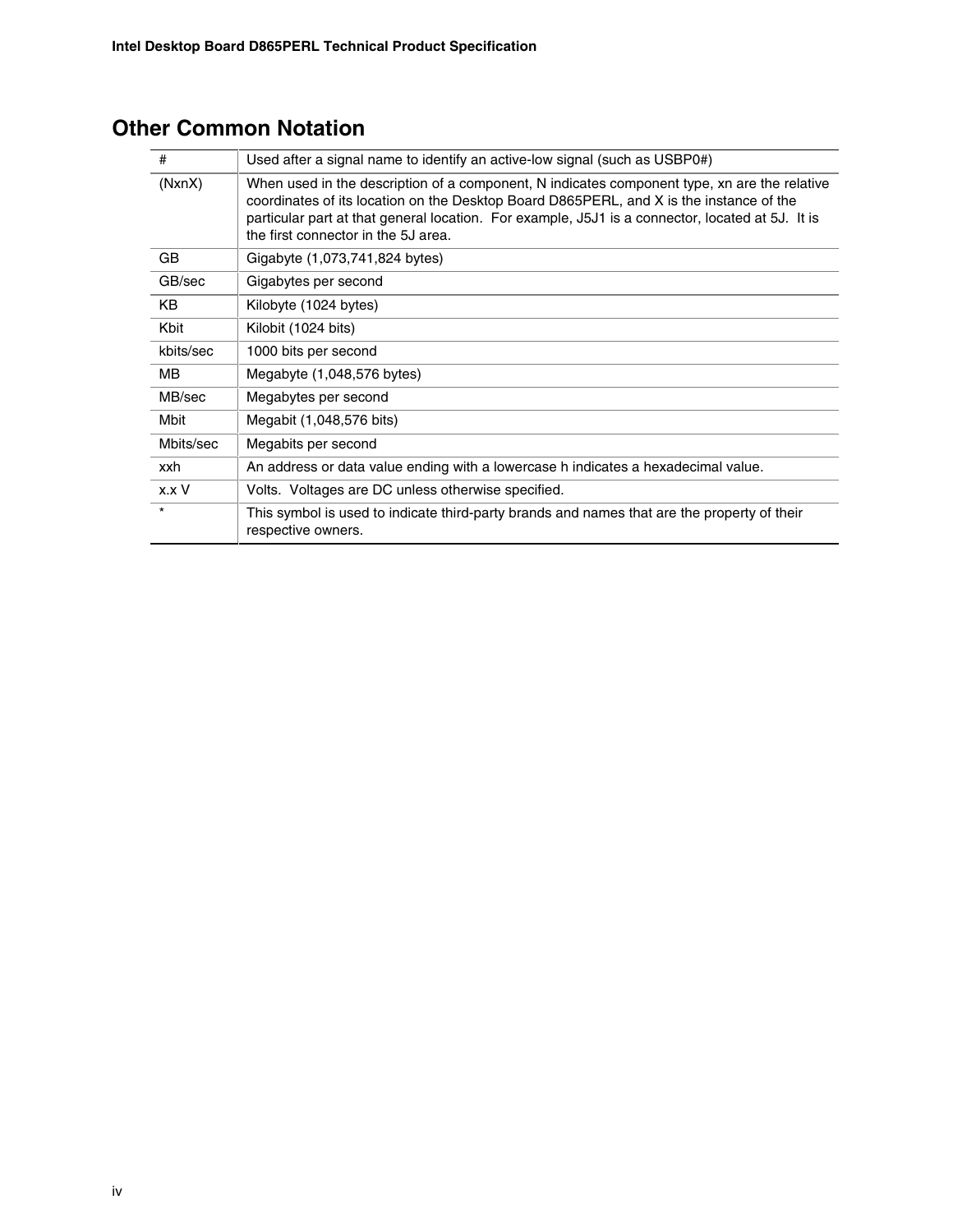## 1 Product Description

| 1.1 |        |  |
|-----|--------|--|
|     | 1.1.1  |  |
|     | 1.1.2  |  |
|     | 1.1.3  |  |
|     | 1.1.4  |  |
| 1.2 |        |  |
| 1.3 |        |  |
| 1.4 |        |  |
| 1.5 |        |  |
| 1.6 |        |  |
|     | 1.6.1  |  |
|     | 1.6.2  |  |
| 1.7 |        |  |
|     | 1.7.1  |  |
|     | 1.7.2  |  |
|     | 1.7.3  |  |
|     | 1.7.4  |  |
|     | 1.7.5  |  |
| 1.8 |        |  |
|     | 1.8.1  |  |
|     | 1.8.2  |  |
|     | 1.8.3  |  |
|     | 1.8.4  |  |
| 1.9 |        |  |
|     |        |  |
|     | 1.10.1 |  |
|     | 1.10.2 |  |
|     | 1.10.3 |  |
|     | 1.10.4 |  |
|     |        |  |
|     | 1.11.1 |  |
|     | 1.11.2 |  |
|     | 1.11.3 |  |
|     |        |  |
|     | 1.12.2 |  |
|     | 1.12.3 |  |
|     |        |  |
|     | 1.13.1 |  |
|     | 1.13.2 |  |
|     |        |  |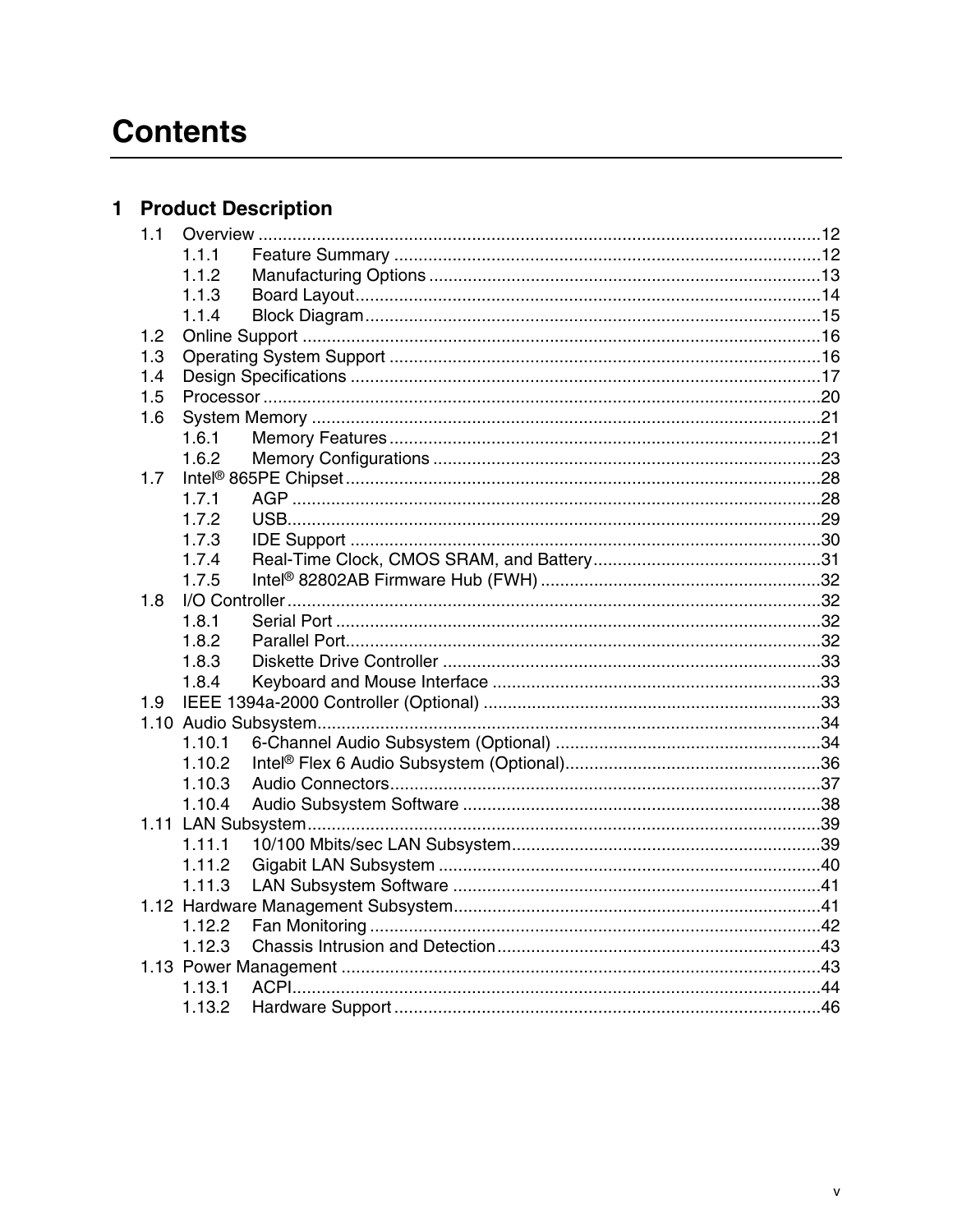## 2 Technical Reference

|   | 2.1 |        |                                  |  |
|---|-----|--------|----------------------------------|--|
|   | 2.2 |        |                                  |  |
|   |     | 2.2.1  |                                  |  |
|   |     | 2.2.2  |                                  |  |
|   | 2.3 |        |                                  |  |
|   | 2.4 |        |                                  |  |
|   | 2.5 |        |                                  |  |
|   | 2.6 |        |                                  |  |
|   | 2.7 |        |                                  |  |
|   | 2.8 |        |                                  |  |
|   |     | 2.8.1  |                                  |  |
|   |     | 2.8.2  |                                  |  |
|   |     | 2.8.3  |                                  |  |
|   | 2.9 |        |                                  |  |
|   |     | 2.9.1  |                                  |  |
|   |     | 2.9.2  |                                  |  |
|   |     |        |                                  |  |
|   |     | 2.10.1 |                                  |  |
|   |     | 2.10.2 |                                  |  |
|   |     |        |                                  |  |
|   |     | 2.11.1 |                                  |  |
|   |     | 2.11.2 |                                  |  |
|   |     | 2.11.3 |                                  |  |
|   |     | 2.11.4 |                                  |  |
|   |     |        |                                  |  |
|   |     |        |                                  |  |
|   |     |        |                                  |  |
|   |     |        |                                  |  |
|   |     | 2.15.1 |                                  |  |
|   |     | 2.15.2 |                                  |  |
|   |     | 2.15.3 |                                  |  |
|   |     | 2.15.4 |                                  |  |
|   |     | 2.15.5 |                                  |  |
| 3 |     |        | <b>Overview of BIOS Features</b> |  |
|   | 3.1 |        |                                  |  |
|   | 3.2 |        |                                  |  |
|   |     |        |                                  |  |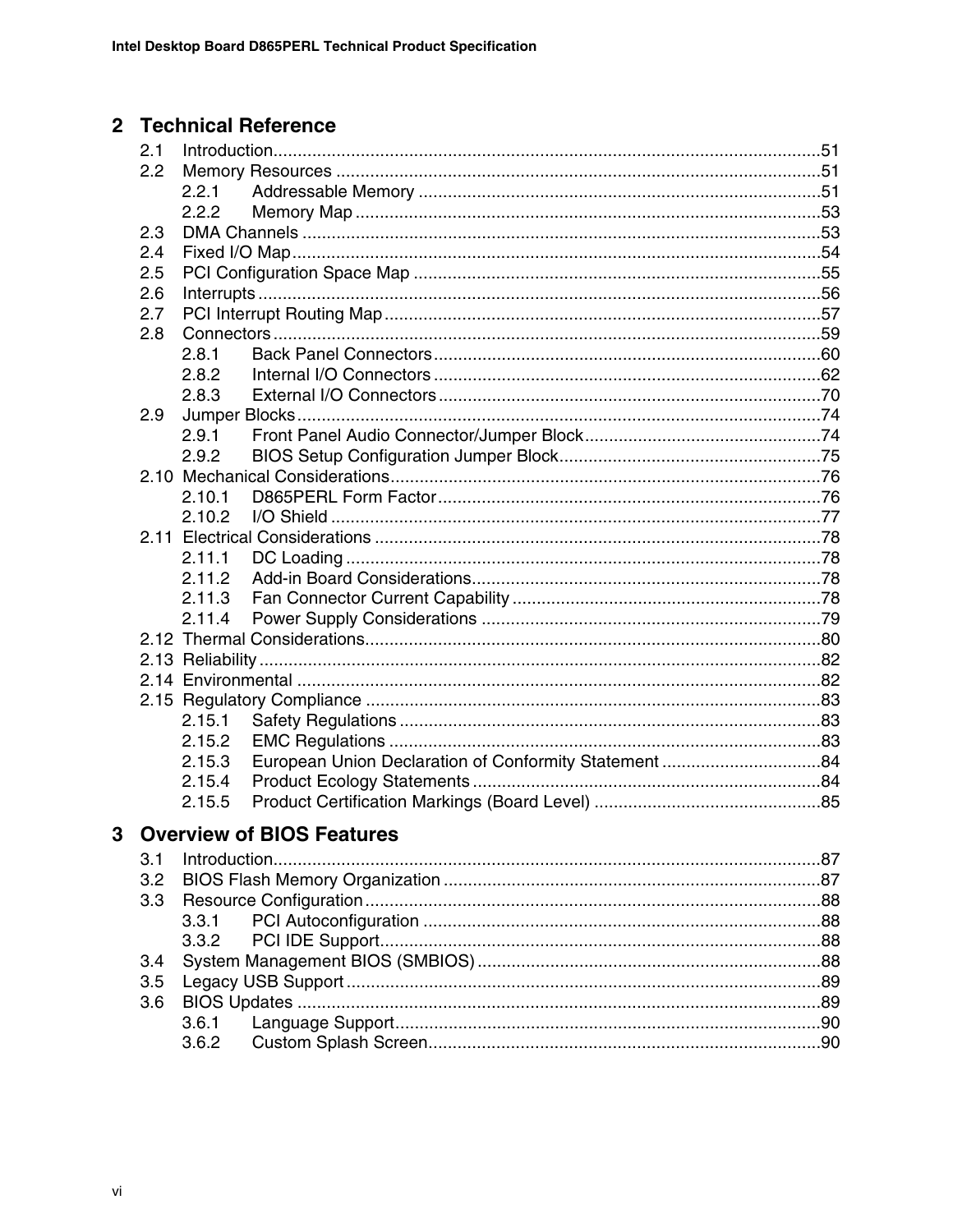|   | 3.7 |                 |                                      |  |
|---|-----|-----------------|--------------------------------------|--|
|   | 3.8 |                 |                                      |  |
|   |     | 3.8.1<br>3.8.2  |                                      |  |
|   |     | 3.8.3           |                                      |  |
|   |     | 3.8.4           |                                      |  |
|   | 3.9 |                 |                                      |  |
|   |     | 3.9.1           |                                      |  |
|   |     | 3.9.2           |                                      |  |
|   |     |                 |                                      |  |
|   |     |                 |                                      |  |
| 4 |     |                 | <b>BIOS Setup Program</b>            |  |
|   | 4.1 |                 |                                      |  |
|   | 4.2 |                 |                                      |  |
|   | 4.3 |                 |                                      |  |
|   | 4.4 |                 |                                      |  |
|   |     | 4.4.1           |                                      |  |
|   |     | 4.4.2           |                                      |  |
|   |     | 4.4.3           |                                      |  |
|   |     | 4.4.4           |                                      |  |
|   |     | 4.4.5           |                                      |  |
|   |     | 4.4.6           |                                      |  |
|   |     | 4.4.7<br>4.4.8  |                                      |  |
|   |     |                 |                                      |  |
|   |     | 4.4.9<br>4.4.10 |                                      |  |
|   |     | 4.4.11          |                                      |  |
|   | 4.5 |                 |                                      |  |
|   | 4.6 |                 |                                      |  |
|   |     | 4.6.1           |                                      |  |
|   | 4.7 |                 |                                      |  |
|   |     | 4.7.1           |                                      |  |
|   |     | 4.7.2           |                                      |  |
|   |     | 4.7.3           |                                      |  |
|   |     | 4.7.4           |                                      |  |
|   | 4.8 |                 |                                      |  |
|   |     |                 |                                      |  |
| 5 |     |                 | <b>Error Messages and Beep Codes</b> |  |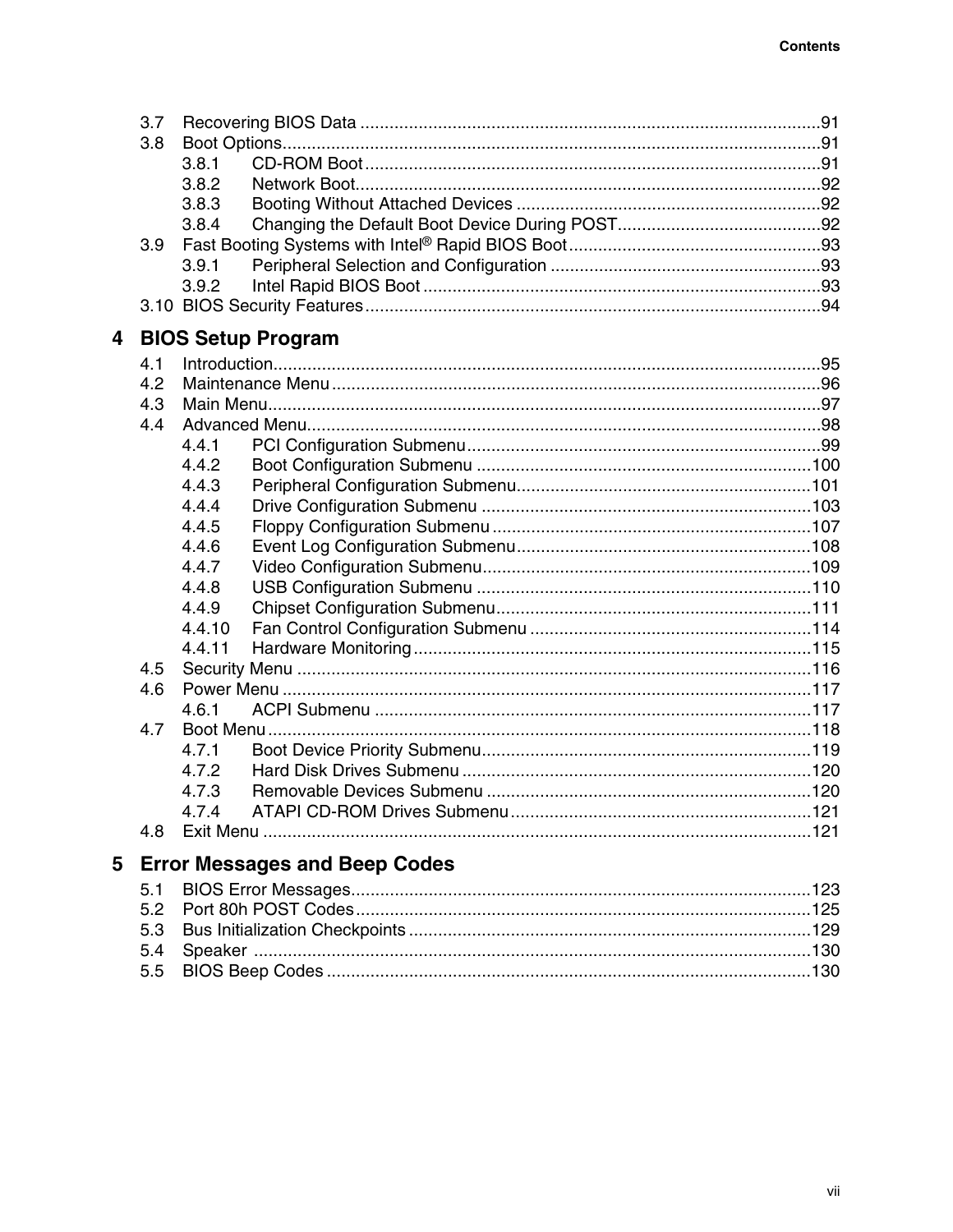### **Figures**

| 1.  |                                                                  |  |
|-----|------------------------------------------------------------------|--|
| 2.  |                                                                  |  |
| 3.  |                                                                  |  |
| 4.  | Examples of Dual Channel Configuration with Dynamic Mode 24      |  |
| 5.  | Example of Dual Channel Configuration without Dynamic Mode 25    |  |
| 6.  | Examples of Single Channel Configuration with Dynamic Mode26     |  |
| 7.  | Examples of Single Channel Configuration without Dynamic Mode27  |  |
| 8.  |                                                                  |  |
| 9.  |                                                                  |  |
| 10. |                                                                  |  |
| 11. | Back Panel Audio Connector Options for Flex 6 Audio Subsystem 36 |  |
| 12. |                                                                  |  |
| 13. |                                                                  |  |
| 14. |                                                                  |  |
| 15. |                                                                  |  |
| 16. |                                                                  |  |
| 17. |                                                                  |  |
| 18. |                                                                  |  |
| 19. |                                                                  |  |
| 20. |                                                                  |  |
| 21. |                                                                  |  |
| 22. |                                                                  |  |
| 23. |                                                                  |  |
| 24. |                                                                  |  |
| 25. |                                                                  |  |
| 26. | Connection Diagram for Front Panel IEEE 1394a-2000 Connectors 73 |  |
| 27. |                                                                  |  |
| 28. |                                                                  |  |
| 29. |                                                                  |  |
| 30. |                                                                  |  |

### **Tables**

| 1.   |                                                                                  |  |
|------|----------------------------------------------------------------------------------|--|
| 2.   |                                                                                  |  |
| З.   |                                                                                  |  |
| 4.   | Supported System Bus Frequency and Memory Speed Combinations21                   |  |
| 5.   |                                                                                  |  |
| 6.   | Characteristics of Dual/Single Channel Configuration with/without Dynamic Mode23 |  |
| 7.   |                                                                                  |  |
| 8.   |                                                                                  |  |
| 9.   |                                                                                  |  |
| 10.  |                                                                                  |  |
| 11.  |                                                                                  |  |
| -12. |                                                                                  |  |
| 13.  |                                                                                  |  |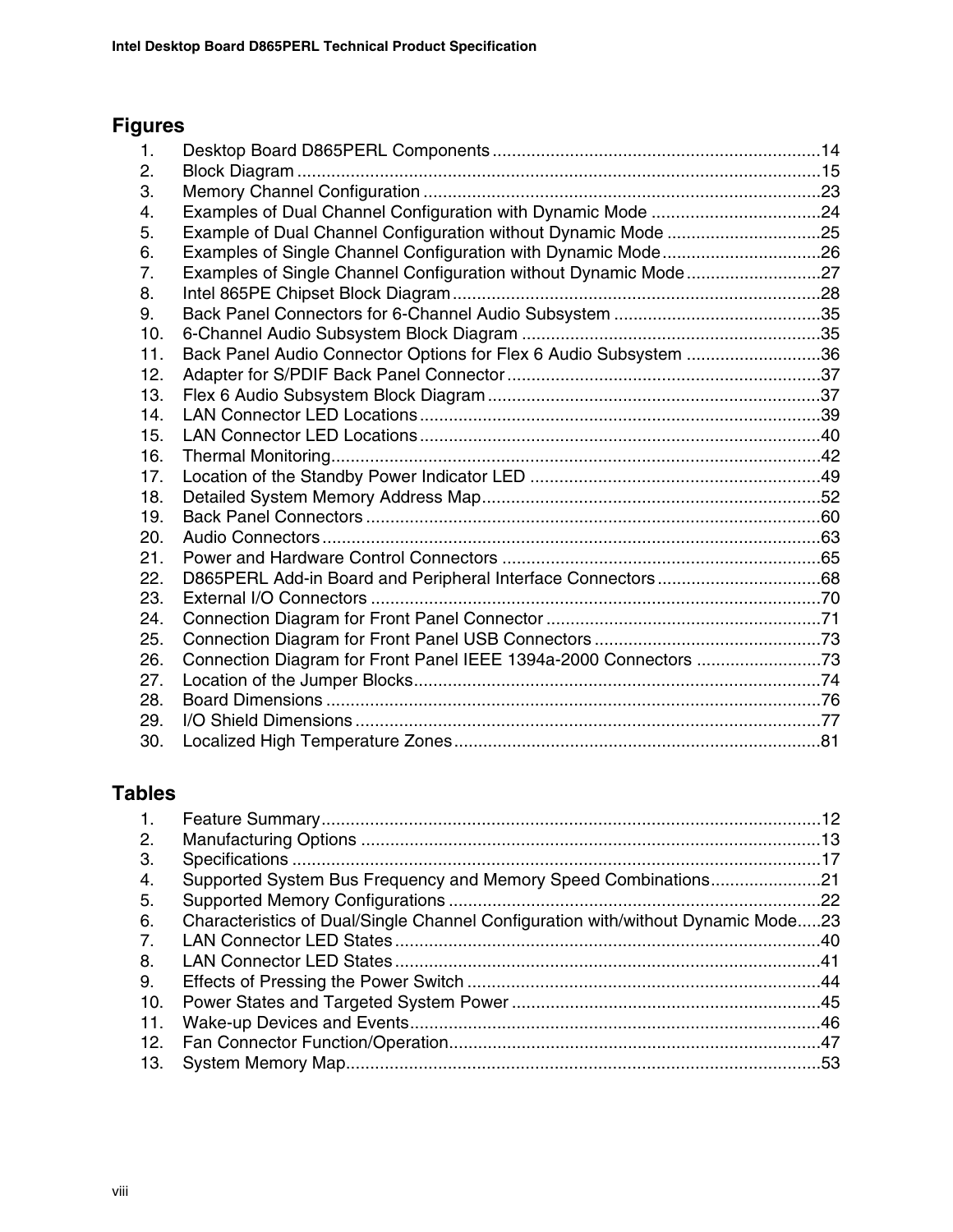| 14. |                                                                           |  |
|-----|---------------------------------------------------------------------------|--|
| 15. |                                                                           |  |
| 16. |                                                                           |  |
| 17. |                                                                           |  |
| 18. |                                                                           |  |
| 19. |                                                                           |  |
| 20. |                                                                           |  |
| 21. |                                                                           |  |
| 22. |                                                                           |  |
| 23. |                                                                           |  |
| 24. | Audio Line Out Connector (Front Left and Right Out for 6-Channel Audio)61 |  |
| 25. |                                                                           |  |
| 26. |                                                                           |  |
| 27. |                                                                           |  |
| 28. |                                                                           |  |
| 29. |                                                                           |  |
| 30. |                                                                           |  |
| 31. |                                                                           |  |
| 32. |                                                                           |  |
| 33. |                                                                           |  |
| 34. |                                                                           |  |
| 35. |                                                                           |  |
| 36. |                                                                           |  |
| 37. | Auxiliary Front Panel Power/Sleep/Message-Waiting LED Connector 70        |  |
| 38. |                                                                           |  |
| 39. |                                                                           |  |
| 40. |                                                                           |  |
| 41. |                                                                           |  |
| 42. |                                                                           |  |
| 43. |                                                                           |  |
| 44. |                                                                           |  |
| 45. |                                                                           |  |
| 46. |                                                                           |  |
| 47. |                                                                           |  |
| 48. |                                                                           |  |
| 49. |                                                                           |  |
| 50. |                                                                           |  |
| 51. |                                                                           |  |
| 52. |                                                                           |  |
| 53. |                                                                           |  |
| 54. |                                                                           |  |
| 55. |                                                                           |  |
| 56. |                                                                           |  |
|     |                                                                           |  |
| 57. |                                                                           |  |
| 58. |                                                                           |  |
| 59. |                                                                           |  |
| 60. |                                                                           |  |
| 61. |                                                                           |  |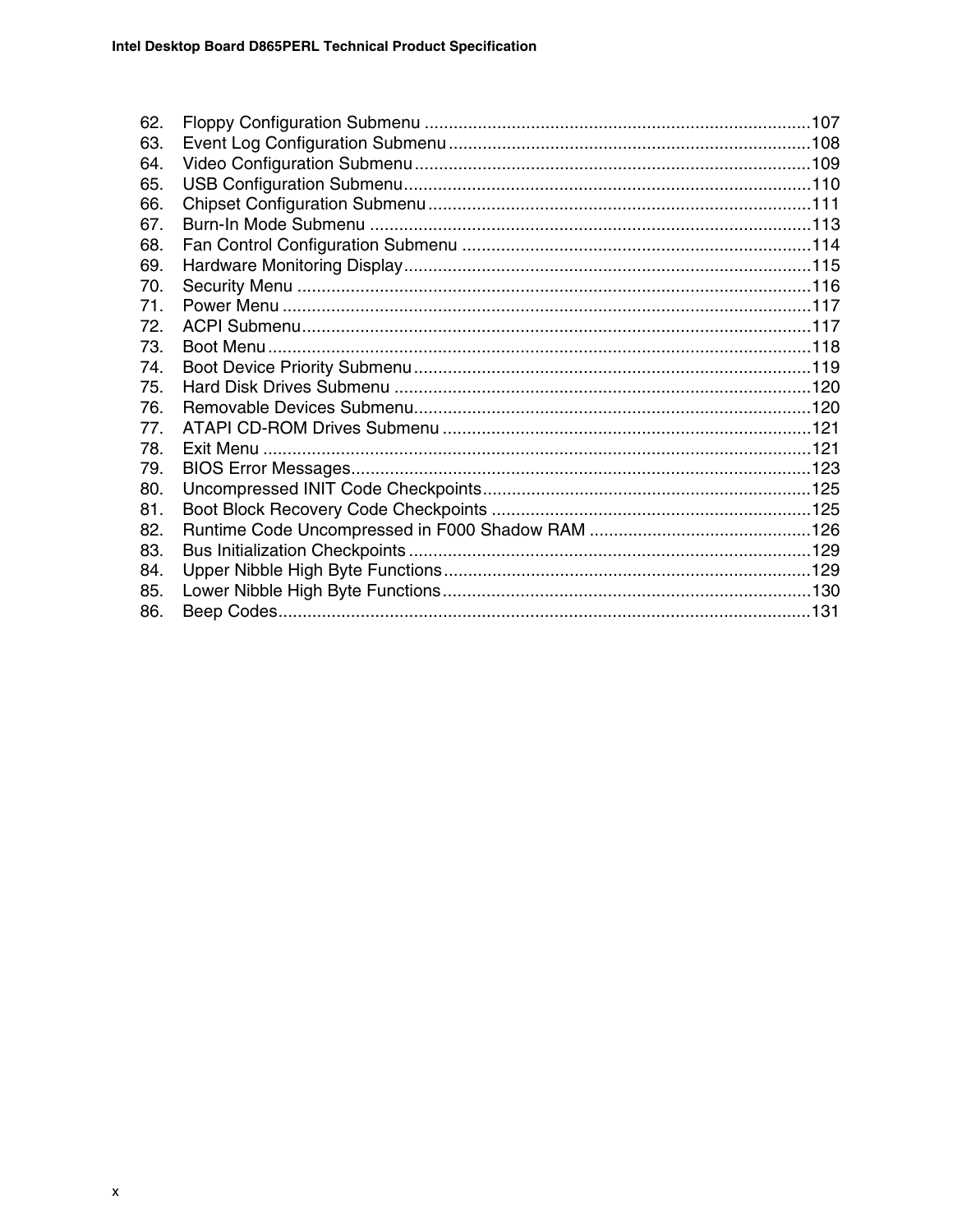## **What This Chapter Contains**

| 1.3 |  |
|-----|--|
| 1.4 |  |
| 1.5 |  |
| 1.6 |  |
| 1.7 |  |
| 1.8 |  |
|     |  |
|     |  |
|     |  |
|     |  |
|     |  |
|     |  |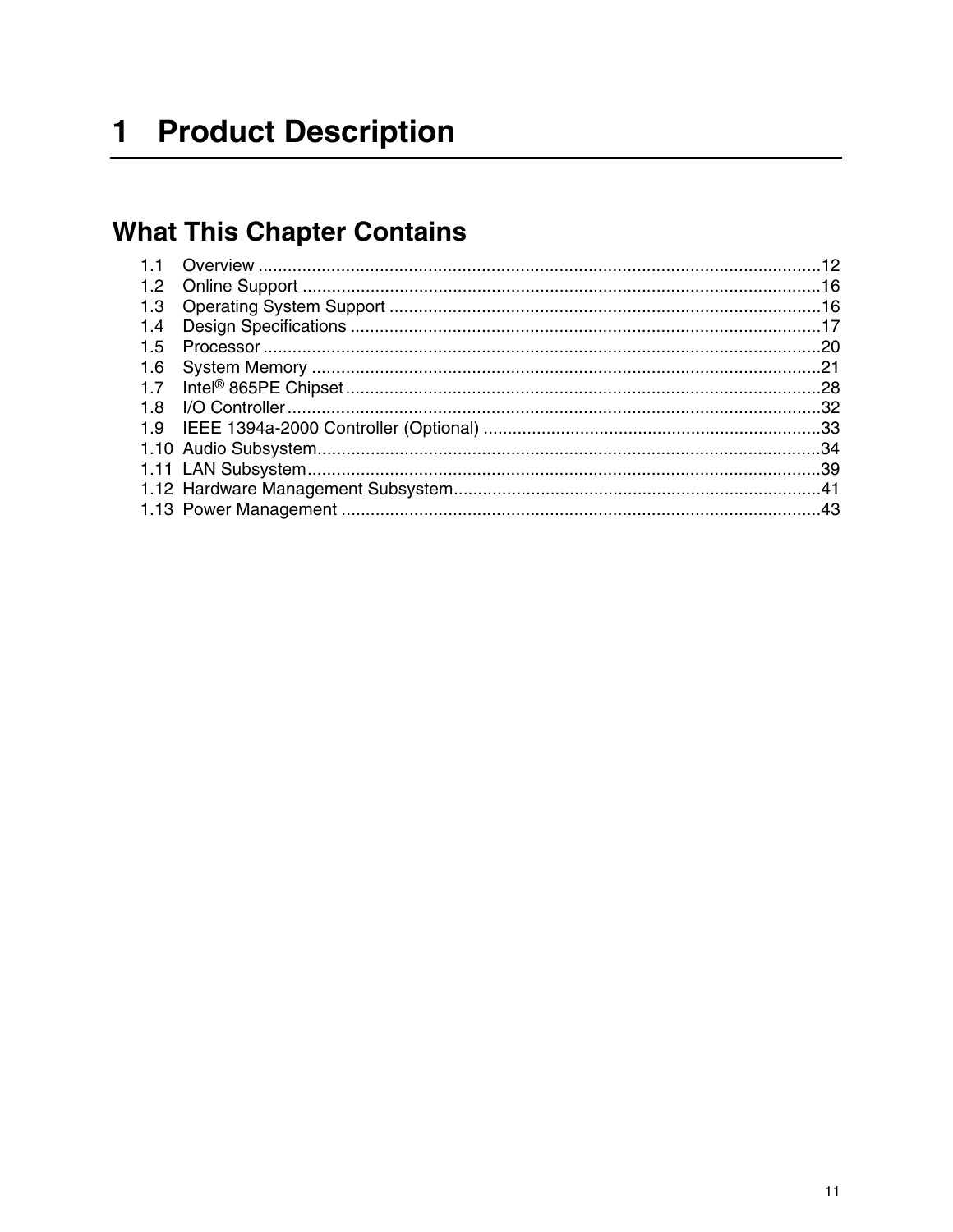## **1.1 Overview**

### **1.1.1 Feature Summary**

Table 1 summarizes the major features of the Intel® Desktop Board D865PERL.

| <b>Form Factor</b>                      | ATX (12.0 inches by 9.6 inches [304.80 millimeters by 243.84 millimeters])                                                    |  |  |
|-----------------------------------------|-------------------------------------------------------------------------------------------------------------------------------|--|--|
| <b>Processor</b>                        | • Support for an Intel <sup>®</sup> Pentium <sup>®</sup> 4 processor in a mPGA478 socket with a<br>400/533/800 MHz system bus |  |  |
|                                         | • Support for an Intel® Celeron® processor in a mPGA478 socket with a 400 MHz<br>system bus                                   |  |  |
| <b>Memory</b>                           | • Four 184-pin DDR SDRAM Dual Inline Memory Module (DIMM) sockets                                                             |  |  |
|                                         | • Support for DDR 400, DDR 333, and DDR 266                                                                                   |  |  |
|                                         | • Support for up to 4 GB of system memory                                                                                     |  |  |
| <b>Chipset</b>                          | Intel <sup>®</sup> 865PE Chipset, consisting of:                                                                              |  |  |
|                                         | • Intel <sup>®</sup> 82865PE Memory Controller Hub (MCH)                                                                      |  |  |
|                                         | • Intel <sup>®</sup> 82801EB I/O Controller Hub (ICH5) or Intel <sup>®</sup> 82801ER I/O Controller Hub<br>$(ICH5-R)$         |  |  |
|                                         | • Intel <sup>®</sup> 82802AB (4 Mbit) Firmware Hub (FWH)                                                                      |  |  |
| <b>Video</b>                            | Universal 0.8/1.5 V AGP 3.0 connector (with integrated retention mechanism)<br>supporting 1x, 4x, and 8x AGP cards            |  |  |
| <b>USB</b>                              | Support for USB 2.0 devices                                                                                                   |  |  |
| Peripheral                              | • Eight USB ports                                                                                                             |  |  |
| <b>Interfaces</b>                       | • One serial port                                                                                                             |  |  |
|                                         | • One parallel port                                                                                                           |  |  |
|                                         | Two Serial ATA interfaces                                                                                                     |  |  |
|                                         | • Two Parallel ATA IDE interfaces with UDMA 33, ATA-66/100 support                                                            |  |  |
|                                         | • One diskette drive interface                                                                                                |  |  |
|                                         | • PS/2* keyboard and mouse ports                                                                                              |  |  |
| <b>Expansion</b><br><b>Capabilities</b> | Five PCI bus add-in card connectors                                                                                           |  |  |
| I/O Control                             | LPC Bus I/O controller                                                                                                        |  |  |
| <b>Hardware Monitor</b>                 | • Hardware monitoring and fan control ASIC                                                                                    |  |  |
| Subsystem                               | • Voltage sense to detect out of range power supply voltages                                                                  |  |  |
|                                         | • Thermal sense to detect out of range thermal values                                                                         |  |  |
|                                         | Four fan connectors                                                                                                           |  |  |
|                                         | • Four fan sense inputs used to monitor fan activity                                                                          |  |  |
|                                         | • Fan speed control                                                                                                           |  |  |

**Table 1. Feature Summary** 

continued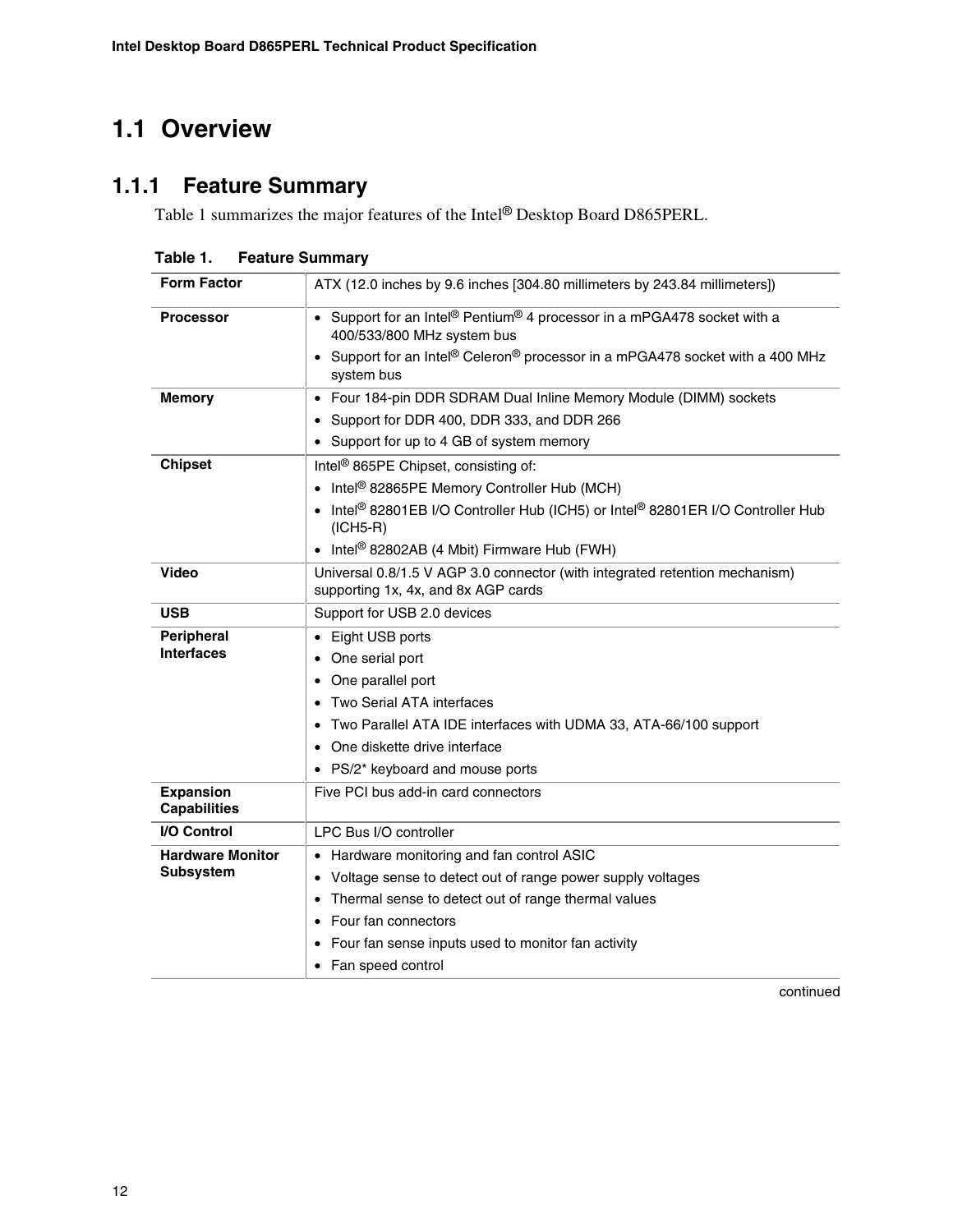| <b>BIOS</b>                | • Intel/AMI BIOS (resident in the Intel 82802AB FWH)                                          |
|----------------------------|-----------------------------------------------------------------------------------------------|
|                            | • Support for Advanced Configuration and Power Interface (ACPI), Plug and Play,<br>and SMBIOS |
| <b>Instantly Available</b> | • Support for PCI Local Bus Specification Revision 2.2                                        |
| <b>PC Technology</b>       | Suspend to RAM support                                                                        |
|                            | • Wake on PCI, RS-232, front panel, PS/2 devices, and USB ports                               |

| Table 1. |  |  | <b>Feature Summary (continued)</b> |
|----------|--|--|------------------------------------|
|----------|--|--|------------------------------------|

| <b>For information about</b>                             | <b>Refer to</b>      |
|----------------------------------------------------------|----------------------|
| The Desktop Board D865PERL's compliance level with ACPI, | Section 1.4, page 17 |
| Plug and Play, and SMBIOS.                               |                      |

### **1.1.2 Manufacturing Options**

Table 2 describes the manufacturing options for the Desktop Board D865PERL. Not every manufacturing option is available in all marketing channels. Please contact your Intel representative to determine which manufacturing options are available to you.

| Interface                              | • Three IEEE 1394a-2000 ports                                                                                    |
|----------------------------------------|------------------------------------------------------------------------------------------------------------------|
| IEEE 1394a-2000                        | • Agere Systems FW323 Controller                                                                                 |
| <b>Intel RAID</b><br><b>Technology</b> | RAID 0 support on the two Serial ATA connectors implemented via the Intel<br>82801ER I/O Controller Hub (ICH5-R) |
|                                        | • 10/100/1000 Mbits/sec LAN subsystem using the Intel <sup>®</sup> 82547EI PLC device                            |
|                                        | • 10/100 Mbits/sec LAN subsystem using the Intel <sup>®</sup> 82562EZ Platform LAN<br>Connect (PLC) device       |
| <b>LAN</b>                             | The board includes one of the following:                                                                         |
|                                        | • Flex 6 audio subsystem using the Analog Devices AD1985 codec                                                   |
|                                        | • 6-channel audio subsystem using the Analog Devices AD1985 codec                                                |
| Audio                                  | The board includes one of the following for AC '97 processing:                                                   |

**Table 2. Manufacturing Options** 

| <b>For information about</b>                            | <b>Refer to</b>      |
|---------------------------------------------------------|----------------------|
| Available configurations for the Desktop Board D865PERL | Section 1.2, page 16 |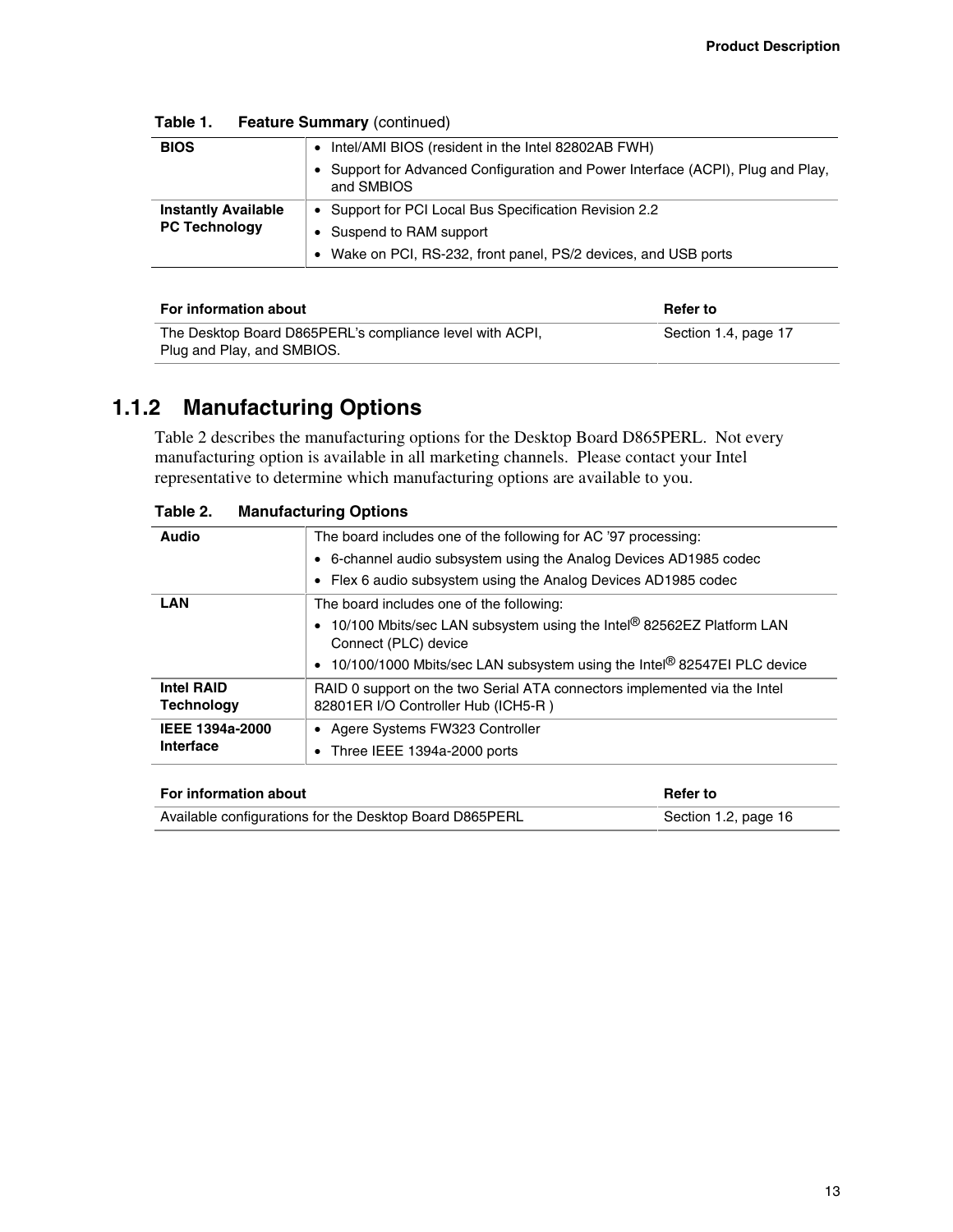### **1.1.3 Board Layout**



Figure 1 shows the location of the major components on the Desktop Board D865PERL.

- 
- G Back panel connectors **Example 2018** X Speaker
- 
- I +12 V power connector (ATX12V) Z BIOS setup configuration jumper
- 
- K mPGA478 processor socket BB Front panel connector
- L Processor fan connector CC Battery
- M Intel 82865PE Memory Controller Hub (MCH) DD Front panel USB connectors
- 
- 
- 
- Q Power connector
- 
- 
- H Rear chassis fan Y Intel 82802AB Firmware Hub (FWH)
	-
- J Voltage regulator fan AA Auxiliary front panel power LED
	-
	-
	-
- N DIMM channel A EE IEEE 1394a-2000 front panel connectors (optional)
- O DIMM channel B FF IEEE 1394a-2000 controller (optional)
- P I/O controller Controller GG PCI bus add-in card connectors
-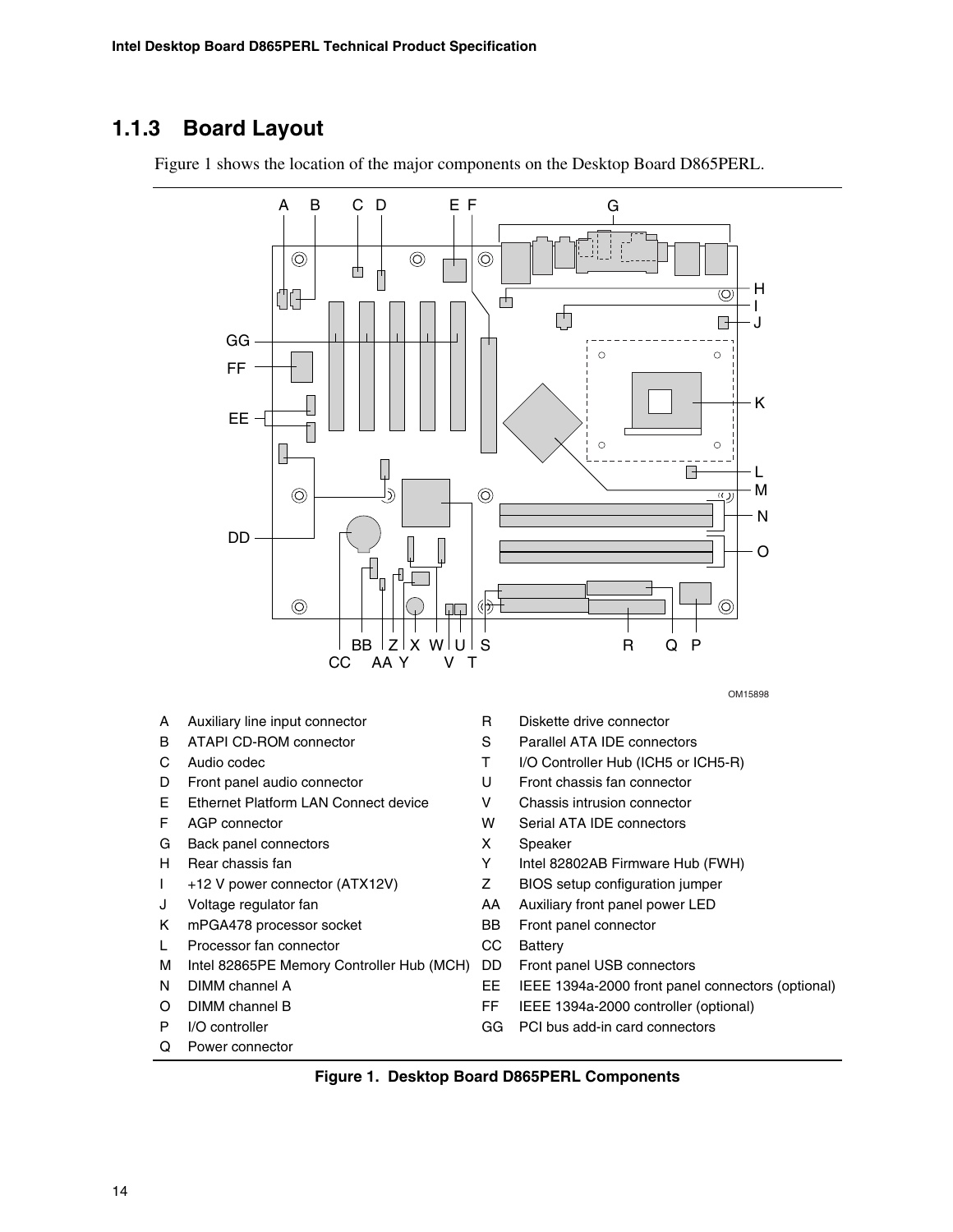### **1.1.4 Block Diagram**

Figure 2 is a block diagram of the major functional areas of the Desktop Board D865PERL.



**Figure 2. Block Diagram**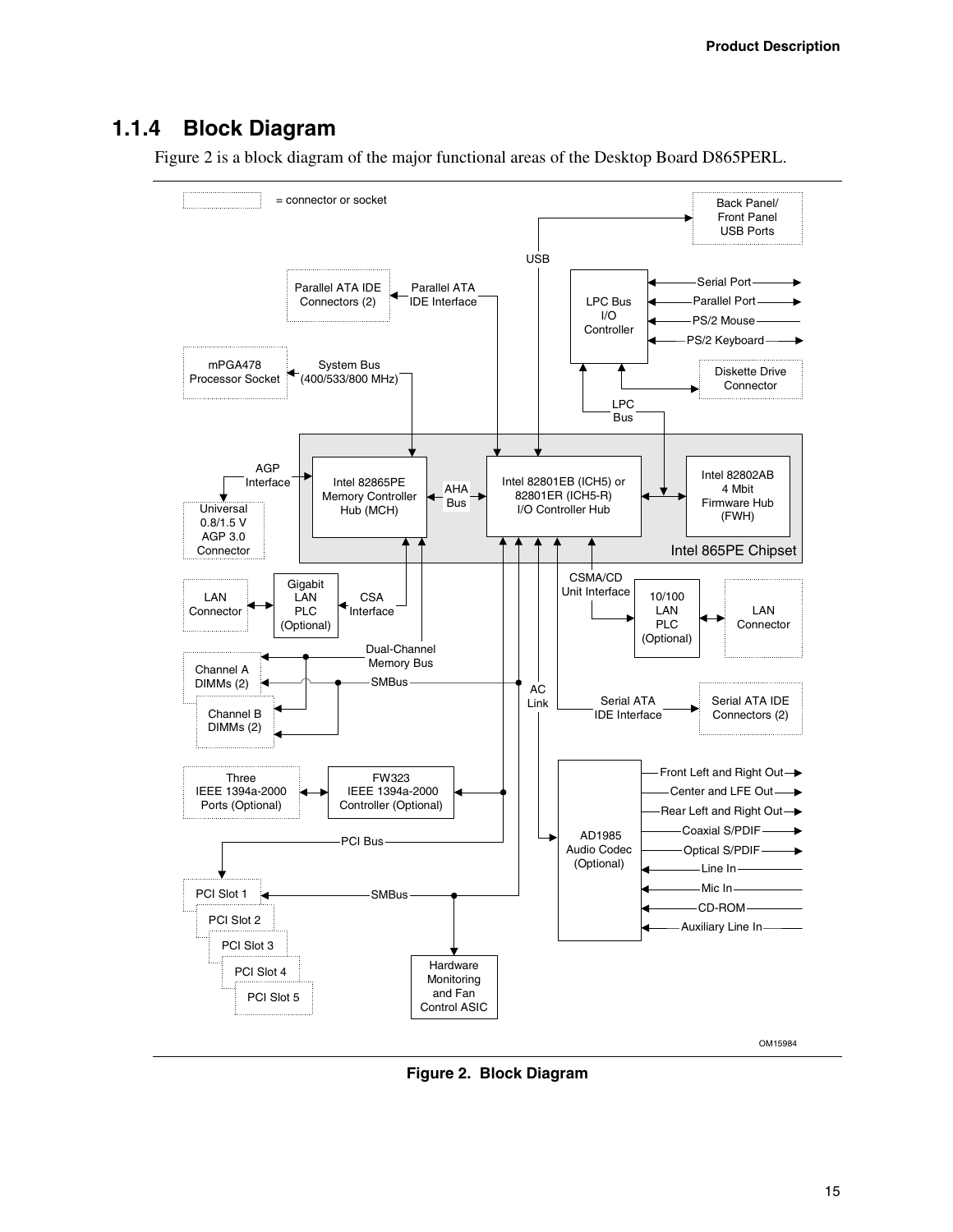## **1.2 Online Support**

| To find information about                                             | Visit this World Wide Web site:                                |
|-----------------------------------------------------------------------|----------------------------------------------------------------|
| The Desktop Board D865PERL, look<br>under "Desktop Board Products" or | http://www.intel.com/design/motherbd                           |
| "Desktop Board Support"                                               | http://support.intel.com/support/motherboards/desktop          |
| Available configurations for the Desktop<br>Board D865PERL            | http://developer.intel.com/design/motherbd/rl/rl_available.htm |
| Processor data sheets                                                 | http://www.intel.com/design/litcentr                           |
| ICH5 addressing                                                       | http://developer.intel.com/design/chipsets/datashts            |
| Custom splash screens                                                 | http://www.intel.com/design/motherbd/gen_indx.htm              |
| Audio software and utilities                                          | http://www.intel.com/design/motherbd                           |
| LAN software and drivers                                              | http://www.intel.com/design/motherbd                           |

## **1.3 Operating System Support**

The Desktop Board D865PERL support drivers for onboard hardware and subsystems under the following operating systems:

- Microsoft Windows\* XP
- Windows 2000
- Windows ME
- Windows 98 SE

#### ✏ **NOTES**

- *IEEE 1394a-2000 support has been tested with Windows 2000 and Windows XP drivers and is not currently supported by any other operating system.*
- *RAID is supported only on Microsoft Windows XP.*
- *Native USB 2.0 support has been tested with drivers for Windows 2000 (with Service Pack 3) and Windows XP (with Service Pack 1) and is not currently supported by any other operating system in the list above. Check Intel's Desktop Board website for possible driver updates for other operating systems.*
- *Third party vendors may offer other drivers.*

| <b>For information about</b> | <b>Refer to</b>      |
|------------------------------|----------------------|
| Supported drivers            | Section 1.2, page 16 |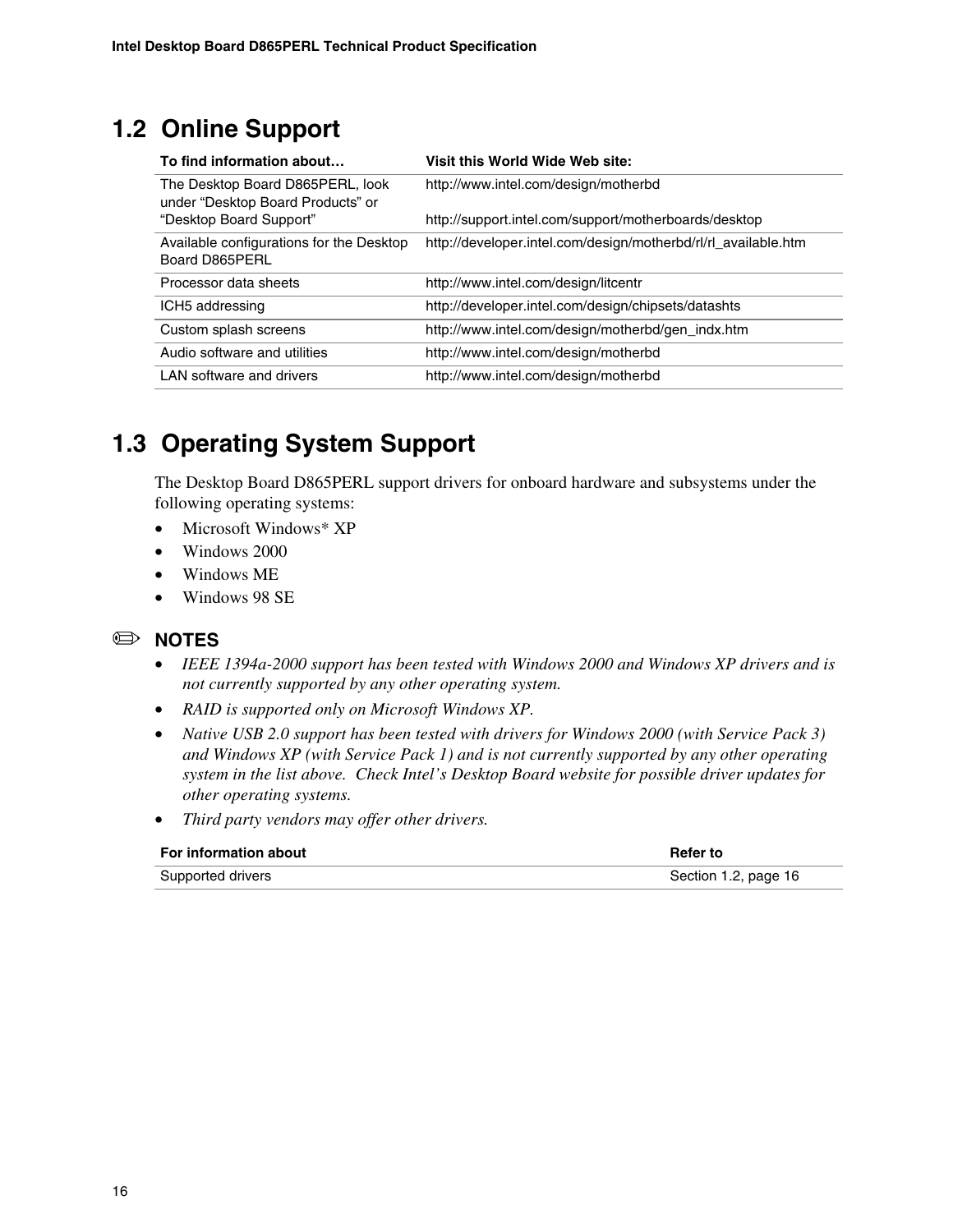## **1.4 Design Specifications**

Table 3 lists the specifications applicable to the Desktop Board D865PERL.

| Reference<br>Name | <b>Specification</b><br><b>Title</b>                                                               | Version, Revision Date,<br>and Ownership                                                                                                                                            | The information is<br>available from                                   |  |
|-------------------|----------------------------------------------------------------------------------------------------|-------------------------------------------------------------------------------------------------------------------------------------------------------------------------------------|------------------------------------------------------------------------|--|
| 1394              | IEEE Std 1394-1995,<br><b>IEEE Standard for a High</b><br><b>Performance Serial Bus</b>            | November 8, 2001,<br>Institute of Electrical and<br>Electronic Engineers.                                                                                                           | http://standards.ieee.org/<br>catalog/olis/busarch.html                |  |
|                   | IEEE Std 1394a-2000,<br><b>IEEE Standard for a High</b><br>Performance Serial<br>Bus - Amendment 1 | June 29, 2000,<br>Institute of Electrical and<br>Electronic Engineers.                                                                                                              | http://standards.ieee.org/<br>catalog/olis/busarch.html                |  |
| AC '97            | Audio Codec '97                                                                                    | Revision 2.2,<br>September 2000,<br>Intel Corporation.                                                                                                                              | ftp://download.intel.com/labs/<br>media/audio/download/<br>ac97r22.pdf |  |
| <b>ACPI</b>       | <b>Advanced Configuration</b><br>and Power Interface<br>Specification                              | Version 2.0a,<br>March 31, 2002,<br>Compaq Computer<br>Corporation,<br>Intel Corporation,<br>Microsoft Corporation,<br>Phoenix Technologies<br>Limited, and<br>Toshiba Corporation. | http://www.acpi.info/<br>DOWNLOADS/<br>ACPIspec-2-0a.pdf               |  |
| AGP               | <b>Accelerated Graphics Port</b><br>Interface Specification                                        | Revision 3.0,<br>September 1, 2002<br>Intel Corporation.                                                                                                                            | http://www.agpforum.org/<br>specs_specs.htm                            |  |
| <b>AMI BIOS</b>   | AMIBIOS Desktop Core 8.0                                                                           | AMIBIOS 8.0,<br>2001,<br>American Megatrends, Inc.                                                                                                                                  | http://www.ami.com/support/<br>doc/amibios8.pdf                        |  |
| <b>ASF</b>        | <b>Alert Standard Format</b><br>(ASF) Specification                                                | Version 1.03,<br>June 20, 2001,<br>DMTF,<br>Intel Corporation.                                                                                                                      | http://www.dmtf.org/<br>standards/documents/ASF/<br>DSP0114.pdf        |  |
| ATA/<br>ATAPI-5   | Information Technology-AT<br><b>Attachment with Packet</b><br>Interface - 5<br>(ATA/ATAPI-5)       | Revision 3.<br>February 29, 2000,<br>Contact: T13 Chair,<br>Seagate Technology.                                                                                                     | http://www.t13.org                                                     |  |
| ATX               | <b>ATX Specification</b>                                                                           | Version 2.1,<br>June 2002,<br>Intel Corporation.                                                                                                                                    | http://www.formfactors.org/<br>developer/specs/atx/<br>atx2_1.pdf      |  |
| ATX12V            | <b>ATX/ATX12V Power</b><br><b>Supply Design Guide</b>                                              | Version 1.2,<br>August 2000,<br>Intel Corporation.                                                                                                                                  | http://www.formfactors.org/<br>developer/specs/atx/<br>atxspecs.htm    |  |

**Table 3. Specifications** 

continued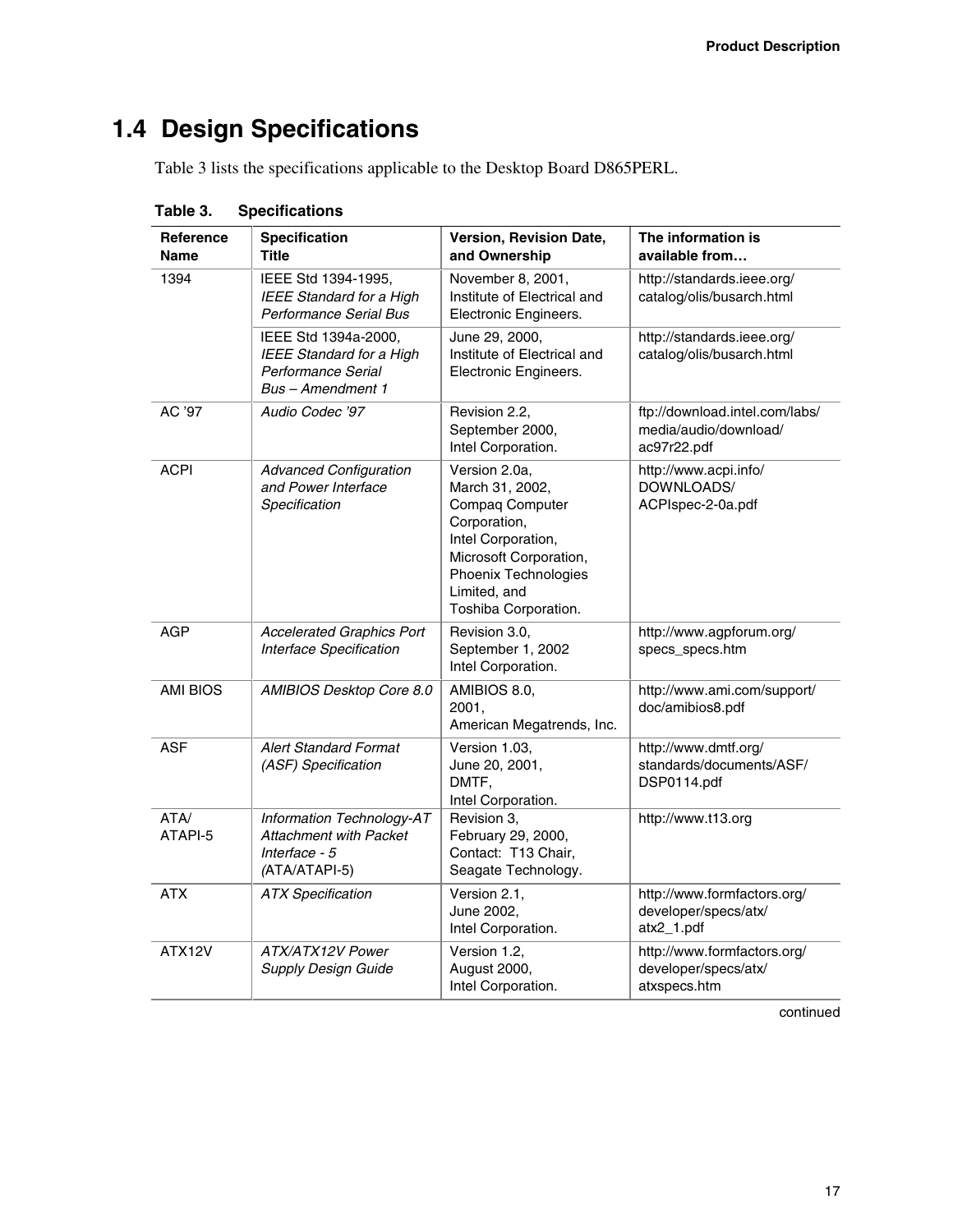| Reference<br>Name          | <b>Specification</b><br>Title                                                                    | Version, Revision Date and<br>Ownership                                                                                   | The information is<br>available from                                                                    |
|----------------------------|--------------------------------------------------------------------------------------------------|---------------------------------------------------------------------------------------------------------------------------|---------------------------------------------------------------------------------------------------------|
| <b>BIS</b>                 | <b>Boot Integrity Services</b><br>(BIS) Application<br>Programming Interface<br>(API)            | Version 1.0,<br>August 4, 1999,<br>Intel Corporation.                                                                     | http://www.intel.com/labs/<br>manage/wfm/wfmspecs.htm                                                   |
| <b>DDR</b><br><b>SDRAM</b> | Double Data Rate (DDR)<br><b>SDRAM Specification</b>                                             | Version 2.0,<br>May 2002,<br>JEDEC Solid State Technology<br>Association.                                                 | http://www.jedec.org/                                                                                   |
|                            | Design Specification for<br>a 184 Pin DDR<br><b>Unbuffered DIMM</b>                              | Revision 1.0,<br>October 2001,<br>JEDEC Solid State Technology<br>Association.                                            | http://www.jedec.org/                                                                                   |
|                            | Intel <sup>®</sup> JEDEC DDR<br>200/266 Unbuffered<br><b>DIMM Specification</b><br>Addendum      | Revision 0.9,<br>September 27, 2001,<br>Intel Corporation.                                                                | http://developer.intel.com/<br>technology/memory/<br>index.htm                                          |
| <b>EHCI</b>                | <b>Enhanced Host</b><br>Controller Interface<br>Specification for<br><b>Universal Serial Bus</b> | Revision 1.0,<br>March 12, 2002,<br>Intel Corporation.                                                                    | http://developer.intel.com/<br>technology/usb/download/<br>ehci-r10.pdf                                 |
| EPP                        | IEEE Std 1284.1-1997<br>(Enhanced Parallel Port)                                                 | Version 1.7, 1997,<br>Institute of Electrical and<br>Electronic Engineers.                                                | http://standards.ieee.org/<br>reading/ieee/std_public/<br>description/busarch/<br>1284.1-1997_desc.html |
| El Torito                  | <b>Bootable CD-ROM</b><br><b>Format Specification</b>                                            | Version 1.0,<br>January 25, 1995,<br>Phoenix Technologies Limited<br>and International Business<br>Machines Corporation.  | http://www.phoenix.com/<br>resources/specs-cdrom.pdf                                                    |
| <b>LPC</b>                 | Low Pin Count Interface<br>Specification                                                         | Revision 1.0,<br>September 29, 1997,<br>Intel Corporation.                                                                | http://www.intel.com/<br>design/chipsets/industry/<br>lpc.htm                                           |
| OHCI                       | OpenHCl - Open Host<br>Controller Interface<br>Specification for USB                             | Release 1.0a,<br>October 10, 1996,<br>Compaq Computer Corp.<br>Microsoft Corporation, and<br>National Semiconductor Corp. | http://h18000.www1.hp.com/<br>productinfo/development/<br>openhci.html                                  |
| PCI                        | <b>PCI Local Bus</b><br>Specification                                                            | Revision 2.2,<br>December 18, 1998,<br>PCI Special Interest Group.                                                        | http://www.pcisig.com/<br>specifications                                                                |
|                            | PCI Bus Power<br>Management Interface<br>Specification                                           | Revision 1.1,<br>December 18, 1998,<br>PCI Special Interest Group.                                                        | http://www.pcisig.com/<br>specifications                                                                |

**Table 3. Specifications** (continued)

continued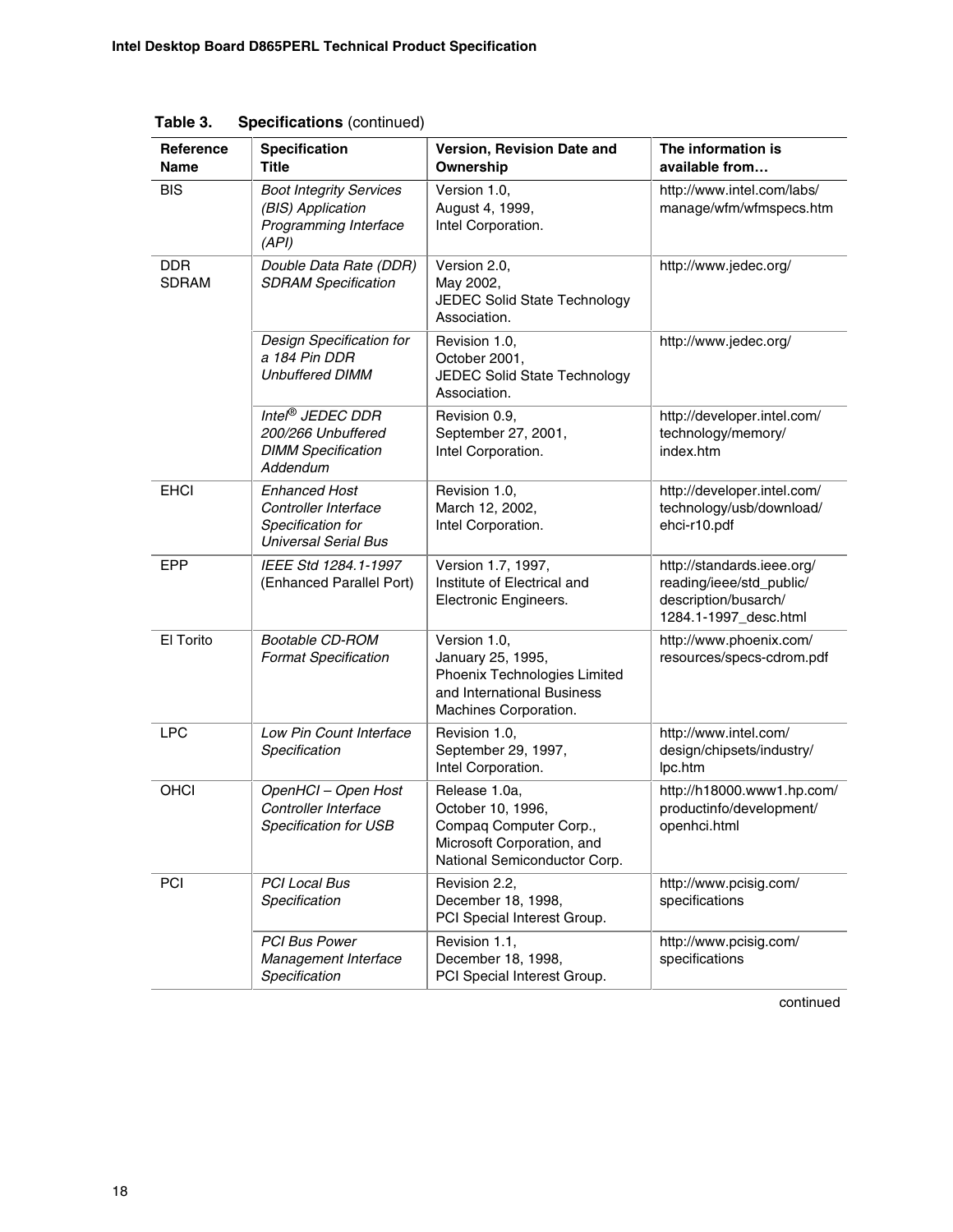| Reference<br><b>Name</b> | <b>Specification</b><br>Title                         | <b>Version, Revision Date</b><br>and Ownership                                                                                                                                                                                                                                                                                                                              | The information is<br>available from                                  |
|--------------------------|-------------------------------------------------------|-----------------------------------------------------------------------------------------------------------------------------------------------------------------------------------------------------------------------------------------------------------------------------------------------------------------------------------------------------------------------------|-----------------------------------------------------------------------|
| Plug and<br>Play         | Plug and Play BIOS<br>Specification                   | Version 1.0a,<br>May 5, 1994,<br>Compaq Computer Corporation,<br>Phoenix Technologies Limited,<br>and Intel Corporation.                                                                                                                                                                                                                                                    | http://www.microsoft.com/<br>hwdev/tech/PnP/<br>default.asp           |
| <b>PXE</b>               | <b>Preboot Execution</b><br>Environment               | Version 2.1,<br>September 20, 1999,<br>Intel Corporation.                                                                                                                                                                                                                                                                                                                   | ftp://download.intel.com/<br>labs/manage/wfm/<br>download/pxespec.pdf |
| Serial ATA<br>(SATA)     | Serial ATA: High Speed<br>Serialized AT<br>Attachment | Revision 1.0,<br>August 29, 2001,<br>APT Technologies, Inc.,<br>Dell Computer Corporation,<br>IBM Corporation,<br>Intel Corporation,<br>Maxtor Corporation, and<br>Seagate Technology.                                                                                                                                                                                      | http://www.serialata.com/                                             |
| <b>SMBIOS</b>            | <b>System Management</b><br><b>BIOS</b>               | Version 2.3.1,<br>March 16, 1999,<br>American Megatrends<br>Incorporated,<br><b>Award Software International</b><br>Incorporated,<br>Compaq Computer Corporation,<br>Dell Computer Corporation,<br>Hewlett-Packard Company,<br>Intel Corporation,<br><b>International Business Machines</b><br>Corporation,<br>Phoenix Technologies Limited,<br>and SystemSoft Corporation. | http://www.dmtf.org/<br>download/standards/<br>DSP0119.pdf            |
| <b>UHCI</b>              | Universal Host Controller<br>Interface Design Guide   | Revision 1.1,<br>March 1996,<br>Intel Corporation.                                                                                                                                                                                                                                                                                                                          | http://developer.intel.com/<br>design/USB/UHCl11D.htm                 |
| <b>USB</b>               | <b>Universal Serial Bus</b><br>Specification          | Revision 2.0,<br>April 27, 2000,<br>Compaq Computer Corporation,<br>Hewlett-Packard Company,<br>Lucent Technologies Inc.,<br>Intel Corporation,<br>Microsoft Corporation,<br>NEC Corporation, and<br>Koninklijke Philips<br>Electronics N.V.                                                                                                                                | http://www.usb.org/<br>developers/docs.html                           |
| WfM                      | Wired for Management<br><b>Baseline</b>               | Version 2.0,<br>December 18, 1998,<br>Intel Corporation.                                                                                                                                                                                                                                                                                                                    | http://www.intel.com/labs/<br>manage/wfm/<br>wfmspecs.htm             |

**Table 3. Specifications** (continued)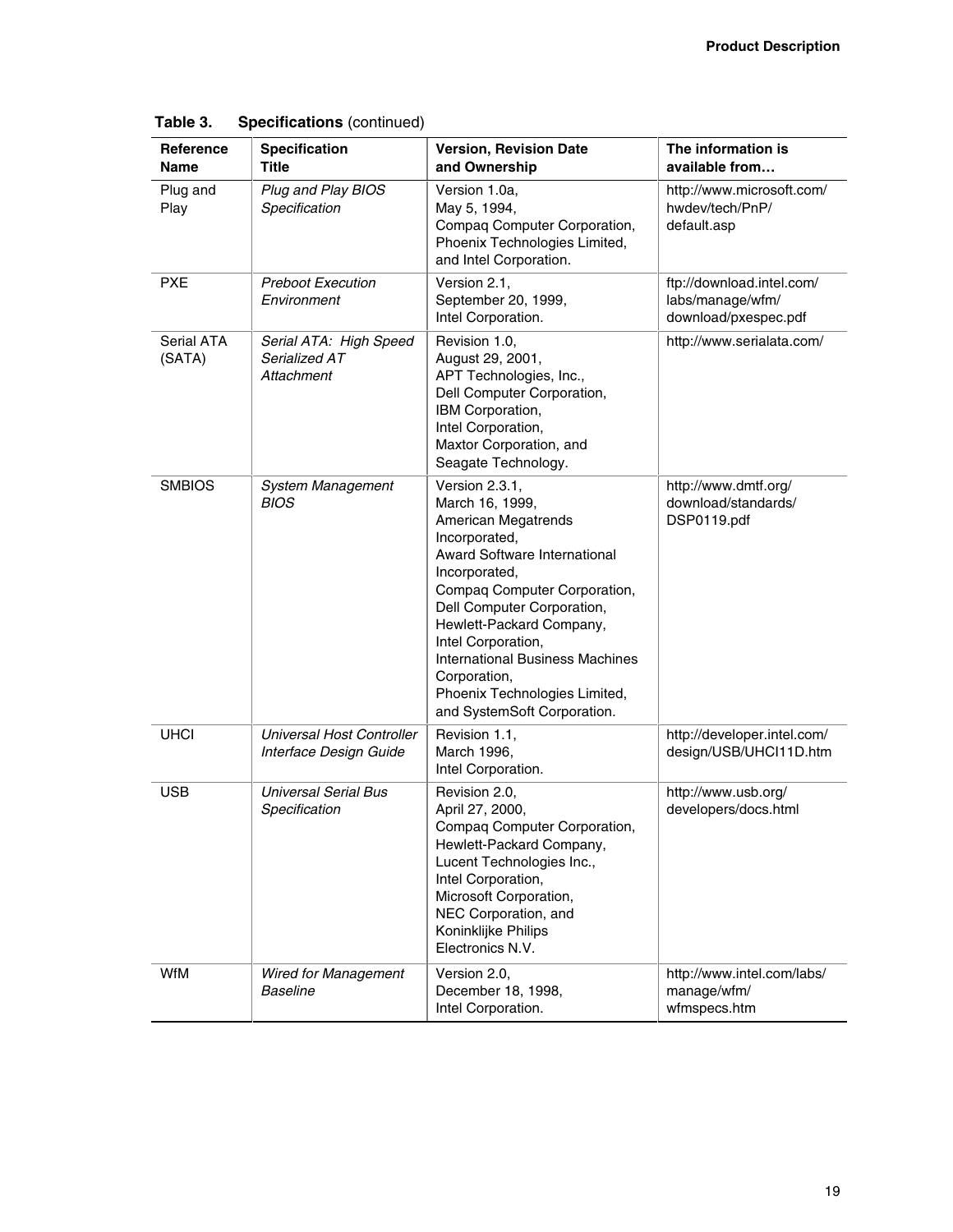## **1.5 Processor**

#### ✏ **NOTE**

*Refer to Thermal Considerations (Section 2.12, page 80) for important information when using an Intel Pentium 4 processor operating above 2.80 GHz with this Intel desktop board.* 

The board is designed to support the following:

- Intel Pentium 4 processors in an mPGA478 processor socket with a 400/533/800 MHz system bus
- Intel Celeron processors with a 400 MHz system bus

See the Intel web site listed below for the most up-to-date list of supported processors.

| For information about                       | Refer to:                                           |
|---------------------------------------------|-----------------------------------------------------|
| Supported processors for the D865PERL board | http://www.intel.com/design/motherbd/rl/rl_proc.htm |

## $\hat{A}$  **CAUTION**

*Use only the processors listed on web site above. Use of unsupported processors can damage the board, the processor, and the power supply.* 

### **X** INTEGRATOR'S NOTES

- *Use only ATX12V-compliant power supplies with the board. ATX12V power supplies have an additional power lead that provides required supplemental power for the processor. Always connect the 20-pin and 4-pin leads of ATX12V power supply to the corresponding connectors, otherwise the board will not boot.*
- *Do not use a standard ATX power supply. The board will not boot with a standard ATX power supply.*
- *Refer to Table 4 on page 21 for a list of supported system bus frequency and memory speed combinations.*

| <b>For information about</b> | Refer to                 |
|------------------------------|--------------------------|
| Power supply connectors      | Section 2.8.2.2, page 63 |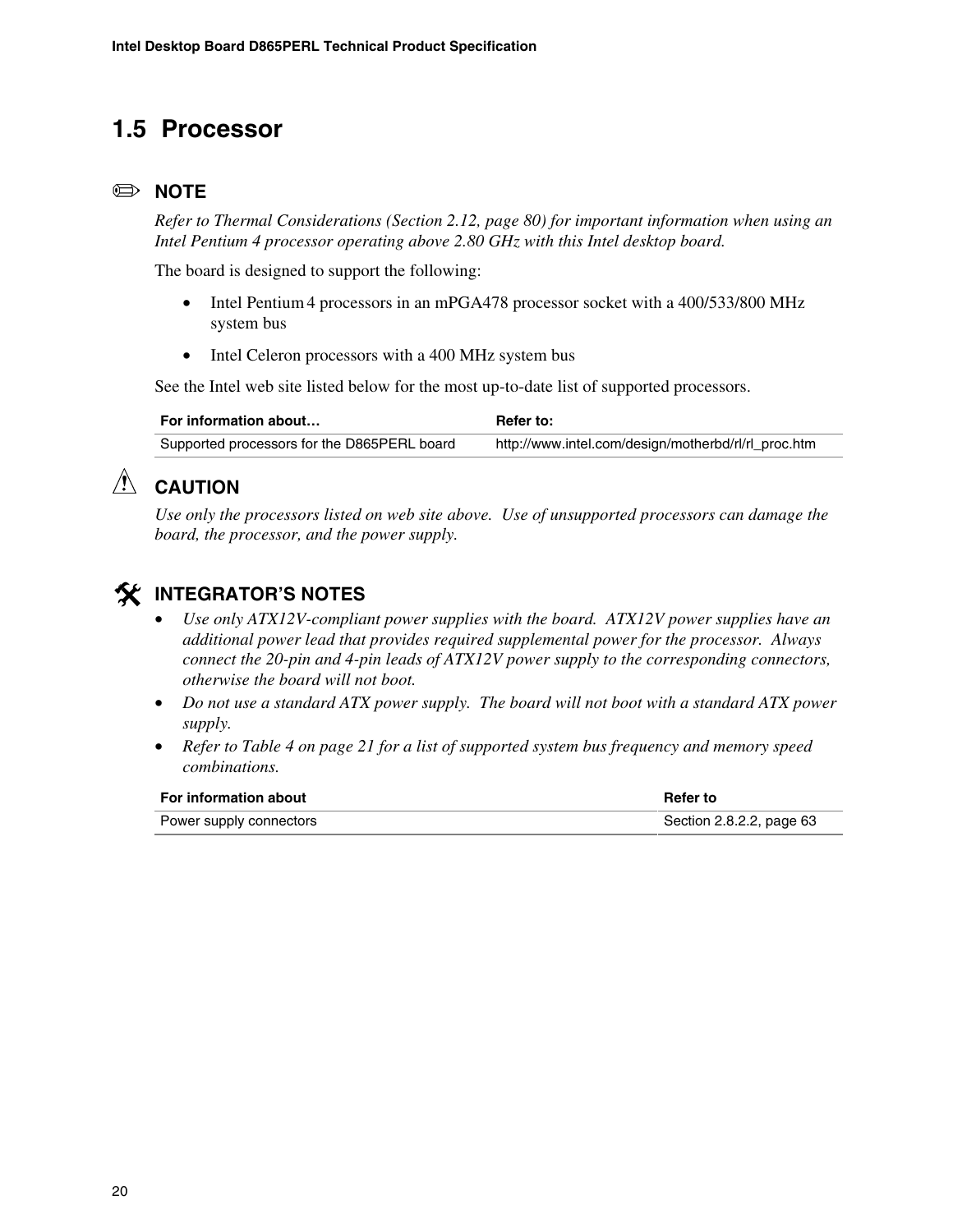## **1.6 System Memory**

### **1.6.1 Memory Features**

The Desktop Board D865PERL has four DIMM sockets and supports the following memory features:

- 2.5 V (only) 184-pin DDR SDRAM DIMMs with gold-plated contacts
- Unbuffered, single-sided or double-sided DIMMs with the following restriction:

Double-sided DIMMS with x16 organization are not supported.

- 4 GB maximum total system memory. Refer to Section 2.2.1 on page 51 for information on the total amount of addressable memory.
- Minimum total system memory: 64 MB
- Non-ECC DIMMs
- Serial Presence Detect
- DDR400, DDR333, and DDR266 SDRAM DIMMs

Table 4 lists the supported system bus frequency and memory speed combinations.

| To use this type of DIMM | The processor's system bus frequency must be |
|--------------------------|----------------------------------------------|
| DDR400                   | 800 MHz                                      |
| DDR333                   | 800 or 533 MHz (Note)                        |
| DDR <sub>266</sub>       | 800, 533, or 400 MHz                         |

**Table 4. Supported System Bus Frequency and Memory Speed Combinations** 

Note: When using an 800 MHz system bus frequency processor, DDR333 memory is clocked at 320 MHz. This minimizes system latencies to optimize system throughput.

## ✏ **NOTES**

- *Remove the AGP video card before installing or upgrading memory to avoid interference with the memory retention mechanism.*
- *To be fully compliant with all applicable DDR SDRAM memory specifications, the board should be populated with DIMMs that support the Serial Presence Detect (SPD) data structure. This allows the BIOS to read the SPD data and program the chipset to accurately configure memory settings for optimum performance. If non-SPD memory is installed, the BIOS will attempt to correctly configure the memory settings, but performance and reliability may be impacted or the DIMMs may not function under the determined frequency.*

| For information about              | <b>Refer to</b>      |
|------------------------------------|----------------------|
| Obtaining DDR SDRAM specifications | Section 1.4, page 17 |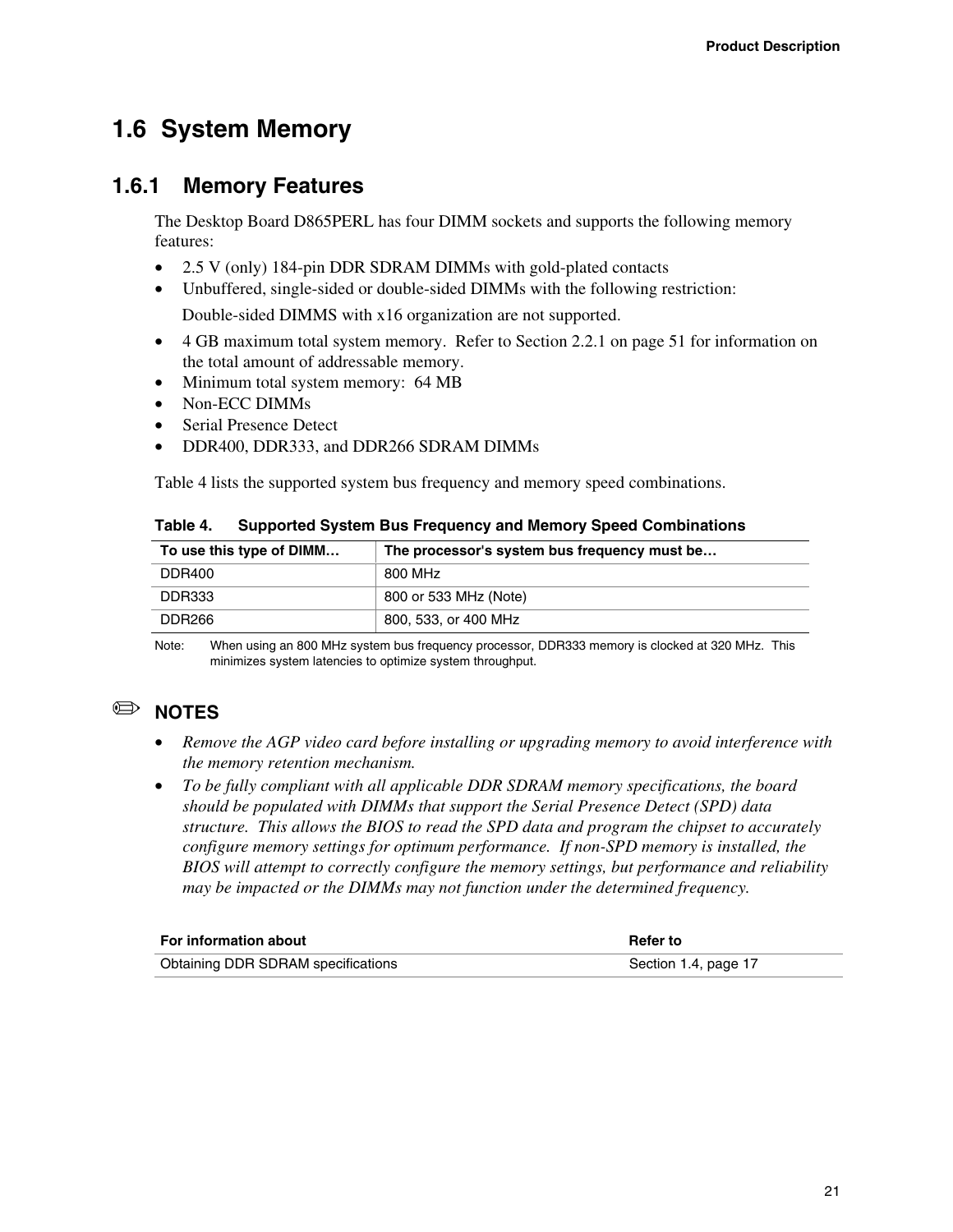Table 5 lists the supported DIMM configurations.

| <b>DIMM</b><br>Capacity | Configuration | <b>DDR SDRAM</b><br><b>Density</b> | <b>DDR SDRAM Organization</b><br><b>Front-side/Back-side</b> | <b>Number of DDR</b><br><b>SDRAM Devices</b> |
|-------------------------|---------------|------------------------------------|--------------------------------------------------------------|----------------------------------------------|
| 64 MB                   | SS            | 64 Mbit                            | 8 M x 8/empty                                                | 8                                            |
| 64 MB                   | <b>SS</b>     | 128 Mbit                           | 8 M x 16/empty                                               | 4                                            |
| 128 MB                  | <b>DS</b>     | 64 Mbit                            | $8$ M x $8/8$ M x $8$                                        | 16                                           |
| 128 MB                  | SS            | 128 Mbit                           | 16 M x 8/empty                                               | 8                                            |
| 128 MB                  | SS            | 256 Mbit                           | 16 M $\times$ 16/empty                                       | $\overline{4}$                               |
| 256 MB                  | <b>DS</b>     | 128 Mbit                           | $16$ M x 8/16 M x 8                                          | 16                                           |
| 256 MB                  | <b>SS</b>     | 256 Mbit                           | 32 M x 8/empty                                               | 8                                            |
| 256 MB                  | <b>SS</b>     | 512 Mbit                           | 32 M x 16/empty                                              | $\overline{4}$                               |
| 512 MB                  | <b>DS</b>     | 256 Mbit                           | 32 M x 8/32 M x 8                                            | 16                                           |
| 512 MB                  | <b>SS</b>     | 512 Mbit                           | 64 M x 8/empty                                               | 8                                            |
| 1024 MB                 | DS            | 512 Mbit                           | 64 M x 8/64 M x 8                                            | 16                                           |

**Table 5. Supported Memory Configurations** 

Note: In the second column, "DS" refers to double-sided memory modules (containing two rows of DDR SDRAM) and "SS" refers to single-sided memory modules (containing one row of DDR SDRAM).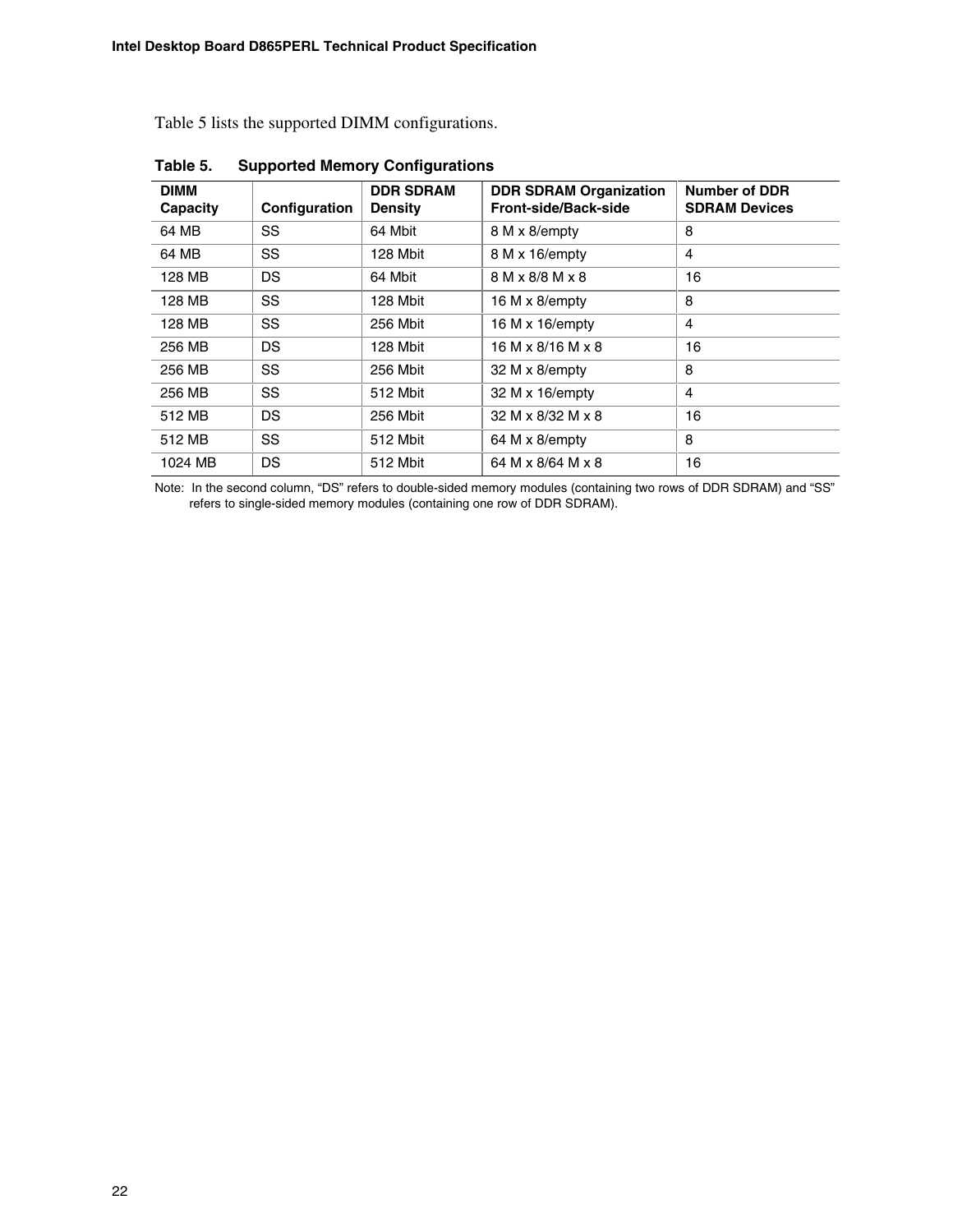### **1.6.2 Memory Configurations**

The Intel 82865PE MCH component provides two features for enhancing memory throughput:

- Dual Channel memory interface. The board has two memory channels, each with two DIMM sockets, as shown in Figure 3
- Dynamic Addressing Mode. Dynamic mode minimizes overhead by reducing memory accesses

Table 6 summarizes the characteristics of Dual and Single Channel configurations with and without the use of Dynamic Mode.

| <b>Throughput</b><br>Level | Configuration                       | <b>Characteristics</b>                         |
|----------------------------|-------------------------------------|------------------------------------------------|
| Highest                    | Dual Channel with Dynamic Mode      | All DIMMs matched                              |
|                            |                                     | (Example configurations are shown in Figure 4) |
|                            | Dual Channel without Dynamic Mode   | DIMMs matched from Channel A to Channel B      |
|                            |                                     | DIMMs not matched within channels              |
|                            |                                     | (Example configuration is shown in Figure 5)   |
|                            | Single Channel with Dynamic Mode    | Single DIMM or DIMMs matched within a channel  |
|                            |                                     | (Example configurations are shown in Figure 6) |
| Lowest                     | Single Channel without Dynamic Mode | DIMMs not matched                              |
|                            |                                     | (Example configurations are shown in Figure 7) |

**Table 6. Characteristics of Dual/Single Channel Configuration with/without Dynamic Mode** 



**Figure 3. Memory Channel Configuration**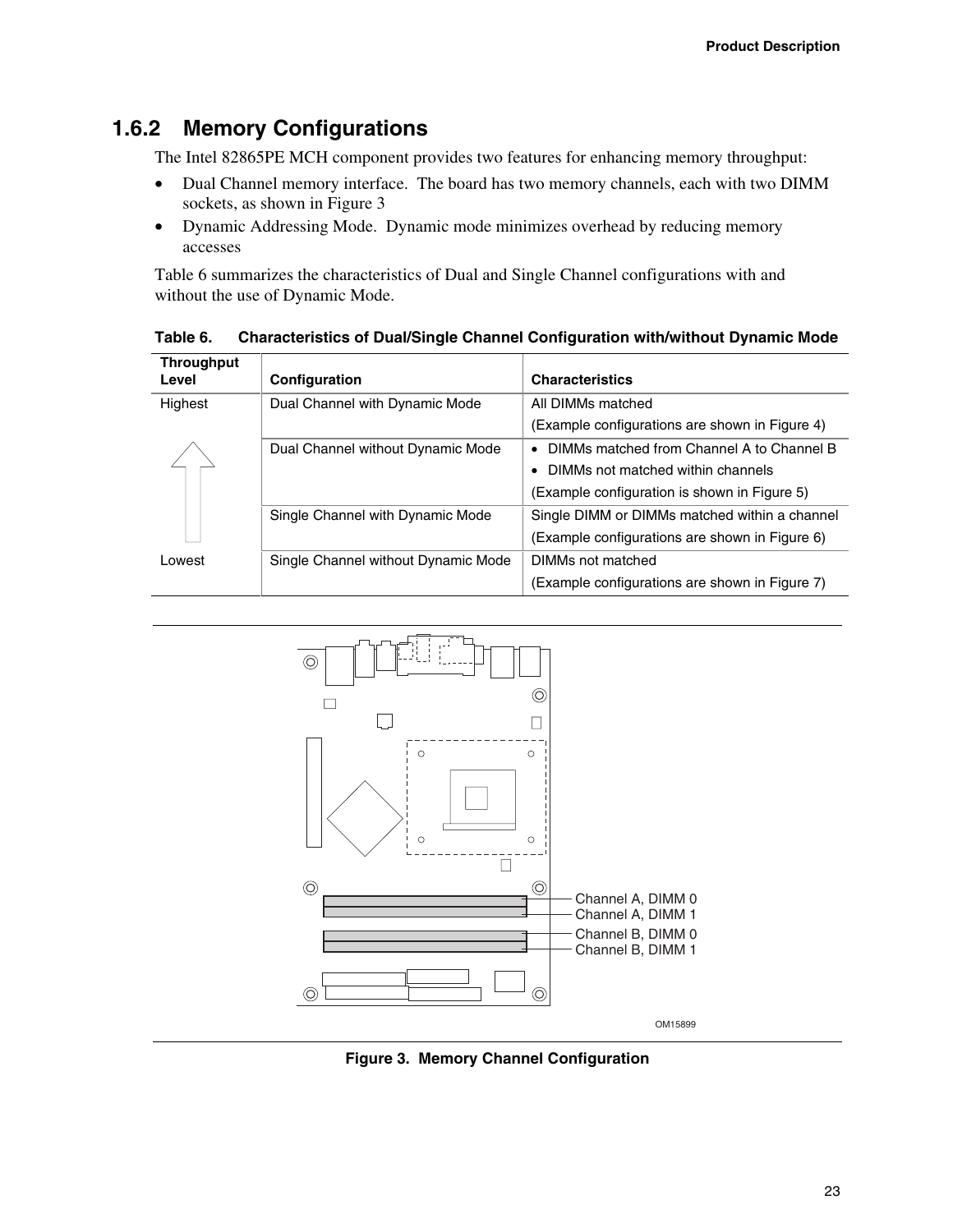

Dual Channel Configuration with Dynamic Mode

**Figure 4. Examples of Dual Channel Configuration with Dynamic Mode**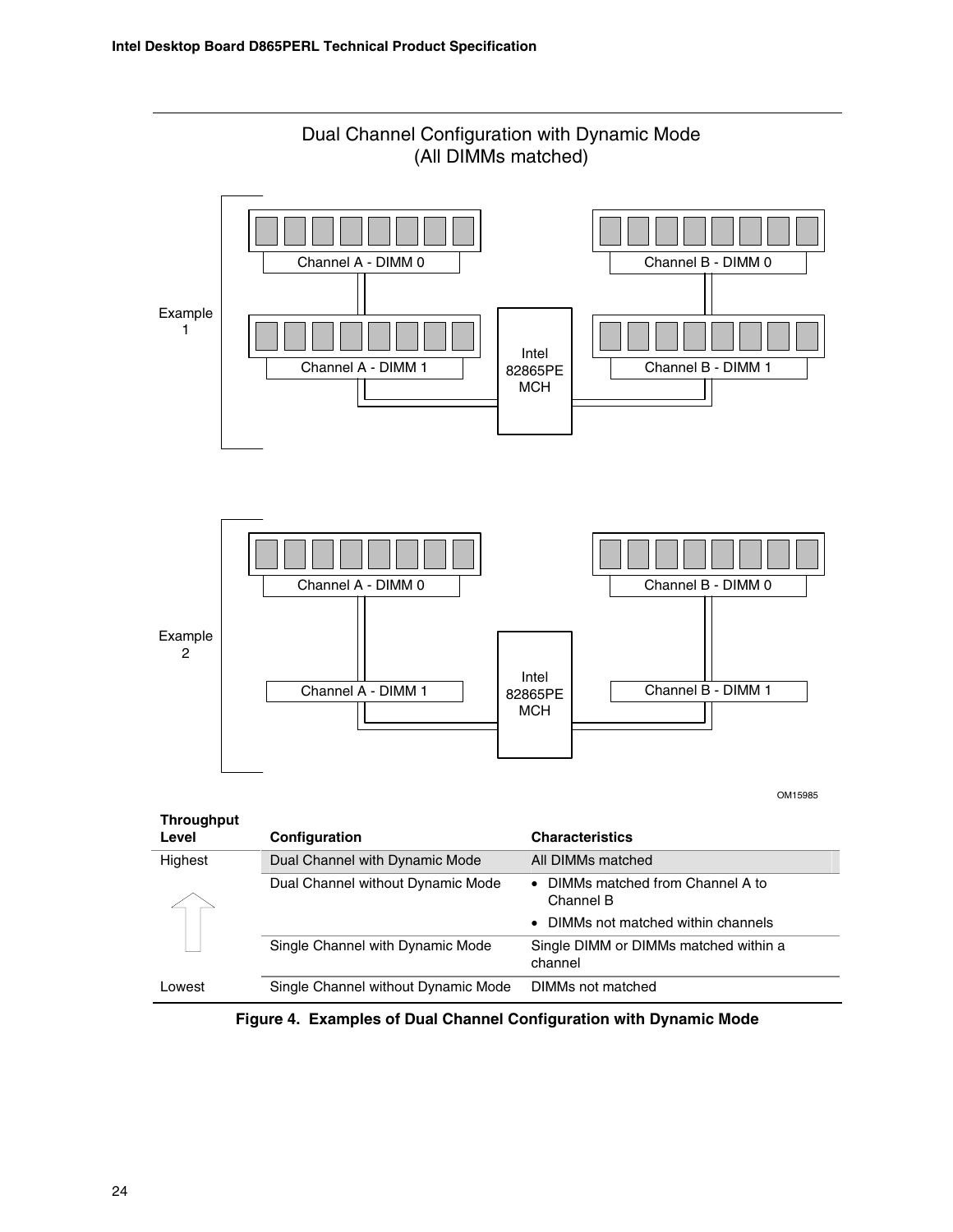#### Dual Channel Configuration without Dynamic Mode - DIMMs not matched within channel

- DIMMs match Channel A to Channel B



OM15986

| <b>Throughput</b><br>Level | <b>Configuration</b>                | <b>Characteristics</b>                           |
|----------------------------|-------------------------------------|--------------------------------------------------|
| Highest                    | Dual Channel with Dynamic Mode      | All DIMMs matched                                |
|                            | Dual Channel without Dynamic Mode   | • DIMMs matched from Channel A to<br>Channel B   |
|                            |                                     | • DIMMs not matched within channels              |
|                            | Single Channel with Dynamic Mode    | Single DIMM or DIMMs matched within a<br>channel |
| Lowest                     | Single Channel without Dynamic Mode | DIMMs not matched                                |

**Figure 5. Example of Dual Channel Configuration without Dynamic Mode**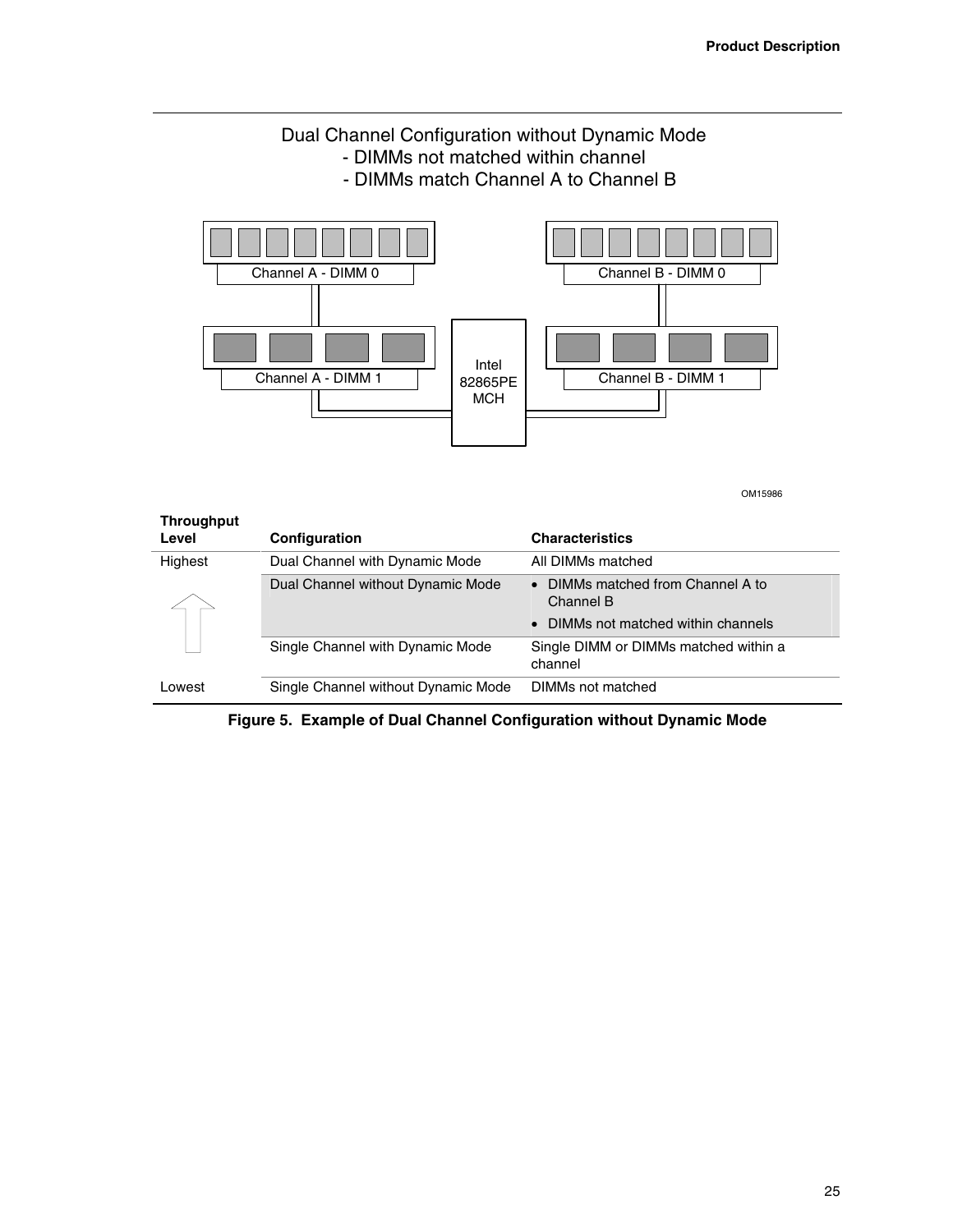Single Channel Configuration with Dynamic Mode (Single DIMM or DIMMs matched within Channel)



**Figure 6. Examples of Single Channel Configuration with Dynamic Mode**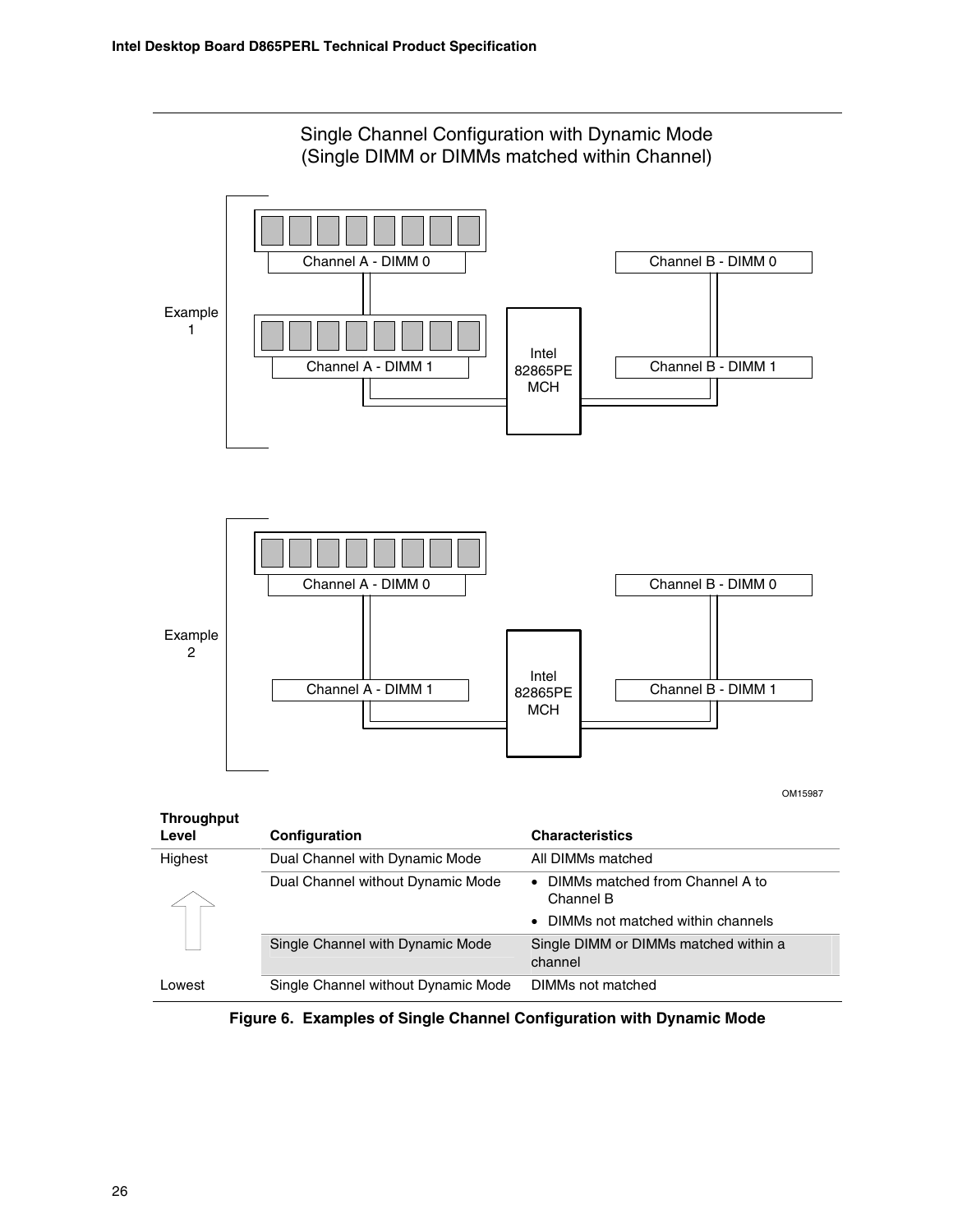

| .<br>Level | Configuration                       | <b>Characteristics</b>                           |
|------------|-------------------------------------|--------------------------------------------------|
| Highest    | Dual Channel with Dynamic Mode      | All DIMMs matched                                |
|            | Dual Channel without Dynamic Mode   | • DIMMs matched from Channel A to<br>Channel B   |
|            |                                     | • DIMMs not matched within channels              |
|            | Single Channel with Dynamic Mode    | Single DIMM or DIMMs matched within a<br>channel |
| Lowest     | Single Channel without Dynamic Mode | DIMMs not matched                                |

**Figure 7. Examples of Single Channel Configuration without Dynamic Mode**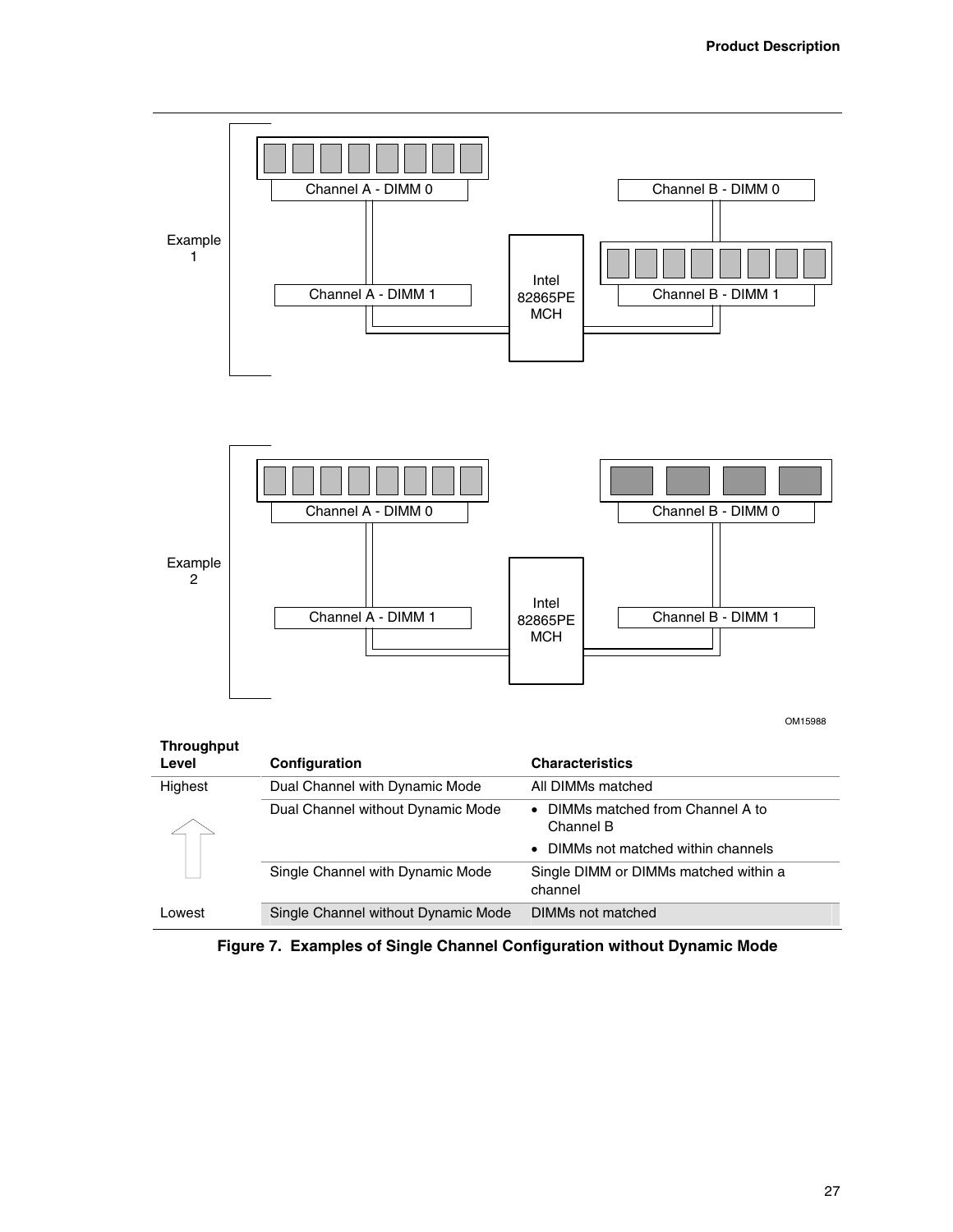## **1.7 Intel**® **865PE Chipset**

The Intel 865PE chipset consists of the following devices:

- Intel 82865PE Memory Controller Hub (MCH) with Accelerated Hub Architecture (AHA) bus
- Intel 82801EB I/O Controller Hub (ICH5) with AHA bus or Intel 82801ER I/O Controller HUB (ICH5-R)
- Intel 82802AB (4 Mbit) Firmware Hub (FWH)

The MCH is a centralized controller for the system bus, the memory bus, the AGP bus, and the Accelerated Hub Architecture interface. The ICH5 is a centralized controller for the Desktop Board D865PERL's I/O paths. The FWH provides the nonvolatile storage of the BIOS. The component combination provides the chipset interfaces as shown in Figure 8.



**Figure 8. Intel 865PE Chipset Block Diagram** 

| <b>For information about</b>  | <b>Refer to</b>            |
|-------------------------------|----------------------------|
| The Intel 865PE chipset       | http://developer.intel.com |
| Resources used by the chipset | Chapter 2                  |

### **1.7.1 AGP**

The AGP connector supports the following:

- $4x$ ,  $8x$  AGP 3.0 add-in cards with 0.8 V I/O
- 1x,  $4x$  AGP 2.0 add-in cards with 1.5 V I/O

AGP is a high-performance interface for graphics-intensive applications, such as 3D applications. While based on the *PCI Local Bus Specification*, Rev. 2.2, AGP is independent of the PCI bus and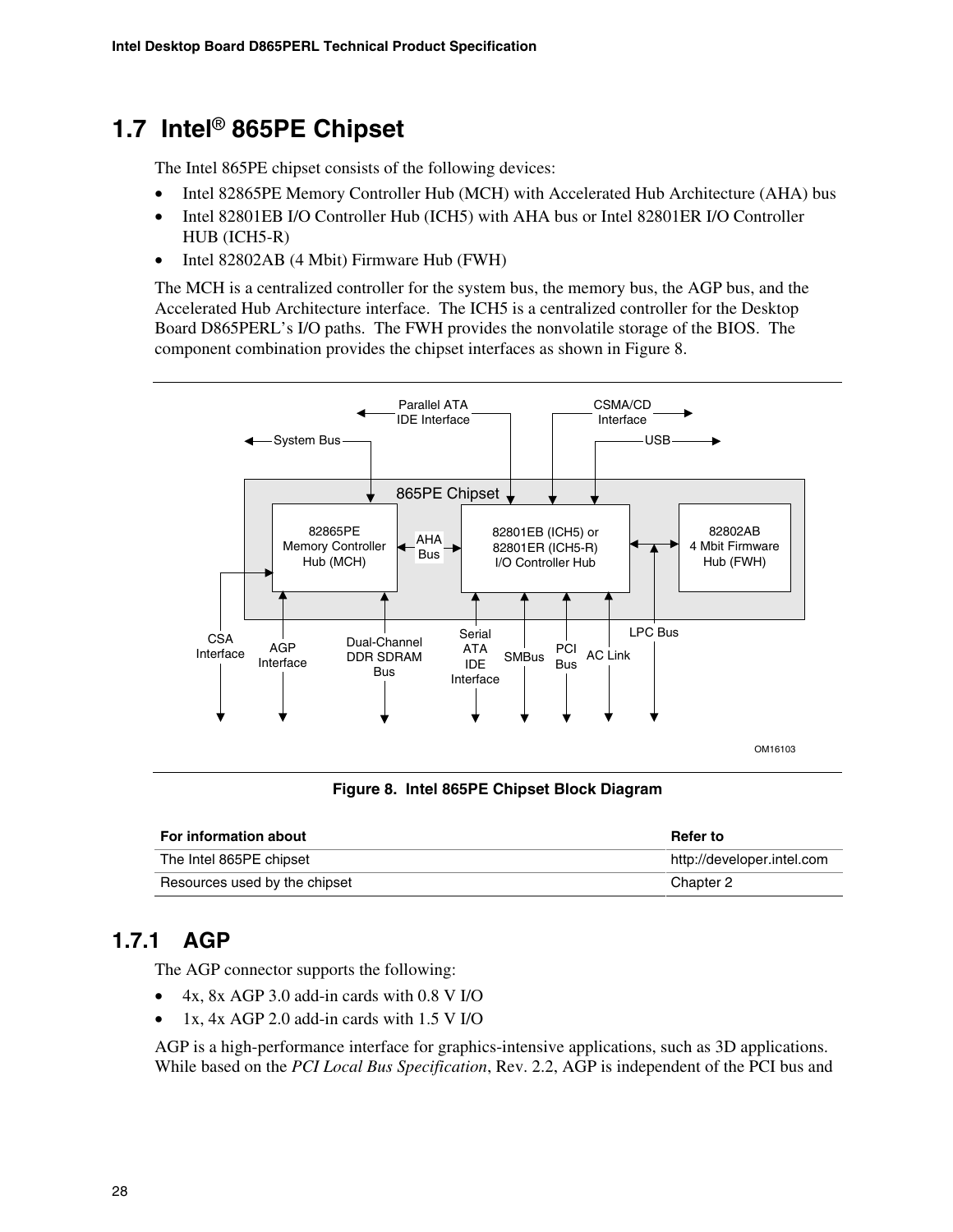is intended for exclusive use with graphical display devices. AGP overcomes certain limitations of the PCI bus related to handling large amounts of graphics data with the following features:

- Pipelined memory read and write operations that hide memory access latency
- Demultiplexing of address and data on the bus for nearly 100 percent efficiency

### **X** INTEGRATOR'S NOTES

- *AGP 2x operation is not supported.*
- *Install memory in the DIMM sockets prior to installing the AGP video card to avoid interference with the memory retention mechanism.*
- *The AGP connector is keyed for Universal 0.8 V AGP 3.0 specification-compatible cards or 1.5 V AGP 2.0 specification-compatible cards only. Do not attempt to install a legacy 3.3 V AGP card. The AGP connector is not mechanically compatible with legacy 3.3 V AGP cards.*

| <b>For information about</b>                                    | Refer to             |
|-----------------------------------------------------------------|----------------------|
| The location of the AGP connector                               | Figure 1, page 14    |
| Obtaining the Accelerated Graphics Port Interface Specification | Section 1.4, page 17 |

## **1.7.2 USB**

The Desktop Board D865PERL supports up to eight USB 2.0 ports, supports UHCI and EHCI, and uses UHCI- and EHCI-compatible drivers.

The ICH5/ICH5-R provides the USB controller for all ports. The port arrangement is as follows:

- Two ports are implemented with stacked back panel connectors, adjacent to the PS/2 connectors
- Two ports are implemented with stacked back panel connectors, adjacent to the audio connectors
- Four ports are routed to two front panel USB connectors

#### ✏ **NOTES**

- *Computer systems that have an unshielded cable attached to a USB port may not meet FCC Class B requirements, even if no device is attached to the cable. Use shielded cable that meets the requirements for full-speed devices.*
- *Native USB 2.0 support has been tested with drivers for Windows 2000 (with Service Pack 3) and Windows XP (with Service Pack 1) and is not currently supported by any other operating system. Check Intel's Desktop Board website for possible driver updates for other operating systems.*

| For information about                                | Refer to             |
|------------------------------------------------------|----------------------|
| The location of the USB connectors on the back panel | Figure 19, page 60   |
| The location of the front panel USB connectors       | Figure 23, page 70   |
| The signal names of the front panel USB connector    | Figure 25, page 73   |
| The front panel, EHCI, UHCI, and USB specifications  | Section 1.4, page 17 |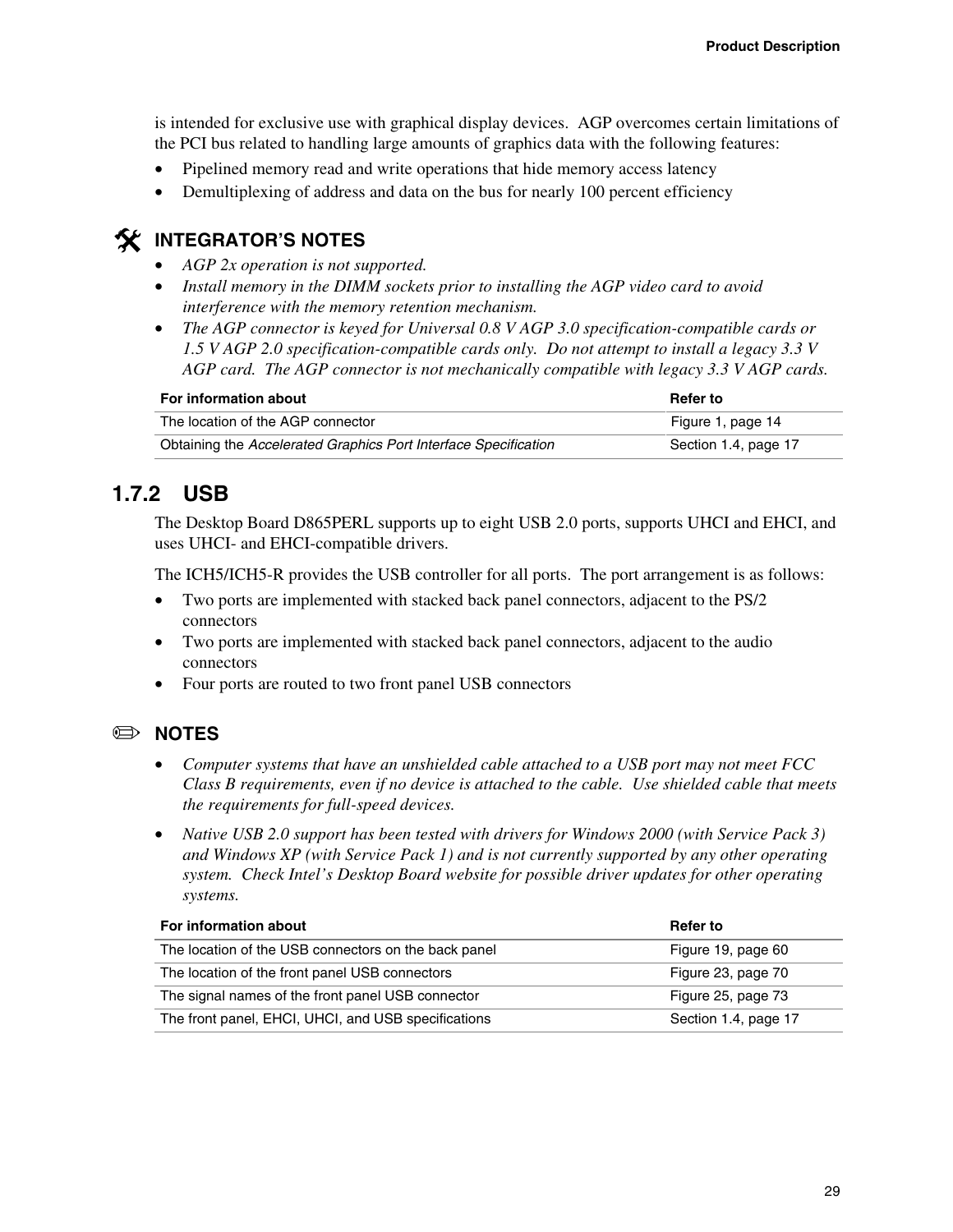### **1.7.3 IDE Support**

The board provides four IDE interface connectors:

- Two Parallel ATA IDE connectors, which support a total of four devices (two per connector)
- Two Serial ATA IDE connectors, which support one drive per connector

#### **1.7.3.1 Parallel ATA IDE Interfaces**

The ICH5's Parallel ATA IDE controller has two independent bus-mastering Parallel ATA IDE interfaces that can be independently enabled. The Parallel ATA IDE interfaces support the following modes:

- Programmed I/O (PIO): processor controls data transfer.
- 8237-style DMA: DMA offloads the processor, supporting transfer rates of up to 16 MB/sec.
- Ultra DMA: DMA protocol on IDE bus supporting host and target throttling and transfer rates of up to 33 MB/sec.
- ATA-66: DMA protocol on IDE bus supporting host and target throttling and transfer rates of up to 66 MB/sec. ATA-66 protocol is similar to Ultra DMA and is device driver compatible.
- ATA-100: DMA protocol on IDE bus allows host and target throttling. The ICH5's ATA-100 logic can achieve read transfer rates up to 100 MB/sec and write transfer rates up to 88 MB/sec.

#### ✏ **NOTE**

*ATA-66 and ATA-100 are faster timings and require a specialized cable to reduce reflections, noise, and inductive coupling.* 

The Parallel ATA IDE interfaces also support ATAPI devices (such as CD-ROM drives) and ATA devices using the transfer modes listed in Section 4.4.4.1 on page 105.

The BIOS supports Logical Block Addressing (LBA) and Extended Cylinder Head Sector (ECHS) translation modes. The drive reports the transfer rate and translation mode to the BIOS.

The Desktop Board D865PERL supports Laser Servo (LS-120) diskette technology through the Parallel ATA IDE interfaces. The BIOS supports booting from an LS-120 drive.

### ✏ **NOTE**

*The BIOS will always recognize an LS-120 drive as an ATAPI floppy drive. To ensure correct operation, do not configure the drive as a hard disk drive.* 

| <b>For information about</b>                    | Refer to           |
|-------------------------------------------------|--------------------|
| The location of the Parallel ATA IDE connectors | Figure 22, page 68 |

### **1.7.3.2 Serial ATA Interfaces**

The ICH5's Serial ATA controller offers two independent Serial ATA ports with a theoretical maximum transfer rate of 150 MB/s per port. One device can be installed on each port for a maximum of two Serial ATA devices. A point-to-point interface is used for host to device connections, unlike IDE which supports a master/slave configuration and two devices per channel.

For compatibility, the underlying Serial ATA functionality is transparent to the operating system. The Serial ATA controller can operate in both legacy and native modes. In legacy mode, standard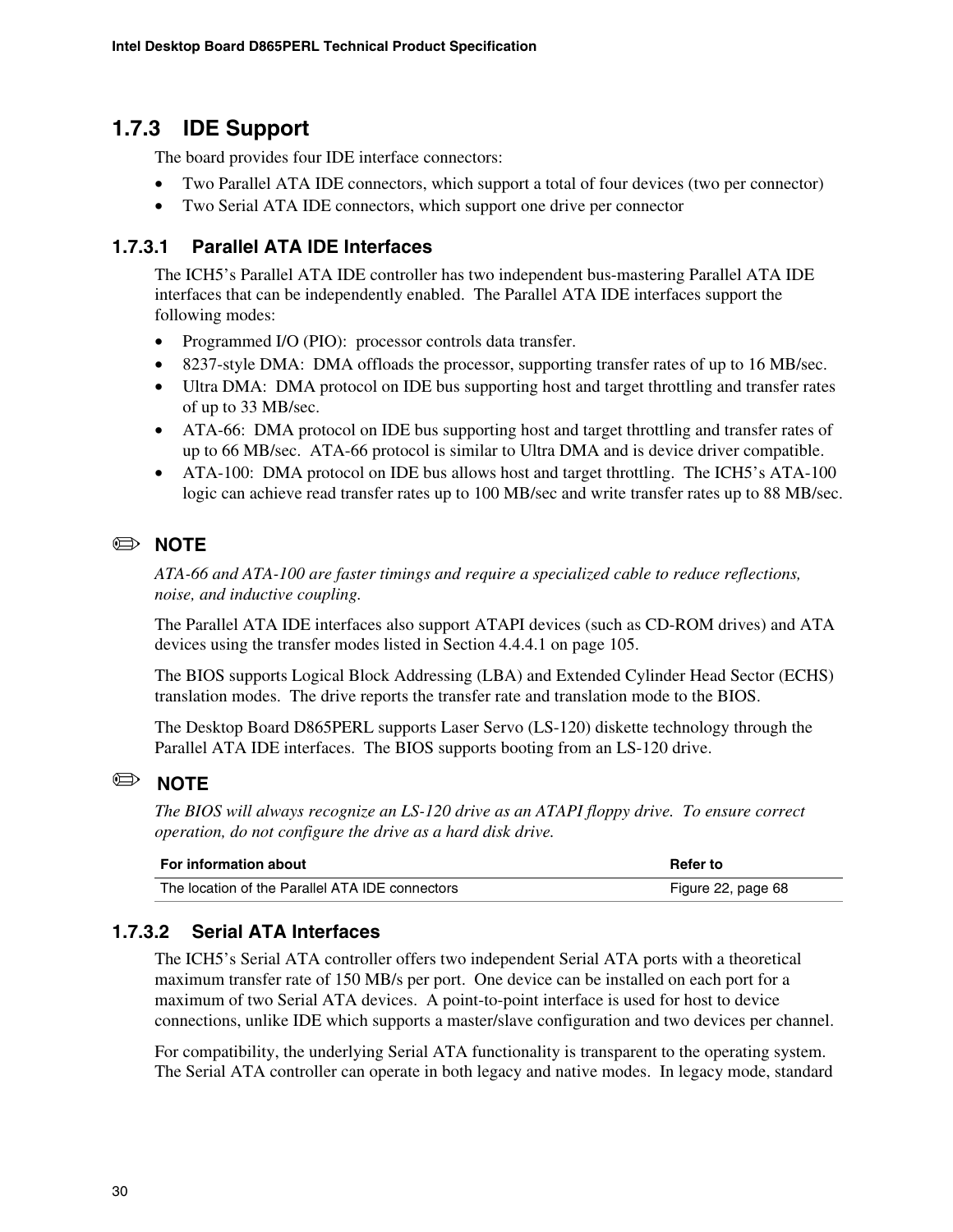IDE I/O and IRQ resources are assigned (IRQ 14 and 15). In Native mode, standard PCI resource steering is used. Native mode is the preferred mode for configurations using the Windows XP and Windows 2000 operating systems.

#### ✏ **NOTE**

*Many Serial ATA drives use new low-voltage power connectors and require adaptors or power supplies equipped with low-voltage power connectors.* 

| For information about | Refer to                 |
|-----------------------|--------------------------|
| Serial ATA            | http://www.serialata.org |

## **1.7.3.3 Intel**® **RAID Technology**

Boards equipped with the ICH5-R support RAID (Redundant Array of Independent Drives) level 0 on the Serial ATA ports. RAID 0 provides the ability to support striping. Two physical drives, of identical size, can be teamed together to create one logical drive. As data is written or retrieved from the logical drive, both drives operate in parallel, thus increasing the throughput.

#### ✏ **NOTE**

*The ICH5-R provides support for RAID 0 and RAID boot in Windows XP only.* 

#### **1.7.3.4 RAID Boot Configuration Overview**

A RAID array can be created by using the existing Serial ATA Ports, correctly configuring the BIOS, and installing drivers. The following steps are required to successfully establish a RAID configuration.

- 1. Enable RAID Support in BIOS.
- 2. Create a RAID array using the Intel® Application Accelerator (IAA) utility.
- 3. Install the IAA 3.0 RAID driver.
- 4. Format the RAID array.
- 5. Install the IAA 3.0 Companion Utility (this step is optional).

| For information about                         | Refer to                                                    |
|-----------------------------------------------|-------------------------------------------------------------|
| The location of the Serial ATA connectors     | Figure 22, page 68                                          |
| The signal names of the Serial ATA connectors | Table 36, page 69                                           |
| The BIOS Setup program's Boot menu            | Table 73, page 118                                          |
| Serial ATA RAID configuration                 | http://developer.intel.com/design/<br>motherbd/rl/index.htm |

## **1.7.4 Real-Time Clock, CMOS SRAM, and Battery**

A coin-cell battery (CR2032) powers the real-time clock and CMOS memory. When the computer is not plugged into a wall socket, the battery has an estimated life of three years. When the computer is plugged in, the standby current from the power supply extends the life of the battery. The clock is accurate to  $\pm$  13 minutes/year at 25 °C with 3.3 VSB applied.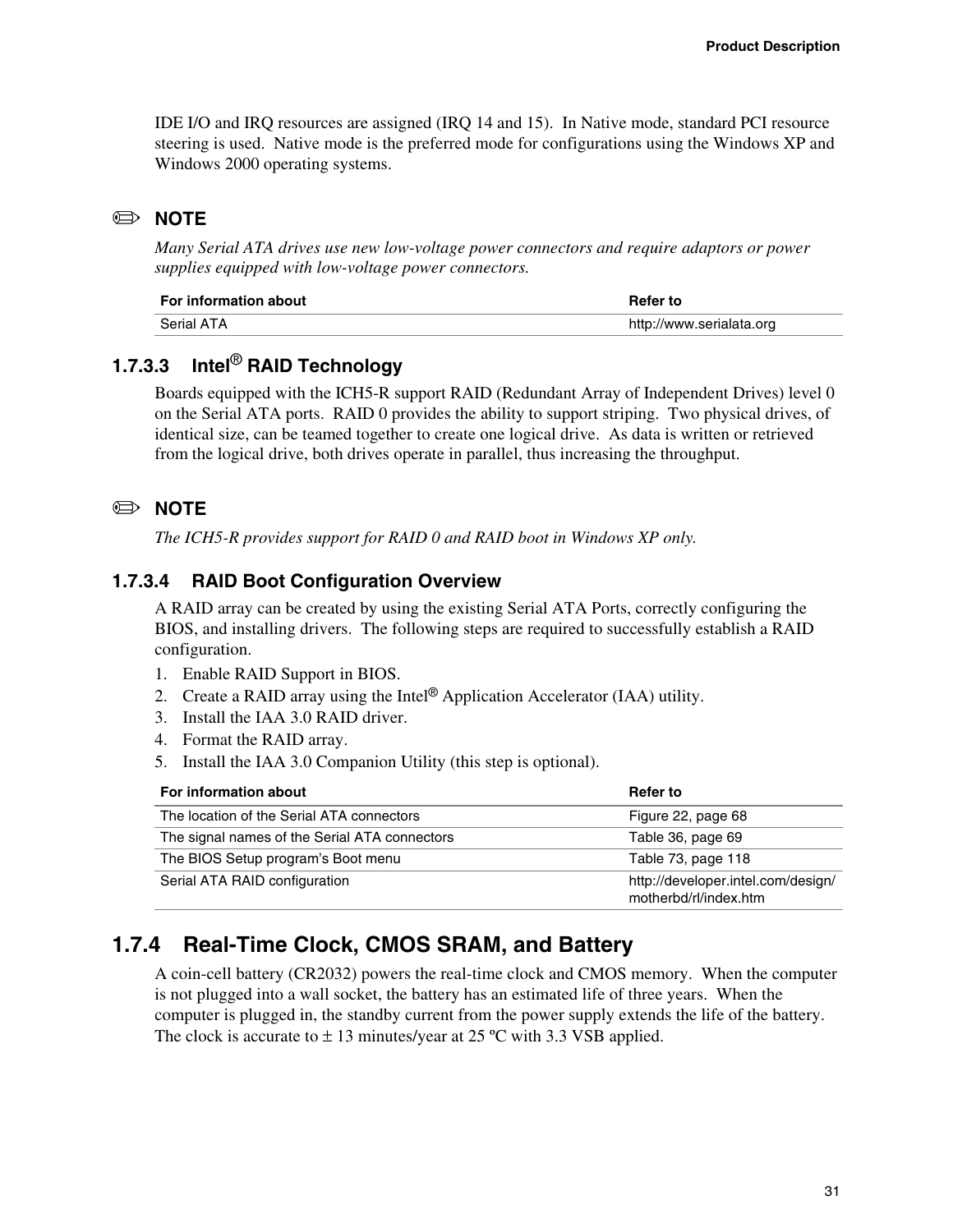### ✏ **NOTE**

*If the battery and AC power fail, custom defaults, if previously saved, will be loaded into CMOS RAM at power-on.* 

## **1.7.5 Intel**® **82802AB Firmware Hub (FWH)**

The 4 Mbit FWH provides the following:

- System BIOS program
- Logic that enables protection for storing and updating of platform information

## **1.8 I/O Controller**

The I/O controller provides the following features:

- One serial port
- One parallel port with Extended Capabilities Port (ECP) and Enhanced Parallel Port (EPP) support
- Serial IRQ interface compatible with serialized IRQ support for PCI systems
- PS/2-style mouse and keyboard interfaces
- Interface for one 1.2 MB or 1.44 MB diskette drive
- Intelligent power management, including a programmable wake-up event interface
- PCI power management support

The BIOS Setup program provides configuration options for the I/O controller.

| <b>For information about</b>                  | Refer to                |
|-----------------------------------------------|-------------------------|
| SMSC LPC47M172 I/O controller                 | http://www.smsc.com     |
| National Semiconductor PC87372 I/O Controller | http://www.national.com |

### **1.8.1 Serial Port**

The board has one serial port connector located on the back panel. The serial port supports data transfers at speeds up to 115.2 kbits/sec with BIOS support.

| <b>For information about</b>              | Refer to           |
|-------------------------------------------|--------------------|
| The location of the serial port connector | Figure 19, page 60 |

### **1.8.2 Parallel Port**

The 25-pin D-Sub parallel port connector is located on the back panel. Use the BIOS Setup program to set the parallel port mode.

| For information about                       | Refer to           |
|---------------------------------------------|--------------------|
| The location of the parallel port connector | Figure 19, page 60 |
| Setting the parallel port's mode            | Table 59, page 101 |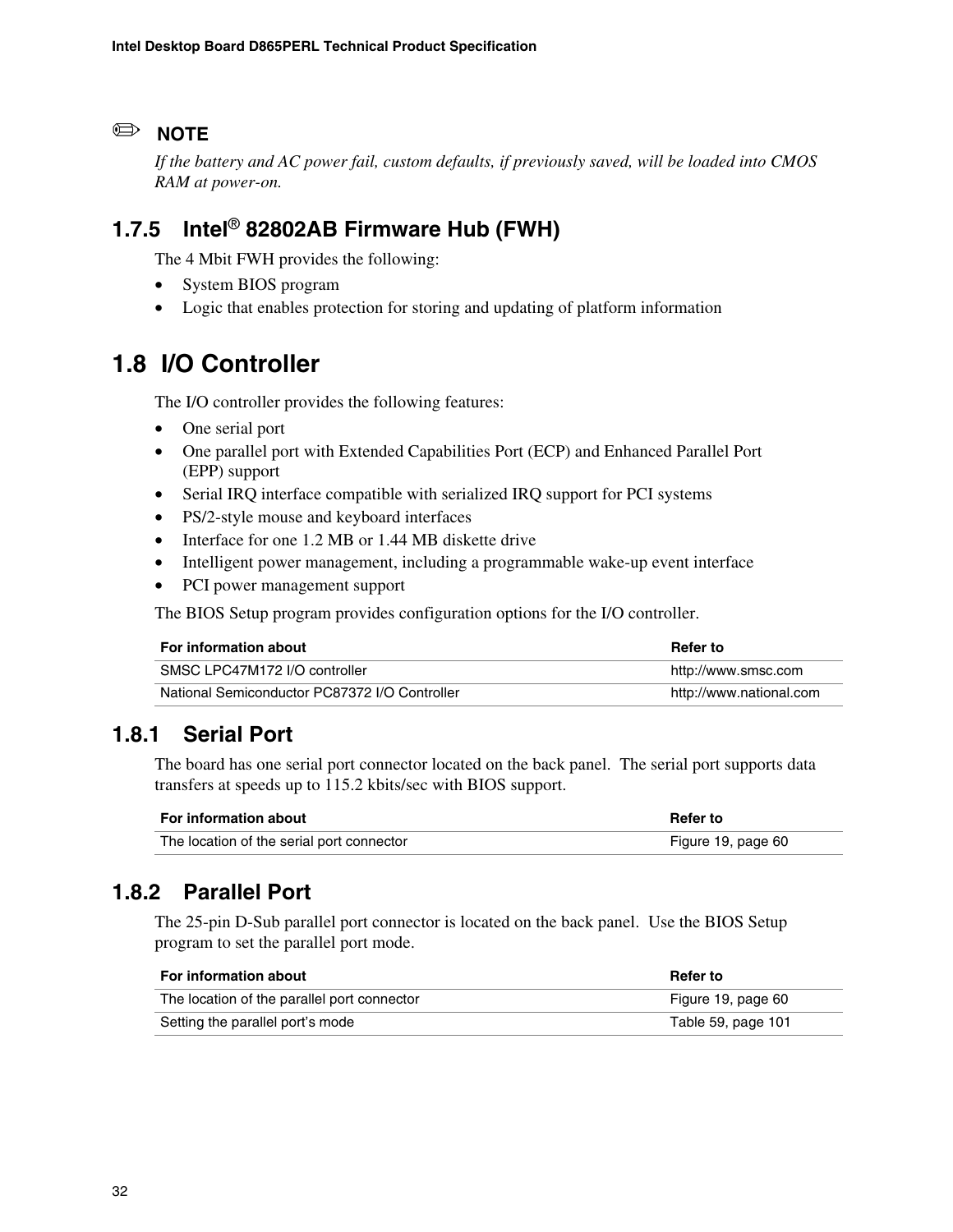### **1.8.3 Diskette Drive Controller**

The I/O controller supports one diskette drive. Use the BIOS Setup program to configure the diskette drive interface.

| For information about                             | <b>Refer to</b>    |
|---------------------------------------------------|--------------------|
| The location of the diskette drive connector      | Figure 22, page 68 |
| The supported diskette drive capacities and sizes | Table 62, page 107 |

### **1.8.4 Keyboard and Mouse Interface**

The PS/2 keyboard and mouse connectors are located on the back panel.

#### ✏ **NOTE**

*The keyboard is supported in the bottom PS/2 connector and the mouse is supported in the top PS/2 connector. Power to the computer should be turned off before a keyboard or mouse is connected or disconnected.* 

| For information about                             | <b>Refer to</b>    |
|---------------------------------------------------|--------------------|
| The location of the keyboard and mouse connectors | Figure 19, page 60 |

## **1.9 IEEE 1394a-2000 Controller (Optional)**

The Agere Systems FW323 PCI bus-based controller provides IEEE 1394a-2000 OHCI link and PHY core functionality. The controller supports:

- IEEE 1394a-2000-compliant or IEEE 1394-1995-compliant peripheral devices
- Isochronous and asynchronous data transfer
- Data transfer up to 400 Mbits/sec
- Peripheral hot swapping
- Plug and play

The Desktop Board D865PERL has one back panel and two front panel IEEE 1394a-2000 connectors.

#### ✏ **NOTE**

*IEEE 1394a-2000 support has been tested with Windows 2000 and Windows XP drivers and is not currently supported by any other operating system.* 

| For information about                                                                                                                                                                                                                                         |  | <b>Refer to</b>    |  |
|---------------------------------------------------------------------------------------------------------------------------------------------------------------------------------------------------------------------------------------------------------------|--|--------------------|--|
| The location of the back panel IEEE 1394a-2000 connector                                                                                                                                                                                                      |  | Figure 19, page 60 |  |
| The location of the front panel IEEE 1394a-2000 connectors                                                                                                                                                                                                    |  | Figure 23, page 70 |  |
| The signal names of the front panel IEEE 1394a-2000 connectors                                                                                                                                                                                                |  | Figure 26, page 73 |  |
| Obtaining IEEE standards:                                                                                                                                                                                                                                     |  |                    |  |
| • 1394-1995, IEEE Standard for a High Performance Serial Bus                                                                                                                                                                                                  |  |                    |  |
| $1004 - 0000$ $IFFF$ $Q_{1}$ $H_{2}$ $H_{3}$ $I_{4}$ $I_{5}$ $I_{6}$ $I_{7}$ $I_{8}$ $I_{1}$ $I_{2}$ $I_{3}$ $I_{4}$ $I_{5}$ $I_{7}$ $I_{8}$ $I_{9}$ $I_{10}$ $I_{11}$ $I_{10}$ $I_{11}$ $I_{10}$ $I_{11}$ $I_{10}$ $I_{11}$ $I_{10}$ $I_{11}$ $I_{10}$ $I_{$ |  |                    |  |

• 1394a-2000, *IEEE Standard for a High Performance Serial Bus – Amendment 1* Table 3, page 17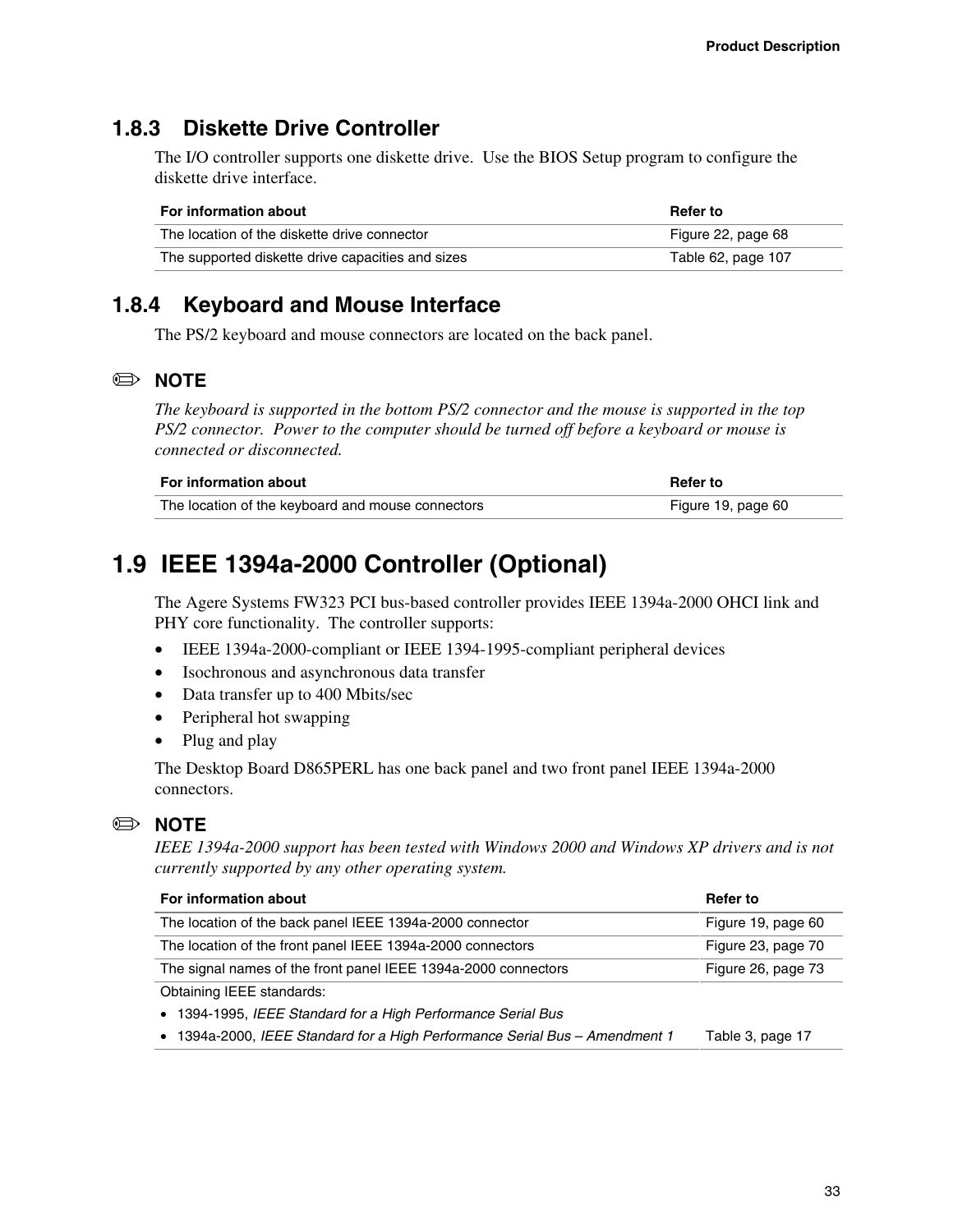## **1.10 Audio Subsystem**

The Desktop Board D865PERL includes one of the following:

- 6-channel audio subsystem based on the Analog Devices AD1985 codec (described on page 34)
- Flex 6 audio subsystem based on the Analog Devices AD1985 codec (described on page 36)

Both audio subsystems feature:

- Advanced jack sense with Auto Topology Switching that enables the audio codec to recognize what device is connected to an audio port and alerts the user if the wrong type of device has been connected
- Split digital/analog architecture for improved S/N (signal-to-noise) ratio:> 94 dB
- Power management support for ACPI 2.0 (driver dependent)

### **1.10.1 6-Channel Audio Subsystem (Optional)**

The audio subsystem includes the following:

- Intel 82801EB I/O Controller Hub (ICH5)
- Analog Devices AD1985 audio codec
- Microphone input that supports either of the following:
	- A single dynamic, condenser, or electret microphone
	- Dual microphones for use with voice recognition software

The subsystem includes the following connectors.

- Front panel analog audio connector that can be used as a connector for routing the following signals to the front panel or used as a jumper block for routing the signals to the back panel (see page 74 for more information). The connector/jumper block includes pins for:
	- Front left and right out
	- Mic in
- Back panel analog audio connectors:
	- Front left and right out
	- Center and Low Frequency Effects (LFE) out
	- Rear left and right out
	- $\overline{\phantom{a}}$  Line in
	- Mic in
- Back panel coaxial S/PDIF (RCA) connector
- Back panel optical S/PDIF (Toslink) connector
- ATAPI-style CD-ROM connector

✏ **NOTE** 

*Powered speakers are required.*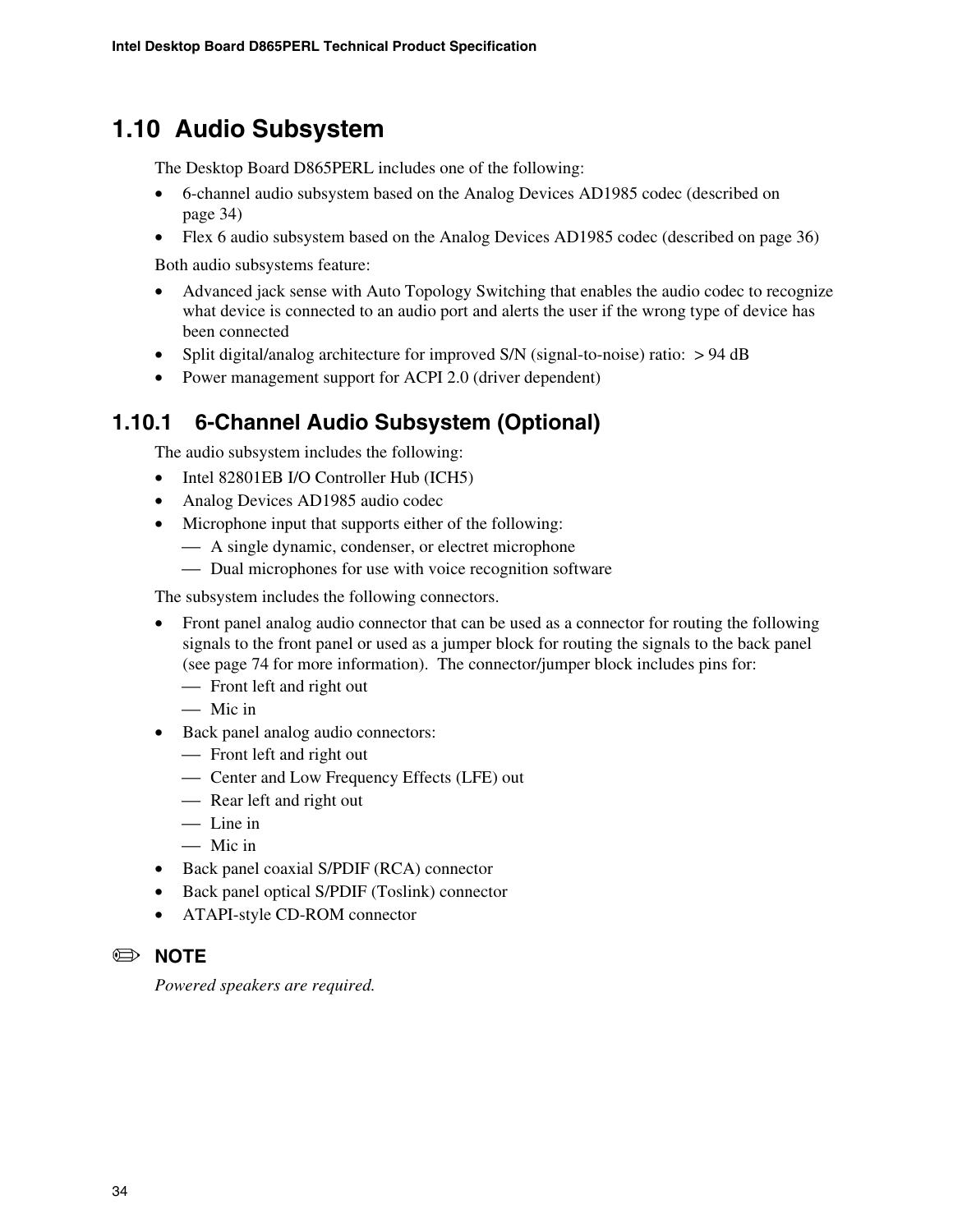

Figure 9 shows the back panel audio connectors for the 6-channel audio subsystem.



Figure 10 is a block diagram of the 6-channel audio subsystem.



**Figure 10. 6-Channel Audio Subsystem Block Diagram** 

| <b>For information about</b>    | Refer to               |
|---------------------------------|------------------------|
| The front panel audio connector | Section 2.8.3, page 70 |
| The back panel audio connectors | Section 2.8.1, page 60 |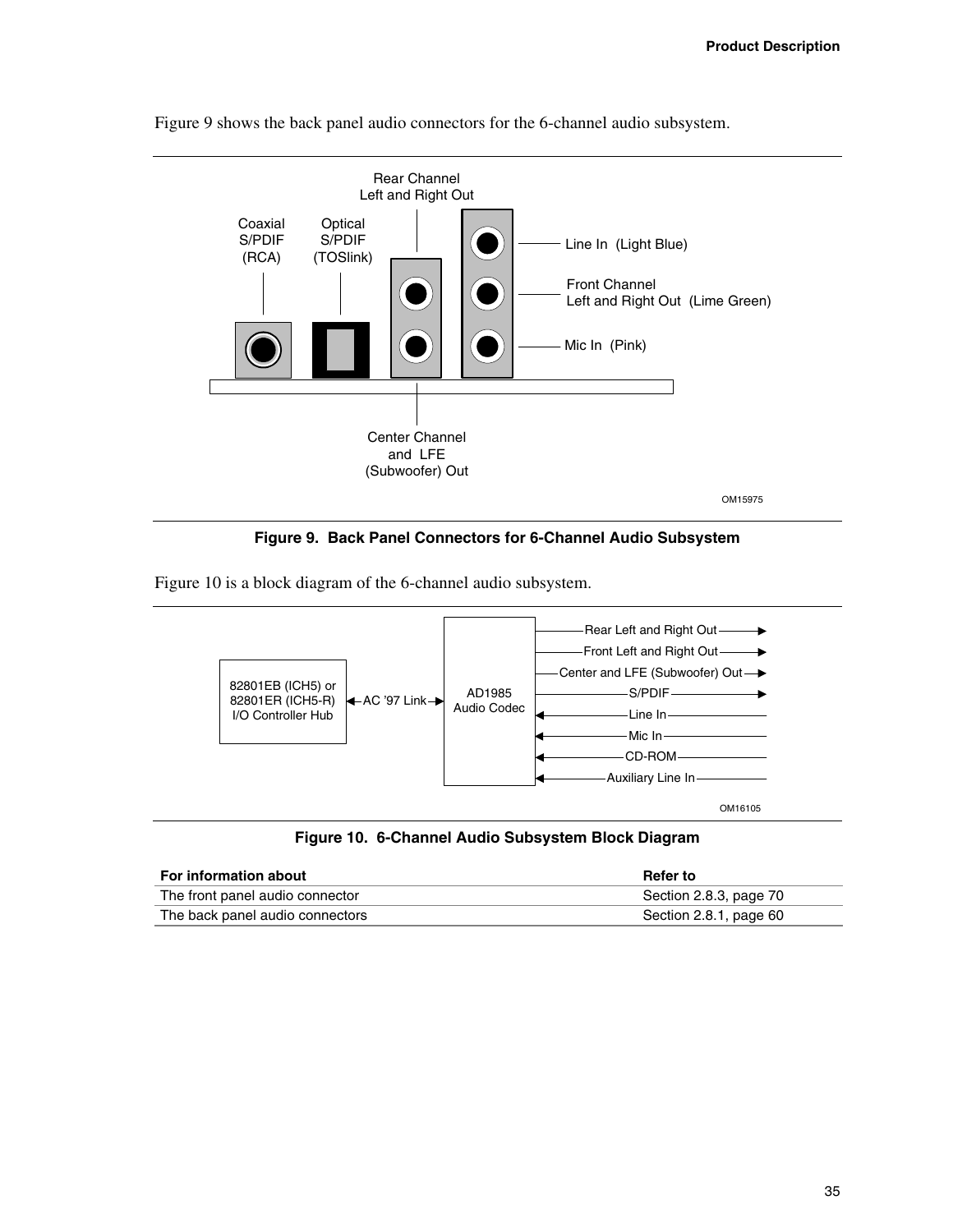## **1.10.2 Intel**® **Flex 6 Audio Subsystem (Optional)**

The Flex 6 audio subsystem includes the following:

- Intel 82801EB I/O Controller Hub (ICH5)
- Analog Devices AD1985 audio codec
- Microphone input that supports a single dynamic, condenser, or electret microphone

The subsystem has the following connectors:

- ATAPI-style CD-ROM connector
- Front panel audio connector, including pins for:
	- Front left and right out
	- Mic in
- Back panel audio connectors that are configurable through the audio devices drivers. The available configurations are shown in Figure 11.



**Figure 11. Back Panel Audio Connector Options for Flex 6 Audio Subsystem** 

## **X** INTEGRATOR'S NOTE

*To access the S/PDIF signal with the 5.1 Digital Shared Jack option, connect an 1/8-inch stereo phone plug to RCA jack adapter/splitter as shown in Figure 12.*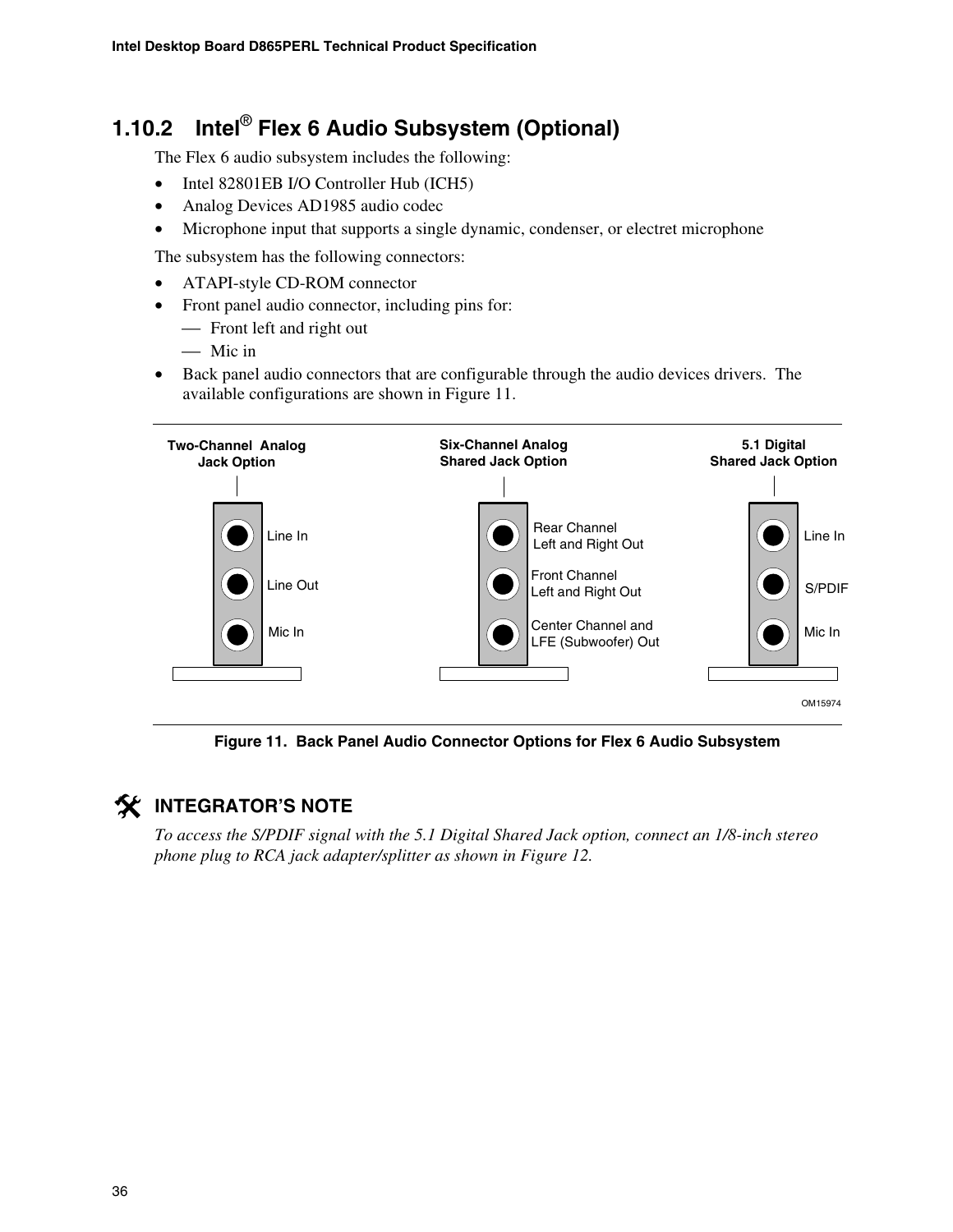

**Figure 12. Adapter for S/PDIF Back Panel Connector** 

Figure 13 is a block diagram of the Flex 6 audio subsystem.



**Figure 13. Flex 6 Audio Subsystem Block Diagram** 

| <b>For information about</b>    | Refer to               |
|---------------------------------|------------------------|
| The front panel audio connector | Section 2.8.3, page 70 |
| The back panel audio connectors | Section 2.8.1, page 60 |

## **1.10.3 Audio Connectors**

### **1.10.3.1 Auxiliary Line In Connector**

A 1 x 4-pin ATAPI-style connector connects the left and right channel signals of an internal audio device to the audio subsystem.

| <b>For information about</b>                                 | <b>Refer to</b>    |
|--------------------------------------------------------------|--------------------|
| The location of the optional auxiliary line in connector     | Figure 20, page 63 |
| The signal names of the optional auxiliary line in connector | Table 26, page 64  |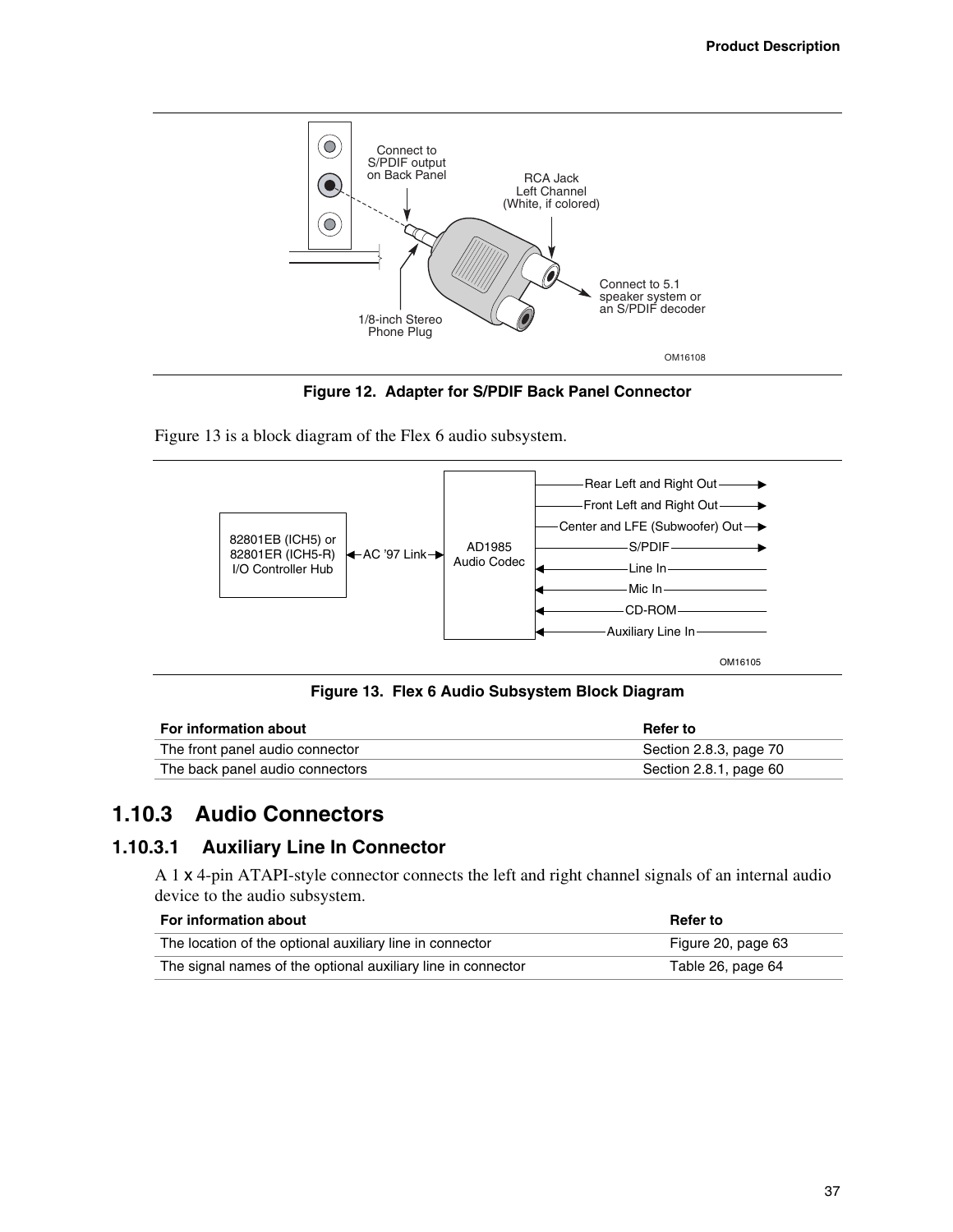### **1.10.3.2 Front Panel Audio Connector**

A 2 x 5-pin connector provides mic in and line out signals for front panel audio connectors.

| <b>For information about</b>                        | <b>Refer to</b>        |
|-----------------------------------------------------|------------------------|
| The location of the connector                       | Section 2.8.3, page 70 |
| The signal names of the front panel audio connector | Table 28, page 64      |

#### ✏ **NOTE**

*The front panel audio connector is alternately used as a jumper block for routing audio signals. Refer to Section 2.9.1 on page 74 for more information.* 

### **1.10.3.3 ATAPI-Style CD-ROM Connector**

A 1 x 4-pin connector connects an internal ATAPI CD-ROM drive to the audio mixer.

| For information about                                | <b>Refer to</b>    |
|------------------------------------------------------|--------------------|
| The location of the ATAPI-style CD-ROM connector     | Figure 22, page 68 |
| The signal names of the ATAPI-style CD-ROM connector | Table 27, page 64  |

## **1.10.4 Audio Subsystem Software**

Audio software and drivers are available from Intel's World Wide Web site.

| <b>For information about</b>         | Refer to             |
|--------------------------------------|----------------------|
| Obtaining audio software and drivers | Section 1.2, page 16 |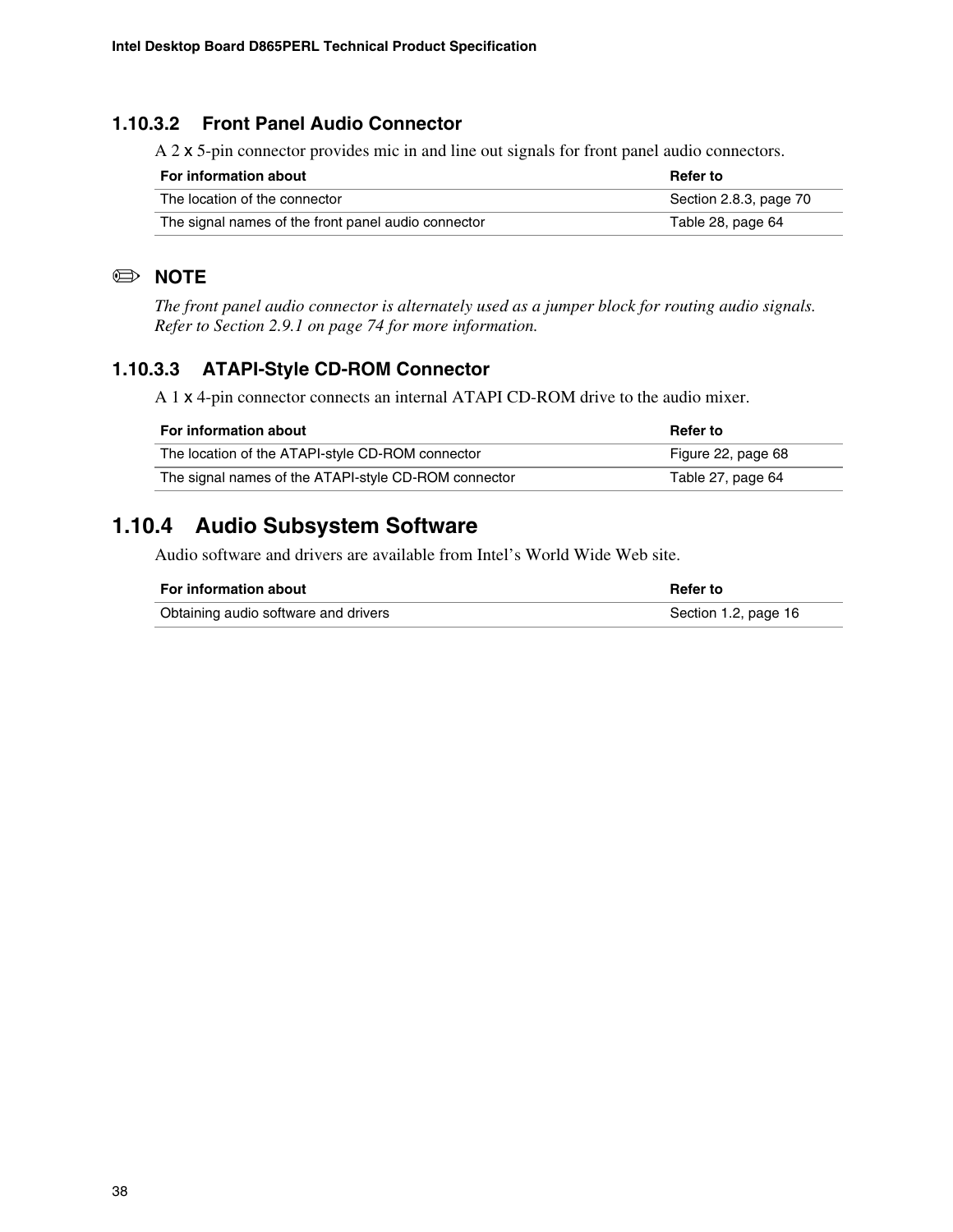# **1.11 LAN Subsystem**

The LAN subsystem consists of the following:

- Physical layer interface device. As a manufacturing option, the board includes one of the following Platform LAN Connect (PLC) devices:
	- Intel 82562EZ PLC for 10/100 Mbits/sec Ethernet LAN connectivity
	- Intel 82547EI PLC for Gigabit (10/100/1000 Mbits/sec) Ethernet LAN connectivity
- RJ-45 LAN connector with integrated status LEDs

Additional features of the LAN subsystem include:

- PCI bus master interface
- CSMA/CD protocol engine
- Serial CSMA/CD unit interface that supports the 82562EZ
- 8-bit CSA port interface that support the 82547EI
- PCI power management
	- Supports ACPI technology
	- Supports LAN wake capabilities

## **1.11.1 10/100 Mbits/sec LAN Subsystem**

The 10/100 Mbits/sec LAN subsystem includes the ICH5 (with its CSMA/CD interface), the Intel 82562EZ PLC, and an RJ-45 LAN connector with integrated status LEDs

#### **1.11.1.1 Intel**® **82562EZ Physical Layer Interface Device**

The Intel 82562EZ provides the following functions:

- Basic 10/100 Ethernet LAN connectivity
- Full device driver compatibility
- Programmable transit threshold
- Configuration EEPROM that contains the MAC address

### **1.11.1.2 RJ-45 LAN Connector with Integrated LEDs**

Two LEDs are built into the RJ-45 LAN connector (shown in Figure 14 below).



**Figure 14. LAN Connector LED Locations**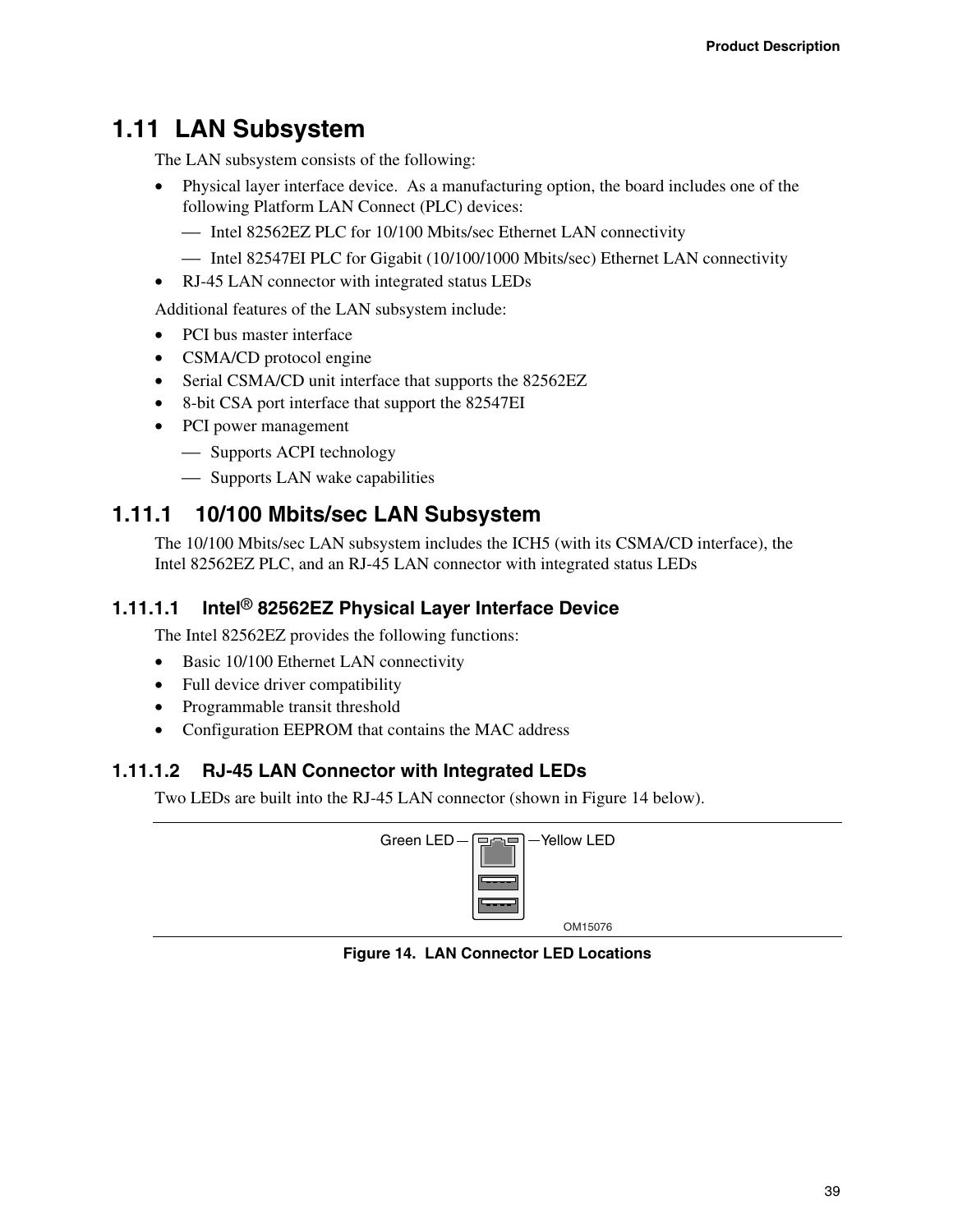Table 7 describes the LED states when the board is powered up and the 10/100 Mbits/sec LAN subsystem is operating.

| <b>LED Color</b> | <b>LED State</b>          | <b>Condition</b>                                                   |
|------------------|---------------------------|--------------------------------------------------------------------|
| Green            | Off                       | 10 Mbits/sec data rate is selected.                                |
|                  | On.                       | 100 Mbits/sec data rate is selected.                               |
| Yellow           | Off                       | LAN link is not established.                                       |
|                  | On (steady state)         | LAN link is established.                                           |
|                  | On (brighter and pulsing) | The computer is communicating with another computer on<br>the LAN. |

**Table 7. LAN Connector LED States** 

# **1.11.2 Gigabit LAN Subsystem**

The Gigabit (10/100/1000 Mbits/sec) LAN subsystem includes the MCH (with its CSA interface), the Intel 82547EI PLC, and an RJ-45 LAN connector with integrated status LEDs.

## **1.11.2.1 Intel**® **82547EI Platform LAN Connect Device**

Intel 82547EI provides the following functions:

- Basic 10/100/1000 Ethernet LAN connectivity
- Communication Streaming Architecture (CSA) port provides higher throughput and lower latencies than the Intel 82562EZ device, resulting in up to 30% higher bus throughput (up to wirespeed)
- Full device driver compatibility
- Programmable transit threshold
- Configuration EEPROM that contains the MAC address

## **1.11.2.2 RJ-45 LAN Connector with Integrated LEDs**

Two LEDs are built into the RJ-45 LAN connector (as shown in Figure 15). Table 8 describes the LED states when the board is powered up and the 10/100/1000 Mbits/sec LAN subsystem is operating.



**Figure 15. LAN Connector LED Locations**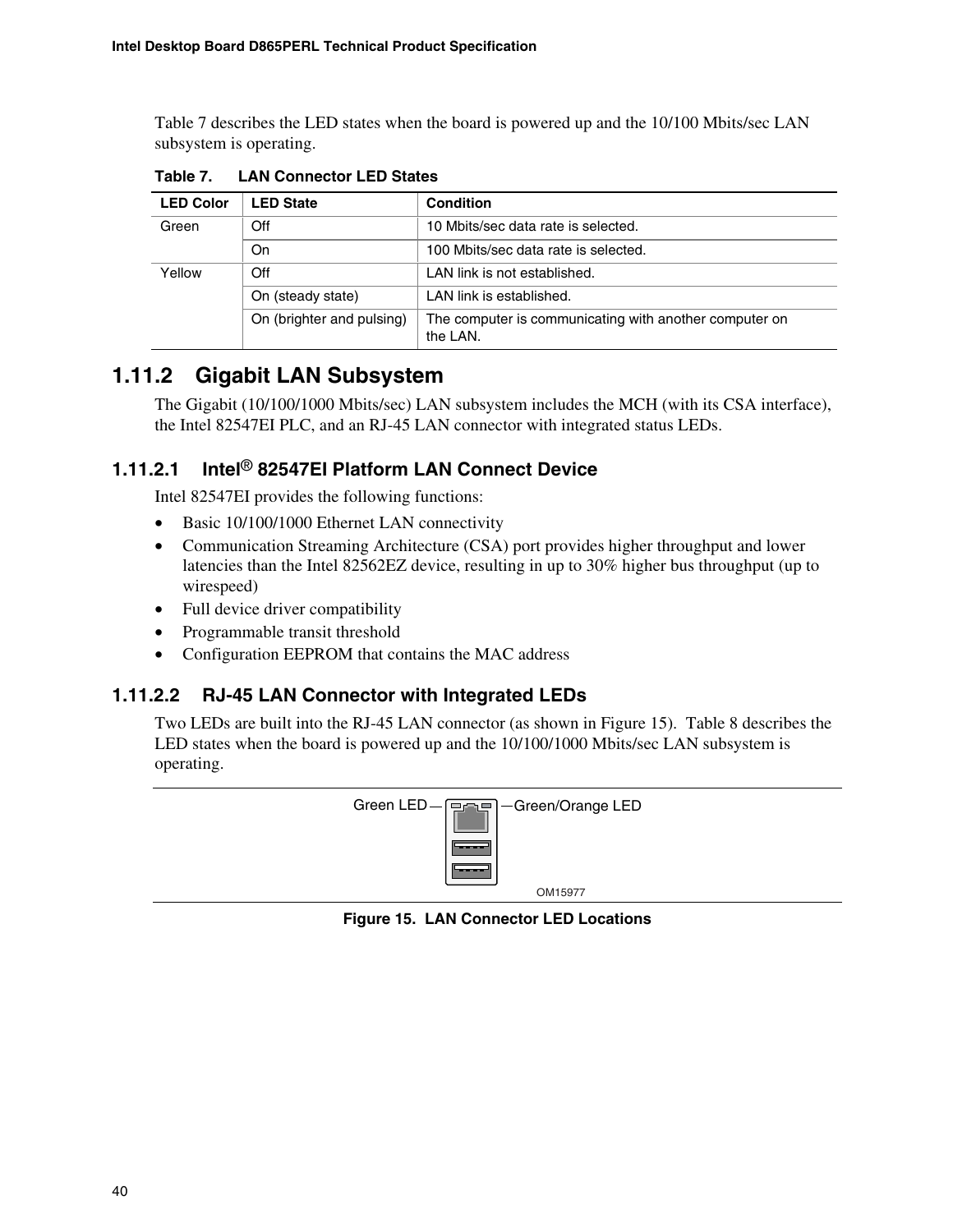| <b>LED</b>    | Color             | <b>LED State</b>                    | Condition                                                          |
|---------------|-------------------|-------------------------------------|--------------------------------------------------------------------|
|               |                   | Off                                 | LAN link is not established.                                       |
| Left<br>Green | On (steady state) | LAN link is established.            |                                                                    |
|               |                   | On (brighter and pulsing)           | The computer is communicating with another computer<br>on the LAN. |
| Green         |                   | Off                                 | 10 Mbit/sec data rate is selected.                                 |
| Right         | On                | 100 Mbit/sec data rate is selected. |                                                                    |
| Orange        |                   | On                                  | 1000 Mbit/sec data rate is selected.                               |

**Table 8. LAN Connector LED States** 

## **1.11.3 LAN Subsystem Software**

LAN software and drivers are available from Intel's World Wide Web site.

| For information about              | <b>Refer to</b>      |
|------------------------------------|----------------------|
| Obtaining LAN software and drivers | Section 1.2, page 16 |

# **1.12 Hardware Management Subsystem**

The hardware management features enable the Desktop Board D865PERL to be compatible with the Wired for Management (WfM) specification. The Desktop Board D865PERL has the following hardware management features:

- Fan monitoring and control (through the I/O controller or the hardware monitoring and fan control ASIC)
- Thermal and voltage monitoring
- Chassis intrusion detection

#### **For information about Refer to**

| TUL IIIUI IIIauun abuut | ncici lu             |
|-------------------------|----------------------|
| The WfM specification   | Section 1.4, page 17 |

### **1.12.1.1 Hardware Monitoring and Fan Control ASIC**

The features of the hardware monitoring and fan control ASIC (Standard Microsystems SMSC EMC6D101 or equivalent) include:

- Internal ambient temperature sensor
- Two remote thermal diode sensors for direct monitoring of processor temperature and ambient temperature sensing
- Power supply monitoring of five voltages  $(+5 \text{ V}, +12 \text{ V}, +3.3 \text{ V}$  Standby,  $+1.5 \text{ V}$ , and  $+VCCP$ ) to detect levels above or below acceptable values
- Thermally monitored closed-loop fan control, for all three fans, that can adjust the fan speed or switch the fans on or off as needed
- SMBus interface

| <b>For information about</b>                                          | Refer to            |
|-----------------------------------------------------------------------|---------------------|
| The location of the fan connectors and sensors for thermal monitoring | Figure 16, page 42  |
| The Standard Microsystems SMSC EMC6D101                               | http://www.smsc.com |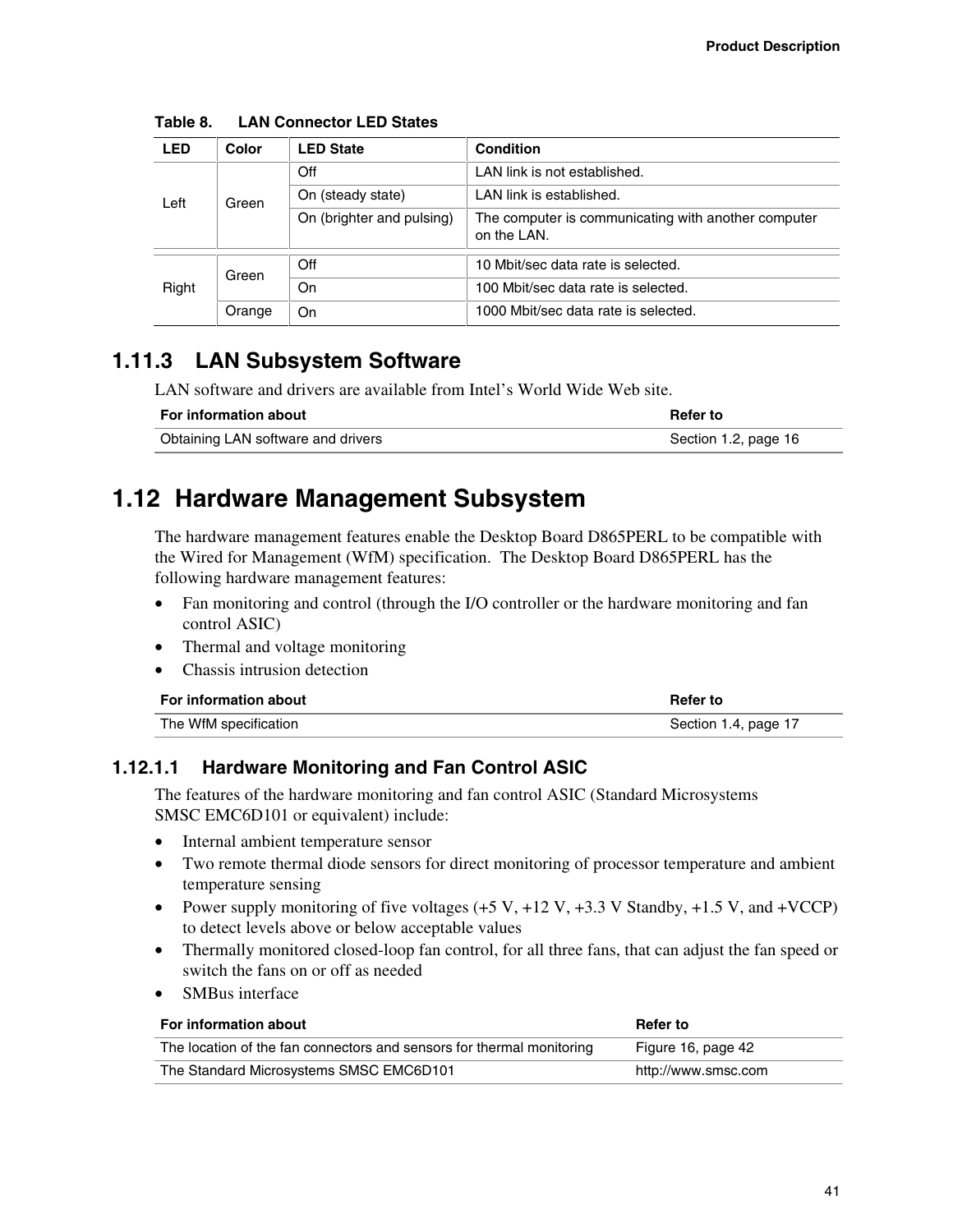## **1.12.1.2 Thermal Monitoring**

Figure 16 shows the location of the sensors and fan connectors.



- A Thermal diode, located on processor die
- B Remote ambient temperature sensor
- C Ambient temperature sensor (internal to hardware monitoring and fan control ASIC)
- D Processor fan
- E Rear chassis fan
- F Front chassis fan
- G Voltage regulator fan

#### **Figure 16. Thermal Monitoring**

## **1.12.2 Fan Monitoring**

Fan monitoring can be implemented using Intel® Active Monitor, LANDesk\* software, or thirdparty software.

| <b>For information about</b>        | <b>Refer to</b>           |
|-------------------------------------|---------------------------|
| The functions of the fan connectors | Section 1.13.2.2, page 47 |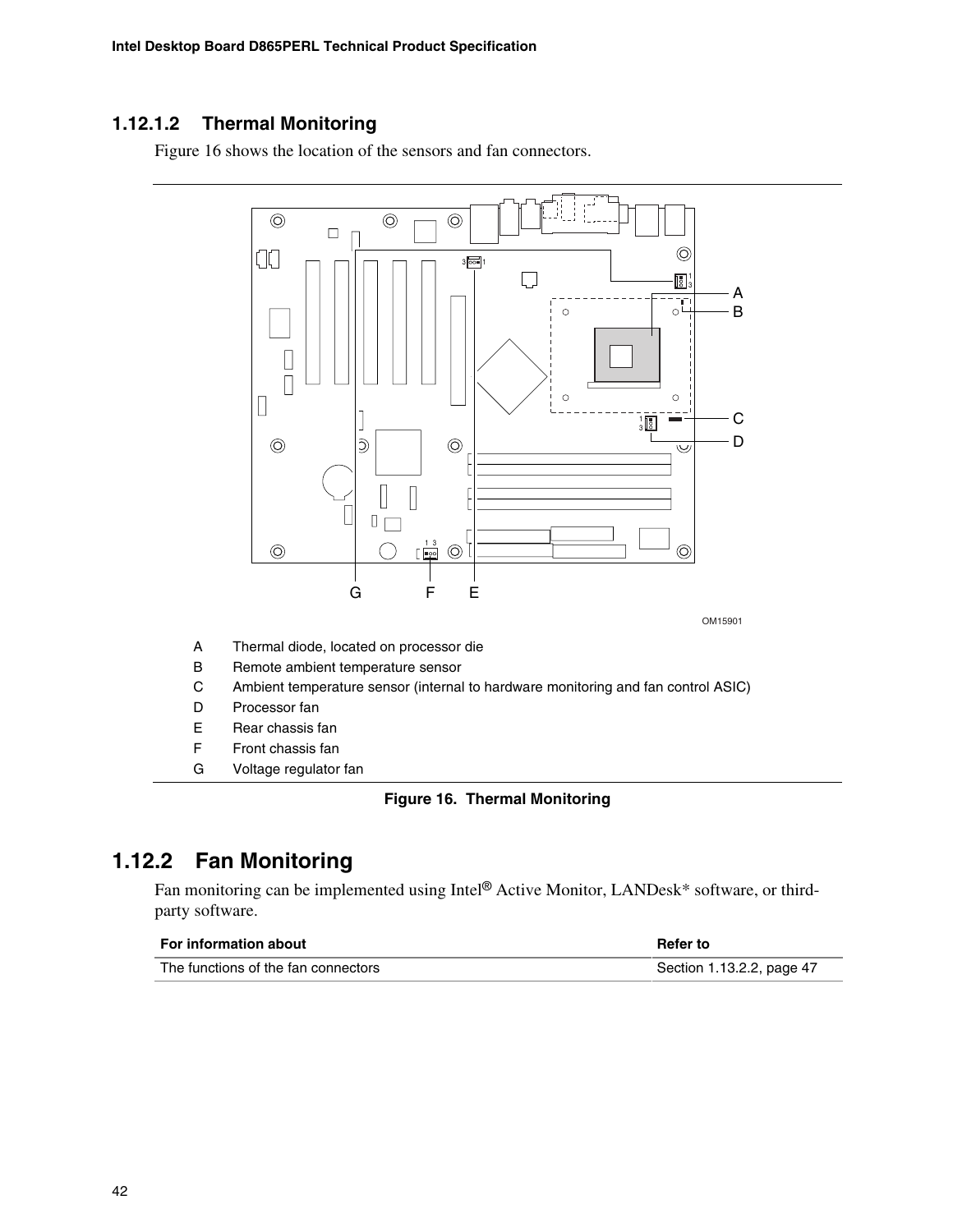## **1.12.3 Chassis Intrusion and Detection**

The boards support a chassis security feature that detects if the chassis cover has been removed. The security feature uses a mechanical switch on the chassis that attaches to the chassis intrusion connector. When the chassis cover is removed, the mechanical switch is in the closed position.

| <b>For information about</b>                        | <b>Refer to</b>    |
|-----------------------------------------------------|--------------------|
| The location of the chassis intrusion connector     | Figure 21, page 65 |
| The signal names of the chassis intrusion connector | Table 35, page 67  |

# **1.13 Power Management**

Power management is implemented at several levels, including:

- Software support through Advanced Configuration and Power Interface (ACPI)
- Hardware support:
	- Power connector
	- Fan connectors
	- LAN wake capabilities
	- Instantly Available PC technology
	- Resume on Ring
	- Wake from USB
	- Wake from PS/2 devices
	- Power Management Event (PME#) wake-up support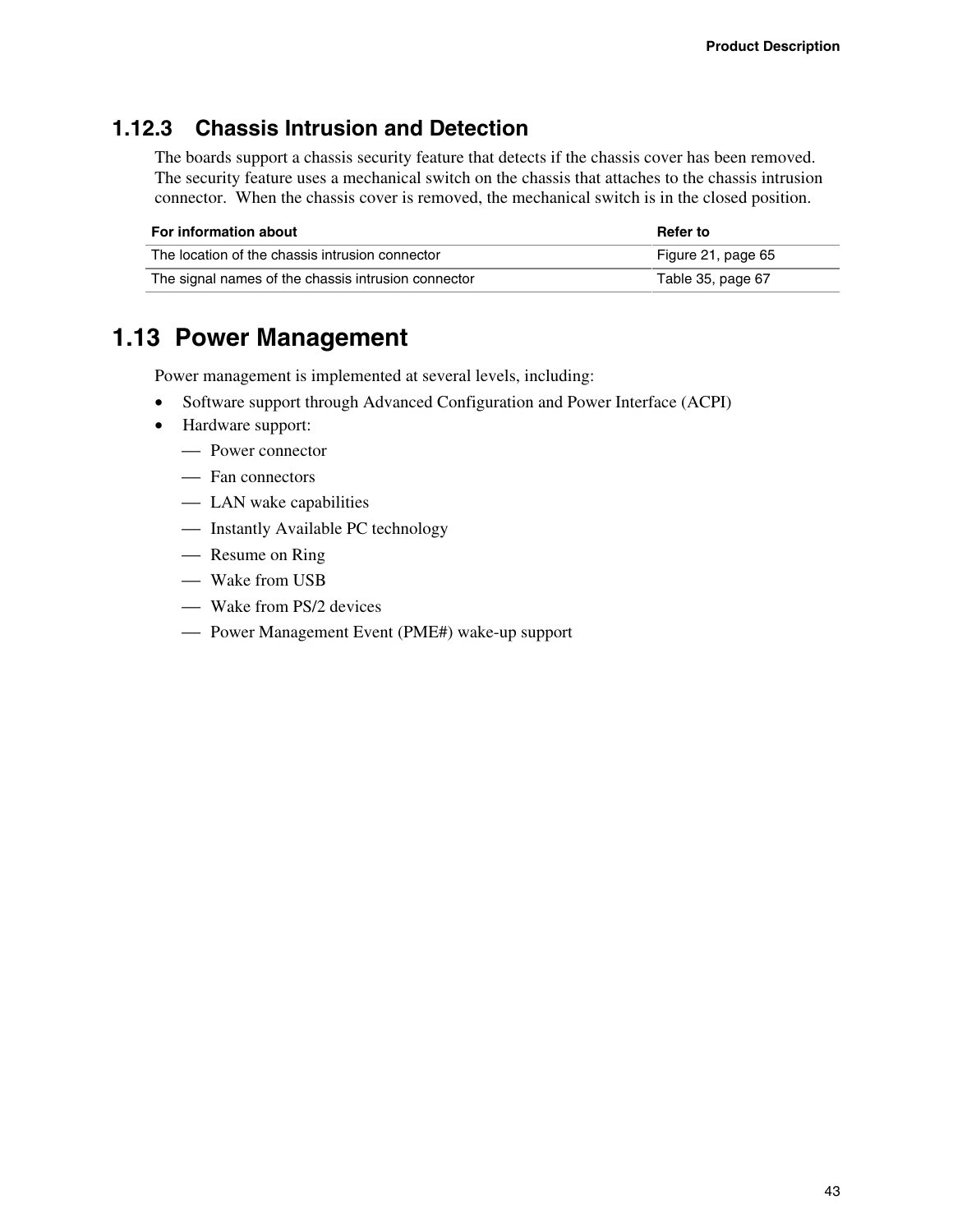## **1.13.1 ACPI**

ACPI gives the operating system direct control over the power management and Plug and Play functions of a computer. The use of ACPI with the Desktop Board D865PERL requires an operating system that provides full ACPI support. ACPI features include:

- Plug and Play (including bus and device enumeration)
- Power management control of individual devices, add-in boards (some add-in boards may require an ACPI-aware driver), video displays, and hard disk drives
- Methods for achieving less than 15-watt system operation in the standby or sleeping state
- A Soft-off feature that enables the operating system to power-off the computer
- Support for multiple wake-up events (see Table 11 on page 46)
- Support for a front panel power and sleep mode switch

Table 9 lists the system states based on how long the power switch is pressed, depending on how ACPI is configured with an ACPI-aware operating system.

| If the system is in this state            | and the power switch is.<br>pressed for | the system enters this state.                        |
|-------------------------------------------|-----------------------------------------|------------------------------------------------------|
| Off<br>$(ACPI S5 - Soft off)$             | Less than four seconds                  | Power-on<br>(ACPI S0 – working state)                |
| On<br>(ACPI S0 – working state)           | Less than four seconds                  | Soft-off/Standby<br>(ACPI S1 or S3 - sleeping state) |
| On<br>(ACPI S0 – working state)           | More than four seconds                  | Fail safe power-off<br>$(ACPI S5 - Soft off)$        |
| Sleep<br>(ACPI S1 or S3 – sleeping state) | Less than four seconds                  | Wake-up<br>(ACPI S0 – working state)                 |
| Sleep<br>(ACPI S1 or S3 - sleeping state) | More than four seconds                  | Power-off<br>$(ACPI S5 - Soft off)$                  |

#### **Table 9. Effects of Pressing the Power Switch**

| <b>For information about</b>                            | <b>Refer to</b>      |
|---------------------------------------------------------|----------------------|
| The Desktop Board D865PERL's compliance level with ACPI | Section 1.4, page 17 |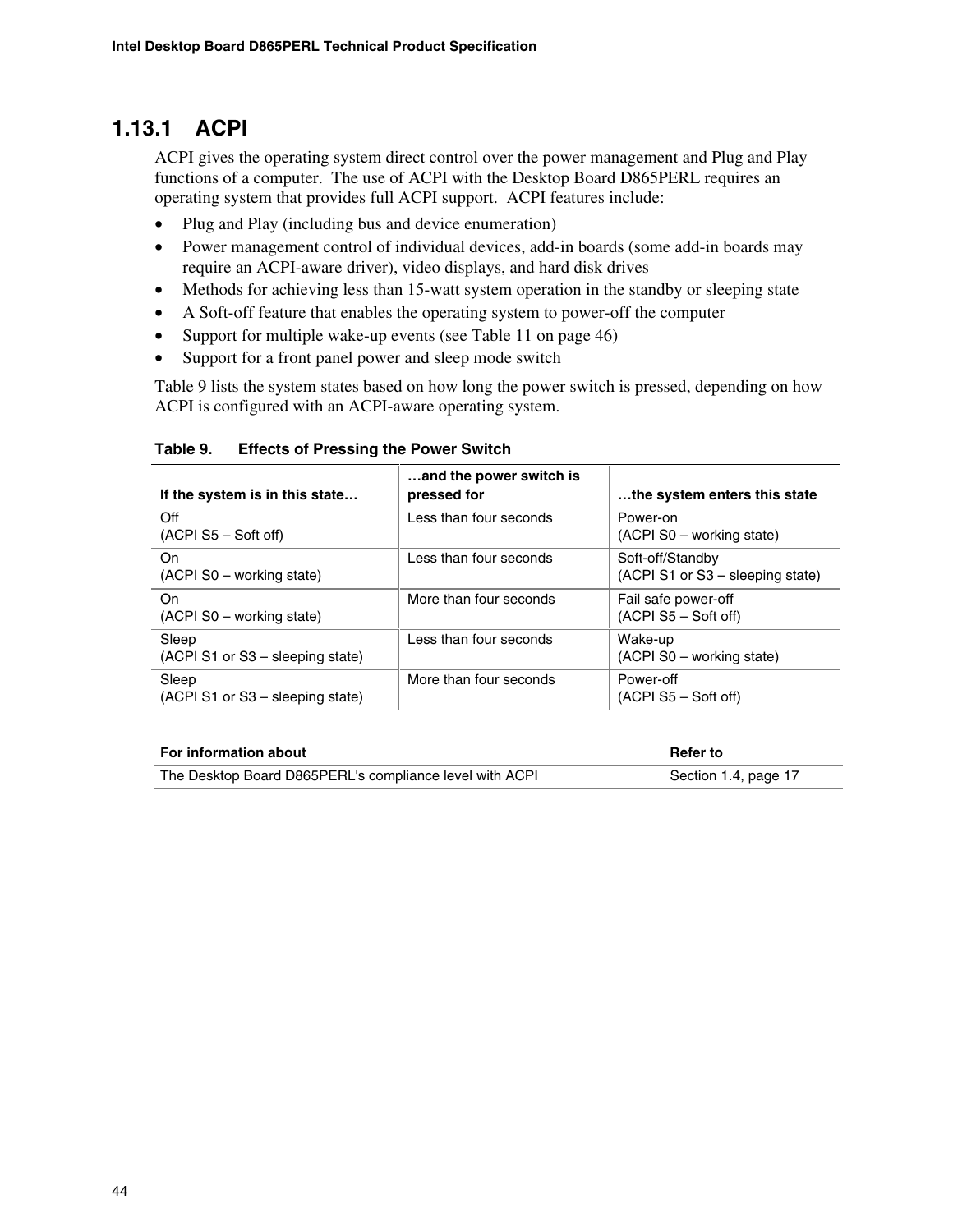### **1.13.1.1 System States and Power States**

Under ACPI, the operating system directs all system and device power state transitions. The operating system puts devices in and out of low-power states based on user preferences and knowledge of how devices are being used by applications. Devices that are not being used can be turned off. The operating system uses information from applications and user settings to put the system as a whole into a low-power state.

Table 10 lists the power states supported by the Desktop Board D865PERL along with the associated system power targets. See the ACPI specification for a complete description of the various system and power states.

| <b>Global States</b>                                                             | <b>Sleeping States</b>                                              | <b>Processor</b><br><b>States</b> | <b>Device States</b>                                                                                  | <b>Targeted System</b><br>Power (Note 1)                       |
|----------------------------------------------------------------------------------|---------------------------------------------------------------------|-----------------------------------|-------------------------------------------------------------------------------------------------------|----------------------------------------------------------------|
| $G_0$ – working<br>state                                                         | $S_0$ – working                                                     | $CO - working$                    | $D0 - working$<br>state.                                                                              | Full power > 30 W                                              |
| $G1 - s$ leeping<br>state                                                        | S1 - Processor<br>stopped                                           | $C1 - stop$<br>grant              | $D1, D2, D3 -$<br>device<br>specification<br>specific.                                                | $5 W$ < power < 52.5 W                                         |
| $G1 - s$ leeping<br>state                                                        | S3 - Suspend to<br>RAM. Context<br>saved to RAM.                    | No power                          | D3 – no power<br>except for<br>wake-up logic.                                                         | Power $< 5 W$ (Note 2)                                         |
| $G1 - s$ leeping<br>state                                                        | S4 – Suspend to<br>disk. Context<br>saved to disk.                  | No power                          | $D3 - no power$<br>except for<br>wake-up logic.                                                       | Power $< 5 W$ (Note 2)                                         |
| G2/G5                                                                            | $S5 - Soft off.$<br>Context not saved.<br>Cold boot is<br>required. | No power                          | $D3 - no power$<br>except for<br>wake-up logic.                                                       | Power $< 5 W$ (Note 2)                                         |
| $G3 -$<br>mechanical off<br>AC power is<br>disconnected<br>from the<br>computer. | No power to the<br>system.                                          | No power                          | $D3$ – no power for<br>wake-up logic,<br>except when<br>provided by<br>battery or external<br>source. | No power to the system.<br>Service can be performed<br>safely. |

**Table 10. Power States and Targeted System Power** 

Notes:

1. Total system power is dependent on the system configuration, including add-in boards and peripherals powered by the system chassis' power supply.

2. Dependent on the standby power consumption of wake-up devices used in the system.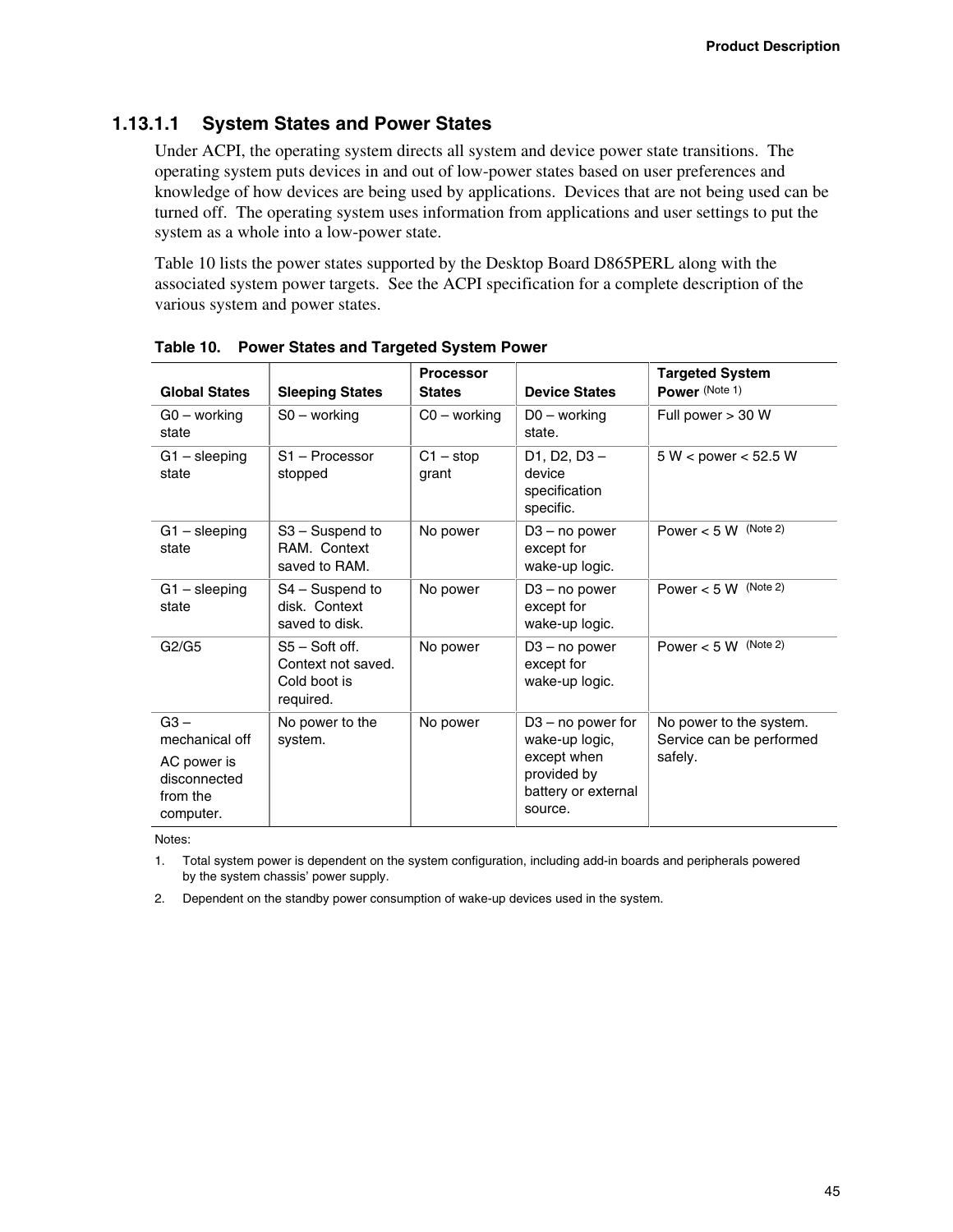### **1.13.1.2 Wake-up Devices and Events**

Table 11 lists the devices or specific events that can wake the computer from specific states.

| These devices/events can wake up the computer | from this state                 |  |
|-----------------------------------------------|---------------------------------|--|
| LAN                                           | S1, S3, S4, S5 (Note)           |  |
| Modem (back panel Serial Port A)              | S <sub>1</sub> , S <sub>3</sub> |  |
| PMF#                                          | S1, S3, S4, S5 (Note)           |  |
| Power switch                                  | S1, S3, S4, S5                  |  |
| PS/2 devices                                  | S1, S3                          |  |
| RTC alarm                                     | S1, S3, S4, S5                  |  |
| <b>USB</b>                                    | S1, S3                          |  |

**Table 11. Wake-up Devices and Events** 

Note: For LAN and PME#, S5 is disabled by default in the BIOS Setup program. Setting this option to Power On will enable a wake-up event from LAN in the S5 state.

### ✏ **NOTE**

*The use of these wake-up events from an ACPI state requires an operating system that provides full ACPI support. In addition, software, drivers, and peripherals must fully support ACPI wake events.* 

## **1.13.2 Hardware Support**

# $\hat{A}$  **CAUTION**

*Ensure that the power supply provides adequate +5 V standby current if LAN wake capabilities and Instantly Available PC technology features are used. Failure to do so can damage the power supply. The total amount of standby current required depends on the wake devices supported and manufacturing options.* 

The Desktop Board D865PERL provides power management hardware features, including:

- Power connector
- Fan connectors
- LAN wake capabilities
- Instantly Available PC technology
- Resume on Ring
- Wake from USB
- Wake from PS/2 keyboard
- PME# wake-up support

LAN wake capabilities and Instantly Available PC technology require power from the  $+5$  V standby line. The sections discussing these features describe the incremental standby power requirements for each.

Resume on Ring enables telephony devices to access the computer when it is in a power-managed state. The method used depends on the type of telephony device (external or internal).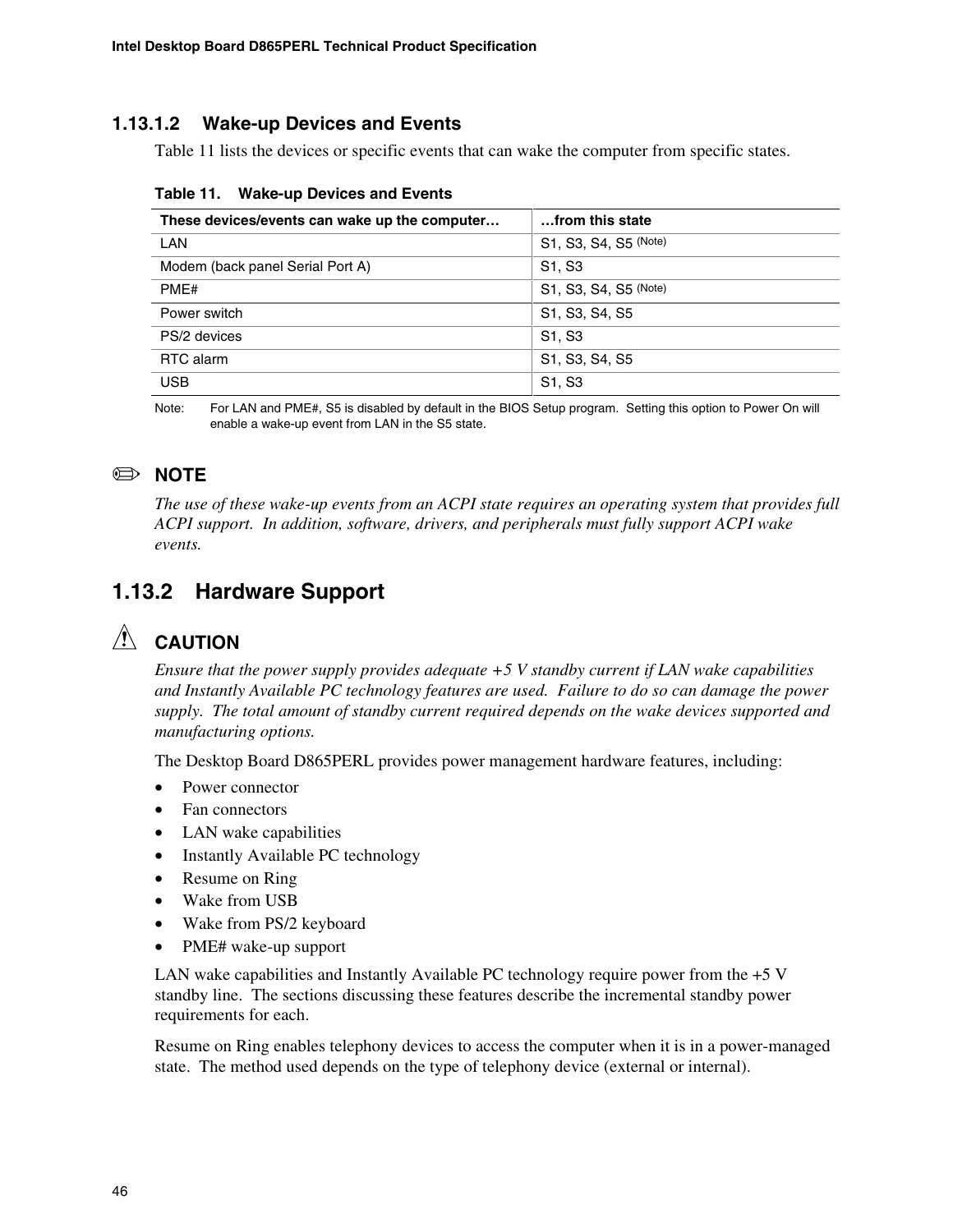### ✏ **NOTE**

*The use of Resume on Ring and Wake from USB technologies from an ACPI state requires an operating system that provides full ACPI support.* 

### **1.13.2.1 Power Connector**

ATX12V-compliant power supplies can turn off the system power through system control. When an ACPI-enabled system receives the correct command, the power supply removes all non-standby voltages.

When resuming from an AC power failure, the computer returns to the power state it was in before power was interrupted (on or off). The computer's response can be set using the Last Power State feature in the BIOS Setup program's Boot menu.

| For information about              | Refer to                                |
|------------------------------------|-----------------------------------------|
| The power connector locations      | Figure 21, page 65                      |
| The power connector signal names   | Table 33, page 67 and Table 30, page 66 |
| The BIOS Setup program's Boot menu | Table 73, page 118                      |
| The ATX specification              | Section 1.4, page 17                    |

## **1.13.2.2 Fan Connectors**

# $\hat{A}$  **CAUTION**

*The processor fan must be connected to the processor fan connector, not to a chassis fan connector. Connecting the processor fan to a chassis fan connector may result in onboard component damage that will halt fan operation.* 

Table 12 summarizes the fan connector function/operation.

| <b>Connector</b>  | <b>Description</b>                                                                                           |
|-------------------|--------------------------------------------------------------------------------------------------------------|
| Processor fan     | $\bullet$ +12 V DC connection for a processor fan or active fan heatsink.                                    |
|                   | Fan is on in the S0 or S1 state.<br>$\bullet$                                                                |
|                   | Fan is off when the system is off or in the S3, S4, or S5 state.                                             |
|                   | • Wired to a fan tachometer input of the hardware monitoring and fan control ASIC.                           |
|                   | Closed-loop fan control that can adjust the fan speed or switch the fan on or off as<br>needed. (Optional)   |
| Front and rear    | • +12 V DC connection for a system or chassis fan.                                                           |
| chassis fans      | Fan is on in the S0 or S1 state.<br>$\bullet$                                                                |
|                   | Fan is off when the system is off or in the S3, S4, or S5 state.                                             |
|                   | • Wired to a fan tachometer input of the hardware monitoring and fan control ASIC.                           |
|                   | Closed-loop fan control that can adjust the fan speed or switch the fan on or off as<br>$\bullet$<br>needed. |
| Voltage regulator | $\bullet$ +12 V DC connection for a system or chassis fan.                                                   |
| fan               | Fan is on in the S0 or S1 state.<br>$\bullet$                                                                |
|                   | Fan is off when the system is off or in the S3, S4, or S5 state.                                             |
|                   | • Wired to a fan tachometer input of the hardware monitoring and fan control ASIC.                           |

**Table 12. Fan Connector Function/Operation**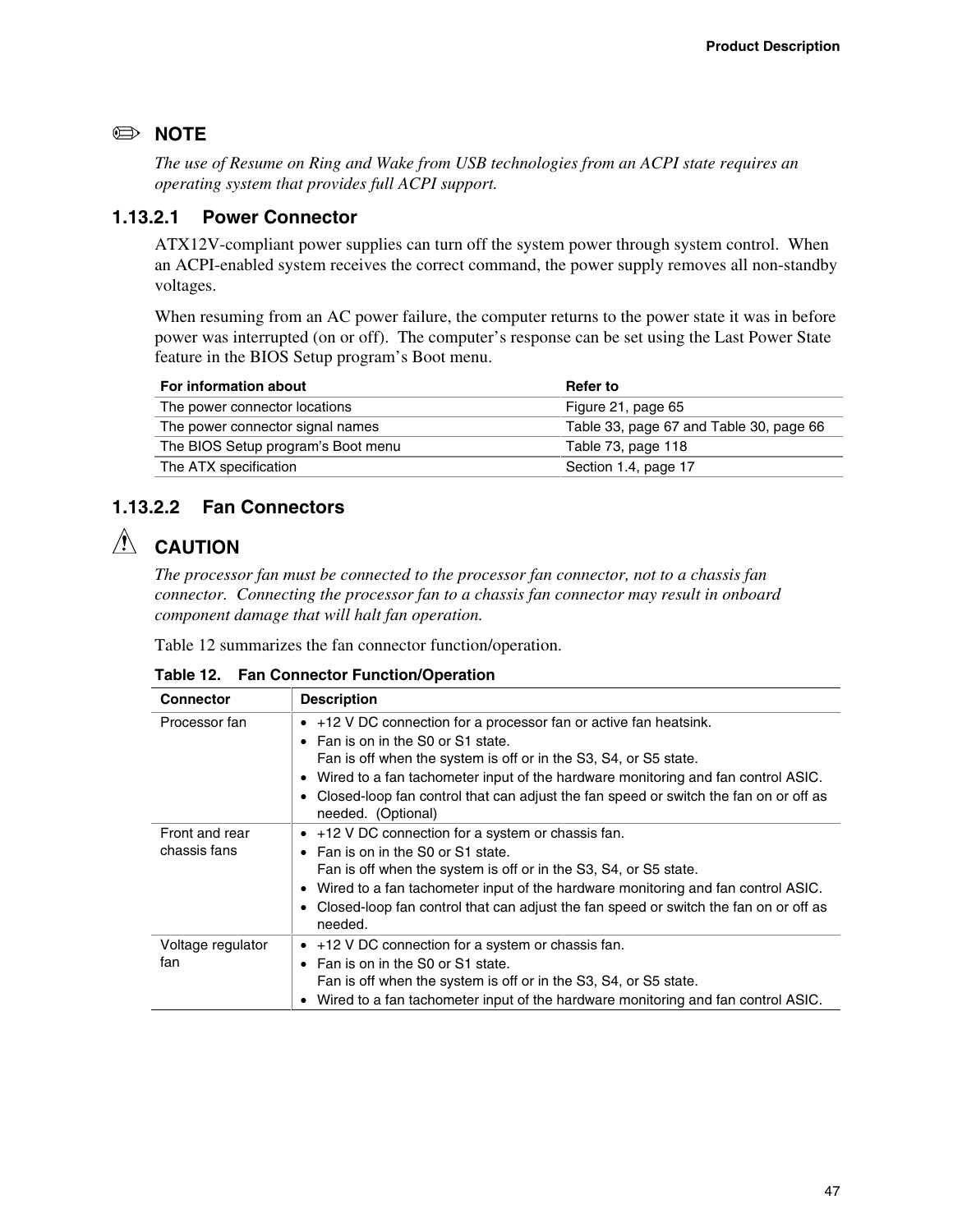| For information about:                                                | <b>Refer to:</b>   |
|-----------------------------------------------------------------------|--------------------|
| The location of the fan connectors                                    | Figure 21, page 65 |
| The signal names of the fan connectors                                | Pages 66 and 67    |
| The location of the fan connectors and sensors for thermal monitoring | Figure 16, page 42 |

## **1.13.2.3 LAN Wake Capabilities**

# $\hat{A}$  **CAUTION**

*For LAN wake capabilities, the +5 V standby line for the power supply must be capable of providing adequate +5 V standby current. Failure to provide adequate standby current when implementing LAN wake capabilities can damage the power supply.* 

LAN wake capabilities enable remote wake-up of the computer through a network. The LAN subsystem PCI bus network adapter monitors network traffic at the Media Independent Interface. Upon detecting a Magic Packet\* frame, the LAN subsystem asserts a wake-up signal that powers up the computer. Depending on the LAN implementation, the Desktop Board D865PERL supports LAN wake capabilities with ACPI in the following ways:

- PCI bus PME# signal for PCI 2.2 compliant LAN designs
- Onboard LAN subsystem

### **1.13.2.4 Instantly Available PC Technology**

# $\hat{A}$  **CAUTION**

*For Instantly Available PC technology, the +5 V standby line for the power supply must be capable of providing adequate +5 V standby current. Failure to provide adequate standby current when implementing Instantly Available PC technology can damage the power supply.* 

Instantly Available PC technology enables the Desktop Board D865PERL to enter the ACPI S3 (Suspend-to-RAM) sleep-state. While in the S3 sleep-state, the computer will appear to be off (the power supply is off, and the front panel LED is amber if dual colored, or off if single colored.) When signaled by a wake-up device or event, the system quickly returns to its last known wake state. Table 11 on page 46 lists the devices and events that can wake the computer from the S3 state.

The Desktop Board D865PERL supports the *PCI Bus Power Management Interface Specification*. For information on the version of this specification, see Section 1.4. Add-in boards that also support this specification can participate in power management and can be used to wake the computer.

The use of Instantly Available PC technology requires operating system support and PCI 2.2 compliant add-in cards and drivers.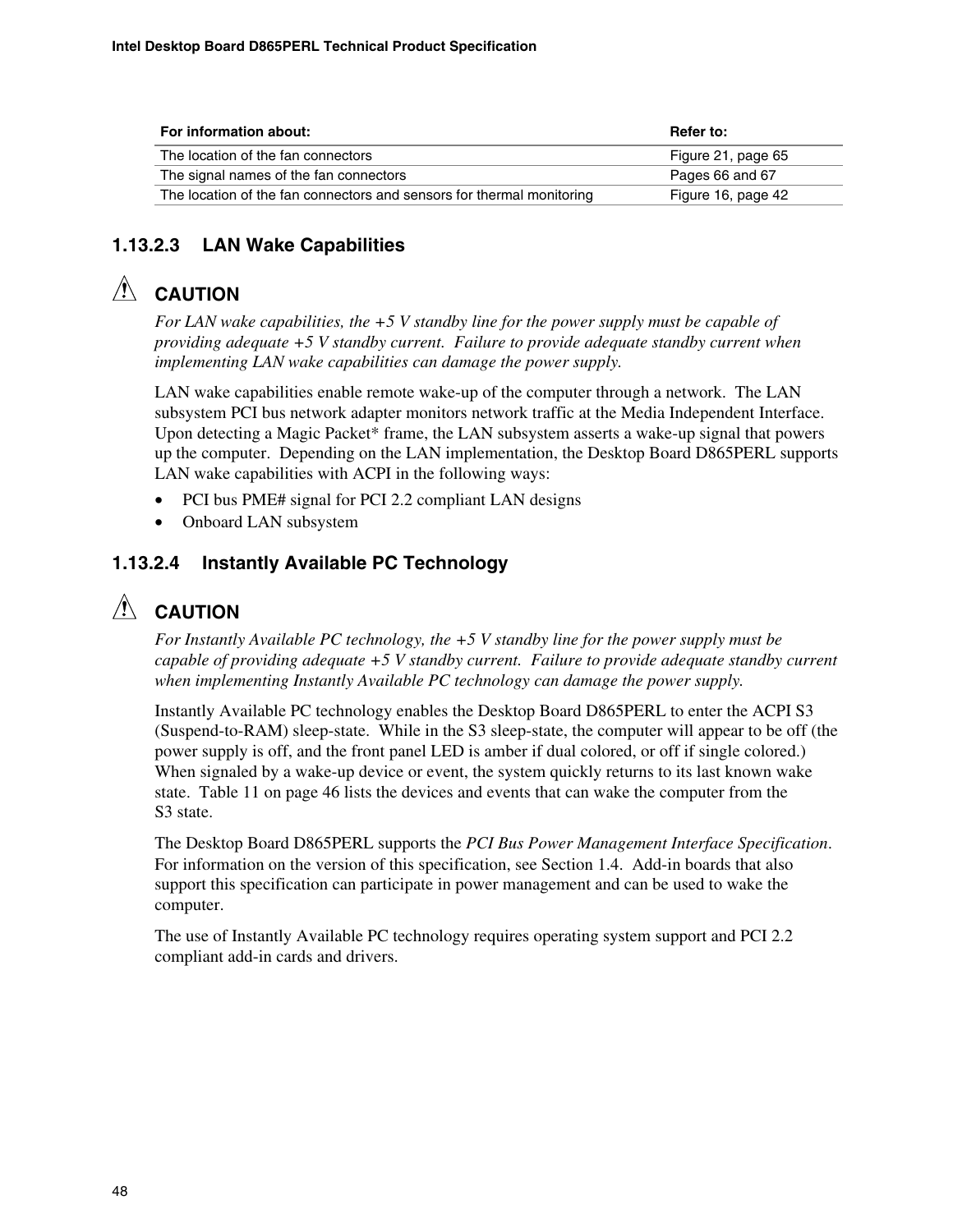## **1.13.2.5 Standby Power (+5 V) Indicator LED**

# $\hat{A}$  **CAUTION**

*If AC power has been switched off and the standby power indicator is still lit, disconnect the power cord before installing or removing any devices connected to the Desktop Board D865PERL. Failure to do so could damage the Desktop Board D865PERL and any attached devices.* 

The standby power indicator LED shows that power is still present even when the computer appears to be off. Figure 17 shows the location of the standby power indicator LED.



**Figure 17. Location of the Standby Power Indicator LED**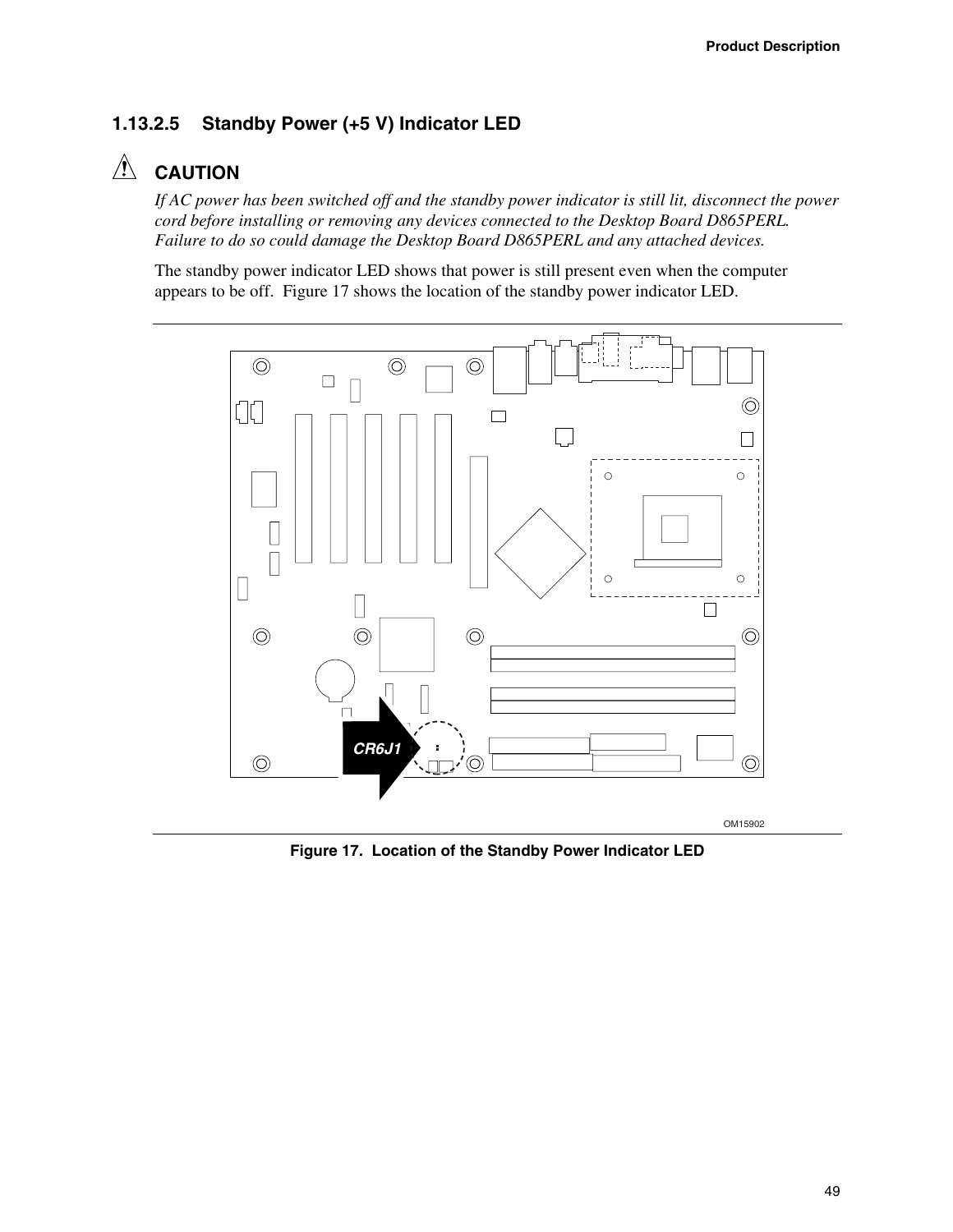### **1.13.2.6 Resume on Ring**

The operation of Resume on Ring can be summarized as follows:

- Resumes operation from ACPI S1 or S3 states
- Detects incoming call similarly for external and internal modems
- Requires modem interrupt be unmasked for correct operation

### **1.13.2.7 Wake from USB**

USB bus activity wakes the computer from an ACPI S1 or S3 state.

## ✏ **NOTE**

*Wake from USB requires the use of a USB peripheral that supports Wake from USB.* 

### **1.13.2.8 Wake from PS/2 Devices**

PS/2 device activity wakes the computer from an ACPI S1 or S3 state.

### **1.13.2.9 PME# Wake-up Support**

When the PME# signal on the PCI bus is asserted, the computer wakes from an ACPI S1, S3, S4, or S5 state (with Wake on PME enabled in BIOS).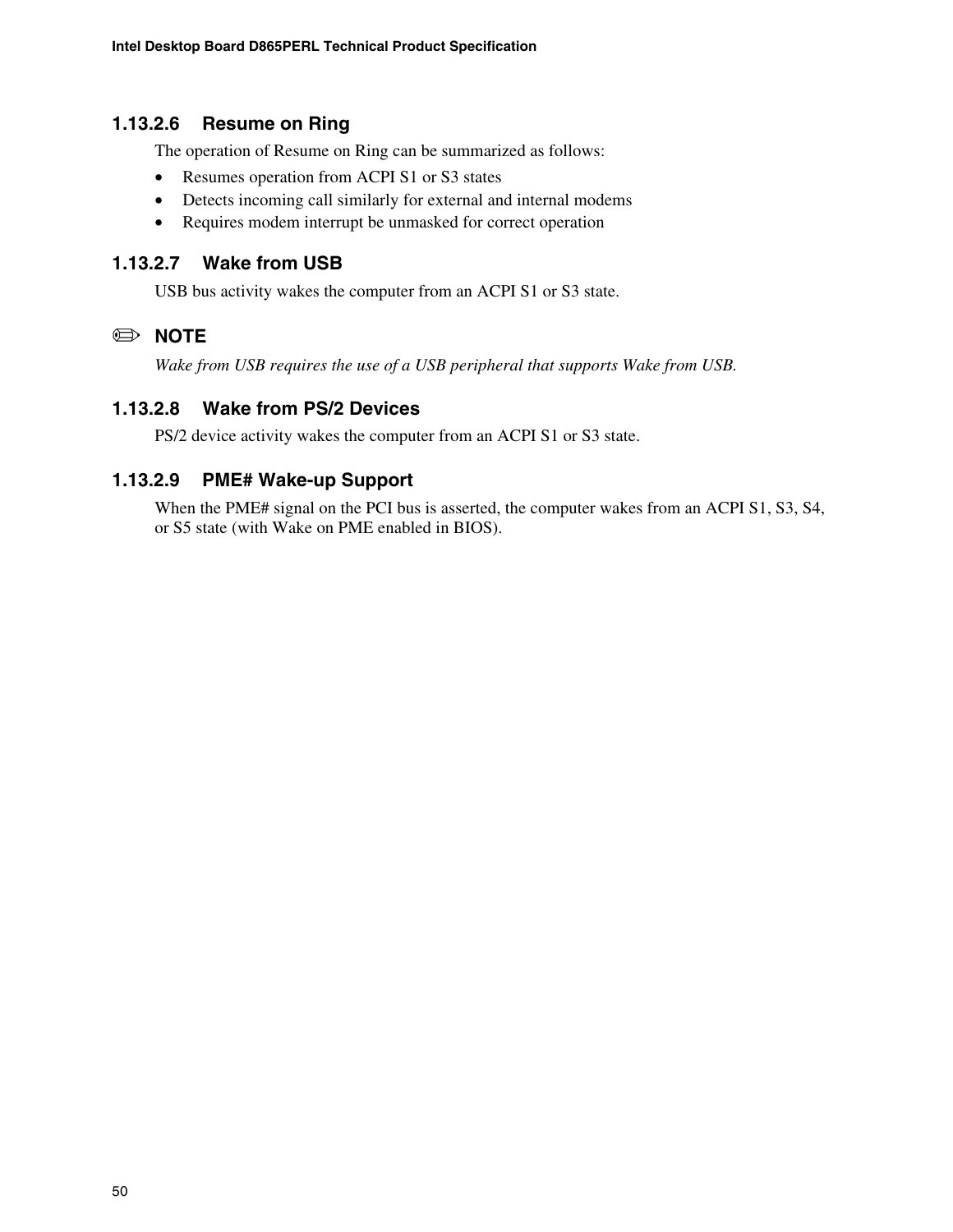# **What This Chapter Contains**

| 2.2 |  |
|-----|--|
| 2.3 |  |
| 2.4 |  |
| 2.5 |  |
| 2.6 |  |
|     |  |
|     |  |
|     |  |
|     |  |
|     |  |
|     |  |
|     |  |
|     |  |
|     |  |

# **2.1 Introduction**

Sections 2.2 - 2.6 contain several standalone tables. Table 13 describes the system memory map, Table 14 lists the DMA channels, Table 15 shows the fixed I/O map, Table 16 defines the PCI configuration space map, and Table 17 describes the interrupts. The remaining sections in this chapter are introduced by text found with their respective section headings.

# **2.2 Memory Resources**

## **2.2.1 Addressable Memory**

The D865PERL utilizes 4 GB of addressable system memory. Typically the address space that is allocated for PCI add-in cards, AGP aperture, BIOS (firmware hub), and chipset overhead resides above the top of DRAM (total system memory). On a system that has 4 GB of system memory installed, it is not possible to use all of the installed memory due to system address space being allocated for other system critical functions. These functions include the following:

- Memory-mapped I/O that is dynamically allocated for PCI and AGP cards
- AGP aperture
- APIC and chipset overhead (approximately 18 MB)
- BIOS/firmware hub (approximately 2 MB)

The amount of installed memory that can be used will vary based on add-in cards and BIOS settings. For example, if the PCI cards are requesting 200 MB of system memory and the AGP aperture is set to 256 MB in the BIOS Setup program, there will be approximately 3.54 GB of memory that can be accessed. Figure 18 shows a schematic of the system memory map. All installed system memory can be used when there is no overlap of system addresses. For example, all of the system address space can be utilized on a system that has 2 GB of installed system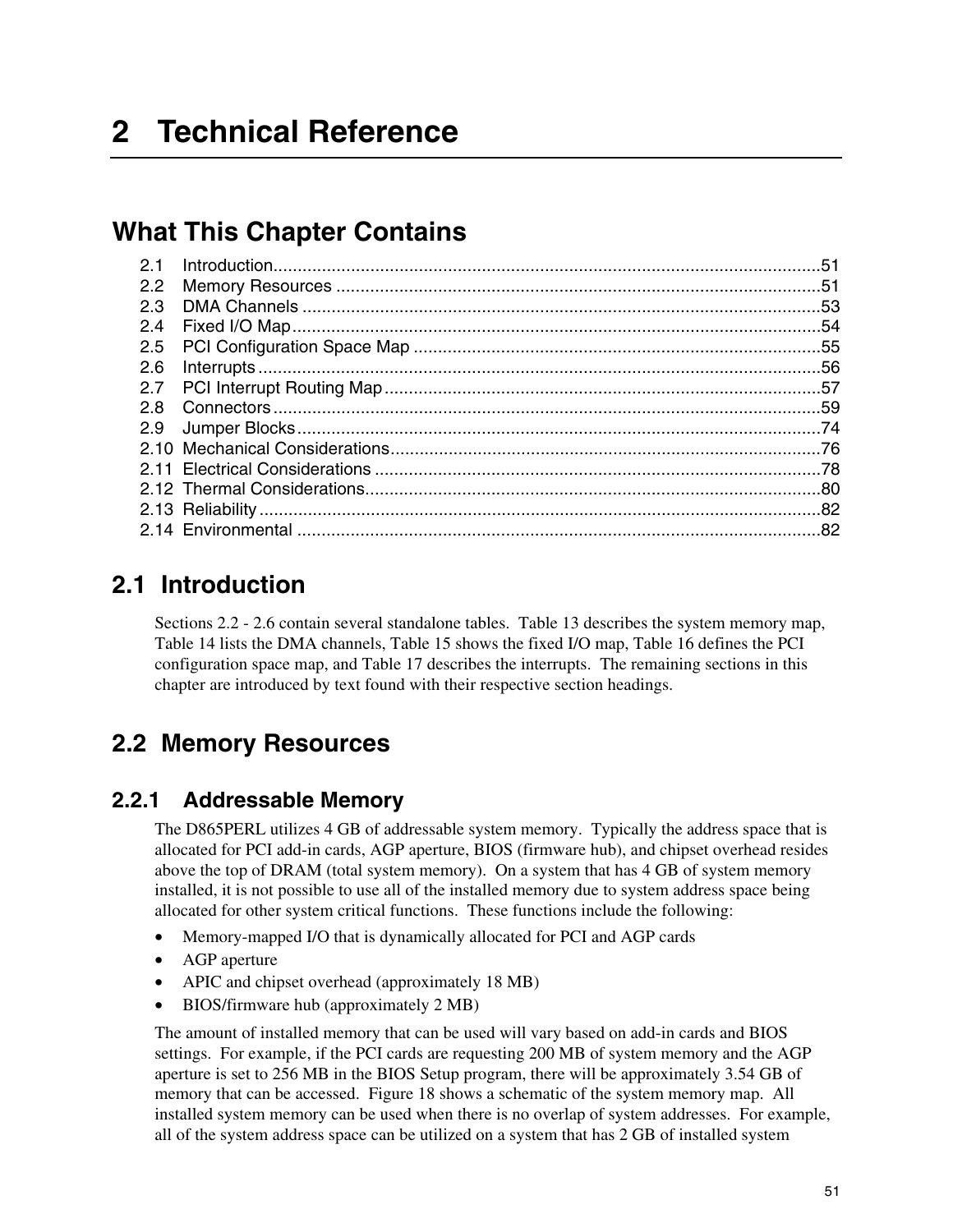

memory, AGP aperture set for 256 MB, and the PCI cards are requesting 200 MB of system address space.

**Figure 18. Detailed System Memory Address Map**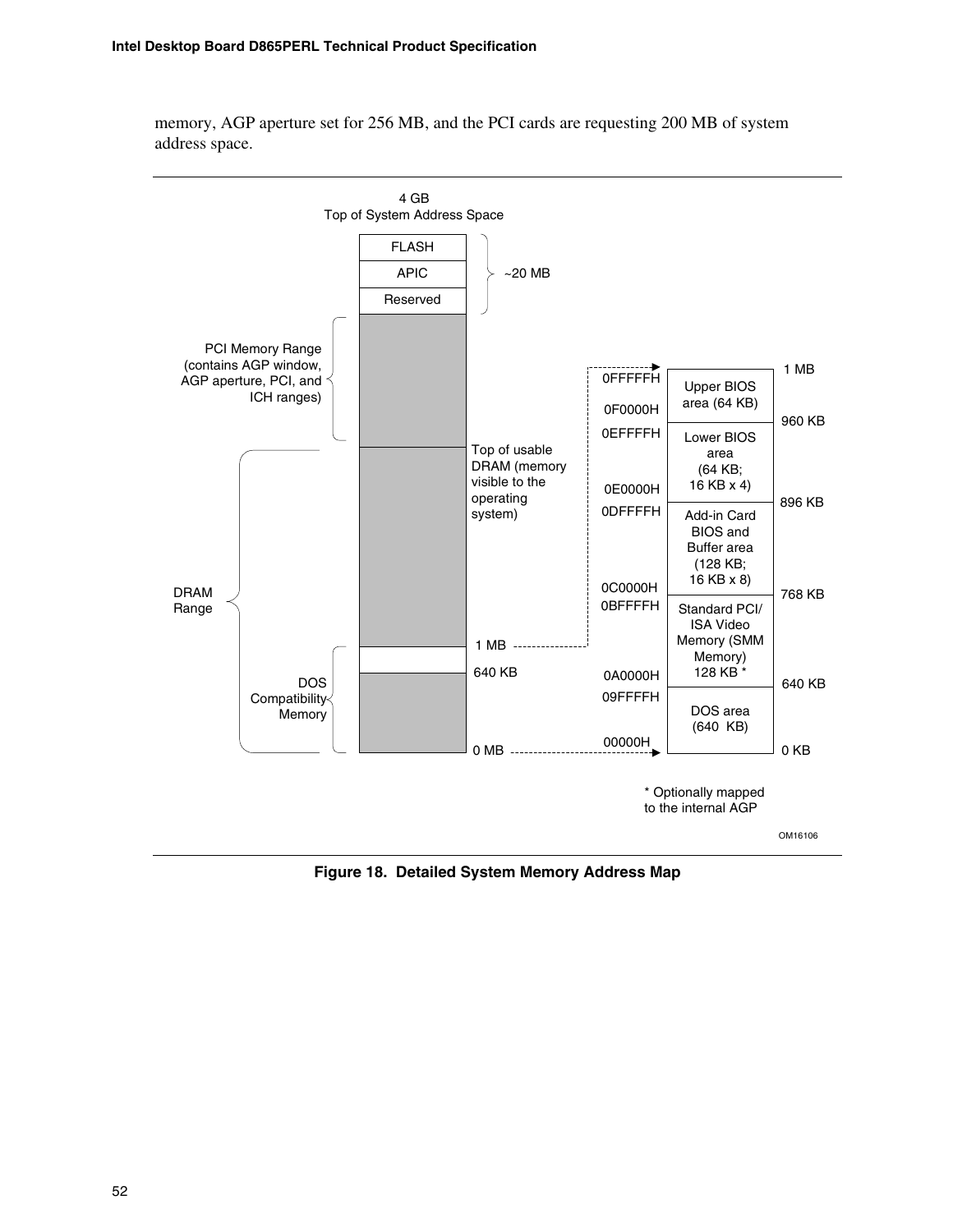# **2.2.2 Memory Map**

Table 13 lists the system memory map.

| <b>Address Range (decimal)</b> | <b>Address Range (hex)</b> | <b>Size</b> | <b>Description</b>                                                                                |
|--------------------------------|----------------------------|-------------|---------------------------------------------------------------------------------------------------|
| 1024 K - 4194304 K             | 100000 - FFFFFFFF          | 4095 MB     | Extended memory                                                                                   |
| 960 K - 1024 K                 | F0000 - FFFFF              | 64 KB       | <b>Runtime BIOS</b>                                                                               |
| 896 K - 960 K                  | $E0000 - EFFFF$            | 64 KB       | Reserved                                                                                          |
| 800 K - 896 K                  | C8000 - DFFFF              | 96 KB       | Potential available high DOS<br>memory (open to the PCI bus).<br>Dependent on video adapter used. |
| 640 K - 800 K                  | A0000 - C7FFF              | 160 KB      | Video memory and BIOS                                                                             |
| 639 K - 640 K                  | $9FCOO - 9FFFF$            | 1 KB        | Extended BIOS data (movable by<br>memory manager software)                                        |
| 512 K - 639 K                  | 80000 - 9FBFF              | 127 KB      | Extended conventional memory                                                                      |
| $0K - 512K$                    | 00000 - 7FFFF              | 512 KB      | Conventional memory                                                                               |

### **Table 13. System Memory Map**

# **2.3 DMA Channels**

## **Table 14. DMA Channels**

| <b>DMA Channel Number</b> | Data Width   | <b>System Resource</b>         |
|---------------------------|--------------|--------------------------------|
| 0                         | 8 or 16 bits | Open                           |
|                           | 8 or 16 bits | Parallel port                  |
| $\mathcal{P}$             | 8 or 16 bits | Diskette drive                 |
| 3                         | 8 or 16 bits | Parallel port (for ECP or EPP) |
| $\overline{4}$            | 8 or 16 bits | DMA controller                 |
| 5                         | 16 bits      | Open                           |
| 6                         | 16 bits      | Open                           |
|                           | 16 bits      | Open                           |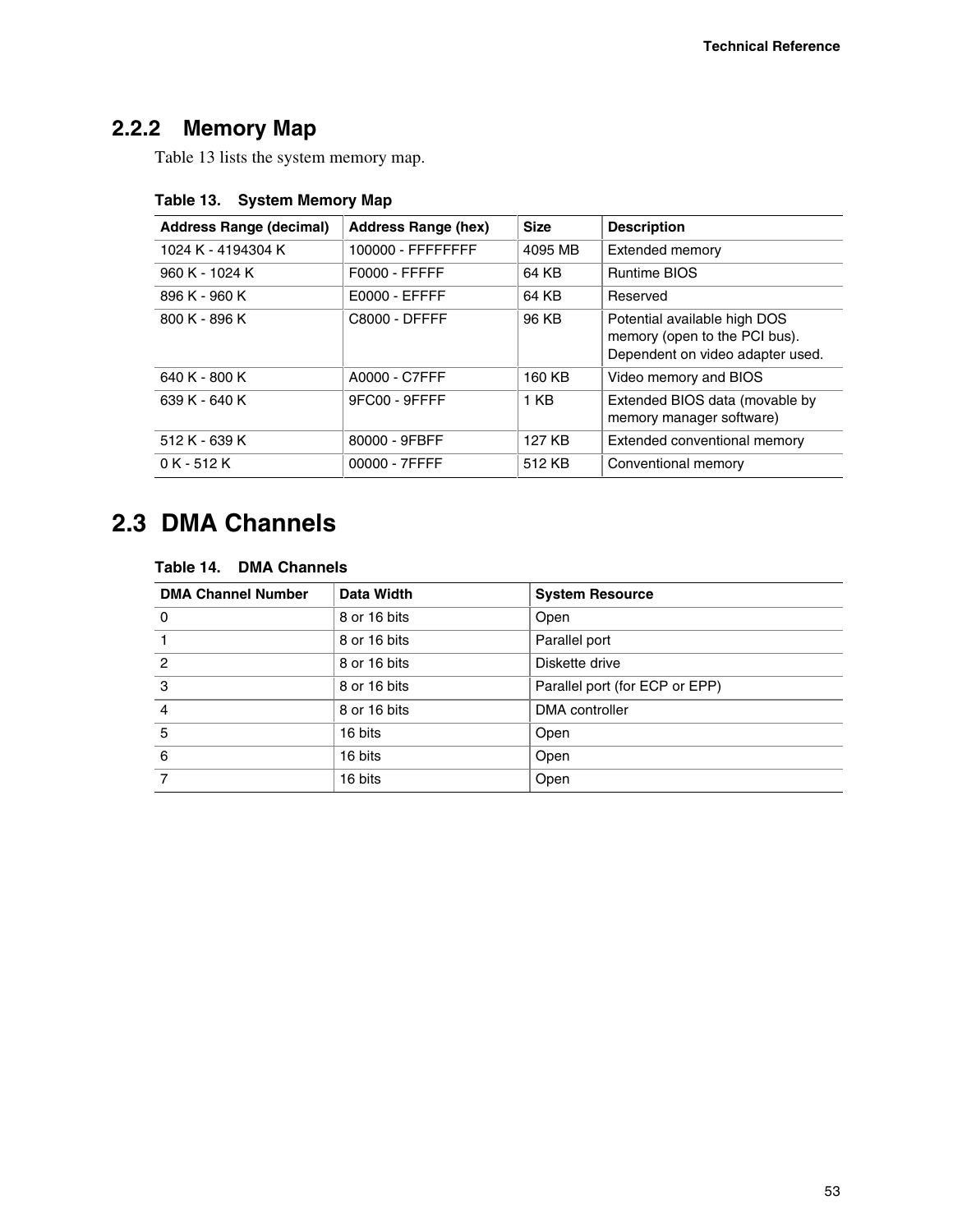# **2.4 Fixed I/O Map**

| Table 15. |  |  | I/O Map |
|-----------|--|--|---------|
|-----------|--|--|---------|

| Address (hex)        | <b>Size</b> | <b>Description</b>                                                                                     |
|----------------------|-------------|--------------------------------------------------------------------------------------------------------|
| $0000 - 00FF$        | 256 bytes   | Used by the Desktop Board D865PERL. Refer to the ICH5<br>data sheet for dynamic addressing information |
| $0170 - 0177$        | 8 bytes     | Secondary Parallel ATA IDE channel command block                                                       |
| $01F0 - 01F7$        | 8 bytes     | Primary Parallel ATA IDE channel command block                                                         |
| 0228 - 022F (Note 1) | 8 bytes     | LPT <sub>3</sub>                                                                                       |
| 0278 - 027F (Note 1) | 8 bytes     | LPT <sub>2</sub>                                                                                       |
| 02E8 - 02EF (Note 1) | 8 bytes     | COM <sub>4</sub>                                                                                       |
| 02F8 - 02FF (Note 1) | 8 bytes     | COM <sub>2</sub>                                                                                       |
| 0374 - 0377          | 4 bytes     | Secondary Parallel ATA IDE channel control block                                                       |
| 0378 - 037F          | 8 bytes     | LPT <sub>1</sub>                                                                                       |
| 03B0 - 03BB          | 12 bytes    | Intel 82865PE MCH                                                                                      |
| 03C0 - 03DF          | 32 bytes    | Intel 82865PE MCH                                                                                      |
| 03E8 - 03EF          | 8 bytes     | COM <sub>3</sub>                                                                                       |
| 03F0 - 03F5          | 6 bytes     | Diskette channel                                                                                       |
| 03F4 - 03F7          | 4 bytes     | Primary Parallel ATA IDE channel control block                                                         |
| 03F8 - 03FF          | 8 bytes     | COM <sub>1</sub>                                                                                       |
| 04D0 - 04D1          | 2 bytes     | Edge/level triggered PIC                                                                               |
| $LPTn + 400$         | 8 bytes     | ECP port, LPTn base address + 400h                                                                     |
| OCF8 - OCFB (Note 2) | 4 bytes     | PCI configuration address register                                                                     |
| OCF9 (Note 3)        | 1 byte      | Reset control register                                                                                 |
| OCFC - OCFF          | 4 bytes     | PCI configuration data register                                                                        |
| FFA0 - FFA7          | 8 bytes     | Primary Parallel ATA IDE bus master registers                                                          |
| FFA8 - FFAF          | 8 bytes     | Secondary Parallel ATA IDE bus master registers                                                        |

Notes:

1. Default, but can be changed to another address range

2. Dword access only

3. Byte access only

| <b>For information about</b> | <b>Refer to</b>      |
|------------------------------|----------------------|
| ICH5 addressing              | Section 1.2, page 16 |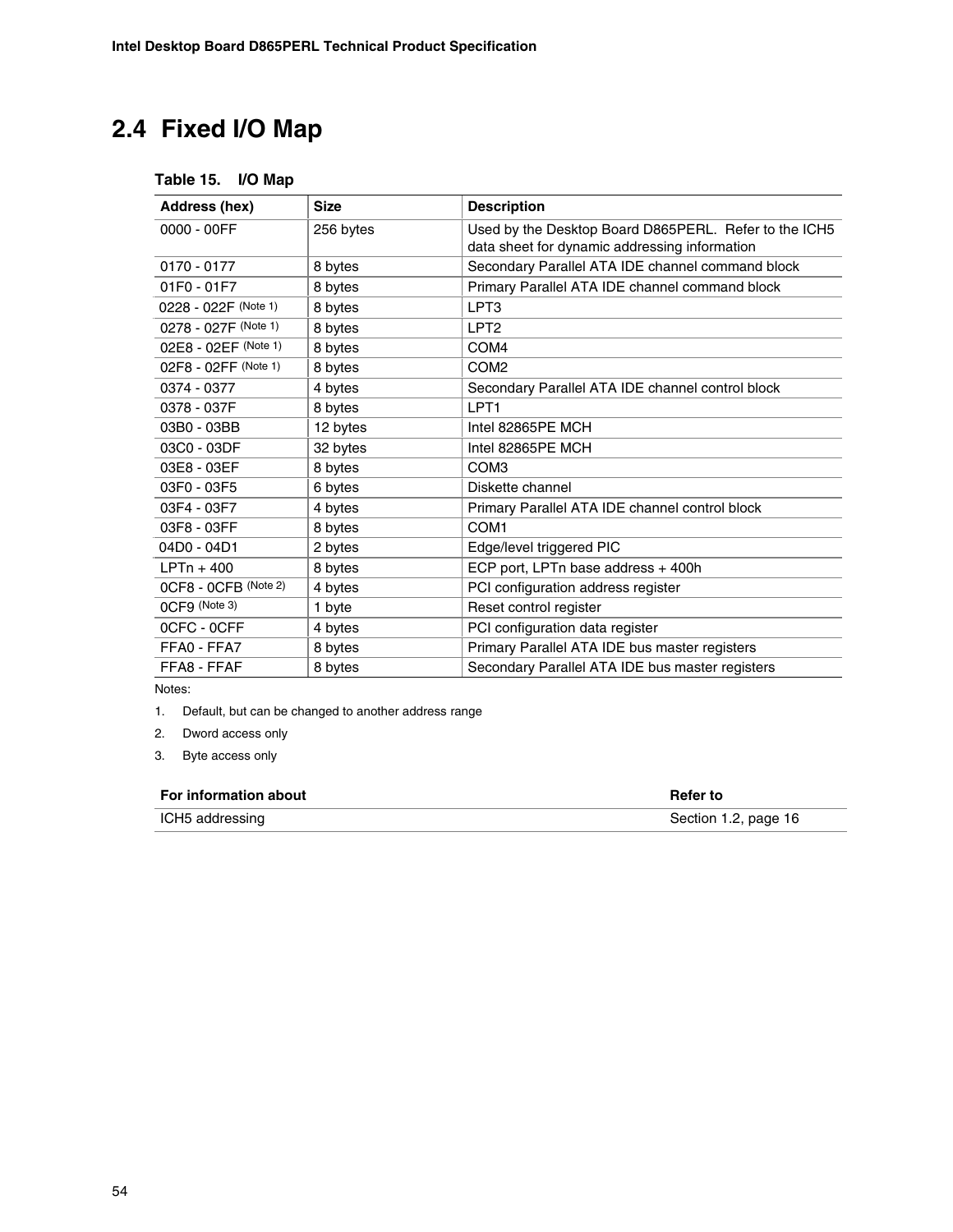# **2.5 PCI Configuration Space Map**

| <b>Bus</b><br>Number (hex) | <b>Device</b><br>Number (hex) | <b>Function</b><br>Number (hex) | <b>Description</b>                           |
|----------------------------|-------------------------------|---------------------------------|----------------------------------------------|
| 00                         | 00                            | 00                              | Memory controller of Intel 82865PE component |
| 00                         | 01                            | 00                              | Host to AGP bridge (virtual P2P)             |
| 00                         | 03                            | 00                              | PCI to CSA bridge (virtual P2P)              |
| 00                         | 1E                            | 00                              | Hub link to PCI bridge                       |
| 00                         | 1F                            | 00                              | Intel 82801EB ICH5 PCI-to-LPC bridge         |
| 00                         | 1F                            | 01                              | Parallel ATA IDE controller                  |
| 00                         | 1F                            | 02                              | Serial ATA controller                        |
| 00                         | 1F                            | 03                              | <b>SMBus controller</b>                      |
| 00                         | 1F                            | 05                              | AC '97 audio controller                      |
| 00                         | 1F                            | 06                              | AC '97 modem controller (optional)           |
| 00                         | 1D                            | 00                              | <b>USB UHCI controller 1</b>                 |
| 00                         | 1D                            | 01                              | USB UHCI controller 2                        |
| 00                         | 1D                            | 02                              | USB UHCI controller 3                        |
| 00                         | 1D                            | 03                              | USB UHCI controller 4                        |
| 00                         | 1D                            | 07                              | <b>EHCI</b> controller                       |
| 01                         | 00                            | 00                              | AGP add-in card                              |
| 02                         | 01                            | 00                              | 82547EI Gigabit LAN controller (optional)    |
| (Note)                     | 08                            | 00                              | <b>LAN</b> controller                        |
| (Note)                     | 00                            | 00                              | PCI bus connector 1                          |
| (Note)                     | 01                            | 00                              | PCI bus connector 2                          |
| (Note)                     | 02                            | 00                              | PCI bus connector 3                          |
| (Note)                     | 03                            | 00                              | PCI bus connector 4                          |
| (Note)                     | 04                            | 00                              | PCI bus connector 5                          |
| (Note)                     | 07                            | 00                              | IEEE 1394a-2000 controller (optional)        |

**Table 16. PCI Configuration Space Map** 

Note: Bus number = 03 when the Intel 82547EI Gigabit LAN controller is used. Otherwise, bus number = 02.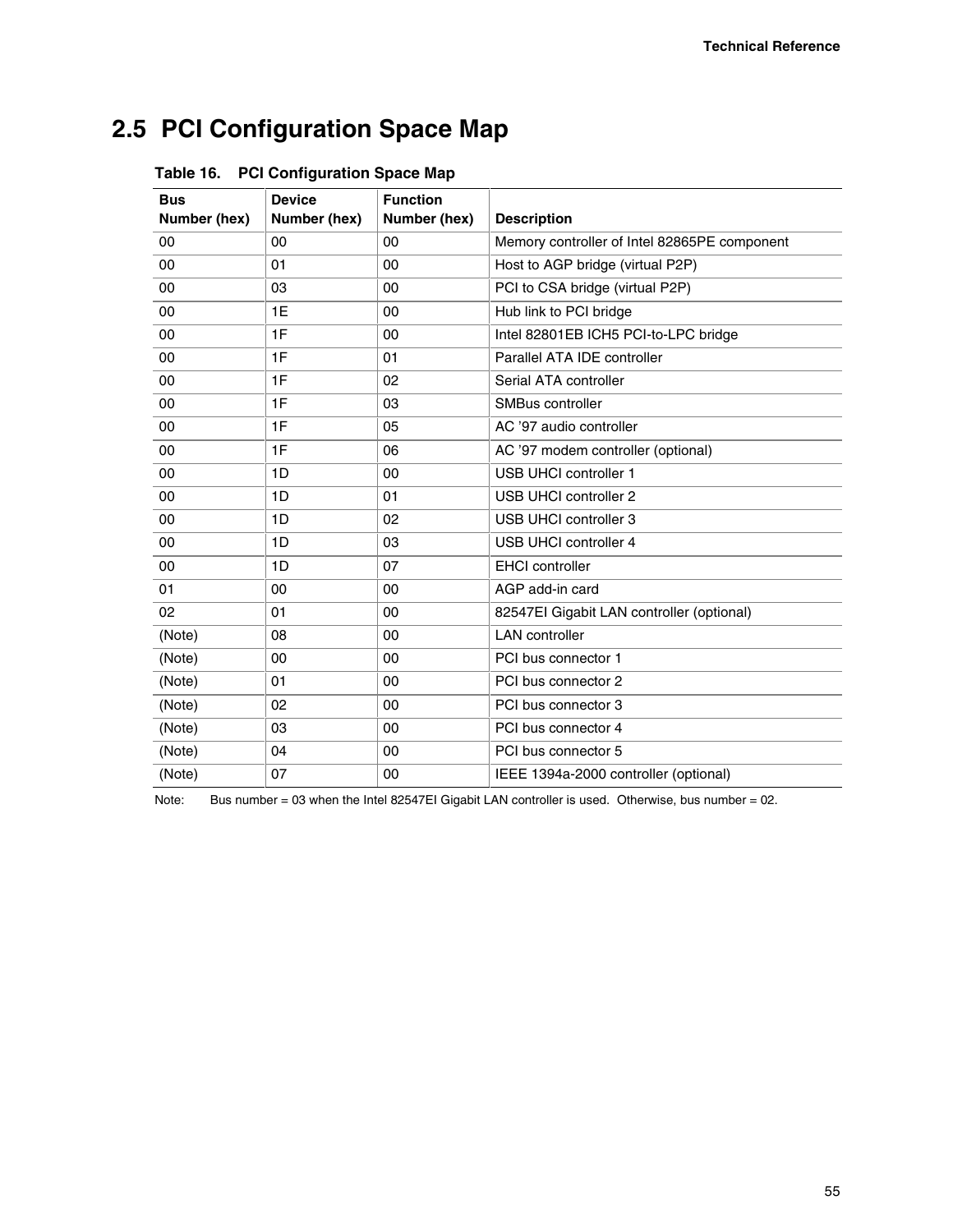# **2.6 Interrupts**

The interrupts can be routed through either the Programmable Interrupt Controller (PIC) or the Advanced Programmable Interrupt Controller (APIC) portion of the ICH5 component. The PIC is supported in Windows 98 SE and Windows ME, and uses the first 16 interrupts. The APIC is supported in Windows 2000 and Windows XP, and supports a total of 24 interrupts.

| <b>IRQ</b>     | <b>System Resource</b>                                          |
|----------------|-----------------------------------------------------------------|
| <b>NMI</b>     | I/O channel check                                               |
| 0              | Reserved, interval timer                                        |
| $\mathbf{1}$   | Reserved, keyboard buffer full                                  |
| $\overline{c}$ | Reserved, cascade interrupt from slave PIC                      |
| 3              | $COM2^{(Note 1)}$                                               |
| $\overline{4}$ | COM1 (Note 1)                                                   |
| 5              | LPT2 (Plug and Play option)/User available                      |
| 6              | Diskette drive                                                  |
| $\overline{7}$ | $LPT1$ (Note 1)                                                 |
| 8              | Real-time clock                                                 |
| 9              | Reserved for ICH5 system management bus                         |
| 10             | User available                                                  |
| 11             | User available                                                  |
| 12             | Onboard mouse port (if present, else user available)            |
| 13             | Reserved, math coprocessor                                      |
| 14             | Primary IDE/Serial ATA (if present, else user available)        |
| 15             | Secondary IDE/Serial ATA (if present, else user available)      |
| $16$ (Note 2)  | USB UHCI controller 1 and USB UHCI controller 4 (through PIRQA) |
| $17$ (Note 2)  | AC '97 audio/modem/User available (through PIRQB)               |
| $18$ (Note 2)  | ICH5 USB controller 3 (through PIRQC)                           |
| $19$ (Note 2)  | ICH5 USB controller 2 (through PIRQD)                           |
| $20$ (Note 2)  | ICH5 LAN (through PIRQE)                                        |
| $21$ (Note 2)  | User available (through PIRQF)                                  |
| 22 (Note 2)    | User available (through PIRQG)                                  |
| $23$ (Note 2)  | ICH5 USB 2.0 EHCI controller/User available (through PIRQH)     |

**Table 17. Interrupts** 

Notes:

1. Default, but can be changed to another IRQ.

2. Available in APIC mode only.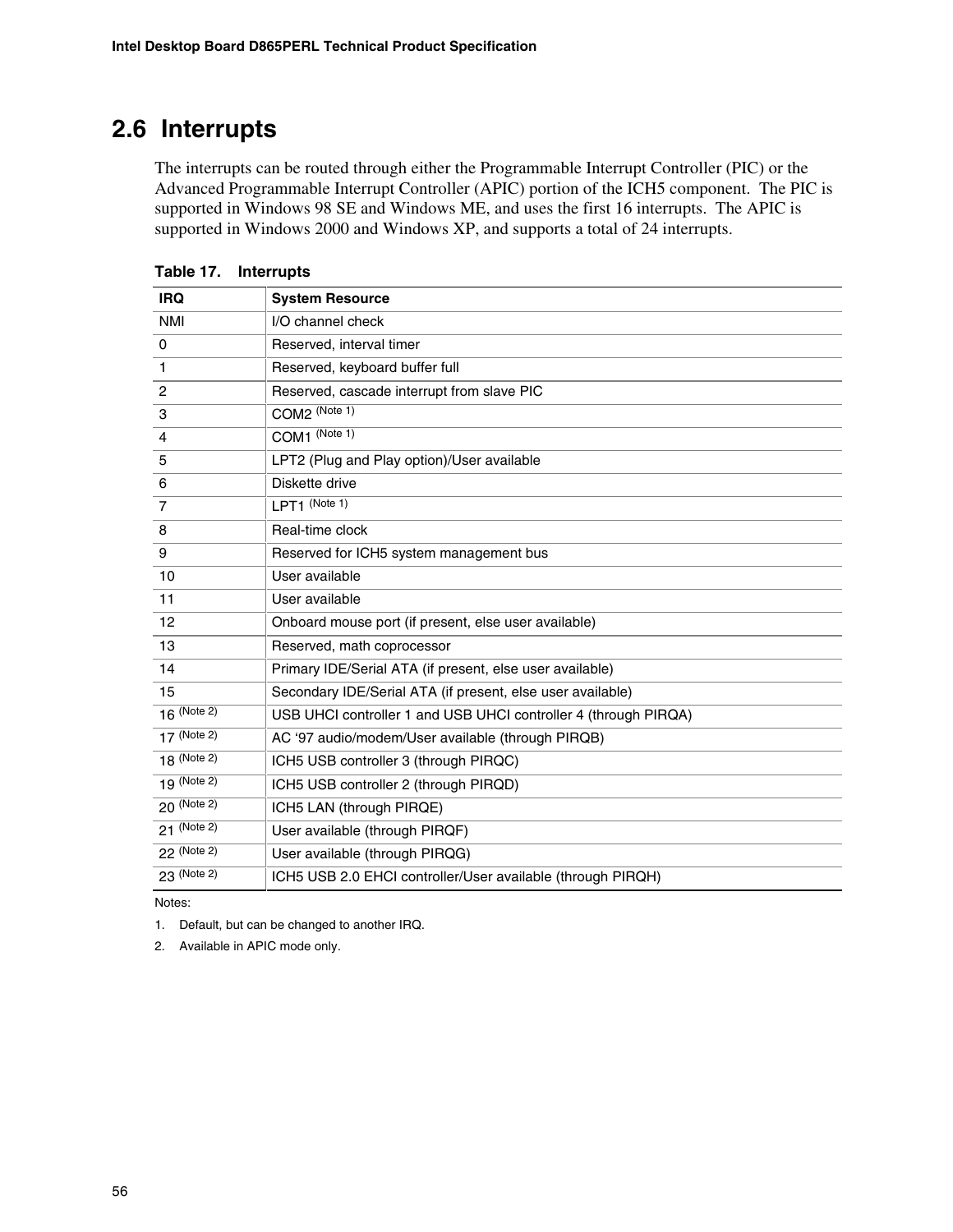# **2.7 PCI Interrupt Routing Map**

This section describes interrupt sharing and how the interrupt signals are connected between the PCI bus connectors and onboard PCI devices. The PCI specification specifies how interrupts can be shared between devices attached to the PCI bus. In most cases, the small amount of latency added by interrupt sharing does not affect the operation or throughput of the devices. In some special cases where maximum performance is needed from a device, a PCI device should not share an interrupt with other PCI devices. Use the following information to avoid sharing an interrupt with a PCI add-in card.

PCI devices are categorized as follows to specify their interrupt grouping:

- INTA: By default, all add-in cards that require only one interrupt are in this category. For almost all cards that require more than one interrupt, the first interrupt on the card is also classified as INTA.
- INTB: Generally, the second interrupt on add-in cards that require two or more interrupts is classified as INTB. (This is not an absolute requirement.)
- INTC and INTD: Generally, a third interrupt on add-in cards is classified as INTC and a fourth interrupt is classified as INTD.

The ICH5 has eight programmable interrupt request (PIRQ) input signals. All PCI interrupt sources either onboard or from a PCI add-in card connect to one of these PIRQ signals. Some PCI interrupt sources are electrically tied together on the Desktop Board D865PERL and therefore share the same interrupt. Table 18 shows an example of how the PIRQ signals are routed.

For example, using Table 18 as a reference, assume an add-in card using INTA is plugged into PCI bus connector 3. In PCI bus connector 3, INTA is connected to PIRQB, which is already connected to the ICH5 audio controller. The add-in card in PCI bus connector 3 now shares an interrupt with the onboard interrupt source.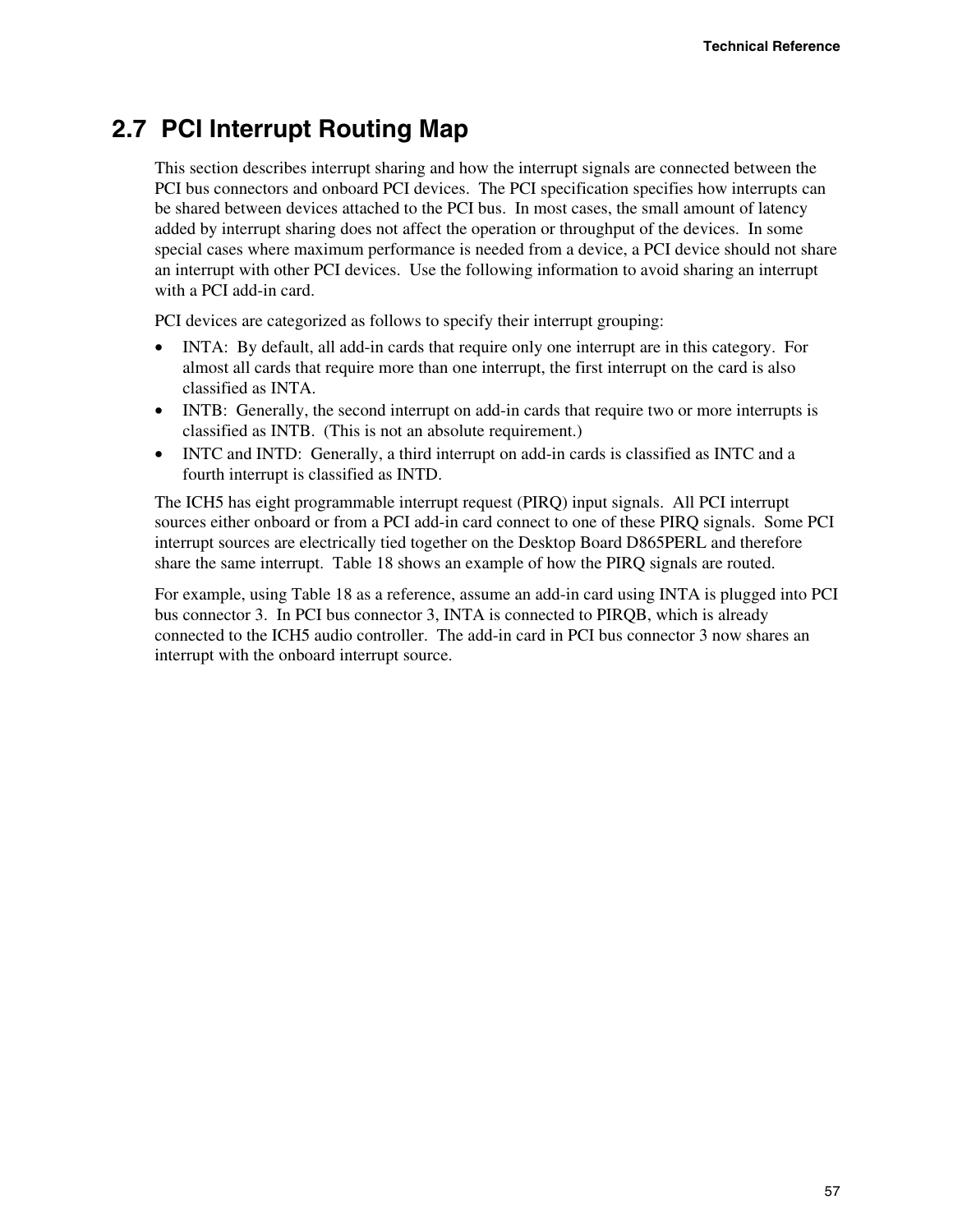|                              | <b>ICH5 PIRQ Signal Name</b> |              |              |              |              |              |              |              |
|------------------------------|------------------------------|--------------|--------------|--------------|--------------|--------------|--------------|--------------|
| <b>PCI Interrupt Source</b>  | <b>PIRQA</b>                 | <b>PIRQB</b> | <b>PIRQC</b> | <b>PIRQD</b> | <b>PIRQE</b> | <b>PIRQF</b> | <b>PIRQG</b> | <b>PIRQH</b> |
| AGP connector                | <b>INTA</b>                  | <b>INTB</b>  |              |              |              |              |              |              |
| ICH5 USB UHCI controller 1   | <b>INTA</b>                  |              |              |              |              |              |              |              |
| SMBus controller             |                              | <b>INTB</b>  |              |              |              |              |              |              |
| ICH5 USB UHCI controller 2   |                              |              |              | <b>INTB</b>  |              |              |              |              |
| AC '97 ICH5 Audio            |                              | <b>INTB</b>  |              |              |              |              |              |              |
| <b>ICH5 LAN</b>              |                              |              |              |              | <b>INTA</b>  |              |              |              |
| ICH5 USB UHCI controller 3   |                              |              | <b>INTC</b>  |              |              |              |              |              |
| ICH5 USB UHCI controller 4   | <b>INTA</b>                  |              |              |              |              |              |              |              |
| ICH5 USB 2.0 EHCI controller |                              |              |              |              |              |              |              | <b>INTD</b>  |
| PCI bus connector 1          |                              |              |              |              | <b>INTD</b>  | <b>INTA</b>  | <b>INTB</b>  | <b>INTC</b>  |
| PCI bus connector 2          |                              |              |              |              | <b>INTC</b>  | <b>INTB</b>  | <b>INTA</b>  | <b>INTD</b>  |
| PCI bus connector 3          | <b>INTD</b>                  | <b>INTA</b>  | <b>INTB</b>  | <b>INTC</b>  |              |              |              |              |
| PCI bus connector 4          |                              |              | <b>INTB</b>  | <b>INTA</b>  |              | <b>INTC</b>  | <b>INTD</b>  |              |
| PCI bus connector 5          | <b>INTC</b>                  |              | <b>INTA</b>  |              | <b>INTD</b>  |              |              | <b>INTB</b>  |
| Serial ATA/Serial ATA RAID   |                              |              |              |              |              | <b>INTA</b>  |              |              |
| IEEE-1394a-2000              |                              | <b>INTA</b>  |              |              |              |              |              |              |

#### **Table 18. PCI Interrupt Routing Map**

#### ✏ **NOTE**

*In PIC mode, the ICH5 can connect each PIRQ line internally to one of the IRQ signals (3, 4, 5, 6, 7, 9, 10, 11, 12, 14, and 15). Typically, a device that does not share a PIRQ line will have a unique interrupt. However, in certain interrupt-constrained situations, it is possible for two or more of the PIRQ lines to be connected to the same IRQ signal. Refer to Table 17 for the allocation of PIRQ lines to IRQ signals in APIC mode.*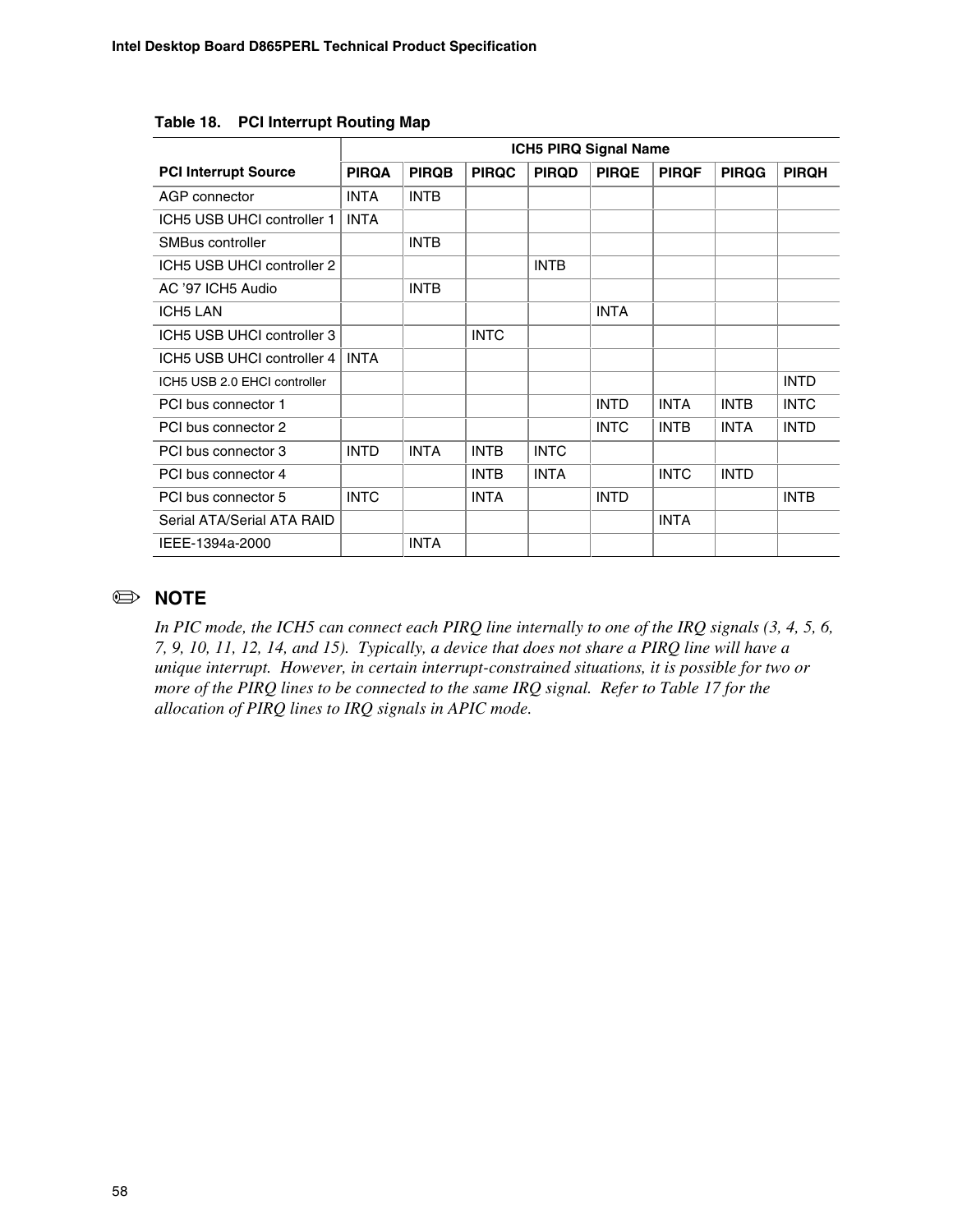# **2.8 Connectors**

# $\hat{A}$  **CAUTION**

*On the Desktop Board D865PERL, only the following connectors have overcurrent protection:* 

- *Back panel USB, IEEE 1394a-2000, and PS/2*
- *Front panel USB and IEEE 1394a-2000*

*The other internal connectors of the Desktop Board D865PERL are not overcurrent protected and should connect only to devices inside the computer's chassis, such as fans and internal peripherals. Do not use these connectors to power devices external to the computer's chassis. A fault in the load presented by the external devices could cause damage to the computer, the interconnecting cable, and the external devices themselves.* 

The connectors are described on the following pages and are divided into these groups:

- Back panel I/O connectors (see page 60):
	- PS/2 keyboard and mouse
	- IEEE 1394a-2000 (optional)
	- USB
	- Parallel port
	- Serial port A
	- Coaxial S/PDIF (optional)
	- Optical S/PDIF (optional)
	- Audio
	- $-LAN$
- Internal I/O connectors (see page 61):
	- ATAPI-style auxiliary line input
	- ATAPI CD-ROM
	- Front panel audio
	- Fans [four]
	- Power
	- PCI add-in boards
	- AGP add-in board
	- Parallel ATA IDE
	- Diskette drive
	- Serial ATA
- External I/O connectors (see page 70):
	- Auxiliary front panel power, sleep, and message-waiting LED
	- Front panel (power, sleep, and message-waiting LED; power switch; hard drive activity LED; and reset switch)
	- Front panel USB [two]
	- Front panel IEEE 1394a-2000 (optional) [two]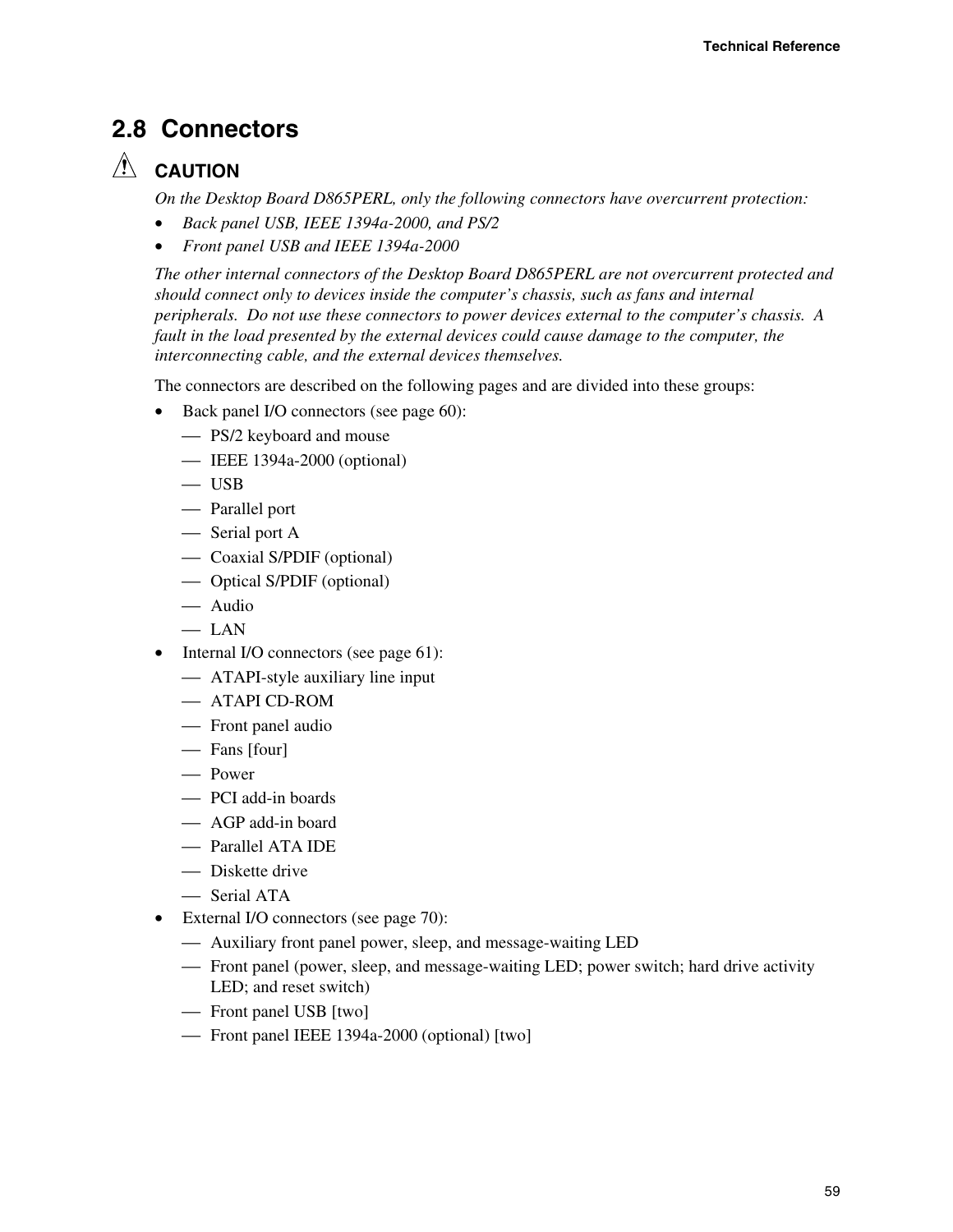### **2.8.1 Back Panel Connectors**

Figure 19 shows the location of the back panel connectors. The back panel connectors are color-coded in compliance with PC 99 recommendations. The figure legend below lists the colors used.



**Figure 19. Back Panel Connectors** 

#### ✏ **NOTE**

*Powered speakers are required.*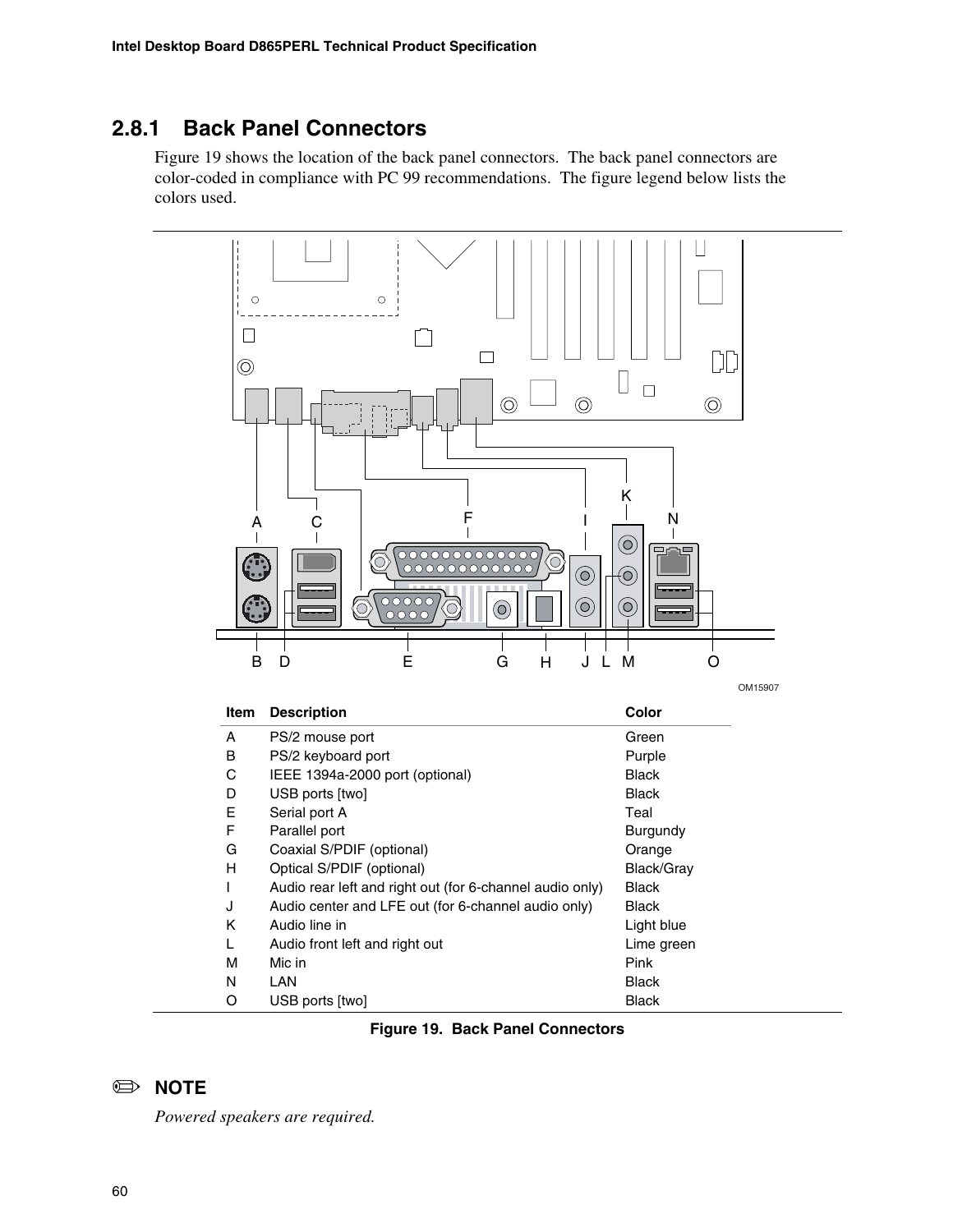| Table 19. Coaxial S/PDIF Connector (Optional) |  |
|-----------------------------------------------|--|
|-----------------------------------------------|--|

| Pin    | <b>Signal Name</b> |
|--------|--------------------|
| Tip    | S/PDIF             |
| Sleeve | Ground             |

#### **Table 20. Optical S/PDIF Connector (Optional)**

| Location | Signal Name |
|----------|-------------|
| Tunnel   | S/PDIF      |

#### **Table 21. Audio Rear Left and Right Out Connector (Optional)**

| Pin    | <b>Signal Name</b> |
|--------|--------------------|
| Tip    | Rear left out      |
| Ring   | Rear right out     |
| Sleeve | Ground             |

#### **Table 22. Audio Center and LFE Out Connector (Optional)**

| Pin    | <b>Signal Name</b> |
|--------|--------------------|
| Tip    | Center out         |
| Ring   | LFE out            |
| Sleeve | Ground             |

|        | Table 23. Audio Line In Connector |
|--------|-----------------------------------|
| Pin    | <b>Signal Name</b>                |
| Tip    | Audio left in                     |
| Ring   | Audio right in                    |
| Sleeve | Ground                            |

#### **Table 24. Audio Line Out Connector (Front Left and Right Out for 6-Channel Audio)**

| Pin    | <b>Signal Name</b> |
|--------|--------------------|
| Tip    | Audio left out     |
| Ring   | Audio right out    |
| Sleeve | Ground             |

#### **Table 25. Mic In Connector**

| Pin    | <b>Signal Name</b> |
|--------|--------------------|
| Tip    | Mono in            |
| Ring   | Mic bias voltage   |
| Sleeve | Ground             |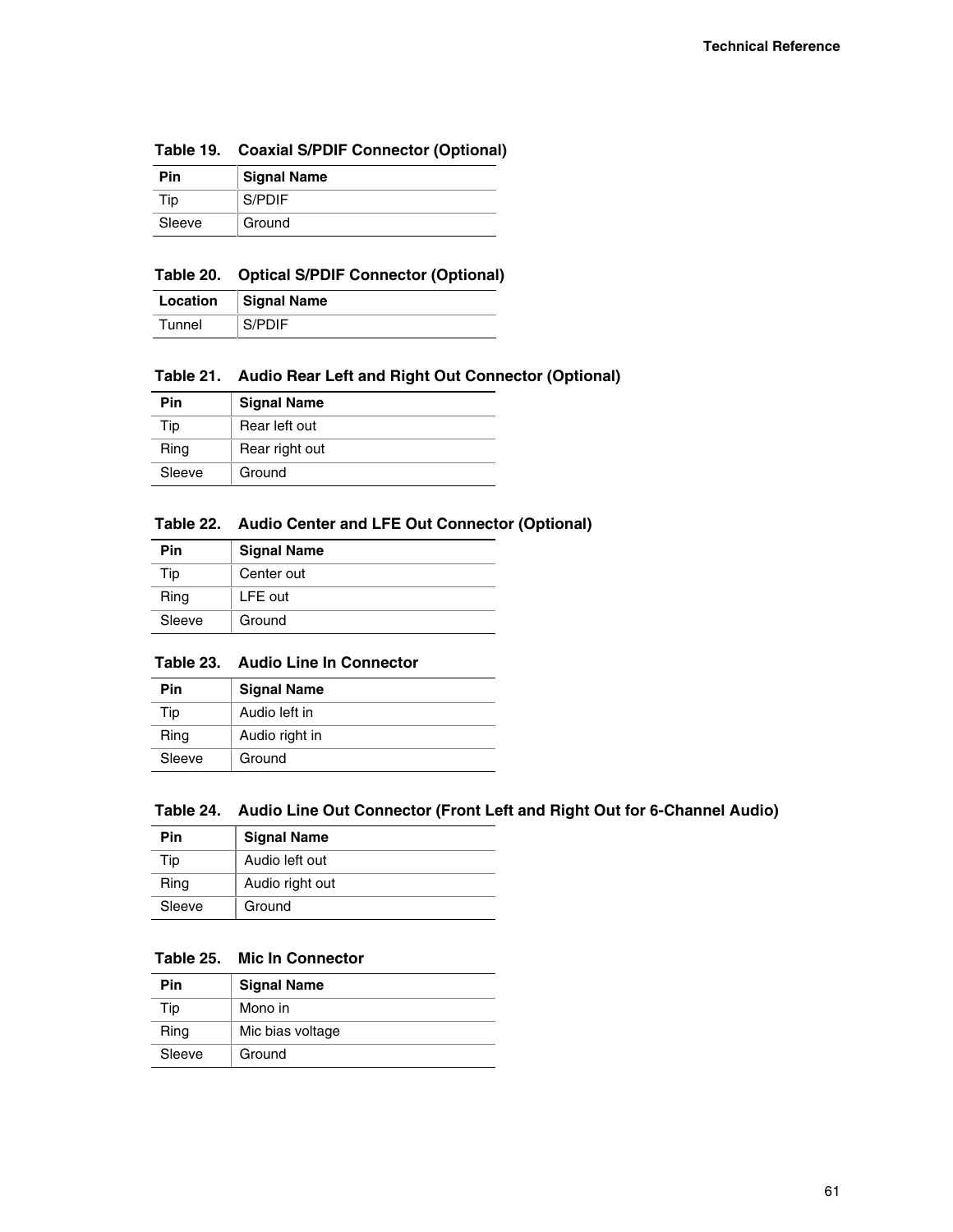## **2.8.2 Internal I/O Connectors**

The internal I/O connectors are divided into the following functional groups:

- Audio (see page 63):
	- ATAPI-style auxiliary line input
	- ATAPI CD-ROM
	- Front panel audio
- Power and hardware control (see page 65):
	- Fans [four]
	- $-$  ATX12V
	- Main power
	- Chassis intrusion
- Add-in boards and peripheral interfaces (see page 68):
	- PCI bus
	- $-$  AGP
	- Parallel ATA IDE [two]
	- Serial ATA [two]
	- Diskette drive

#### **2.8.2.1 Expansion Slots**

The Desktop Board D865PERL has the following expansion slots:

- AGP connector: The AGP connector is keyed for Universal 0.8 V AGP 3.0 cards or 1.5 V AGP 2.0 cards only. Do not install a legacy 3.3 V AGP card. The AGP connector is not mechanically compatible with legacy 3.3 V AGP cards.
- Five PCI rev 2.2 compliant local bus slots: PCI add-in cards with SMBus support can access sensor data and other information residing on the Desktop Board D865PERL.

### ✏ **NOTE**

*This document references back-panel slot numbering with respect to processor location on the board. The AGP slot is not numbered. PCI slots are identified as PCI slot #x, starting with the slot closest to the processor. Figure 22 on page 68 illustrates the board's PCI slot numbering.*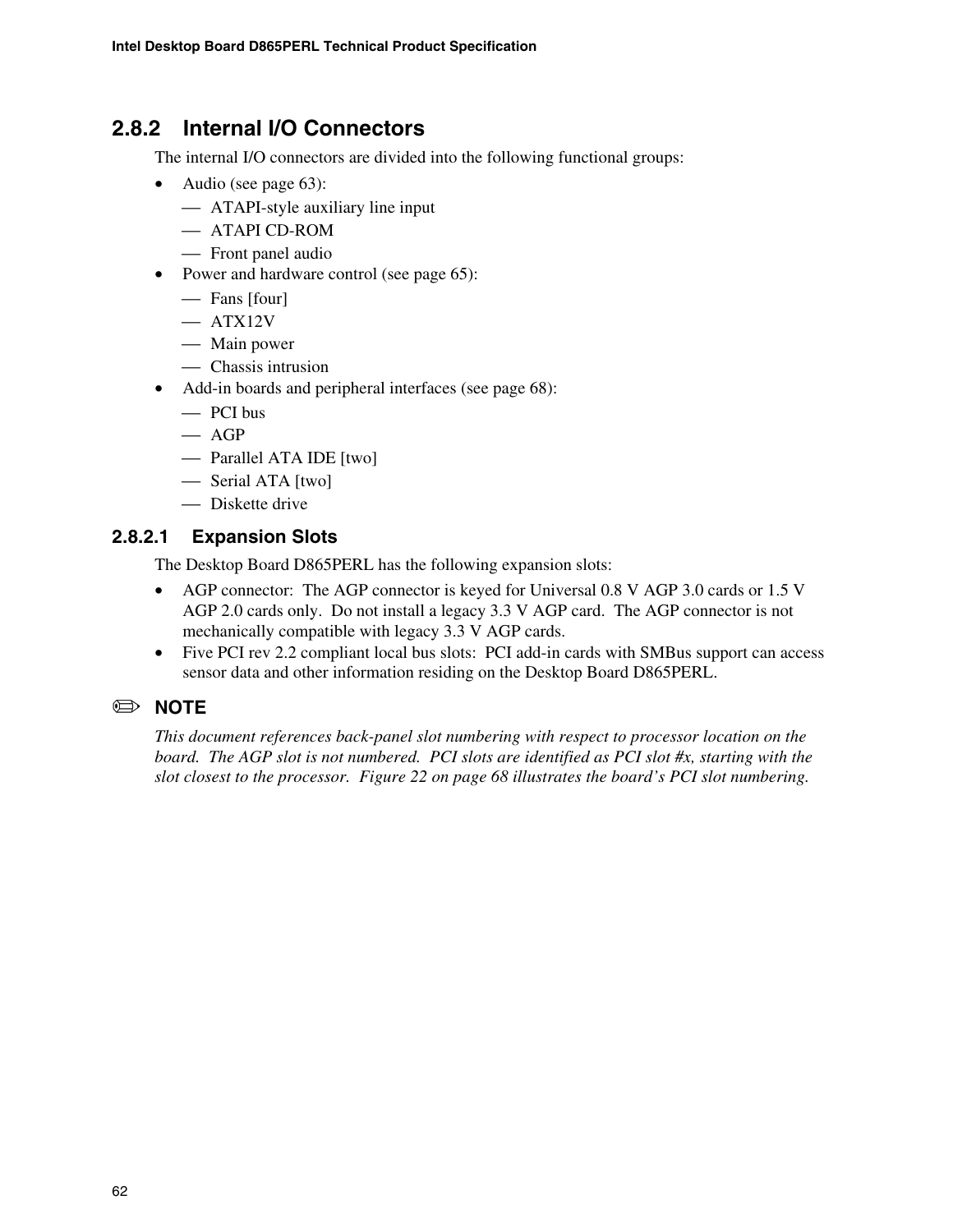## **2.8.2.2 Audio Connectors**

Figure 21 shows the location of the audio connectors.



OM15900

| Item | <b>Description</b>               | For more information see: |
|------|----------------------------------|---------------------------|
| A    | ATAPI-style auxiliary line input | Table 26                  |
| B    | ATAPI CD-ROM                     | Table 27                  |
|      | Front panel audio                | Table 28                  |

**Figure 20. Audio Connectors**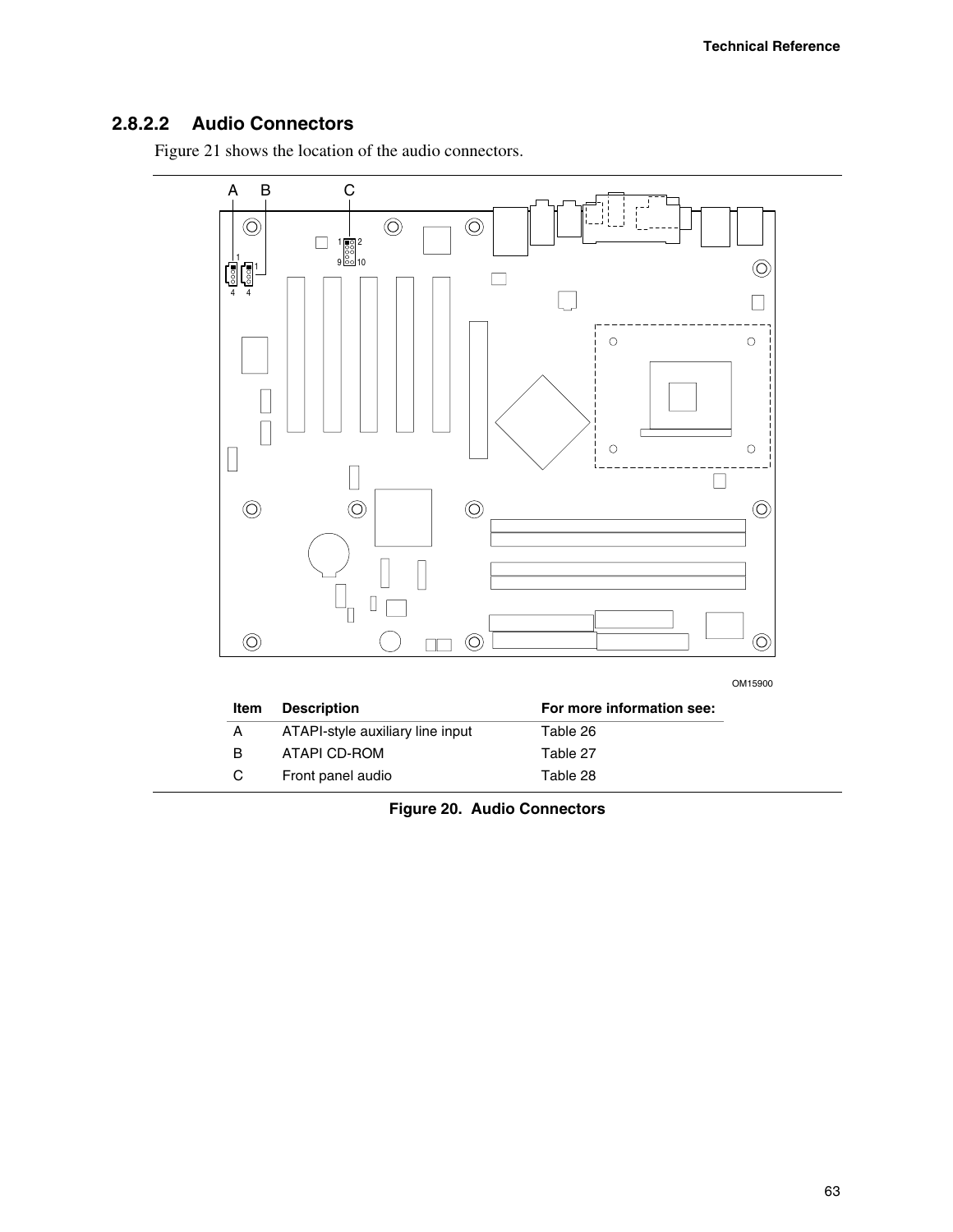| .          | $\ldots$                |
|------------|-------------------------|
| <b>Pin</b> | <b>Signal Name</b>      |
|            | Left auxiliary line in  |
|            | Ground                  |
| 3          | Ground                  |
|            | Right auxiliary line in |

#### **Table 26. Auxiliary Line Input Connector**

#### **Table 27. ATAPI CD-ROM Connector**

| Pin | <b>Signal Name</b>            |
|-----|-------------------------------|
|     | Left audio input from CD-ROM  |
|     | CD audio differential ground  |
|     | CD audio differential ground  |
|     | Right audio input from CD-ROM |

#### **Table 28. Front Panel Audio Connector**

| Pin | <b>Signal Name</b>           | Pin | <b>Signal Name</b>   |
|-----|------------------------------|-----|----------------------|
|     | Mono Mic in (Stereo Mic 1)   |     | Ground               |
|     | Mono Mic Bias (Stereo Mic 2) | 4   | $+5V$                |
| 5   | RIGHT OUT                    | 6   | Right channel return |
|     | Not connected                | 8   | Kev                  |
|     | LEFT OUT                     | 10  | Left channel return  |

#### ✏ **NOTE**

*The front panel audio connector is alternately used as a jumper block for routing audio signals. For more information, see Section 2.9.1 on page 74.*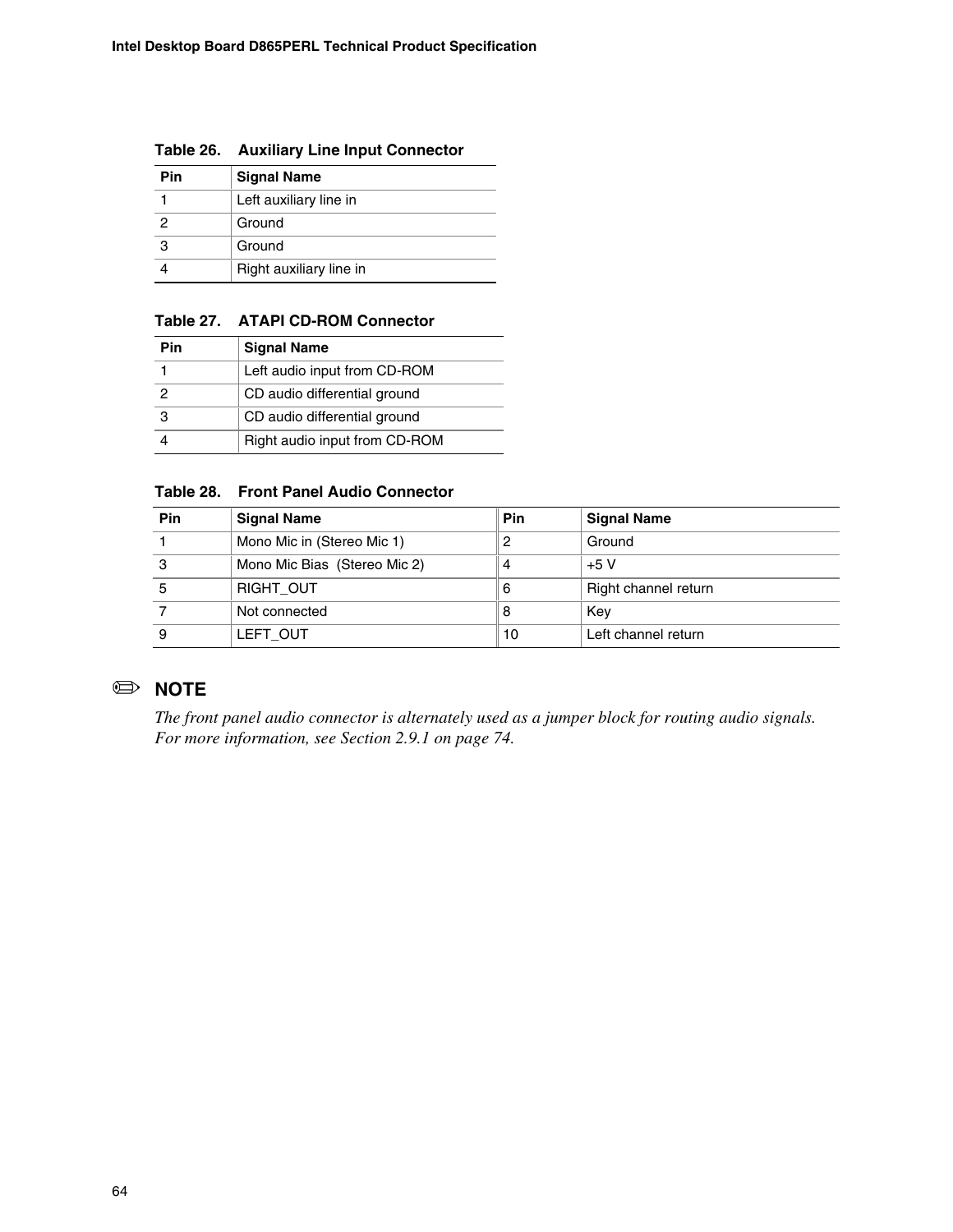## **2.8.2.3 Power and Hardware Control Connectors**

# $\hat{\mathbb{A}}$  **CAUTION**

*The processor fan must be connected to the processor fan connector, not to a chassis fan connector. Connecting the processor fan to a chassis fan connector may result in onboard component damage that will halt fan operation.* 

Figure 21 shows the location of the power and hardware control connectors.



OM15908

| Item | <b>Description</b>             | For more information see: |
|------|--------------------------------|---------------------------|
| A    | Rear chassis fan               | Table 29                  |
| B    | +12 V power connector (ATX12V) | Table 30                  |
| C    | Voltage regulator fan          | Table 31                  |
| D    | Processor fan                  | Table 32                  |
| E    | Main power                     | Table 33                  |
| F    | Front chassis fan              | Table 34                  |
| G    | Chassis intrusion              | Table 35                  |

**Figure 21. Power and Hardware Control Connectors**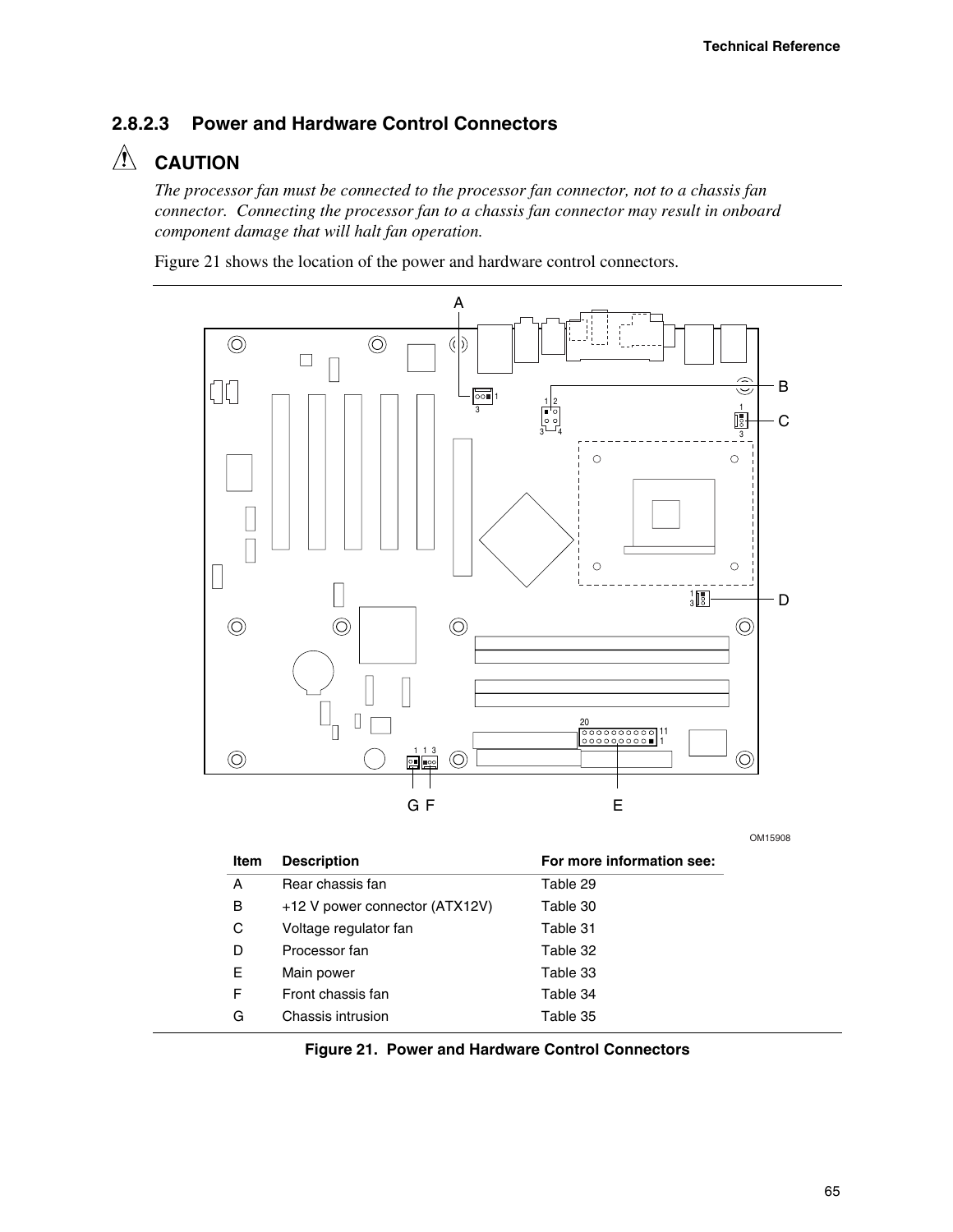#### ✏ **NOTE**

*Do not use a standard ATX power supply. The Desktop Board D865PERL will not boot with a standard ATX power supply. Use only ATX12V-compliant power supplies with the Desktop Board D865PERL. ATX12V power supplies have an additional power lead that provides required supplemental power for the Intel Pentium 4 processor. The Desktop Board D865PERL will not boot if the ATX12V power supply is not connected to both the 4-pin and 20-pin power connectors.* 

| <b>For information about</b>        | Refer to                  |
|-------------------------------------|---------------------------|
| The power connector                 | Section 1.13.2.1, page 47 |
| The functions of the fan connectors | Section 1.13.2.2, page 47 |

**Table 29. Rear Chassis Fan Connector** 

| Pin | <b>Signal Name</b> |
|-----|--------------------|
|     | Control            |
|     | $+12V$             |
|     | <b>TACH</b>        |

#### **Table 30. ATX12V Power Connector**

| Pin | <b>Signal Name</b> | Pin | <b>Signal Name</b> |
|-----|--------------------|-----|--------------------|
|     | Ground             | _   | Ground             |
|     | $+12V$             | 4   | $+12V$             |

#### **Table 31. Voltage Regulator Fan Connector**

| Pin | <b>Signal Name</b> |
|-----|--------------------|
|     | Ground / Control   |
|     | $+12V$             |
|     | <b>TACH</b>        |

#### **Table 32. Processor Fan Connector**

| Pin | <b>Signal Name</b> |
|-----|--------------------|
|     | Ground / Control   |
|     | $+12V$             |
|     | <b>TACH</b>        |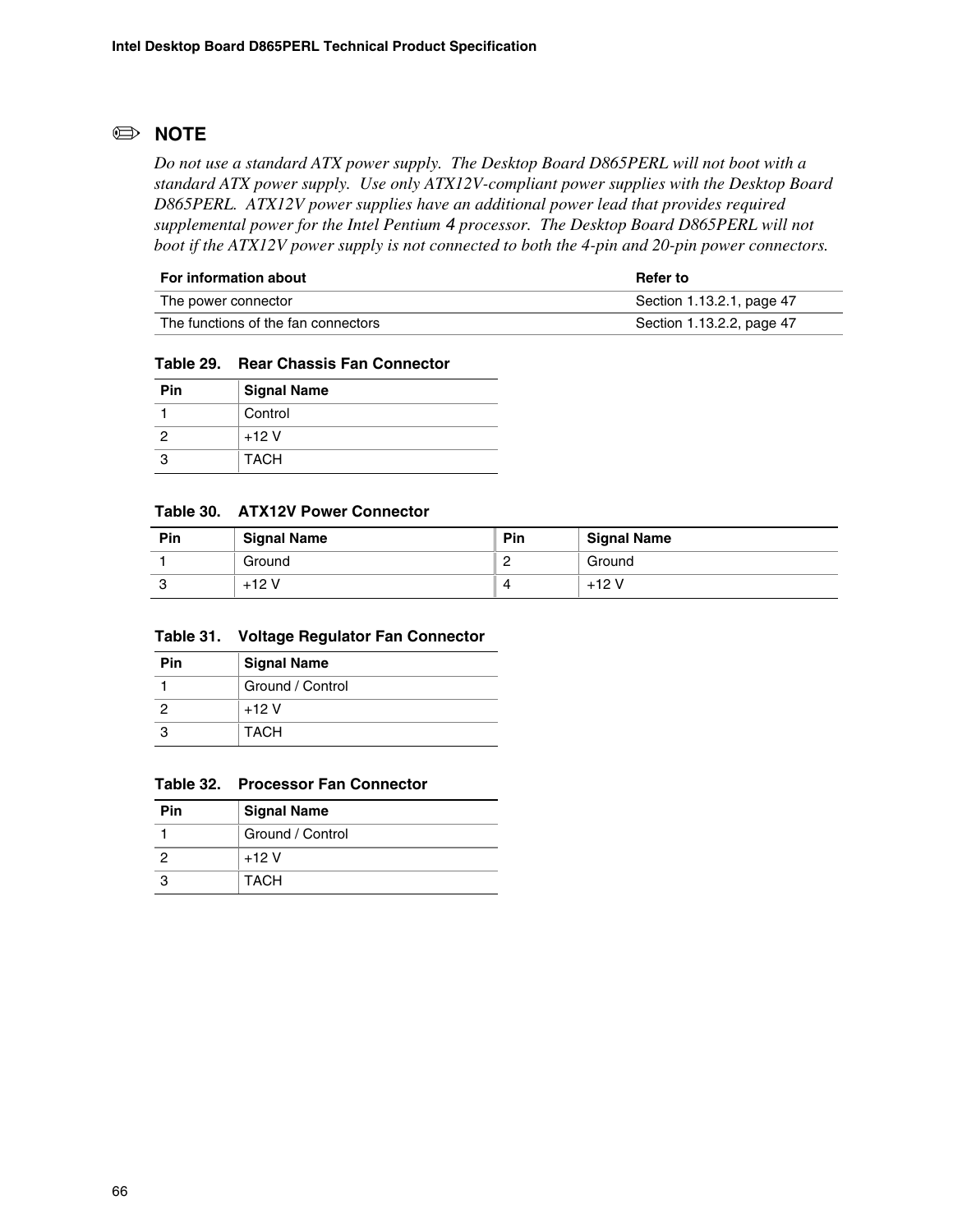| <b>Pin</b>     | <b>Signal Name</b> | Pin | <b>Signal Name</b>                  |
|----------------|--------------------|-----|-------------------------------------|
| $\mathbf{1}$   | $+3.3$ V           | 11  | $+3.3$ V                            |
| $\overline{2}$ | $+3.3$ V           | 12  | $-12V$                              |
| 3              | Ground             | 13  | Ground                              |
| $\overline{4}$ | $+5V$              | 14  | PS-ON# (power supply remote on/off) |
| 5              | Ground             | 15  | Ground                              |
| 6              | $+5V$              | 16  | Ground                              |
| $\overline{7}$ | Ground             | 17  | Ground                              |
| 8              | PWRGD (Power Good) | 18  | Not connected                       |
| 9              | +5 V (Standby)     | 19  | $+5V$                               |
| 10             | $+12V$             | 20  | $+5V$                               |

**Table 33. Main Power Connector** 

| Table 34. |  | <b>Front Chassis Fan Connector</b> |
|-----------|--|------------------------------------|
|           |  |                                    |

| Pin | <b>Signal Name</b> |
|-----|--------------------|
|     | Control            |
|     | $+12V$             |
|     | <b>TACH</b>        |

#### **Table 35. Chassis Intrusion Connector**

| Pin | <b>Signal Name</b> |
|-----|--------------------|
|     | Intruder           |
|     | Ground             |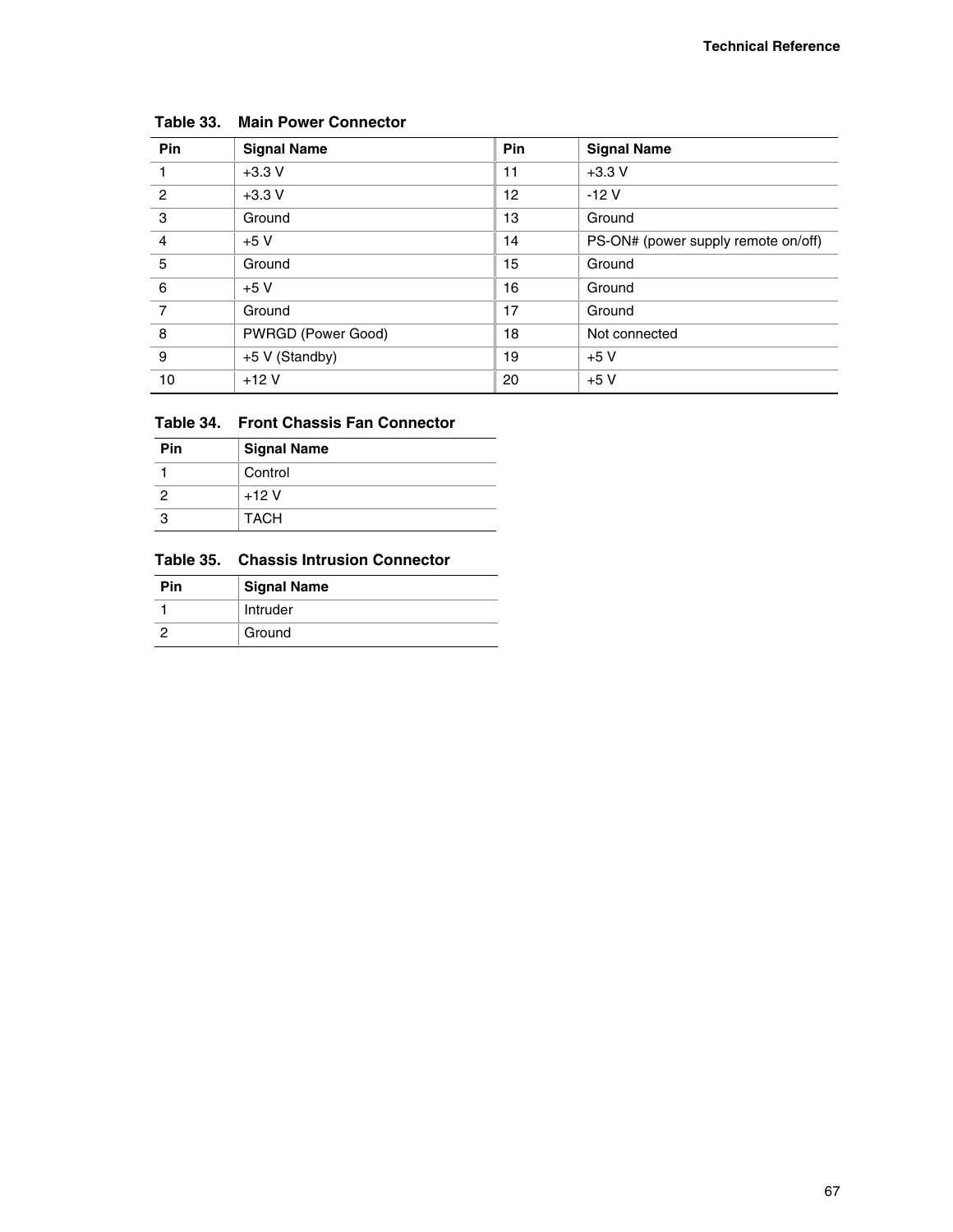#### **2.8.2.4 Add-in Board and Peripheral Interface Connectors**

Figure 22 shows the location of the add-in board and peripheral connectors for the Desktop Board D865PERL. Note the following considerations for the PCI bus connectors:

- All of the PCI bus connectors are bus master capable.
- The SMBus is routed to PCI bus connector 2. This enables PCI bus add-in boards with SMBus support to access sensor data on the Desktop Board D865PERL. The specific SMBus signals are as follows:
	- The SMBus clock line is connected to pin A40
	- The SMBus data line is connected to pin A41



OM15909

| <b>Item</b> | <b>Description</b>  | Item | <b>Description</b>                 |
|-------------|---------------------|------|------------------------------------|
| А           | PCI bus connector 5 | G    | Diskette drive                     |
| В           | PCI bus connector 4 | н    | Primary Parallel ATA IDE [black]   |
| С           | PCI bus connector 3 |      | Secondary Parallel ATA IDE [white] |
| D           | PCI bus connector 2 | J    | Serial ATA connector 1             |
| E.          | PCI bus connector 1 | κ    | Serial ATA connector 0             |
|             | AGP                 |      |                                    |

**Figure 22. D865PERL Add-in Board and Peripheral Interface Connectors**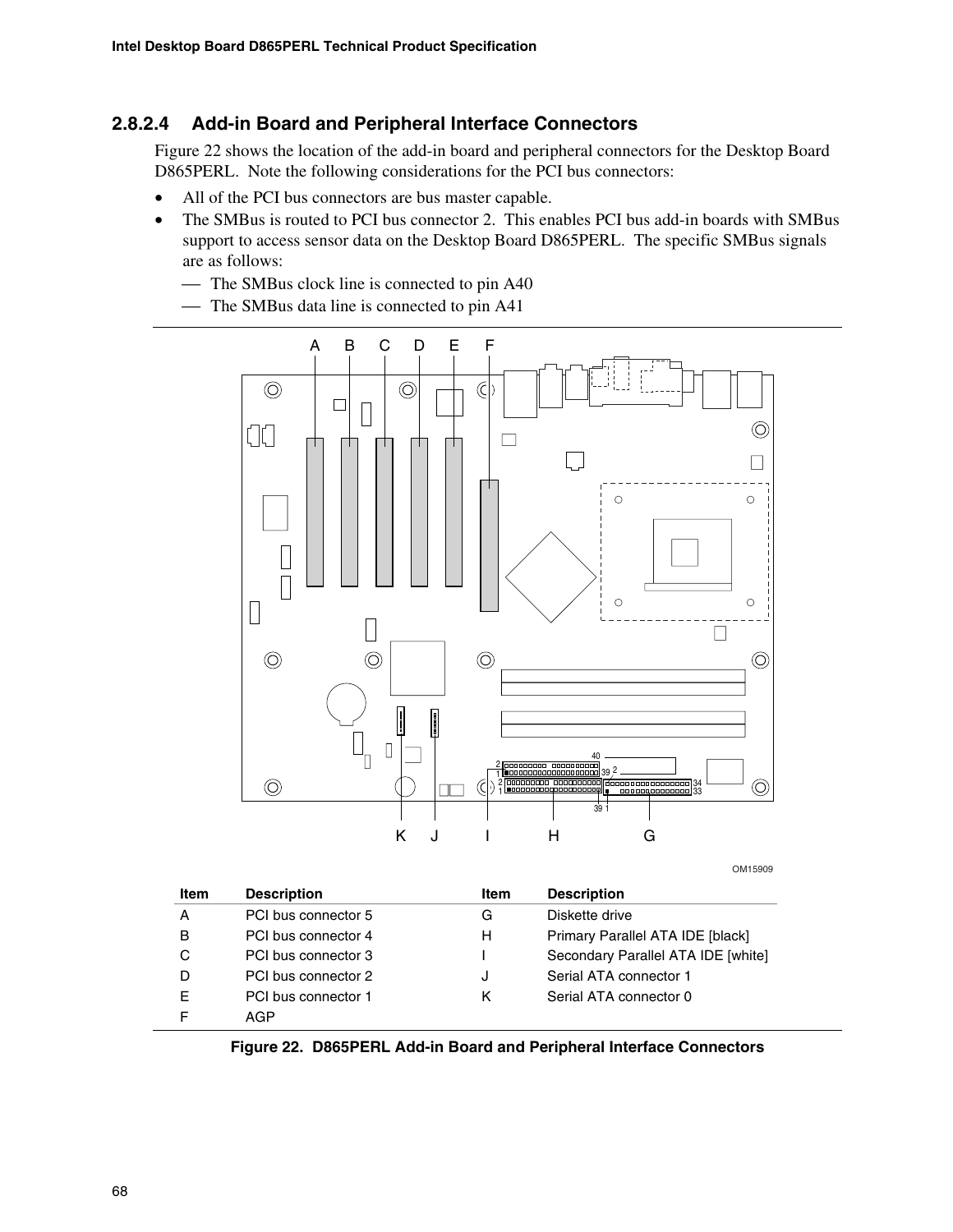## ✏ **NOTE**

*The AGP connector is keyed for universal 0.8 V AGP 3.0 cards or 1.5 V AGP 2.0 cards only. Do not attempt to install a legacy 3.3 V AGP card. The AGP connector is not mechanically compatible with legacy 3.3 V AGP cards* 

| Pin                       | <b>Signal Name</b> |
|---------------------------|--------------------|
|                           | Ground             |
| $\overline{2}$            | <b>TXP</b>         |
| $\overline{\overline{3}}$ | <b>TXN</b>         |
| $\overline{4}$            | Ground             |
| $\overline{5}$            | <b>RXN</b>         |
| 6                         | <b>RXP</b>         |
| 7                         | Ground             |

**Table 36. Serial ATA Connectors**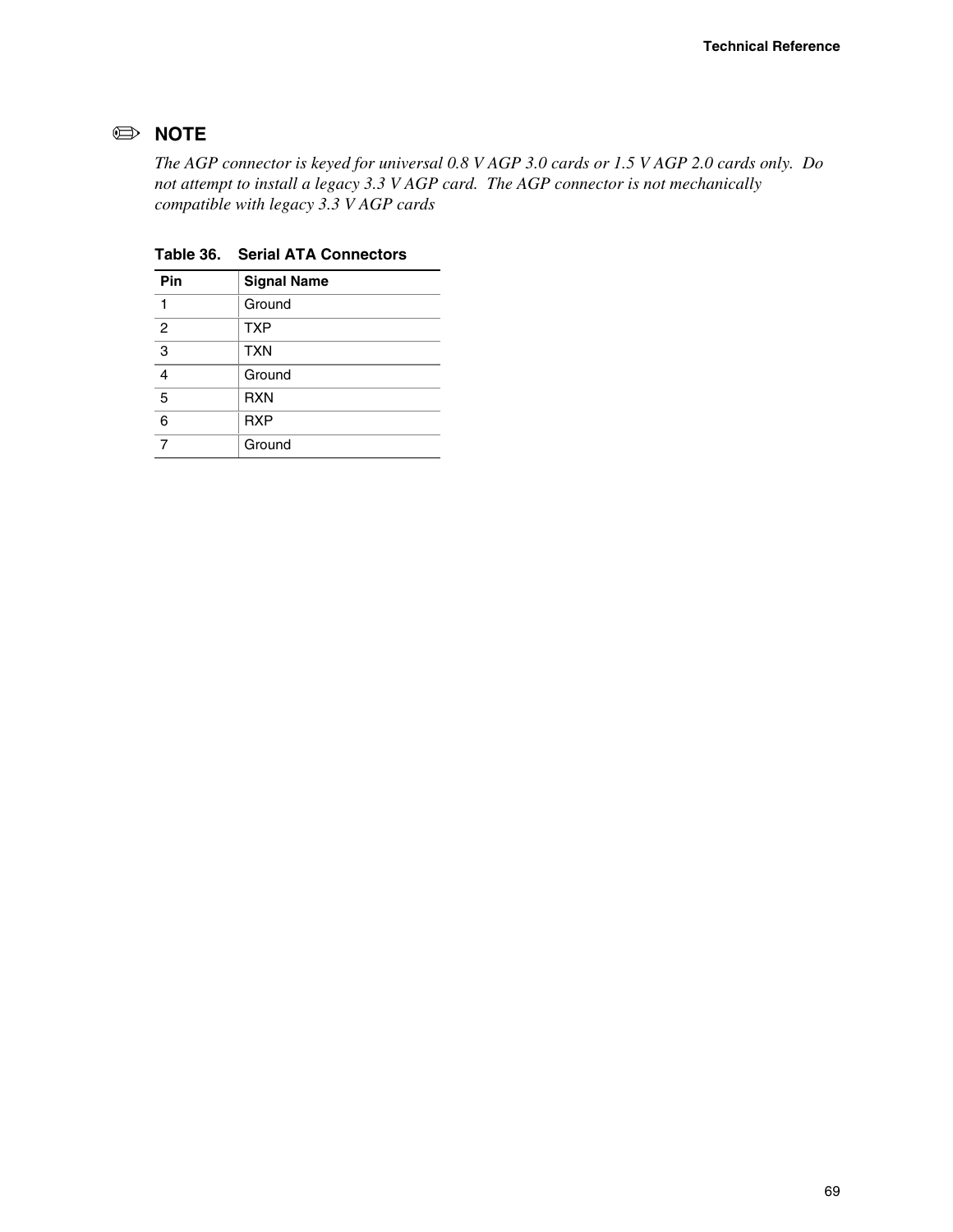## **2.8.3 External I/O Connectors**

Figure 23 shows the locations of the external I/O connectors.



| Item | <b>Description</b>                                        | Color        | For more information see: |
|------|-----------------------------------------------------------|--------------|---------------------------|
| A    | Auxiliary front panel power/sleep/<br>message-waiting LED | <b>Black</b> | Table 37                  |
| B    | Front panel                                               | White        | Table 38                  |
| C.   | Front panel USB (2)                                       | <b>Black</b> | Figure 25                 |
| D    | Front panel IEEE 1394a-2000 (2) (optional)                | Blue         | Figure 26                 |

**Figure 23. External I/O Connectors** 

### **2.8.3.1 Auxiliary Front Panel Power/Sleep/Message-Waiting LED Connector**

Pins 1 and 3 of this connector duplicate the signals on pins 2 and 4 of the front panel connector.

**Table 37. Auxiliary Front Panel Power/Sleep/Message-Waiting LED Connector** 

| Pin | <b>Signal Name</b> | In/Out | <b>Description</b>     |
|-----|--------------------|--------|------------------------|
|     | HDR BLNK GRN       | Out    | Front panel green LED  |
|     | Not connected      |        |                        |
|     | HDR BLNK YEL       | Out    | Front panel yellow LED |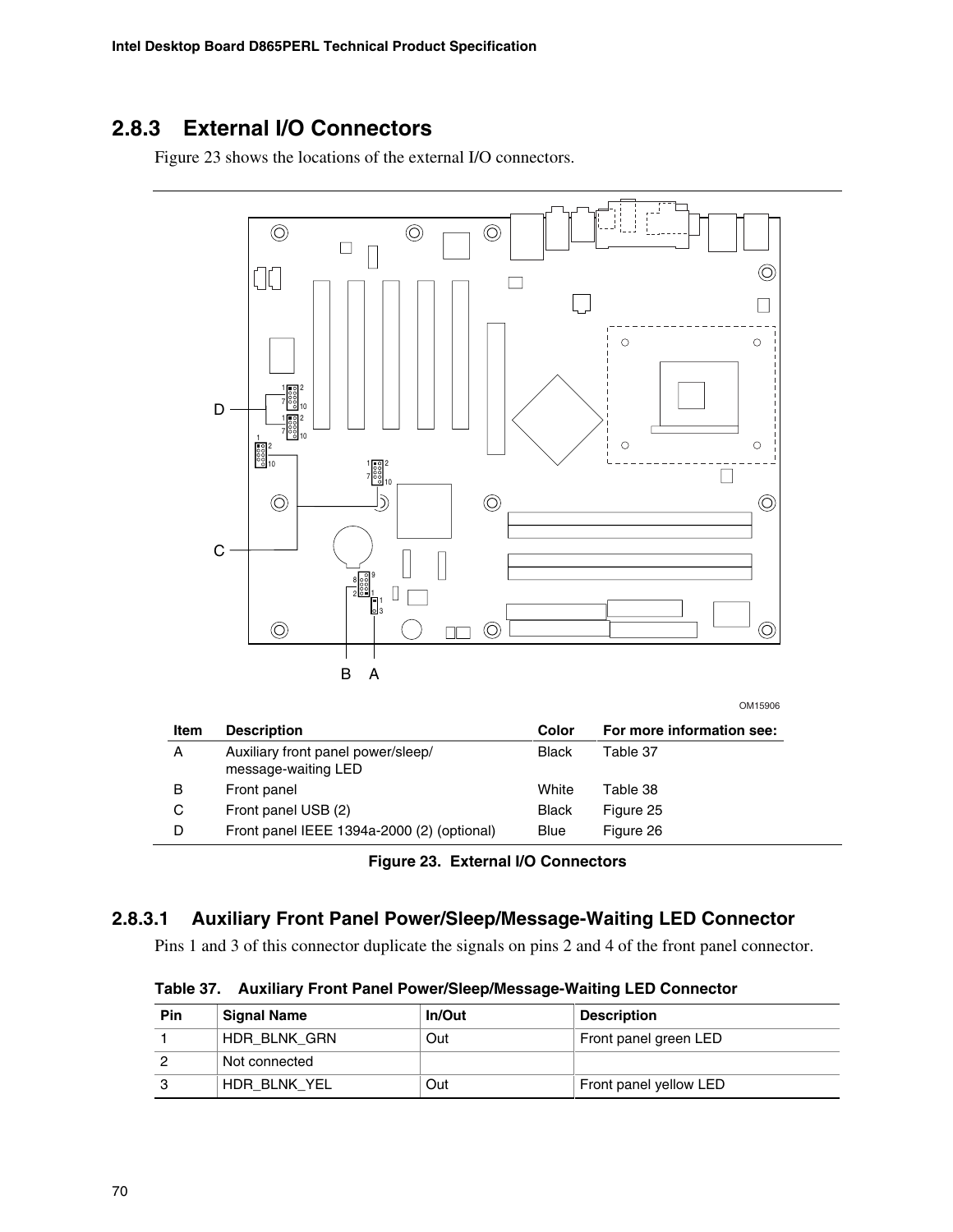#### **2.8.3.2 Front Panel Connector**

This section describes the functions of the front panel connector. Table 38 lists the signal names of the front panel connector. Figure 24 is a connection diagram for the front panel connector.

| <b>Pin</b>          | <b>Signal</b>                  | In/Out               | <b>Description</b>                              | <b>Pin</b>       | Signal                 | In/Out | <b>Description</b>        |
|---------------------|--------------------------------|----------------------|-------------------------------------------------|------------------|------------------------|--------|---------------------------|
|                     | <b>Hard Drive Activity LED</b> |                      |                                                 | <b>Power LED</b> |                        |        |                           |
|                     | HD PWR                         | Out                  | Hard disk LED pull-up<br>$(750 \Omega)$ to +5 V | $\overline{c}$   | HDR BLNK<br><b>GRN</b> | Out    | Front panel green<br>LED  |
| 3                   | HAD#                           | Out                  | Hard disk active LED                            | 4                | HDR BLNK<br>YEL        | Out    | Front panel yellow<br>LED |
| <b>Reset Switch</b> |                                |                      | <b>On/Off Switch</b>                            |                  |                        |        |                           |
| 5                   | Ground                         |                      | Ground                                          | 6                | FPBUT_IN               | In     | Power switch              |
| $\overline{7}$      | FP RESET#                      | In                   | Reset switch                                    | 8                | Ground                 |        | Ground                    |
| <b>Power</b>        |                                | <b>Not Connected</b> |                                                 |                  |                        |        |                           |
| 9                   | $+5V$                          |                      | Power                                           | 10               | N/C                    |        | Not connected-            |

**Table 38. Front Panel Connector** 



**Figure 24. Connection Diagram for Front Panel Connector** 

#### **2.8.3.2.1 Hard Drive Activity LED Connector**

Pins 1 and 3 can be connected to an LED to provide a visual indicator that data is being read from or written to a hard drive. Proper LED function requires one of the following:

- A Serial ATA hard drive connected to an onboard Serial ATA connector
- A Parallel ATA IDE hard drive connected to an onboard Parallel ATA IDE connector

#### **2.8.3.2.2 Reset Switch Connector**

Pins 5 and 7 can be connected to a momentary single pole, single throw (SPST) type switch that is normally open. When the switch is closed, the Desktop Board D865PERL resets and runs the POST.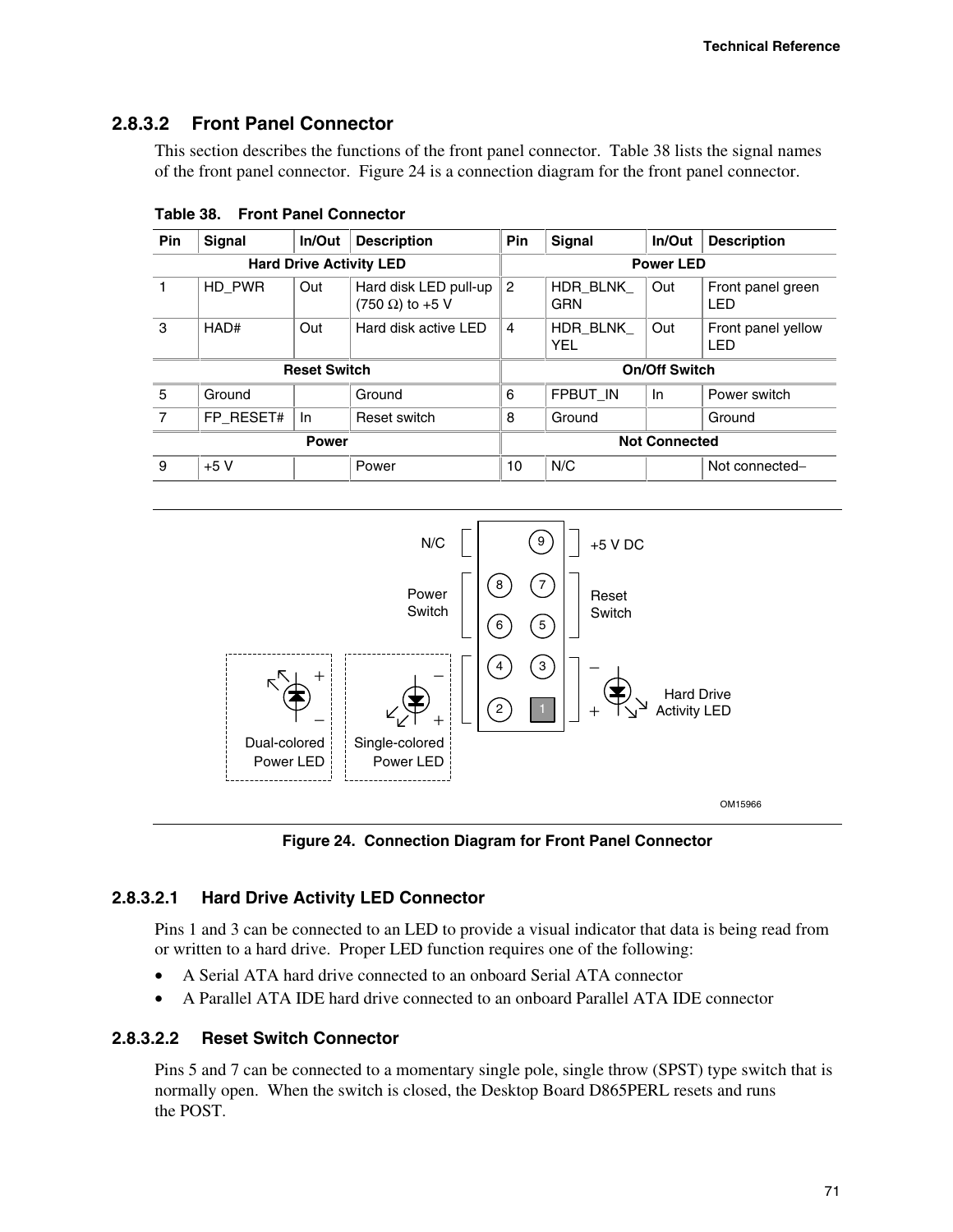#### **2.8.3.2.3 Power/Sleep/Message Waiting LED Connector**

Pins 2 and 4 can be connected to a one- or two-color LED. Table 39 shows the possible states for a one-color LED. Table 40 shows the possible states for a two-color LED.

| Table 39. States for a Une-Color Power LED |                         |  |  |  |
|--------------------------------------------|-------------------------|--|--|--|
| <b>LED State</b>                           | <b>Description</b>      |  |  |  |
| Off                                        | Power off/sleeping      |  |  |  |
| Steady Green                               | Running                 |  |  |  |
| <b>Blinking Green</b>                      | Running/message waiting |  |  |  |

**Table 39. States for a One-Color Power LED** 

| <b>LED State</b>       | <b>Description</b>       |
|------------------------|--------------------------|
| Off                    | Power off                |
| Steady Green           | Running                  |
| <b>Blinking Green</b>  | Running/message waiting  |
| <b>Steady Yellow</b>   | Sleeping                 |
| <b>Blinking Yellow</b> | Sleeping/message waiting |

✏ **NOTE** 

*To use the message waiting function, ACPI must be enabled in the operating system and a message-capturing application must be invoked.* 

#### **2.8.3.2.4 Power Switch Connector**

Pins 6 and 8 can be connected to a front panel momentary-contact power switch. The switch must pull the SW\_ON# pin to ground for at least 50 ms to signal the power supply to switch on or off. (The time requirement is due to internal debounce circuitry on the Desktop Board D865PERL.) At least two seconds must pass before the power supply will recognize another on/off signal.

#### **2.8.3.3 Front Panel USB Connectors**

Figure 25 is a connection diagram for the front panel USB connectors.

## *K* INTEGRATOR'S NOTES

- *The +5 V DC power on the USB connector is fused.*
- *Pins 1, 3, 5, and 7 comprise one USB port.*
- *Pins 2, 4, 6, and 8 comprise one USB port.*
- *Use only a front panel USB connector that conforms to the USB 2.0 specification for highspeed USB devices.*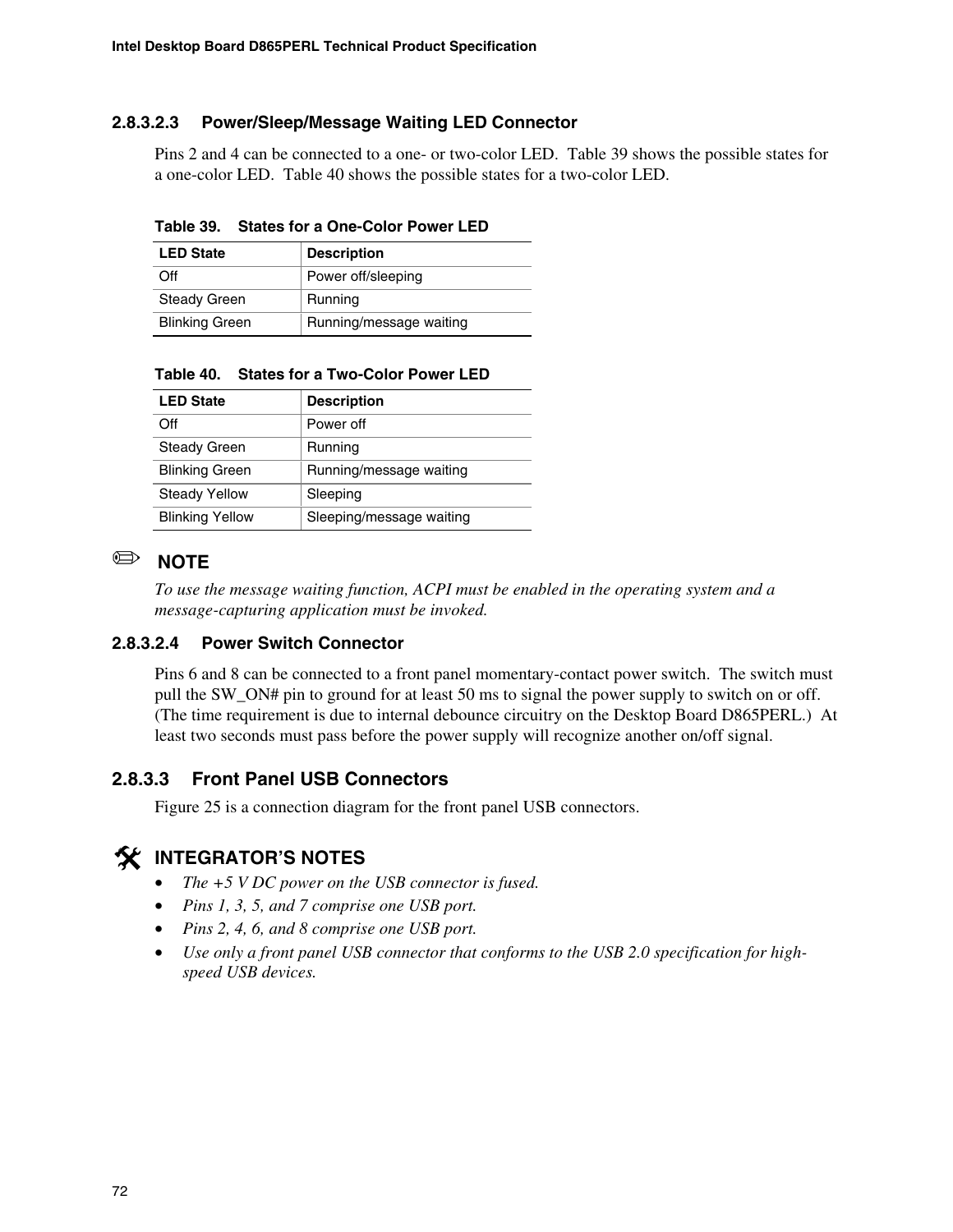

**Figure 25. Connection Diagram for Front Panel USB Connectors** 

#### **2.8.3.4 Front Panel IEEE 1394a-2000 Connectors (Optional)**

Figure 26 is a connection diagram for the front panel IEEE 1394a-2000 connectors.



**Figure 26. Connection Diagram for Front Panel IEEE 1394a-2000 Connectors** 

## **X** INTEGRATOR'S NOTES

- *The +12 V DC power on the IEEE 1394a-2000 connectors is fused.*
- *Each IEEE 1394a-2000 connector provides one IEEE 1394a-2000 port.*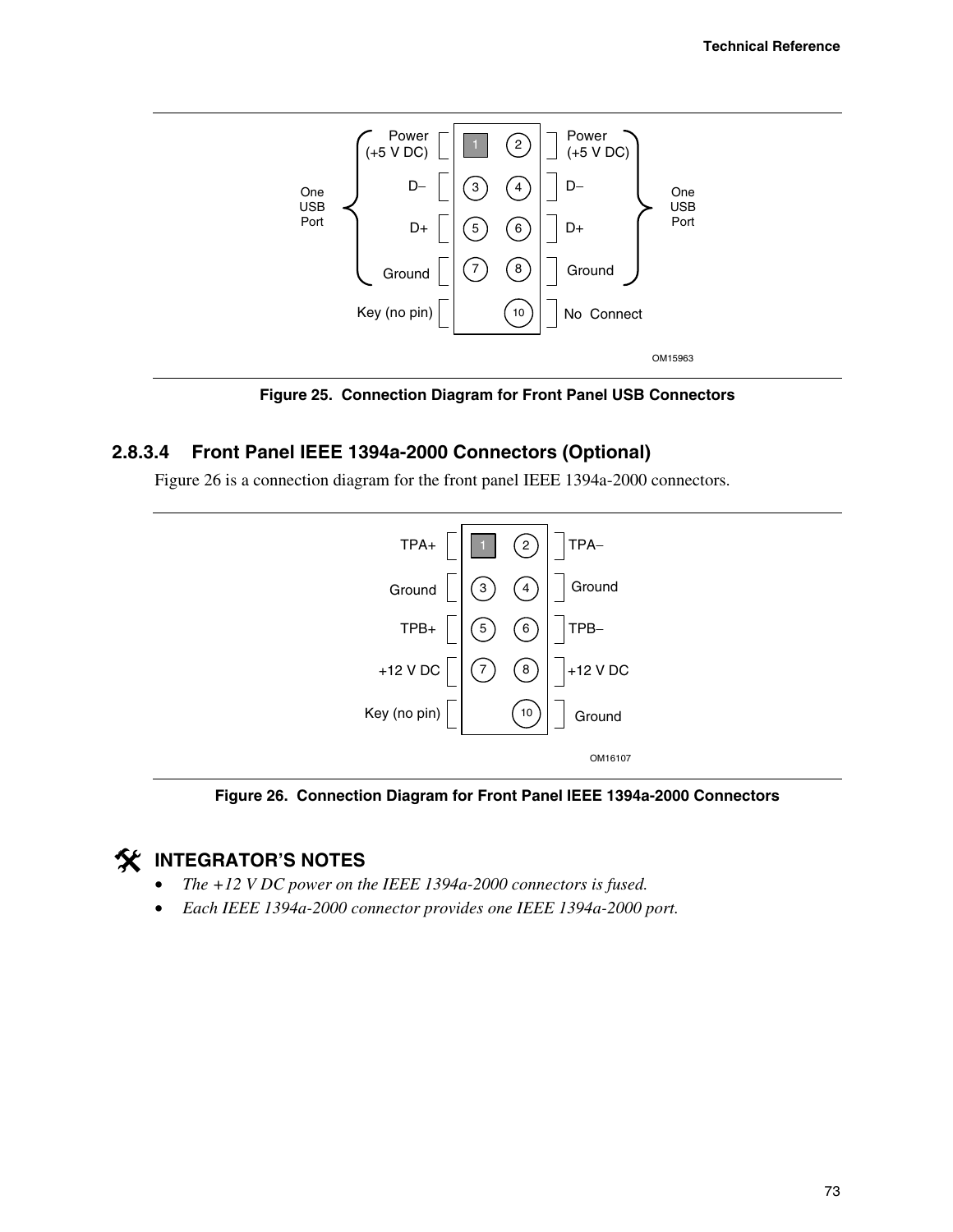# **2.9 Jumper Blocks**

# $\hat{A}$  **CAUTION**

*Do not move any jumpers with the power on. Always turn off the power and unplug the power cord from the computer before changing a jumper setting. Otherwise, the Desktop Board D865PERL could be damaged.* 

Figure 27 shows the location of the jumper blocks on the Desktop Board D865PERL.



**Figure 27. Location of the Jumper Blocks** 

#### **2.9.1 Front Panel Audio Connector/Jumper Block**

# **CAUTION**

*Do not place jumpers on this block in any configuration other than the one described in Table 41. Other jumper configurations are not supported and could damage the Desktop Board D865PERL.* 

This connector has two functions:

- With jumpers installed, the audio line out signals are routed to the back panel audio line out connector.
- With jumpers removed, the connector provides audio line out and mic in signals for front panel audio connectors.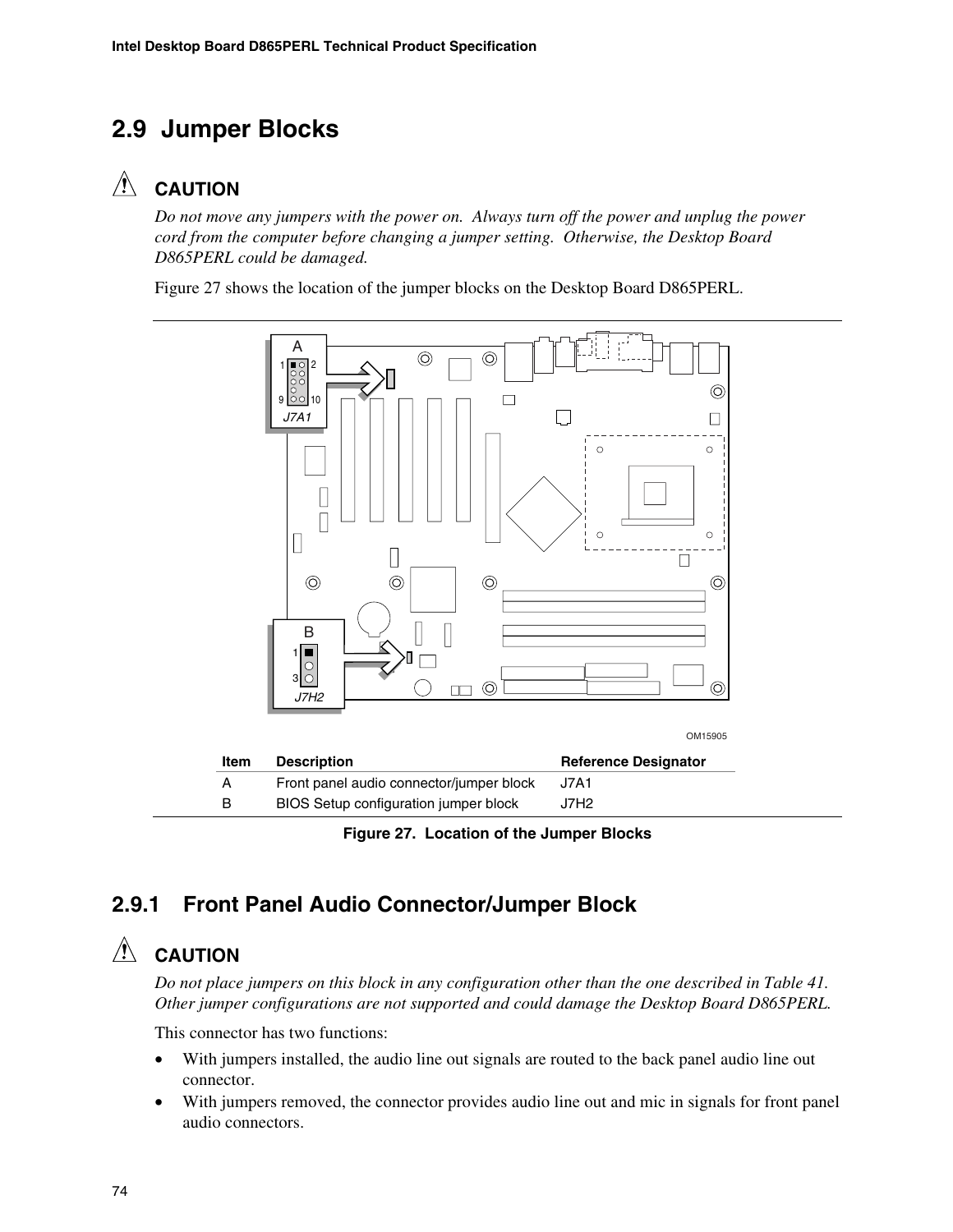Table 41 describes the two configurations of this connector/jumper block.

| <b>Jumper Setting</b> |             | Configuration                                                                                                                                          |
|-----------------------|-------------|--------------------------------------------------------------------------------------------------------------------------------------------------------|
|                       | 1 and $2$   | Front out signals if 6-channel audio (line out signals if 2-channel audio)                                                                             |
|                       | $3$ and $4$ | are routed to the back panel line out connector. The back panel audio line                                                                             |
|                       | $5$ and $6$ | out connector is shown in Figure 19 on page 60.                                                                                                        |
| 7   O                 |             |                                                                                                                                                        |
|                       | 9 and 10    |                                                                                                                                                        |
|                       |             |                                                                                                                                                        |
| UO.                   | No jumpers  | Mic in and front out signals if 6-channel audio (line out signals if 2-channel<br>audio) are available for connection to front panel audio connectors. |
| $3$ O                 | installed   | Table 28 on page 64 lists the names of the signals available on this                                                                                   |
| $5$ $\circ$           |             | connector when no jumpers are installed.                                                                                                               |
| 70                    |             |                                                                                                                                                        |
|                       |             |                                                                                                                                                        |
|                       |             |                                                                                                                                                        |

**Table 41. Front Panel Audio Connector or Jumper Block** 

#### ✏ **NOTE**

When the jumpers are removed and this connector is used for front panel audio, the back panel *audio line out and mic in connectors are disabled.* 

#### **2.9.2 BIOS Setup Configuration Jumper Block**

The 3-pin jumper block determines the BIOS Setup program's mode. Table 42 describes the jumper settings for the three modes: normal, configure, and recovery. When the jumper is set to configure mode and the computer is powered-up, the BIOS compares the processor version and the microcode version in the BIOS and reports if the two match.

| <b>Function/Mode</b> |         | <b>Jumper Setting</b> | Configuration                                                                            |
|----------------------|---------|-----------------------|------------------------------------------------------------------------------------------|
| Normal               | $1 - 2$ | 3                     | The BIOS uses current configuration information and<br>passwords for booting.            |
| Configure            | $2 - 3$ |                       | After the POST runs, Setup runs automatically. The<br>maintenance menu is displayed.     |
| Recovery             | None    | 3                     | The BIOS attempts to recover the BIOS configuration. A<br>recovery diskette is required. |

|  | Table 42. BIOS Setup Configuration Jumper Settings |
|--|----------------------------------------------------|
|  |                                                    |

| For information about                          | <b>Refer to</b>      |
|------------------------------------------------|----------------------|
| How to access the BIOS Setup program           | Section 4.1, page 95 |
| The maintenance menu of the BIOS Setup program | Section 4, page 95   |
| <b>BIOS recovery</b>                           | Section 0, page 91   |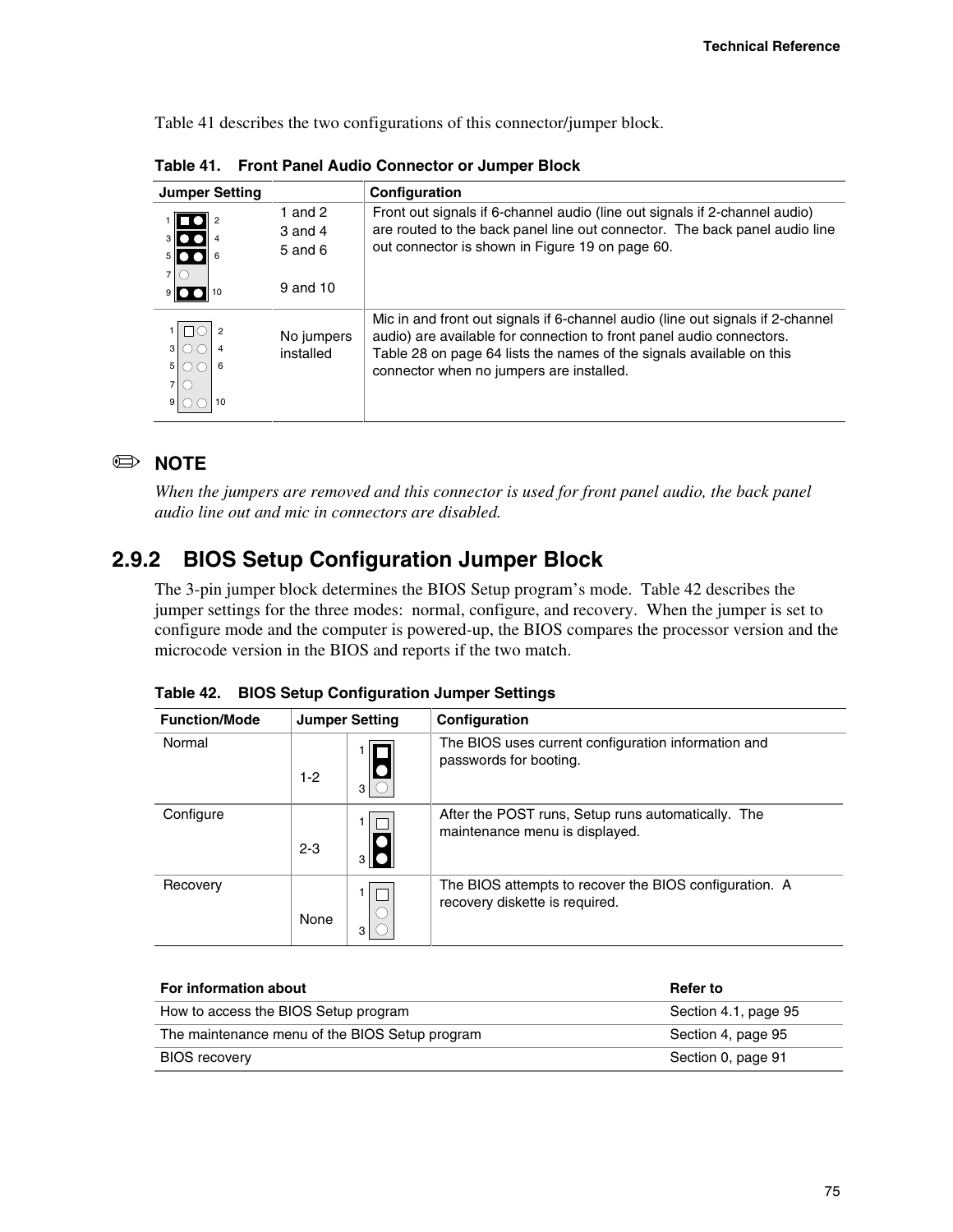# **2.10 Mechanical Considerations**

#### **2.10.1 D865PERL Form Factor**

The Desktop Board D865PERL is designed to fit into an ATX-form-factor chassis. In Figure 28, dimensions are given in inches [millimeters]. The outer dimensions of the board are 12.0 inches by 9.6 inches [304.80 millimeters by 243.84 millimeters]. Location of the I/O connectors and mounting holes are in compliance with the ATX specification (see Section 1.4).



**Figure 28. Board Dimensions**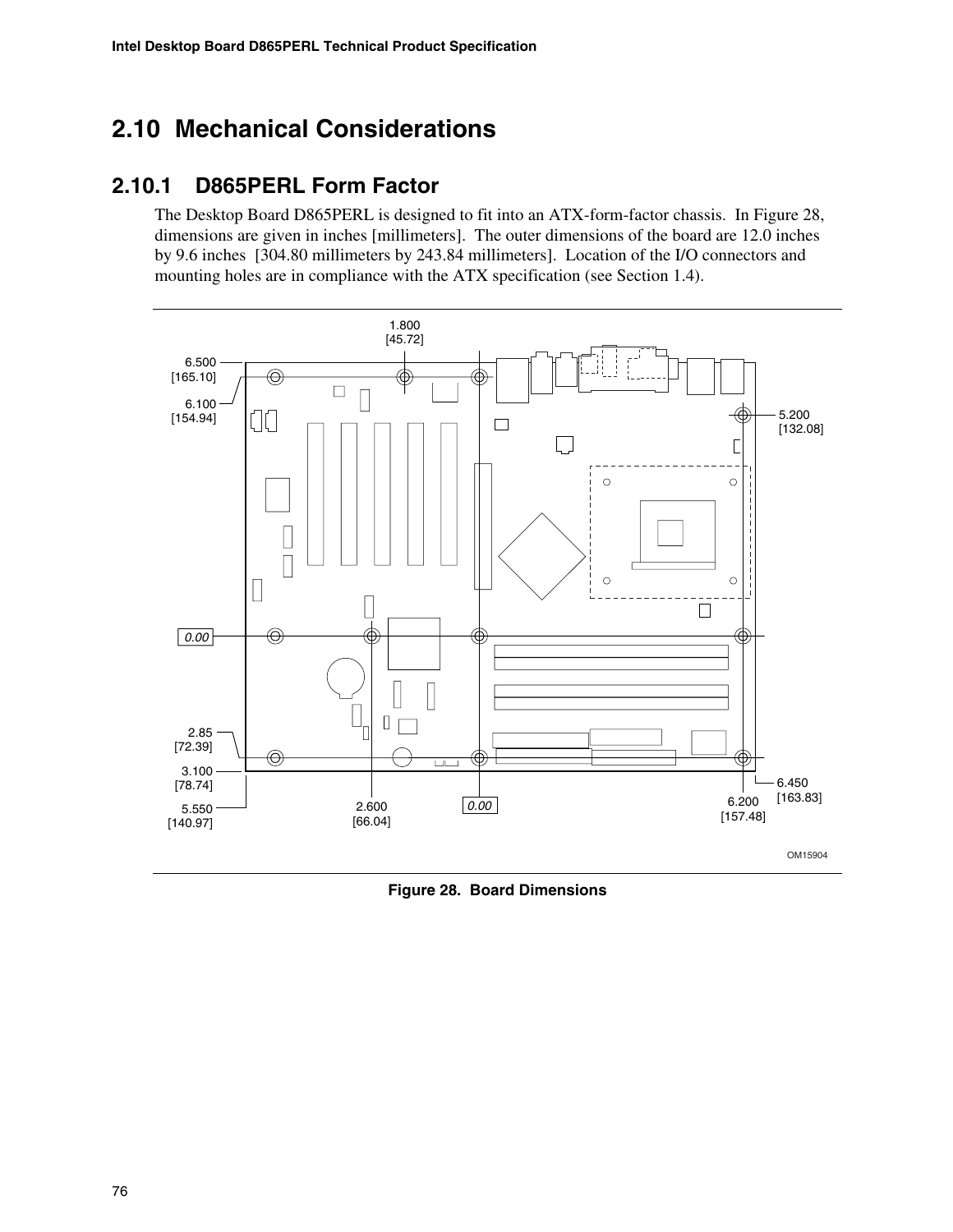#### **2.10.2 I/O Shield**

The back panel I/O shield for Desktop Board D865PERL must meet specific dimension and material requirements. Systems based on the Desktop Board D865PERL need the back panel I/O shield to pass certification testing. Figure 29 show the critical dimensions of the I/O shield for the Desktop Board D865PERL.

The figure indicates the position of each cutout and gives dimensions in inches to a tolerance of ±0.02 inches. Additional design considerations for I/O shields relative to chassis requirements are described in the ATX specification. See Section 1.4 for information about the ATX specification.

#### ✏ **NOTE**

*The I/O shield drawings in this document are for reference only. An I/O shield compliant with the ATX chassis specification 2.03 is available from Intel.* 



**Figure 29. I/O Shield Dimensions**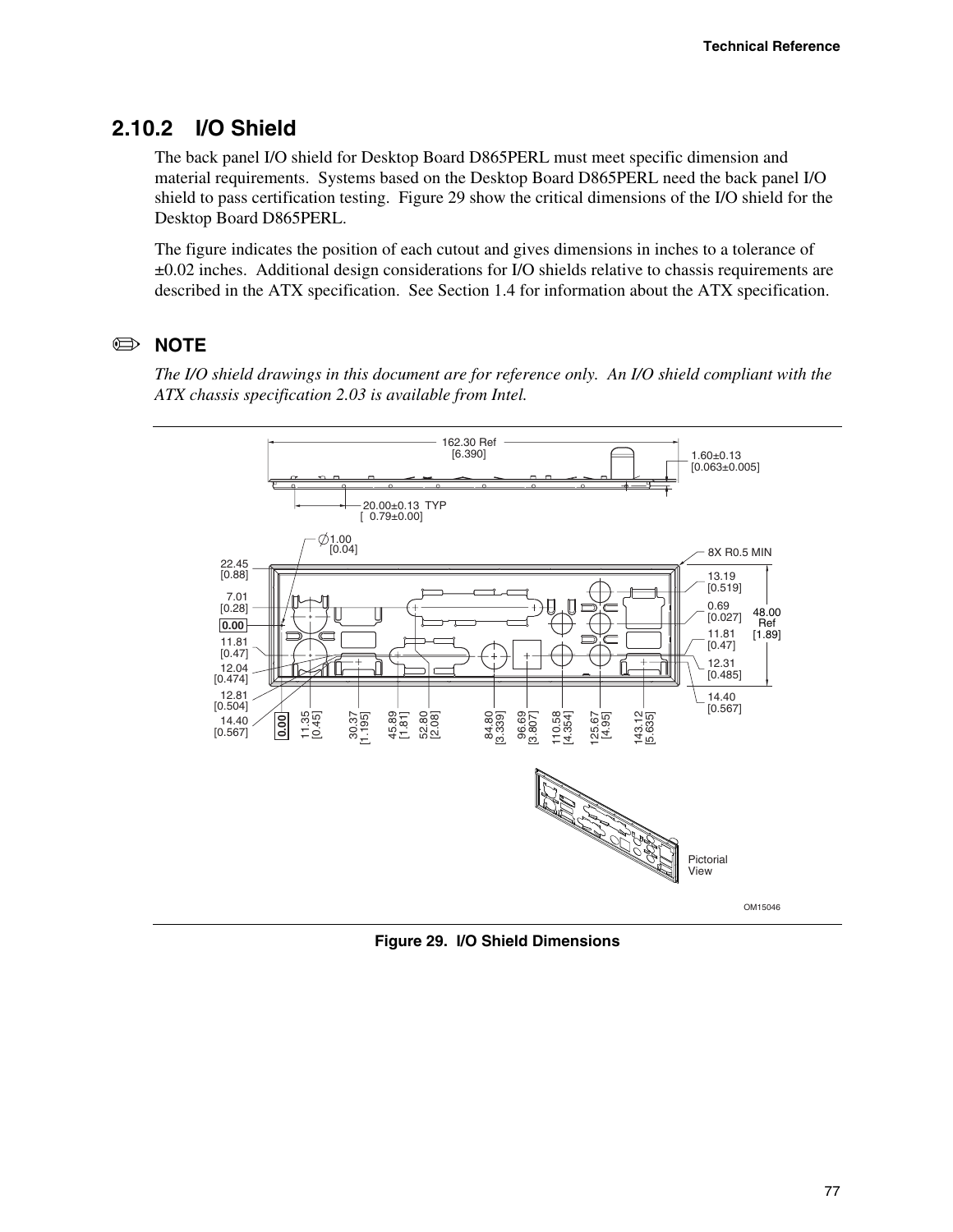# **2.11 Electrical Considerations**

## **2.11.1 DC Loading**

Table 43 lists the DC loading characteristics of the board.

|  | Table 43. DC Loading Characteristics |
|--|--------------------------------------|
|--|--------------------------------------|

|                 |                 | <b>DC Current at:</b> |      |        |        |          |
|-----------------|-----------------|-----------------------|------|--------|--------|----------|
| Mode            | <b>DC Power</b> | $+3.3$ V              | +5 V | $+12V$ | $-12V$ | $+5$ VSB |
| Minimum loading | 196 W           | 6 A                   | 11 A | 9 A    | 0.03A  | 0.80A    |
| Maximum loading | 330 W           | 12A                   | 15 A | 16 A   | 0.10A  | 1.60A    |

#### **2.11.2 Add-in Board Considerations**

The Desktop Board D865PERL is designed to provide 2 A (average) of +5 V current for each addin board. The total +5 V current draw for add-in boards for a fully loaded Desktop Board D865PERL (all five expansion slots and the AGP slot filled) must not exceed 12 A.

## **2.11.3 Fan Connector Current Capability**

# $\hat{\mathbb{A}}$  **CAUTION**

*The processor fan must be connected to the processor fan connector, not to a chassis fan connector. Connecting the processor fan to a chassis fan connector may result in onboard component damage that will halt fan operation.* 

Table 44 lists the current capability of the fan connectors on the Desktop Board D865PERL.

| <b>Fan Connector</b>  | <b>Maximum Available Current</b> |
|-----------------------|----------------------------------|
| Processor fan         | 1600 mA                          |
| Front chassis fan     | 600 mA                           |
| Rear chassis fan      | 600 mA                           |
| Voltage regulator fan | 1000 mA                          |

|  | Table 44. Fan Connector Current Capability |  |  |
|--|--------------------------------------------|--|--|
|--|--------------------------------------------|--|--|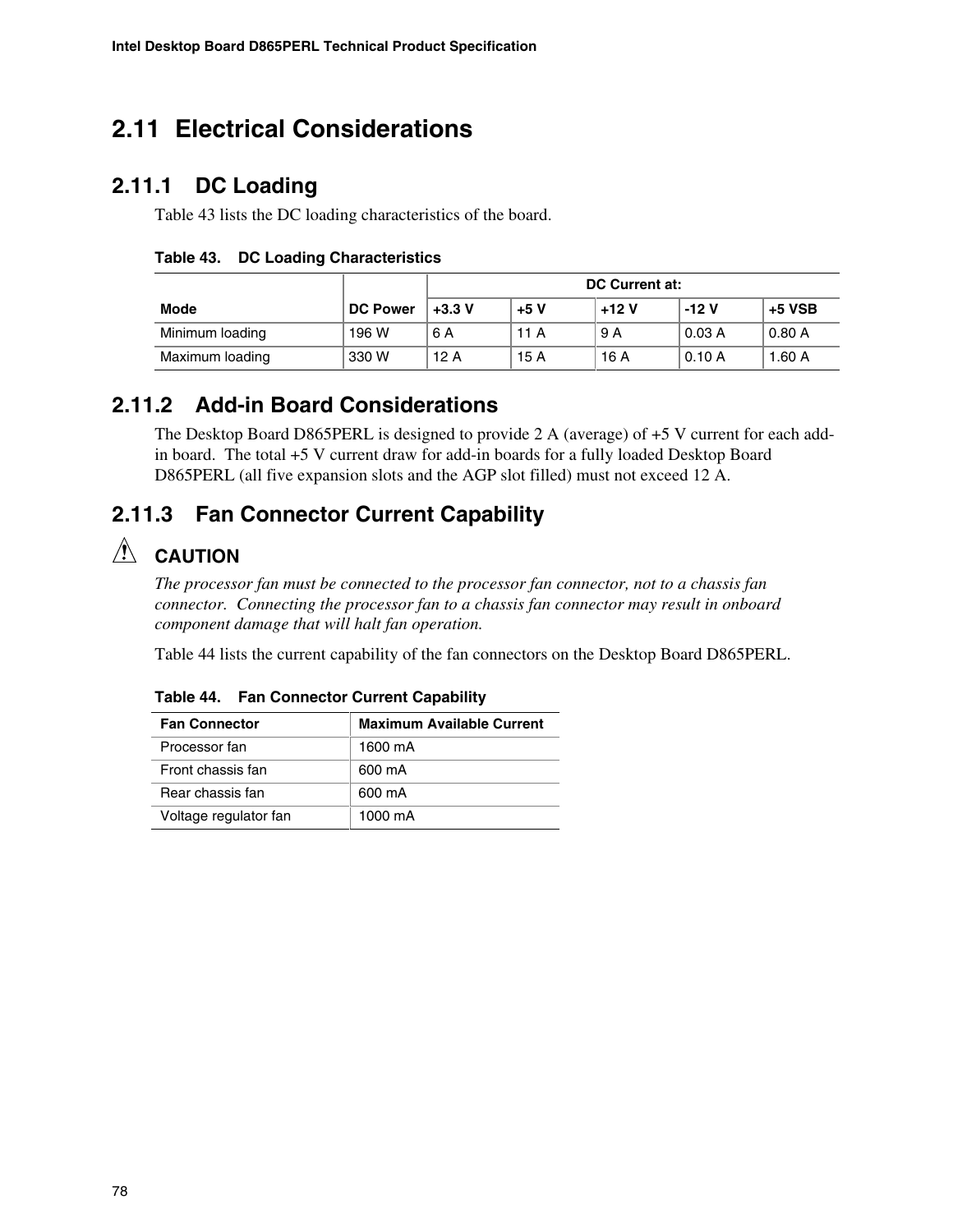## **2.11.4 Power Supply Considerations**

# $\hat{A}$  **CAUTION**

*The +5 V standby line for the power supply must be capable of providing adequate +5 V standby current. Failure to do so can damage the power supply. The total amount of standby current required depends on the wake devices supported and manufacturing options.* 

System integrators should refer to the power usage values listed in Table 43 when selecting a power supply for use with the Desktop Board D865PERL.

Additional power required will depend on configurations chosen by the integrator.

The power supply must comply with the following recommendations found in the indicated sections of the ATX form factor specification.

- The potential relation between 3.3 VDC and  $+5$  VDC power rails (Section 4.2)
- The current capability of the +5 VSB line (Section 4.2.1.2)
- All timing parameters (Section 4.2.1.3)
- All voltage tolerances (Section 4.2.2)

#### **For information about Refer to**

|                                   | .                    |
|-----------------------------------|----------------------|
| The ATX form factor specification | Section 1.4, page 17 |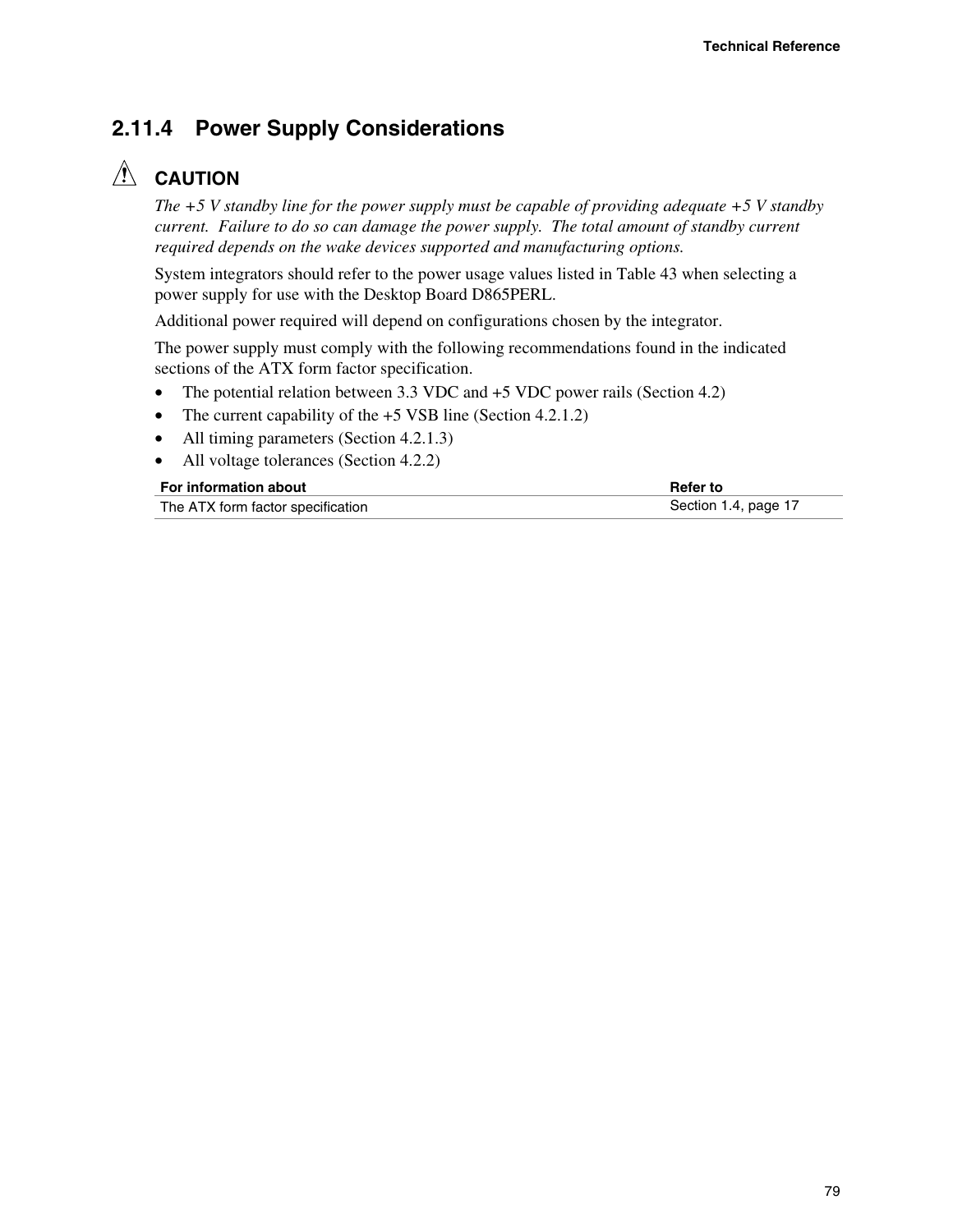# **2.12 Thermal Considerations**

# $\hat{A}$  **CAUTION**

*The use of an Intel Pentium 4 processor operating above 2.80 GHz with this Intel desktop board requires the following:* 

- *A chassis with appropriate airflow to ensure proper cooling of the components on the board*
- *A processor fan heatsink that meets the thermal performance targets for Pentium 4 processors operating above 2.80 GHz*

*Failure to ensure appropriate airflow may result in reduced performance of both the processor and/or voltage regulator or, in some instances, damage to the desktop board. For a list of chassis that have been tested with Intel desktop boards please refer to the following website:* 

<http://developer.intel.com/design/motherbd/cooling.htm>

*All responsibility for determining the adequacy of any thermal or system design remains solely with the reader. Intel makes no warranties or representations that merely following the instructions presented in this document will result in a system with adequate thermal performance.*

# $\hat{A}$  **CAUTION**

*Ensure that the ambient temperature does not exceed the Desktop Board D865PERL's maximum operating temperature. Failure to do so could cause components to exceed their maximum case temperature and malfunction. For information about the maximum operating temperature, see the environmental specifications in Section 2.14.* 

# $\hat{A}$  **CAUTION**

*Ensure that proper airflow is maintained in the processor voltage regulator circuit. Failure to do so may result in damage to the voltage regulator circuit. The processor voltage regulator area (item A in Figure 30) can reach a temperature of up to 85* °*C in an open chassis.*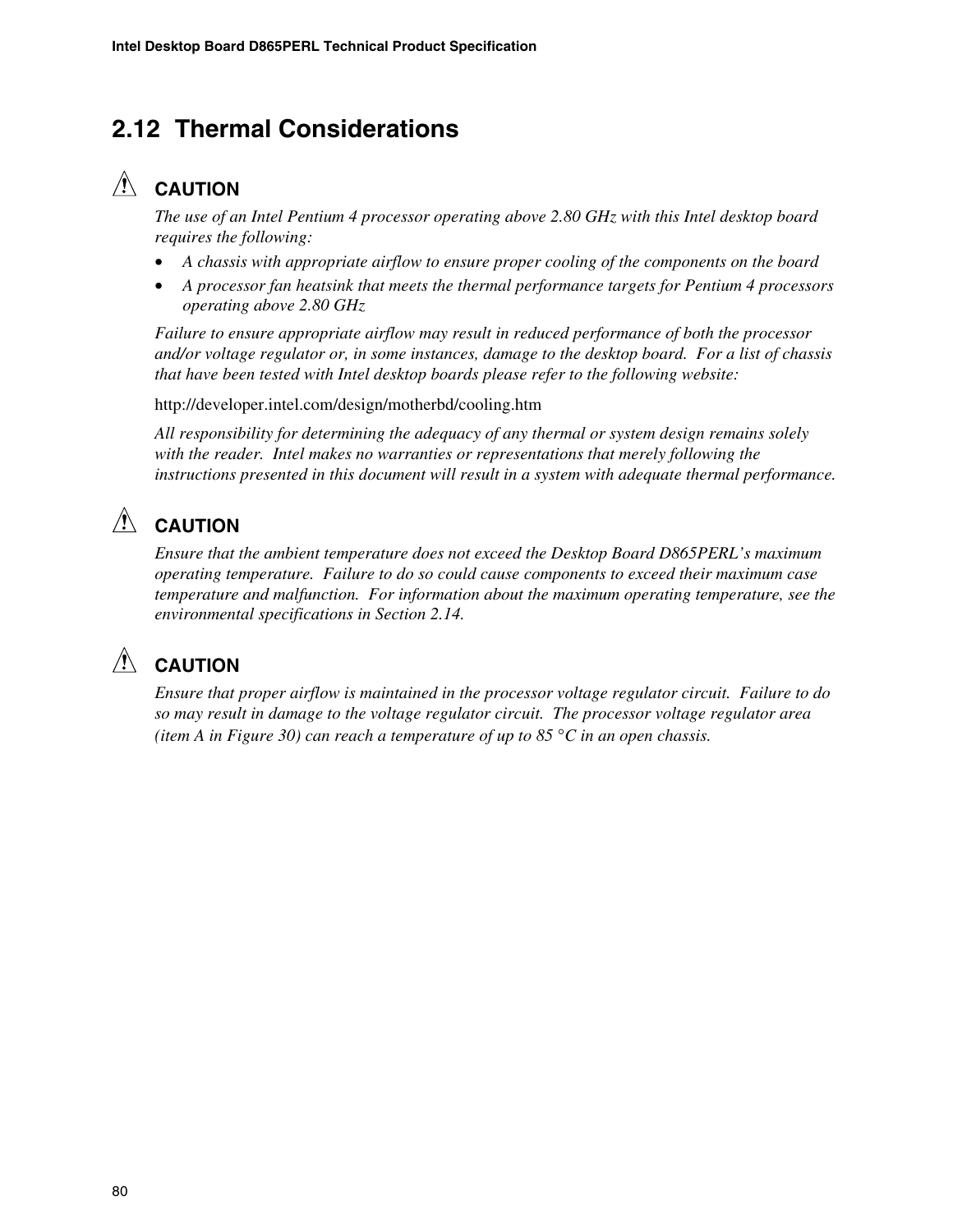

Figure 30 shows the locations of the localized high temperature zones.

**Figure 30. Localized High Temperature Zones** 

Table 45 provides maximum case temperatures for components on the Desktop Board D865PERL that are sensitive to thermal changes. The operating temperature, current load, or operating frequency could affect case temperatures. Maximum case temperatures are important when considering proper airflow to cool the Desktop Board D865PERL.

| Table 45. |  |  | <b>Thermal Considerations for Components</b> |
|-----------|--|--|----------------------------------------------|
|-----------|--|--|----------------------------------------------|

| Component                               | <b>Maximum Case Temperature</b>                                                                 |
|-----------------------------------------|-------------------------------------------------------------------------------------------------|
| Intel Pentium 4 processor               | For processor case temperature, see processor datasheets and<br>processor specification updates |
| Intel 82865PE MCH                       | 99 °C (under bias)                                                                              |
| Intel 82801EB ICH5 or<br>82801ER ICH5-R | 115 °C (under bias)                                                                             |

| <b>For information about</b>                                   | <b>Refer to</b>      |
|----------------------------------------------------------------|----------------------|
| Intel Pentium 4 processor datasheets and specification updates | Section 1.2, page 16 |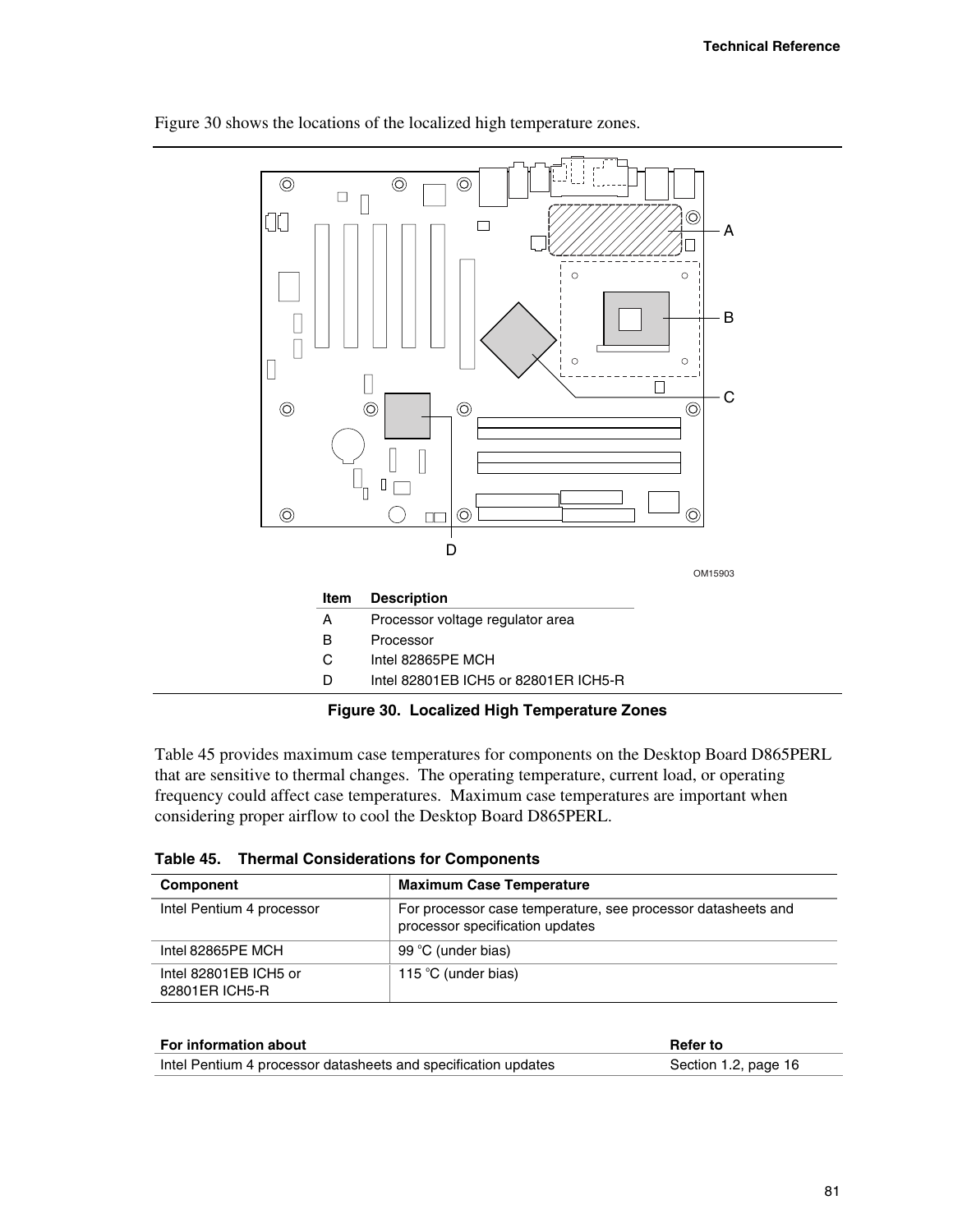## **2.13 Reliability**

The Mean Time Between Failures (MTBF) prediction is calculated using component and subassembly random failure rates. The calculation is based on the Bellcore Reliability Prediction Procedure, TR-NWT-000332, Issue 4, September 1991. The MTBF prediction is used to estimate repair rates and spare parts requirements.

The MTBF data is calculated from predicted data at 55 ºC. The MTBF calculation for the Desktop Board D865PERL is 101,376 hours.

# **2.14 Environmental**

Table 46 lists the environmental specifications for the Desktop Board D865PERL.

| <b>Parameter</b>   | <b>Specification</b>                                                                                                                   |                    |                              |
|--------------------|----------------------------------------------------------------------------------------------------------------------------------------|--------------------|------------------------------|
| <b>Temperature</b> |                                                                                                                                        |                    |                              |
| Non-Operating      | -40 °C to +70 °C                                                                                                                       |                    |                              |
| Operating          | 0 °C to +55 °C                                                                                                                         |                    |                              |
| <b>Shock</b>       |                                                                                                                                        |                    |                              |
| Unpackaged         | 50 g trapezoidal waveform<br>Velocity change of 170 inches/second                                                                      |                    |                              |
|                    |                                                                                                                                        |                    |                              |
| Packaged           | Half sine 2 millisecond                                                                                                                |                    |                              |
|                    | Product Weight (pounds)                                                                                                                | Free Fall (inches) | Velocity Change (inches/sec) |
|                    | $20$                                                                                                                                   | 36                 | 167                          |
|                    | $21 - 40$                                                                                                                              | 30                 | 152                          |
|                    | 41-80                                                                                                                                  | 24                 | 136                          |
|                    | 81-100                                                                                                                                 | 18                 | 118                          |
| <b>Vibration</b>   |                                                                                                                                        |                    |                              |
| Unpackaged         | 5 Hz to 20 Hz: 0.01 $g2$ Hz sloping up to 0.02 $g2$ Hz                                                                                 |                    |                              |
|                    | 20 Hz to 500 Hz: 0.02 g <sup>2</sup> Hz (flat)                                                                                         |                    |                              |
| Packaged           | 10 Hz to 40 Hz: $0.015$ g <sup>2</sup> Hz (flat)<br>40 Hz to 500 Hz: 0.015 g <sup>2</sup> Hz sloping down to 0.00015 g <sup>2</sup> Hz |                    |                              |
|                    |                                                                                                                                        |                    |                              |

**Table 46. Desktop Board D865PERL Environmental Specifications**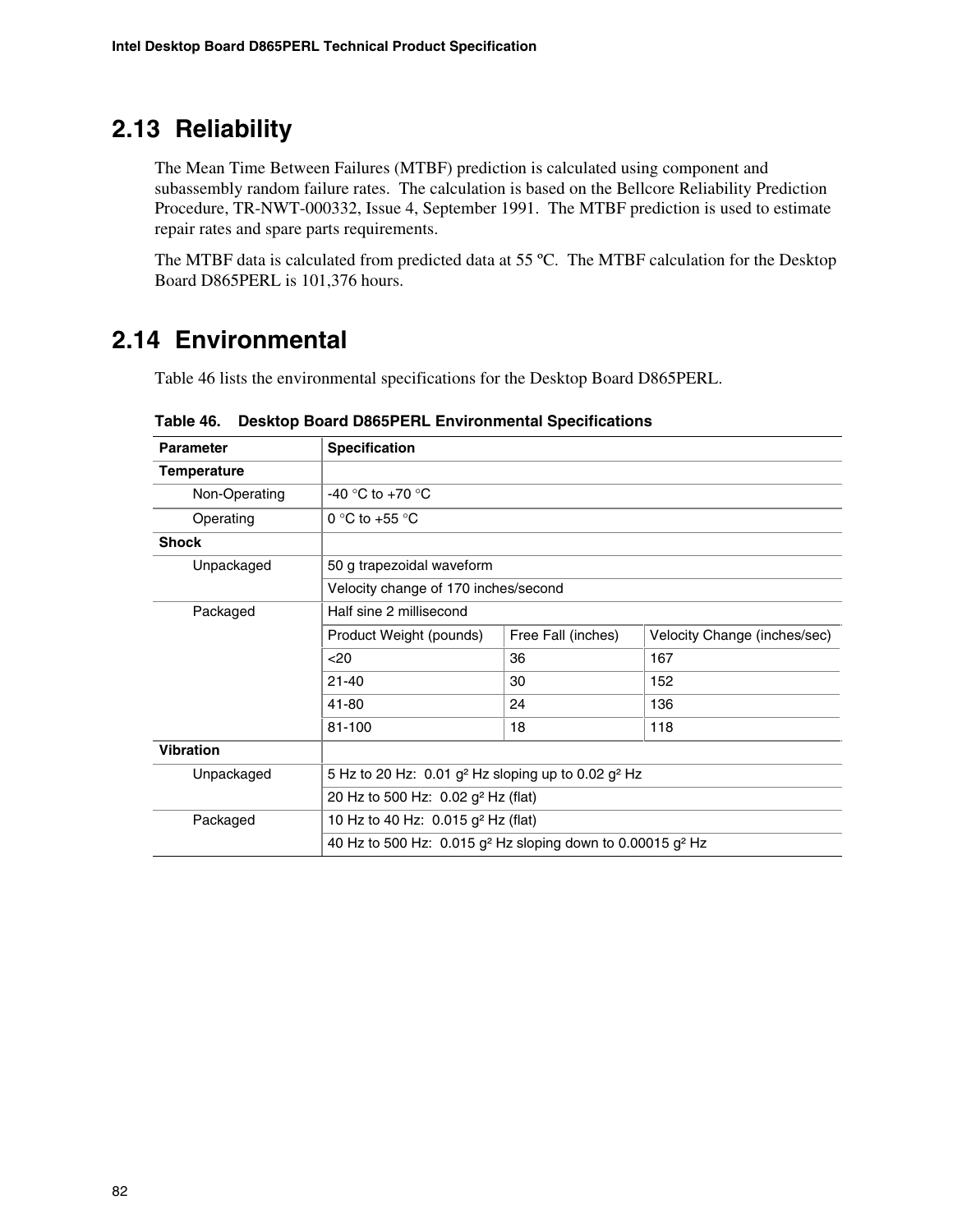# **2.15 Regulatory Compliance**

This section describes the Desktop Boards' compliance with U.S. and international safety and electromagnetic compatibility (EMC) regulations.

## **2.15.1 Safety Regulations**

Table 47 lists the safety regulations the Desktop Board D865PERL complies with when correctly installed in a compatible host system.

| Table 47. | <b>Safety Regulations</b> |
|-----------|---------------------------|
|-----------|---------------------------|

| Regulation                                       | Title                                                                                                                            |
|--------------------------------------------------|----------------------------------------------------------------------------------------------------------------------------------|
| UL 60950 3rd ed., 2000/CSA<br>C22.2 No. 60950-00 | Bi-National Standard for Safety of Information Technology Equipment<br>including Electrical Business Equipment. (USA and Canada) |
| EN 60950:2000                                    | The Standard for Safety of Information Technology Equipment including<br>Electrical Business Equipment. (European Union)         |
| IEC 60950, 3rd Edition, 1999                     | The Standard for Safety of Information Technology Equipment including<br>Electrical Business Equipment. (International)          |

## **2.15.2 EMC Regulations**

Table 48 lists the EMC regulations the Desktop Board D865PERL complies with when correctly installed in a compatible host system.

| <b>Regulation</b>                           | <b>Title</b>                                                                                                                        |
|---------------------------------------------|-------------------------------------------------------------------------------------------------------------------------------------|
| FCC (Class B)                               | Title 47 of the Code of Federal Regulations, Parts 2 and 15, Subpart B,<br>Radio Frequency Devices. (USA)                           |
| ICES-003 (Class B)                          | Interference-Causing Equipment Standard, Digital Apparatus. (Canada)                                                                |
| EN55022: 1998 (Class B)                     | Limits and methods of measurement of Radio Interference<br>Characteristics of Information Technology Equipment. (European<br>Union) |
| EN55024: 1998                               | Information Technology Equipment - Immunity Characteristics Limits<br>and methods of measurement. (European Union)                  |
| AS/NZS 3548 (Class B)                       | Australian Communications Authority, Standard for Electromagnetic<br>Compatibility. (Australia and New Zealand)                     |
| CISPR 22, 3 <sup>rd</sup> Edition (Class B) | Limits and methods of measurement of Radio Disturbance<br>Characteristics of Information Technology Equipment. (International)      |
| CISPR 24: 1997                              | Information Technology Equipment - Immunity Characteristics - Limits<br>and Methods of Measurements. (International)                |

#### **Table 48. EMC Regulations**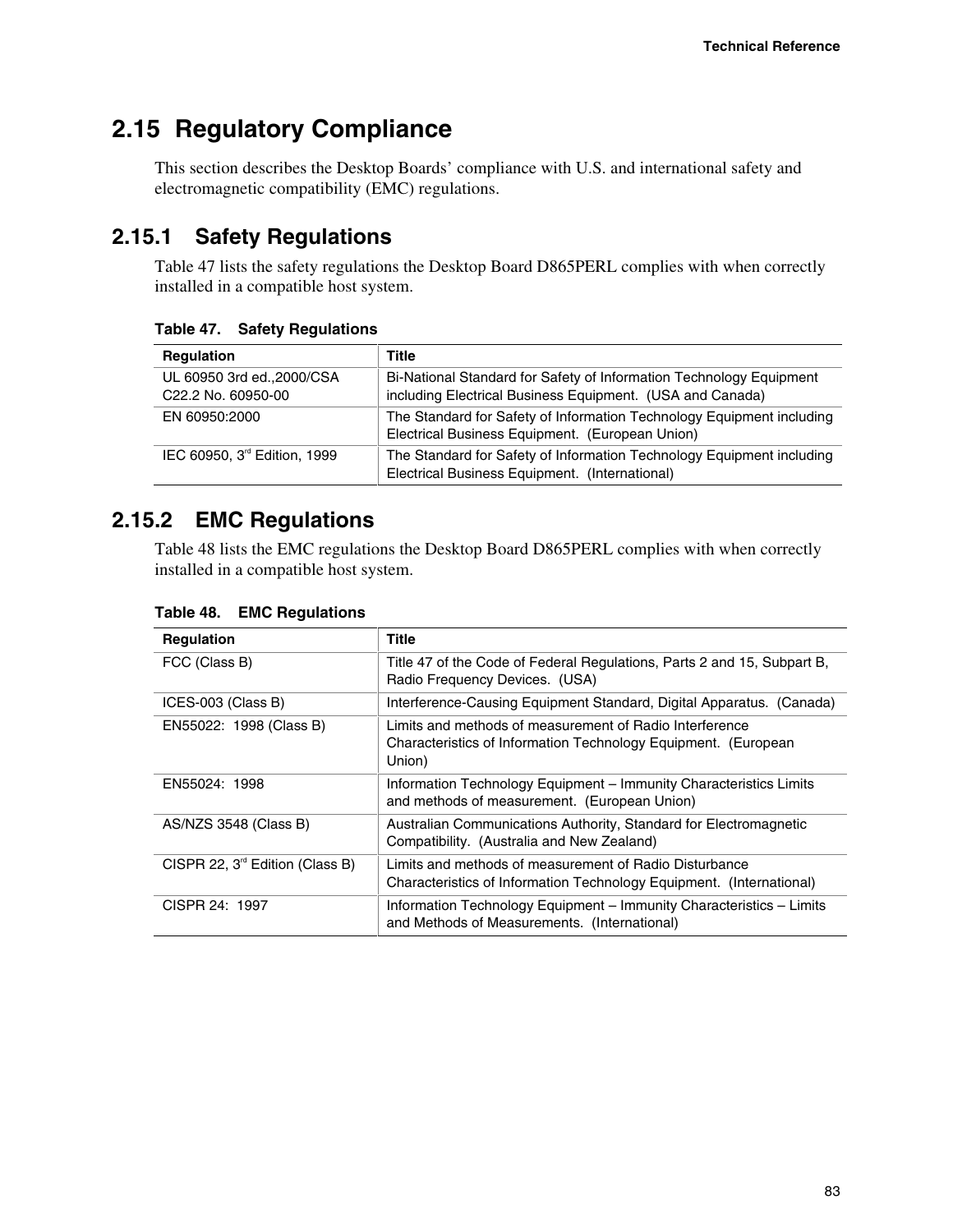#### **2.15.2.1 FCC Compliance Statement (USA)**

Product Type: D865PERL Desktop Board

This device complies with Part 15 of the FCC Rules. Operation is subject to the following two conditions: (1) This device may not cause harmful interference, and (2) this device must accept any interference received, including interference that may cause undesired operation.

This equipment has been tested and found to comply with the limits for a Class B digital device, pursuant to Part 15 of the FCC Rules. These limits are designed to provide reasonable protection against harmful interference in a residential environment. This equipment generates, uses, and can radiate radio frequency energy and, if not installed and used in accordance with the instructions, may cause harmful interference to radio communications. However, there is no guarantee that interference will not occur in a particular installation. If this equipment does cause harmful interference to radio or television reception, which can be determined by turning the equipment off and on, the user is encouraged to try to correct the interference by one or more of the following measures:

- Reorient or relocate the receiving antenna.
- Increase the separation between the equipment and the receiver.
- Connect the equipment to a different electrical branch circuit from that to which the receiver is connected.
- Consult the dealer or an experienced radio/TV technician for help.

Any changes or modifications to the equipment not expressly approved by Intel Corporation could void the user's authority to operate the equipment.

#### **2.15.2.2 Canadian Compliance Statement**

This Class B digital apparatus complies with Canadian ICES-003.

Cet appereil numérique de la classe B est conforme à la norme NMB-003 du Canada.

#### **2.15.3 European Union Declaration of Conformity Statement**

We, Intel Corporation, declare under our sole responsibility that the product: Intel<sup>®</sup> Desktop Board D865PERL is in conformity with all applicable essential requirements necessary for CE marking, following the provisions of the European Council Directive 89/336/EEC (EMC Directive) and Council Directive 73/23/EEC (Safety/Low Voltage Directive).

The product is properly CE marked demonstrating this conformity and is for distribution within all member states of the EU with no restrictions.

# $\epsilon$

This product follows the provisions of the European Directives 89/336/EEC and 73/23/EEC.

#### **2.15.4 Product Ecology Statements**

The following information is provided to address worldwide product ecology concerns and regulations.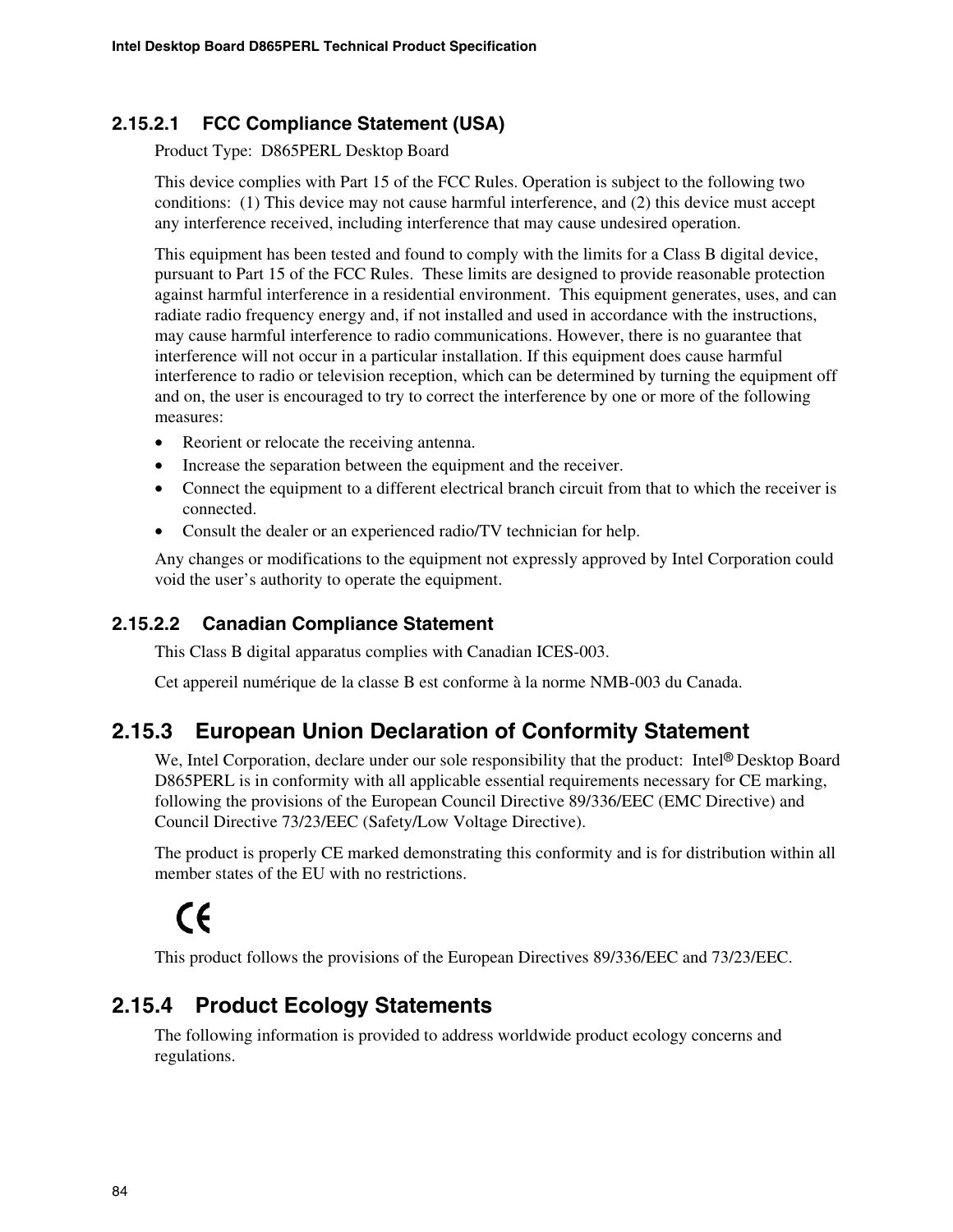#### **2.15.4.1 Disposal Considerations**

This product contains the following materials that may be regulated upon disposal: lead solder on the printed wiring board assembly.

#### **2.15.4.2 Recycling Considerations**

Intel encourages its customers to recycle its products and their components (e.g., batteries, circuit boards, plastic enclosures, etc.) whenever possible. In the U.S., a list of recyclers in your area can be found at:

*<http://www.eiae.org>* 

In the absence of a viable recycling option, products and their components must be disposed of in accordance with all applicable local environmental regulations.

## **2.15.5 Product Certification Markings (Board Level)**

Table 49 lists the board's product certification markings.

| Table 49. |  | <b>Product Certification Markings</b> |  |
|-----------|--|---------------------------------------|--|
|-----------|--|---------------------------------------|--|

| <b>Description</b>                                                                                                                                                                                 | <b>Marking</b>                                                                                 |
|----------------------------------------------------------------------------------------------------------------------------------------------------------------------------------------------------|------------------------------------------------------------------------------------------------|
| UL joint US/Canada Recognized Component mark. Includes adjacent<br>UL file number for Intel Desktop Boards: E210882 (component side).                                                              |                                                                                                |
| FCC Declaration of Conformity logo mark for Class B equipment;<br>includes Intel name and D865PERL model designation (component<br>side).                                                          | Model Number<br>Trade Name<br>Tested To Comply<br>With FCC Standards<br>FOR HOME OR OFFICE USE |
| CE mark. Declares compliance to European Union (EU) EMC directive<br>(89/336/EEC) and Low Voltage directive (73/23/EEC) (component side).<br>The CE mark should also be on the shipping container. |                                                                                                |
| Australian Communications Authority (ACA) C-Tick mark. Includes<br>adjacent Intel supplier code number, N-232. The C-tick mark should<br>also be on the shipping container.                        |                                                                                                |
| Printed wiring board manufacturer's recognition mark: consists of a<br>unique UL recognized manufacturer's logo, along with a flammability<br>rating (solder side).                                | $94V - 0$                                                                                      |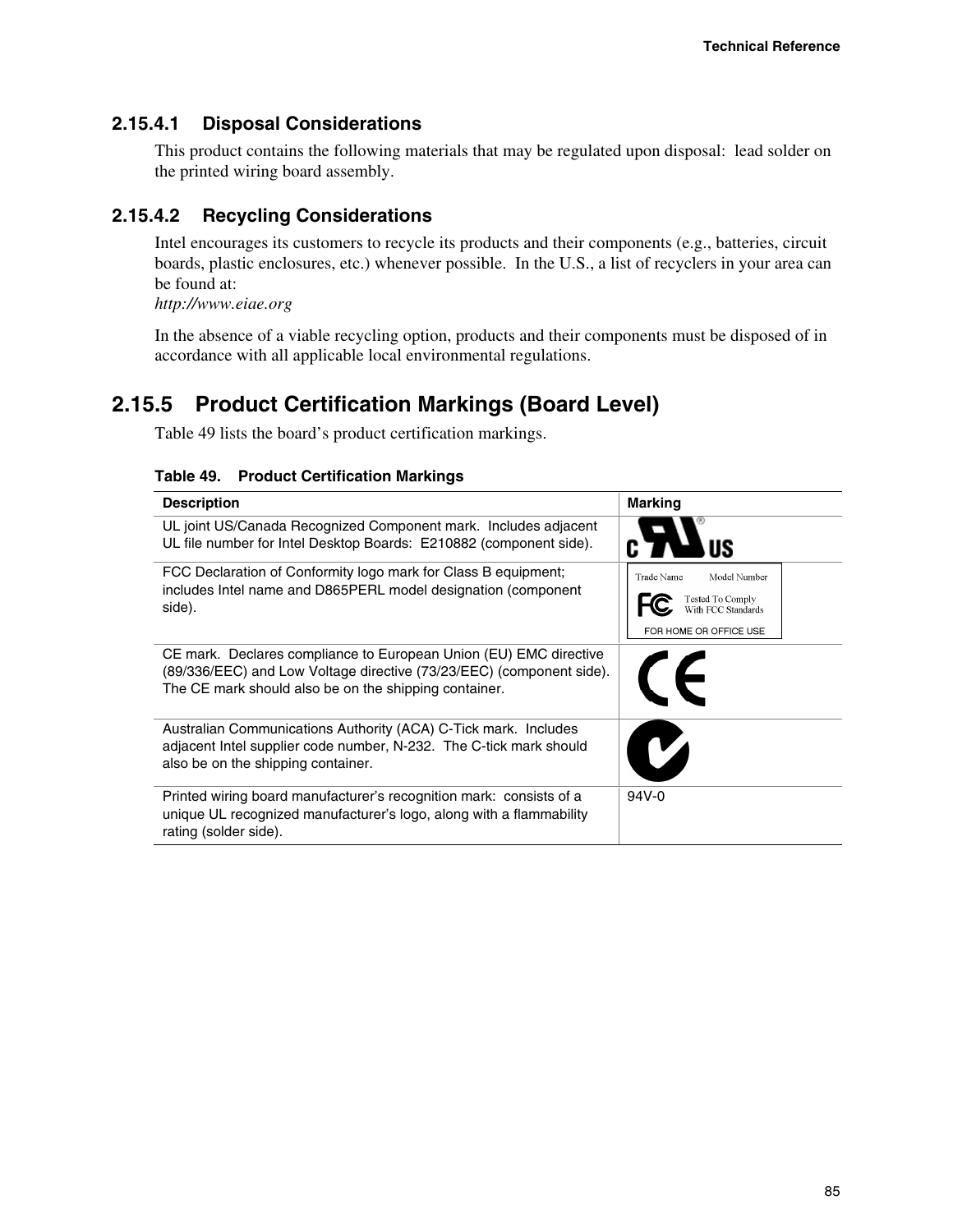**Intel Desktop Board D865PERL Technical Product Specification**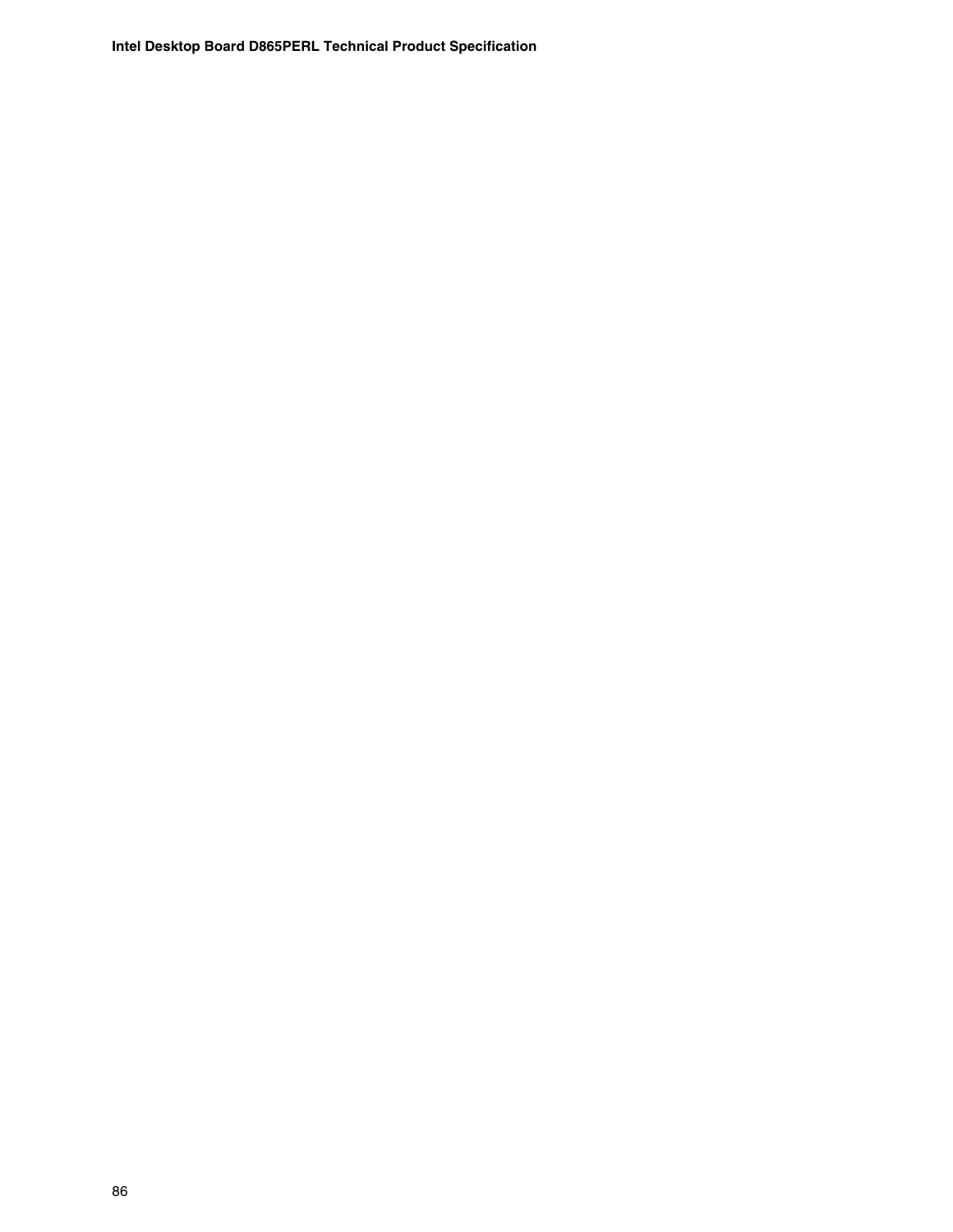# **3 Overview of BIOS Features**

# **What This Chapter Contains**

# **3.1 Introduction**

The Desktop Board uses an Intel/AMI BIOS that is stored in the Firmware Hub (FWH) and can be updated using a disk-based program. The FWH contains the BIOS Setup program, POST, the PCI auto-configuration utility, and Plug and Play support.

The BIOS displays a message during POST identifying the type of BIOS and a revision code. The initial production BIOS is identified as RL86510A.86A.

When the BIOS Setup configuration jumper is set to configure mode and the computer is poweredup, the BIOS compares the CPU version and the microcode version in the BIOS and reports if the two match.

| For information about                                   | <b>Refer to</b>      |
|---------------------------------------------------------|----------------------|
| The Desktop Board's compliance level with Plug and Play | Section 1.4, page 17 |

# **3.2 BIOS Flash Memory Organization**

The Firmware Hub (FWH) includes a 4 Mbit (512 KB) symmetrical flash memory device.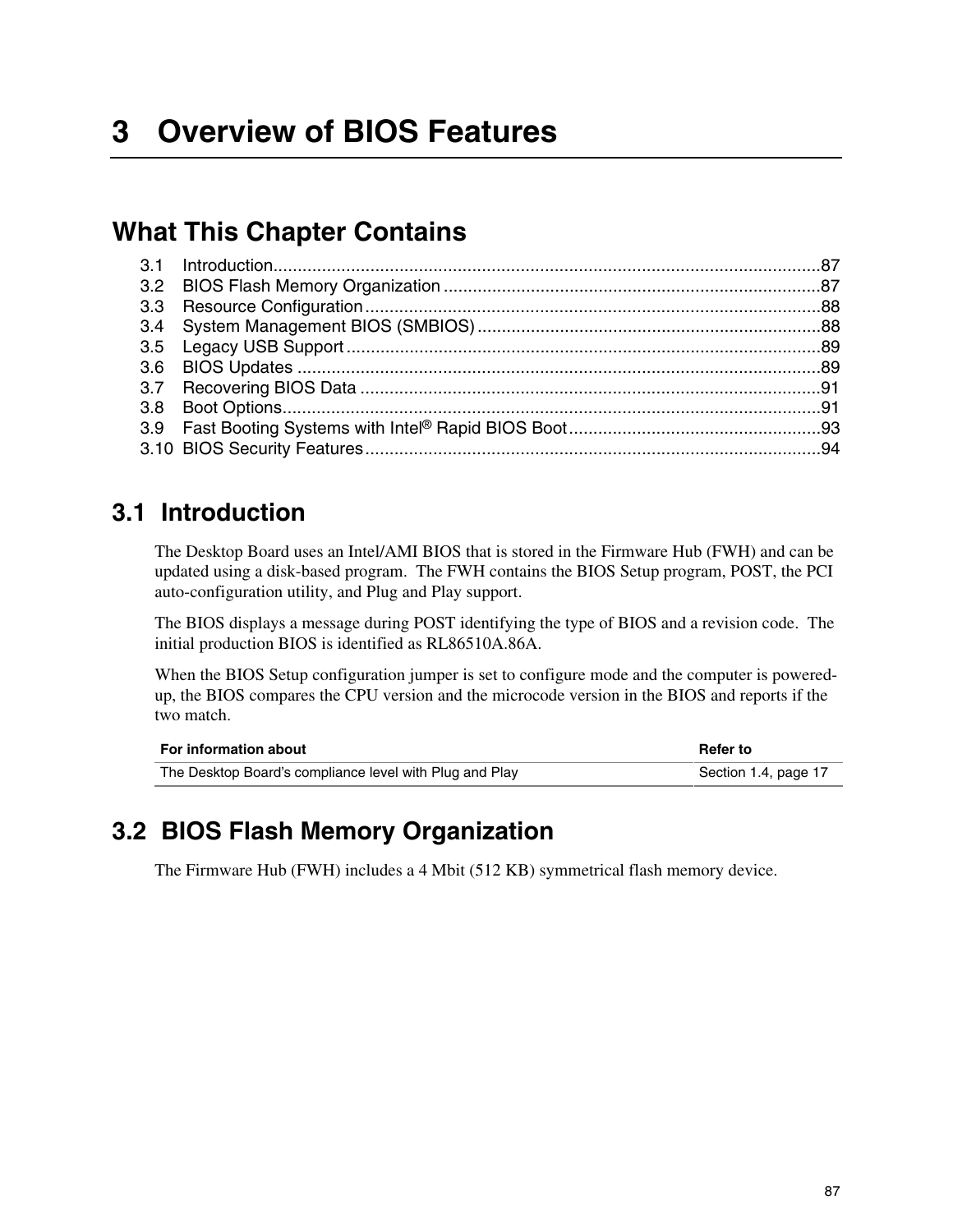# **3.3 Resource Configuration**

## **3.3.1 PCI Autoconfiguration**

The BIOS can automatically configure PCI devices. PCI devices may be onboard or add-in cards. Autoconfiguration lets a user insert or remove PCI cards without having to configure the system. When a user turns on the system after adding a PCI card, the BIOS automatically configures interrupts, the I/O space, and other system resources. Any interrupts set to Available in Setup are considered to be available for use by the add-in card.

| <b>For information about</b>                                | <b>Refer to</b>      |
|-------------------------------------------------------------|----------------------|
| The versions of PCI and Plug and Play supported by the BIOS | Section 1.4, page 17 |

## **3.3.2 PCI IDE Support**

If you select Auto in the BIOS Setup program, the BIOS automatically sets up the two PCI IDE connectors with independent I/O channel support. The IDE interface supports hard drives up to ATA-66/100 and recognizes any ATAPI compliant devices, including CD-ROM drives, tape drives, and Ultra DMA drives (see Section 1.4 for the supported version of ATAPI). The BIOS determines the capabilities of each drive and configures them to optimize capacity and performance. To take advantage of the high capacities typically available today, hard drives are automatically configured for Logical Block Addressing (LBA) and to PIO Mode 3 or 4, depending on the capability of the drive. You can override the auto-configuration options by specifying manual configuration in the BIOS Setup program.

To use ATA-66/100 features the following items are required:

- An ATA-66/100 peripheral device
- An ATA-66/100 compatible cable
- ATA-66/100 operating system device drivers

#### ✏ **NOTE**

*Do not connect an ATA device as a slave on the same IDE cable as an ATAPI master device. For example, do not connect an ATA hard drive as a slave to an ATAPI CD-ROM drive.* 

# **3.4 System Management BIOS (SMBIOS)**

SMBIOS is a Desktop Management Interface (DMI) compliant method for managing computers in a managed network.

The main component of SMBIOS is the Management Information Format (MIF) database, which contains information about the computing system and its components. Using SMBIOS, a system administrator can obtain the system types, capabilities, operational status, and installation dates for system components. The MIF database defines the data and provides the method for accessing this information. The BIOS enables applications such as third-party management software to use SMBIOS. The BIOS stores and reports the following SMBIOS information:

- BIOS data, such as the BIOS revision level
- Fixed-system data, such as peripherals, serial numbers, and asset tags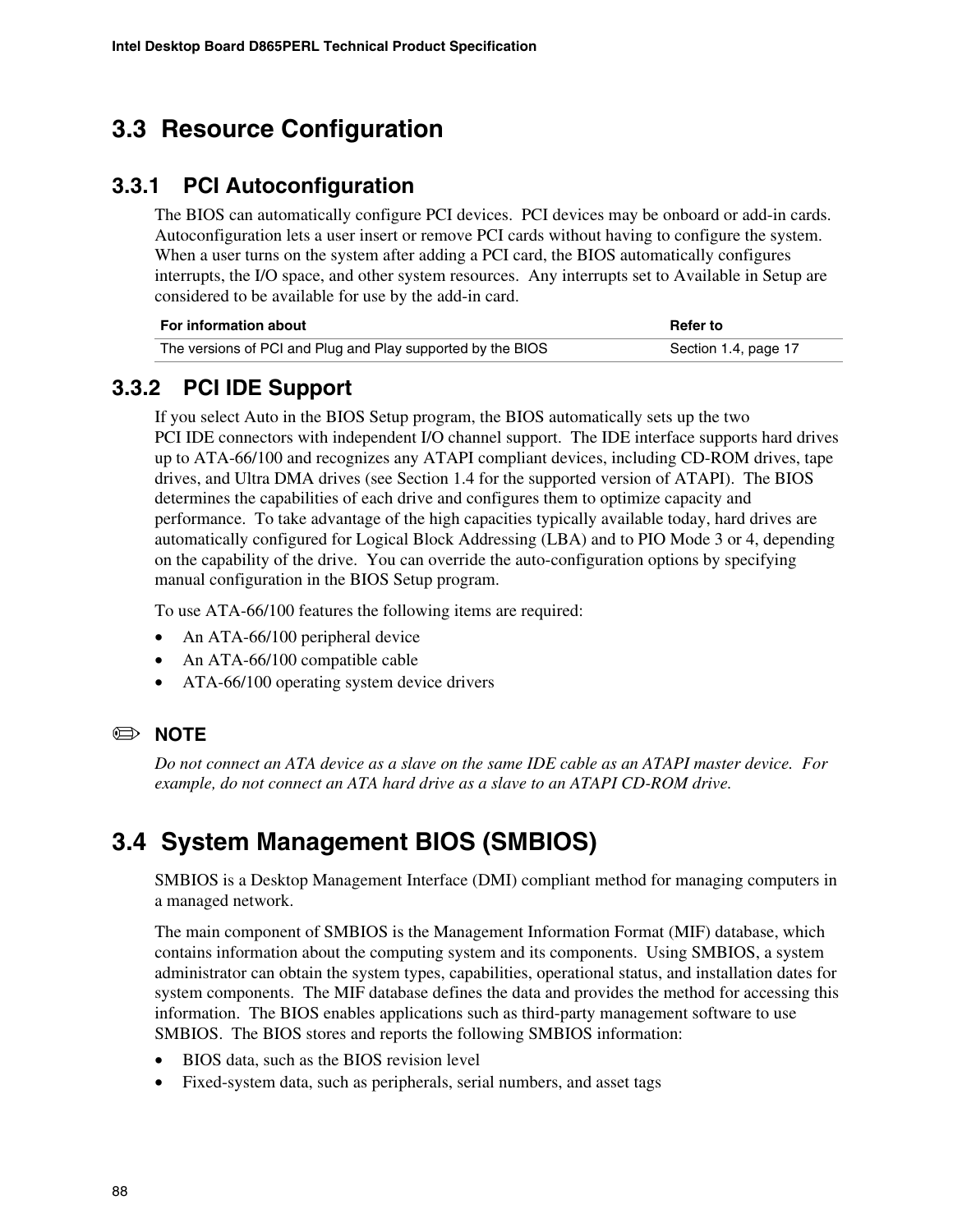- Resource data, such as memory size, cache size, and processor speed
- Dynamic data, such as event detection and logging

Non-Plug and Play operating systems require an additional interface for obtaining the SMBIOS information. The BIOS supports an SMBIOS table interface for such operating systems. Using this support, an SMBIOS service-level application running on a non-Plug and Play operating system can obtain the SMBIOS information.

| For information about                                          | <b>Refer to</b>      |
|----------------------------------------------------------------|----------------------|
| The compliance level of the Desktop Board D865PERL with SMBIOS | Section 1.4, page 17 |

# **3.5 Legacy USB Support**

Legacy USB support enables USB devices such as keyboards, mice, and hubs to be used even when the operating system's USB drivers are not yet available. Legacy USB support is used to access the BIOS Setup program, and to install an operating system that supports USB. By default, Legacy USB support is set to Enabled.

Legacy USB support operates as follows:

- 1. When you apply power to the computer, legacy support is disabled.
- 2. POST begins.
- 3. Legacy USB support is enabled by the BIOS allowing you to use a USB keyboard to enter and configure the BIOS Setup program and the maintenance menu.
- 4. POST completes.
- 5. The operating system loads. While the operating system is loading, USB keyboards and mice are recognized and may be used to configure the operating system. (Keyboards and mice are not recognized during this period if Legacy USB support was set to Disabled in the BIOS Setup program.)
- 6. After the operating system loads the USB drivers, all legacy and non-legacy USB devices are recognized by the operating system, and Legacy USB support from the BIOS is no longer used.

To install an operating system that supports USB, verify that Legacy USB support in the BIOS Setup program is set to Enabled and follow the operating system's installation instructions.

# **3.6 BIOS Updates**

The BIOS can be updated using either of the following utilities, which are available on the Intel World Wide Web site:

- Intel<sup>®</sup> Express BIOS Update utility, which enables automated updating while in the Windows environment. Using this utility, the BIOS can be updated from a file on a hard disk, a 1.44 MB diskette, or a CD-ROM, or from the file location on the Web.
- Intel<sup>®</sup> Flash Memory Update Utility, which requires creation of a boot diskette and manual rebooting of the system. Using this utility, the BIOS can be updated from a file on a 1.44 MB diskette (from a legacy diskette drive or an LS-120 diskette drive) or a CD-ROM.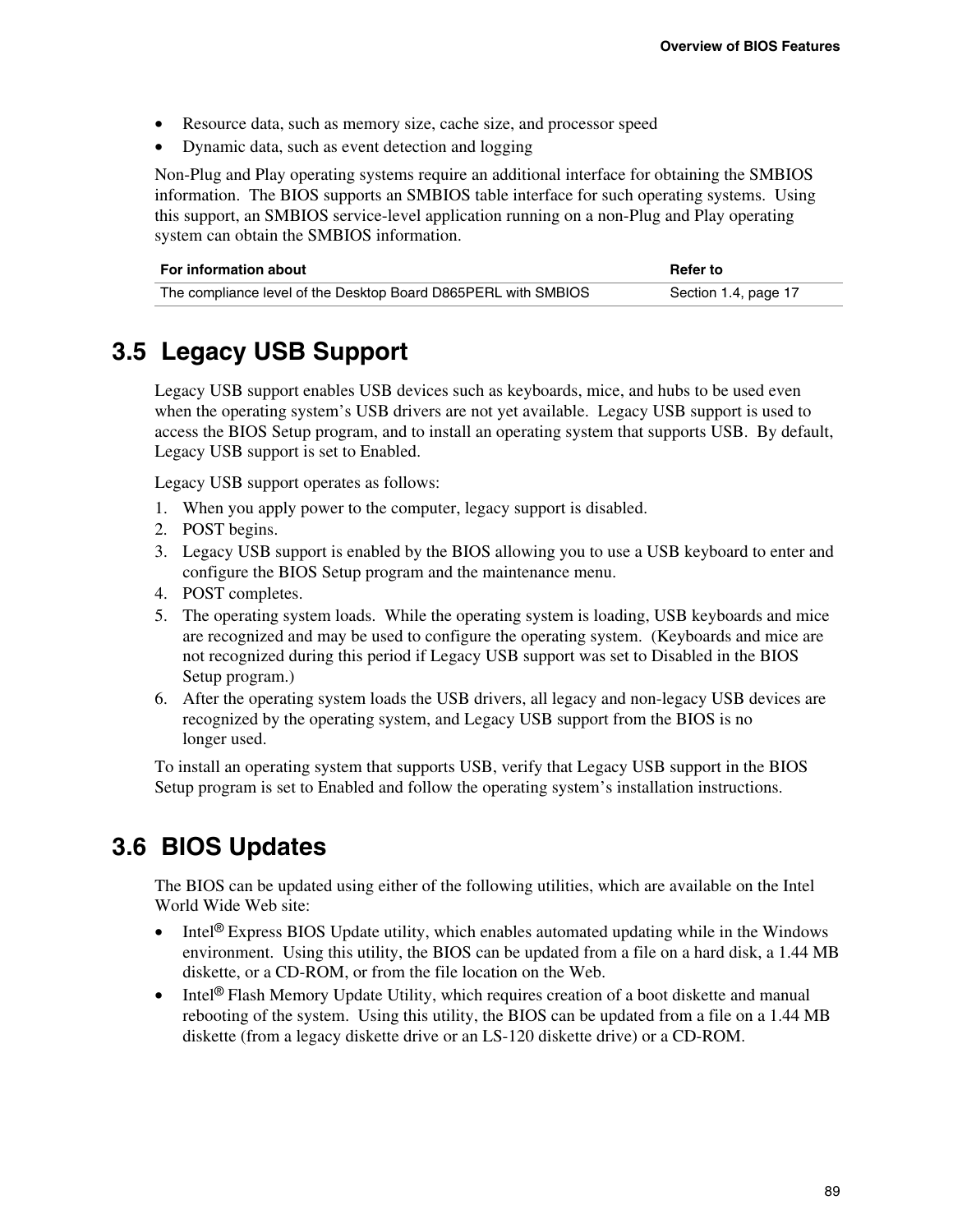Both utilities support the following BIOS maintenance functions:

- Verifying that the updated BIOS matches the target system to prevent accidentally installing an incompatible BIOS.
- Updating both the BIOS boot block and the main BIOS. This process is fault tolerant to prevent boot block corruption.
- Updating the BIOS boot block separately.
- Changing the language section of the BIOS.
- Updating replaceable BIOS modules, such as the video BIOS module.
- Inserting a custom splash screen.

#### ✏ **NOTE**

*Review the instructions distributed with the upgrade utility before attempting a BIOS update.* 

| <b>For information about</b>  | <b>Refer to</b>      |
|-------------------------------|----------------------|
| The Intel World Wide Web site | Section 1.2, page 16 |

## **3.6.1 Language Support**

The BIOS Setup program and help messages are supported in six languages: US English, German, Italian, French, Spanish, and Japanese. Only two languages (US English and another language) can be loaded on the board at one time.

The default language for the BIOS Setup program and help messages is US English. Another language can be selected by using the program's Main menu (page 97).

#### **3.6.2 Custom Splash Screen**

During POST, an Intel® splash screen is displayed by default. This splash screen can be augmented with a custom splash screen. A utility is available from Intel to assist with creating a custom splash screen. The custom splash screen can be programmed into the flash memory using the BIOS upgrade utility. Information about this capability is available on the Intel Support World Wide Web site.

#### ✏ **NOTE**

*If you add a custom splash screen, it will share space with the Intel branded logo.* 

| <b>For information about</b>  | <b>Refer to</b>      |
|-------------------------------|----------------------|
| The Intel World Wide Web site | Section 1.2, page 16 |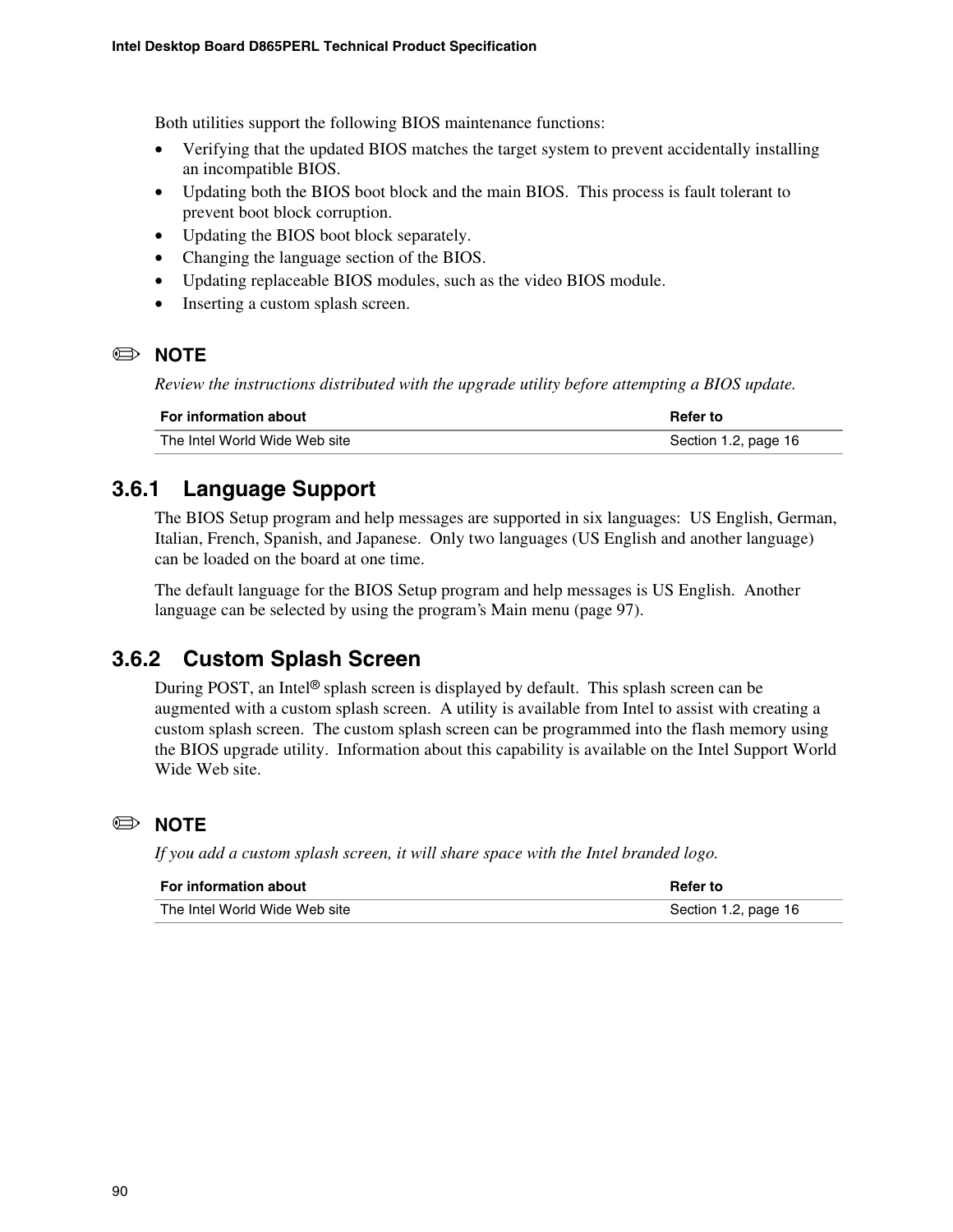# **3.7 Recovering BIOS Data**

Some types of failure can destroy the BIOS. For example, the data can be lost if a power outage occurs while the BIOS is being updated in flash memory. The BIOS can be recovered from a 1.44 MB diskette or CD-ROM using the BIOS recovery mode. When recovering the BIOS, be aware of the following:

- Because of the small amount of code available in the non-erasable boot block area, there is no video support. You can only monitor this procedure by listening to the speaker or looking at the diskette drive LED.
- The recovery process may take several minutes; larger BIOS flash memory devices require more time.
- Two beeps and the end of activity in the diskette drive indicate successful BIOS recovery.
- A series of continuous beeps indicates a failed BIOS recovery.

To create a BIOS recovery diskette, a bootable diskette must be created and the BIOS update files copied to it. BIOS upgrades and the Intel Flash Memory Update Utility are available from Intel Customer Support through the Intel World Wide Web site.

#### ✏ **NOTE**

*Even if the computer is configured to boot from an LS-120 diskette (in the Setup program's Removable Devices submenu), the BIOS recovery diskette must be a standard 1.44 MB diskette not a 120 MB diskette.* 

| For information about                   | <b>Refer to</b>        |
|-----------------------------------------|------------------------|
| The BIOS recovery mode jumper settings  | Section 2.9.1, page 74 |
| The Boot menu in the BIOS Setup program | Section 4.3, page 97   |
| Contacting Intel customer support       | Section 1.2, page 16   |

# **3.8 Boot Options**

In the BIOS Setup program, the user can choose to boot from a diskette drive, hard drives, CD-ROM, or the network. The default setting is for the diskette drive to be the first boot device, the hard drive second, and the ATAPI CD-ROM third. The fourth device is disabled.

## **3.8.1 CD-ROM Boot**

Booting from CD-ROM is supported in compliance to the El Torito bootable CD-ROM format specification. Under the Boot menu in the BIOS Setup program, ATAPI CD-ROM is listed as a boot device. Boot devices are defined in priority order. Accordingly, if there is not a bootable CD in the CD-ROM drive, the system will attempt to boot from the next defined drive.

| <b>For information about</b> | Refer to             |
|------------------------------|----------------------|
| The El Torito specification  | Section 1.4, page 17 |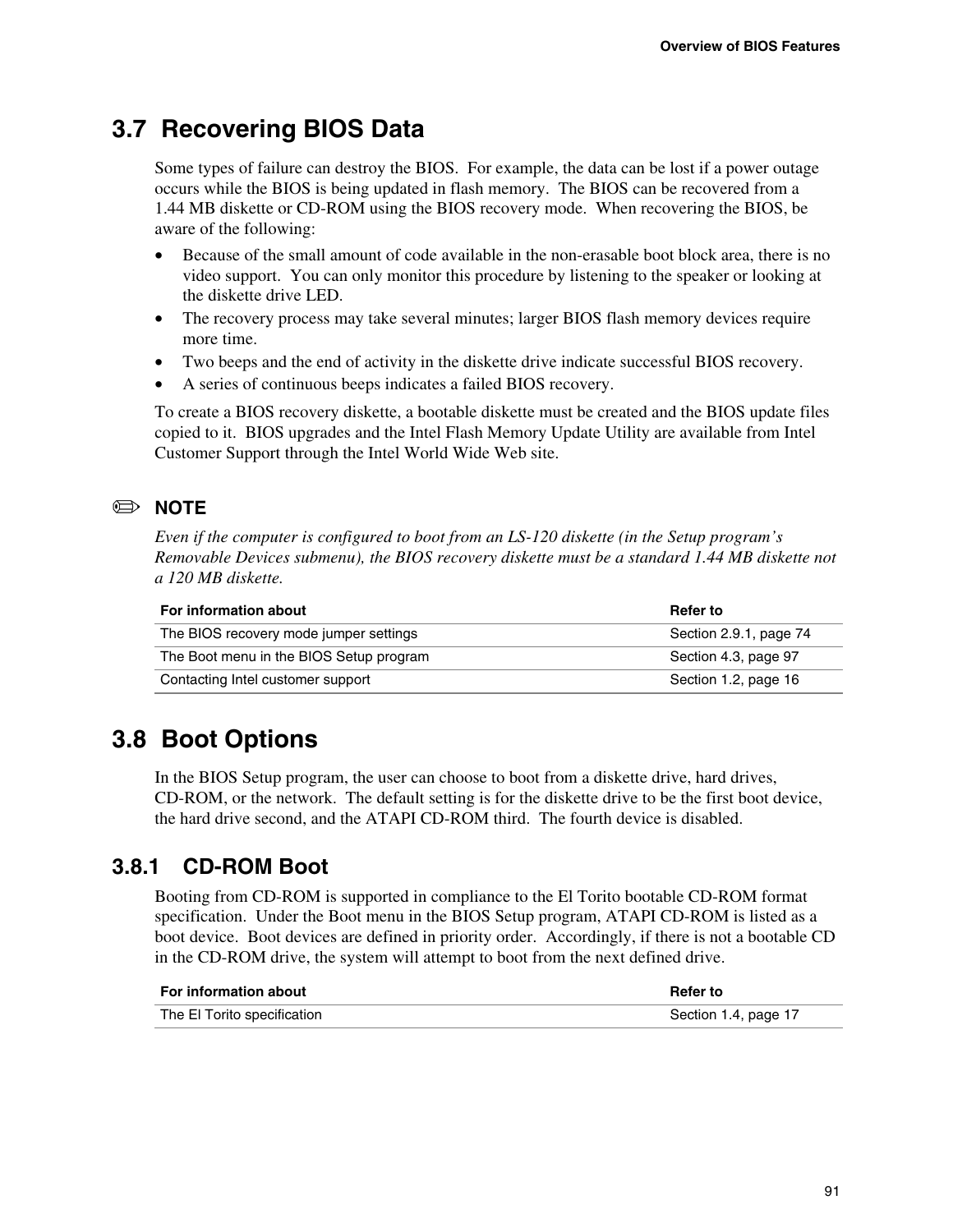#### **3.8.2 Network Boot**

The network can be selected as a boot device. This selection allows booting from the onboard LAN or from a network add-in card with a remote boot ROM installed.

Pressing the <F12> key during POST automatically forces booting from the LAN. To use this key during POST, the User Access Level in the BIOS Setup program's Security menu must be set to Full.

| <b>For information about</b>           | <b>Refer to</b>    |
|----------------------------------------|--------------------|
| The BIOS Setup program's Security menu | Table 70, page 116 |

#### **3.8.3 Booting Without Attached Devices**

For use in embedded applications, the BIOS has been designed so that after passing the POST, the operating system loader is invoked even if the following devices are not present:

- Video adapter
- Keyboard
- Mouse

## **3.8.4 Changing the Default Boot Device During POST**

Pressing the <F10> key during POST causes a boot device menu to be displayed. To use this key during POST, the User Access Level in the BIOS Setup program's Security menu must be set to Full.

| For information about                  | <b>Refer to</b>    |
|----------------------------------------|--------------------|
| The BIOS Setup program's Security menu | Table 70, page 116 |

The menu displayed after pressing the <F10> key lists the available boot devices (as set in the BIOS Setup program's Boot Device Priority submenu). Table 50 lists the boot device menu options.

|  |  | Table 50. Boot Device Menu Options |
|--|--|------------------------------------|
|--|--|------------------------------------|

| <b>Boot Device Menu Function Keys</b> | <b>Description</b>                                                   |
|---------------------------------------|----------------------------------------------------------------------|
| $<$ $\uparrow$ or $<\downarrow$ >     | Selects a default boot device                                        |
| <enter></enter>                       | Exits the menu, saves changes, and boots from the selected<br>device |
| $<$ Esc $>$                           | Exits the menu without making changes                                |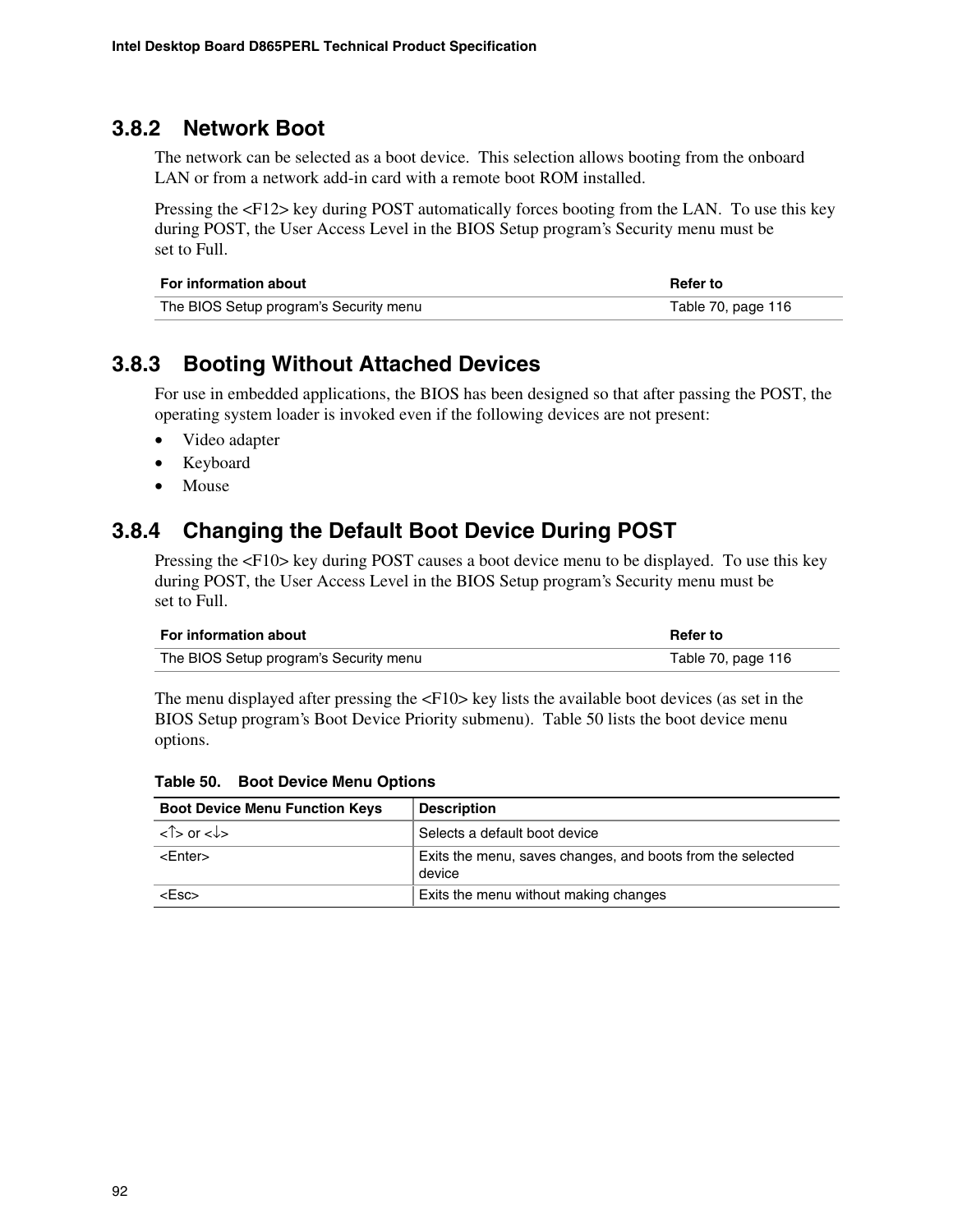# **3.9 Fast Booting Systems with Intel**® **Rapid BIOS Boot**

These factors affect system boot speed:

- Selecting and configuring peripherals properly
- Using an optimized BIOS, such as the Intel<sup>®</sup> Rapid BIOS

## **3.9.1 Peripheral Selection and Configuration**

The following techniques help improve system boot speed:

- Choose a hard drive with parameters such as "power-up to data ready" less than eight seconds, that minimize hard drive startup delays.
- Select a CD-ROM drive with a fast initialization rate. This rate can influence POST execution time.
- Eliminate unnecessary add-in adapter features, such as logo displays, screen repaints, or mode changes in POST. These features may add time to the boot process.
- Try different monitors. Some monitors initialize and communicate with the BIOS more quickly, which enables the system to boot more quickly.

## **3.9.2 Intel Rapid BIOS Boot**

Use of the following BIOS Setup program settings reduces the POST execution time.

In the Boot menu:

- Set the hard disk drive as the first boot device. As a result, the POST does not first seek a diskette drive, which saves about one second from the POST execution time.
- Disable Quiet Boot, which eliminates display of the logo splash screen. This could save several seconds of painting complex graphic images and changing video modes.
- Enable Intel Rapid BIOS Boot. This feature bypasses memory count and the search for a diskette drive.

In the Peripheral Configuration submenu, disable the LAN device if it will not be used. This can reduce up to four seconds of option ROM boot time.

#### ✏ **NOTE**

*It is possible to optimize the boot process to the point where the system boots so quickly that the Intel logo screen (or a custom logo splash screen) will not be seen. Monitors and hard disk drives with minimum initialization times can also contribute to a boot time that might be so fast that necessary logo screens and POST messages cannot be seen.* 

*This boot time may be so fast that some drives might be not be initialized at all. If this condition should occur, it is possible to introduce a programmable delay ranging from three to 30 seconds (using the Hard Disk Pre-Delay feature of the Advanced menu in the Drive Configuration Submenu of the BIOS Setup program).* 

| For information about                                 | Refer to                |
|-------------------------------------------------------|-------------------------|
| Drive Configuration Submenu in the BIOS Setup program | Section 4.4.4, page 103 |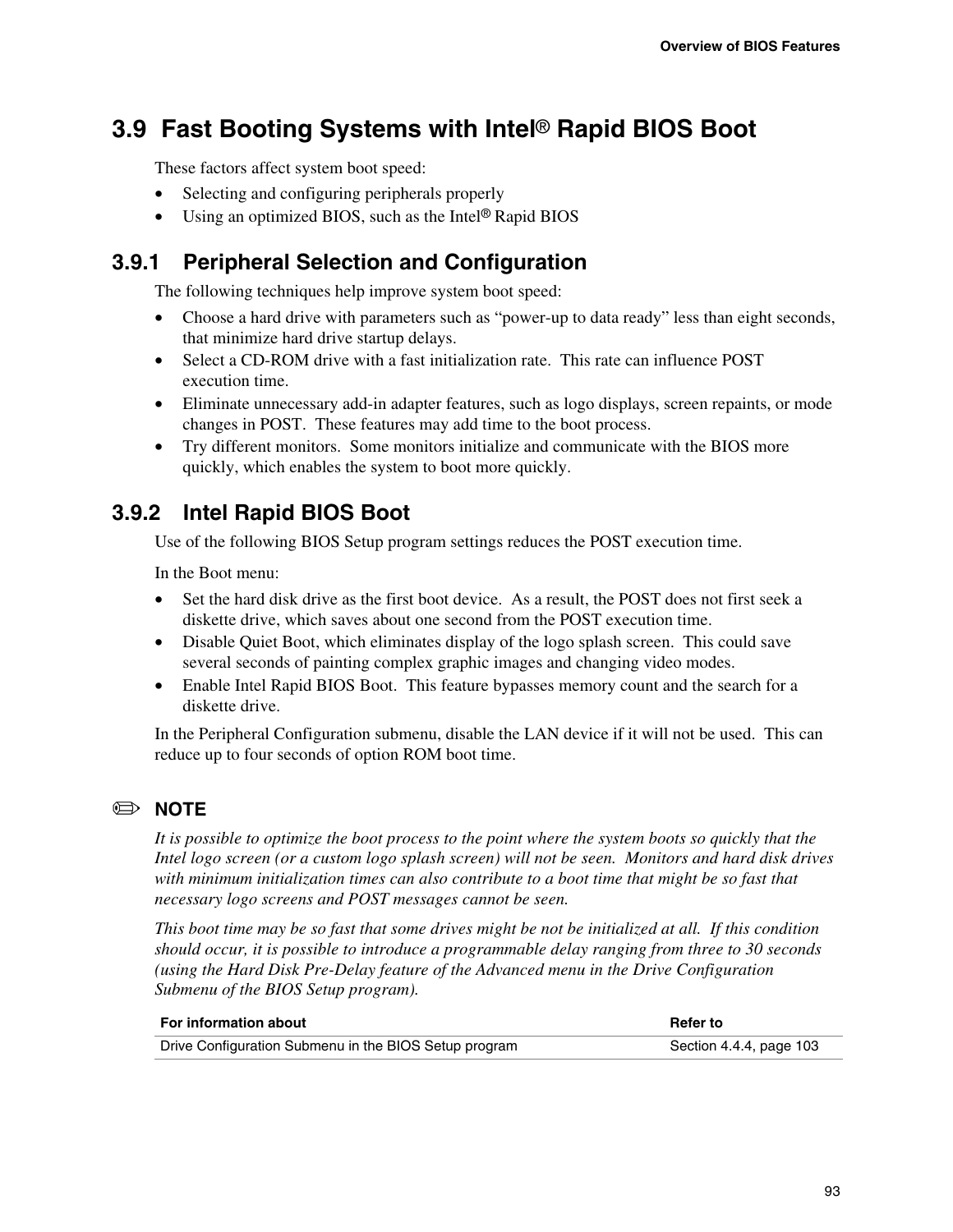# **3.10 BIOS Security Features**

The BIOS includes security features that restrict access to the BIOS Setup program and who can boot the computer. A supervisor password and a user password can be set for the BIOS Setup program and for booting the computer, with the following restrictions:

- The supervisor password gives unrestricted access to view and change all the Setup options in the BIOS Setup program. This is the supervisor mode.
- The user password gives access to view and change Setup options in the BIOS Setup program based on the setting of the User Access Level option in the BIOS Setup program's Security menu. This is the user mode.
- If only the supervisor password is set, pressing the  $\leq$  Enter $\geq$  key at the BIOS Setup program's password prompt allows the user access to Setup based on the setting of the User Access Level option in the BIOS Setup program's Security menu.
- If both the supervisor and user passwords are set, users can enter either the supervisor password or the user password to access Setup. Users have access to Setup respective to which password is entered.
- Setting the user password restricts who can boot the computer. The password prompt will be displayed before the computer is booted. If only the supervisor password is set, the computer boots without asking for a password. If both passwords are set, the user can enter either password to boot the computer.

Table 51 shows the effects of setting the supervisor password and user password. This table is for reference only and is not displayed on the screen.

| <b>Password Set</b>        | <b>Supervisor</b><br>Mode        | User Mode                                    | <b>Setup Options</b>                         | Password to<br><b>Enter Setup</b> | Password<br><b>During Boot</b> |
|----------------------------|----------------------------------|----------------------------------------------|----------------------------------------------|-----------------------------------|--------------------------------|
| Neither                    | Can change all<br>options (Note) | Can change all<br>options (Note)             | None                                         | None                              | None                           |
| Supervisor<br>only         | Can change all<br>options        | Can change a<br>limited number<br>of options | Supervisor Password                          | Supervisor                        | None                           |
| User only                  | N/A                              | Can change all<br>options                    | <b>Enter Password</b><br>Clear User Password | User                              | User                           |
| Supervisor<br>and user set | Can change all<br>options        | Can change a<br>limited number<br>of options | Supervisor Password<br><b>Enter Password</b> | Supervisor or<br>user             | Supervisor or<br>user          |

**Table 51. Supervisor and User Password Functions** 

Note: If no password is set, any user can change all Setup options.

| For information about                 | <b>Refer to</b>          |
|---------------------------------------|--------------------------|
| Setting user and supervisor passwords | Section 4.4.11, page 115 |

#### ✏ **NOTES**

- *For enhanced security, use different passwords for the supervisor and user passwords.*
- *Valid password characters are A-Z, a-z, and 0-9.*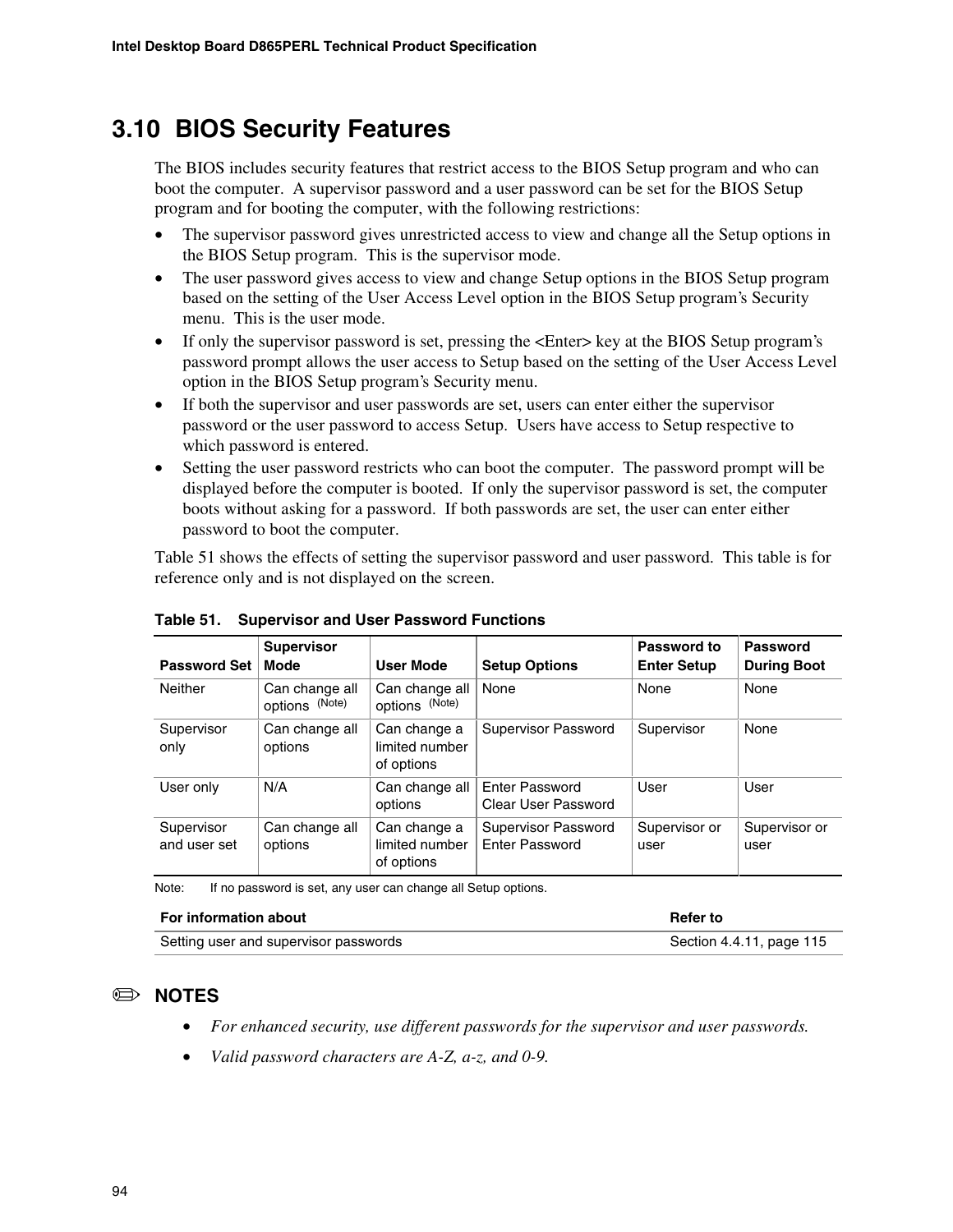# **What This Chapter Contains**

# **4.1 Introduction**

The BIOS Setup program can be used to view and change the BIOS settings for the computer. The BIOS Setup program is accessed by pressing the <F2> key after the Power-On Self-Test (POST) memory test begins and before the operating system boot begins. The menu bar is shown below.

| Maintenance Main |  | Advanced Security Power | Boot | Exit |
|------------------|--|-------------------------|------|------|
|                  |  |                         |      |      |

Table 52 lists the BIOS Setup program menu features.

|  | Table 52. BIOS Setup Program Menu Bar |  |  |
|--|---------------------------------------|--|--|
|--|---------------------------------------|--|--|

| <b>Maintenance</b>                                              | Main                                                 | Advanced                                                                  | <b>Security</b>                               | <b>Power</b>                                                                  | <b>Boot</b>             | Exit                                                              |
|-----------------------------------------------------------------|------------------------------------------------------|---------------------------------------------------------------------------|-----------------------------------------------|-------------------------------------------------------------------------------|-------------------------|-------------------------------------------------------------------|
| Clears<br>passwords and<br>displays<br>processor<br>information | Displays<br>processor<br>and memory<br>configuration | Configures<br>advanced<br>features<br>available<br>through the<br>chipset | Sets<br>passwords<br>and security<br>features | Configures<br>power<br>management<br>features and<br>power supply<br>controls | Selects boot<br>options | Saves or<br>discards<br>changes to<br>Setup<br>program<br>options |

#### ✏ **NOTE**

*In this chapter, all examples of the BIOS Setup program menu bar include the maintenance menu; however, the maintenance menu is displayed only when the Desktop Board is in configure mode. Section 2.9.2 on page 75 tells how to put the Desktop Board in configure mode.*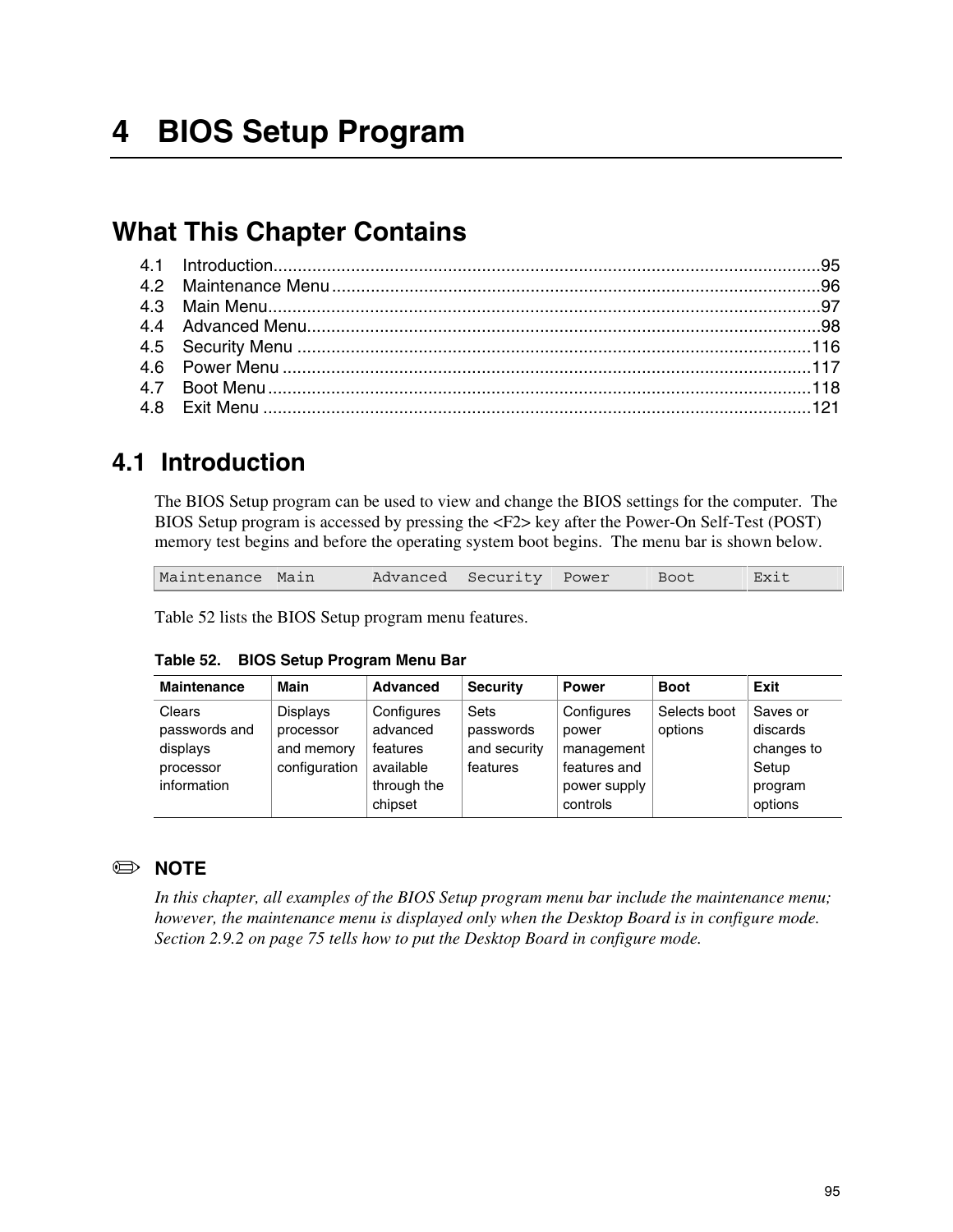Table 53 lists the function keys available for menu screens.

| <b>BIOS Setup Program Function Key</b> | <b>Description</b>                                               |
|----------------------------------------|------------------------------------------------------------------|
| $\leftarrow$ or $\leftarrow$ >         | Selects a different menu screen (Moves the cursor left or right) |
| $<$ $\uparrow$ > or $<\downarrow$ >    | Selects an item (Moves the cursor up or down)                    |
| $7ab>$                                 | Selects a field                                                  |
| $<$ Enter $>$                          | Executes command or selects the submenu                          |
| $<$ F9 $>$                             | Load the default configuration values for the current menu       |
| $\overline{\text{F10}}$                | Save the current values and exits the BIOS Setup program         |
| $\overline{\leq$ Esc>                  | Exits the menu                                                   |

**Table 53. BIOS Setup Program Function Keys** 

## **4.2 Maintenance Menu**

To access this menu, select Maintenance on the menu bar at the top of the screen.

The menu shown in Table 54 is for clearing Setup passwords and displaying processor information. Setup only displays this menu in configure mode. See Section 2.9.2 on page 75 for configure mode setting information.

|  | Table 54. | <b>Maintenance Menu</b> |
|--|-----------|-------------------------|
|--|-----------|-------------------------|

| Feature                                 | <b>Options</b>            | <b>Description</b>                        |
|-----------------------------------------|---------------------------|-------------------------------------------|
| Clear All Passwords                     | Ok (default)<br>$\bullet$ | Clears the user and supervisor passwords. |
|                                         | Cancel                    |                                           |
| CPU Stepping<br>Signature               | No options                | Displays CPU's Stepping Signature.        |
| CPU Microcode<br><b>Update Revision</b> | No options                | Displays CPU's Microcode Update Revision. |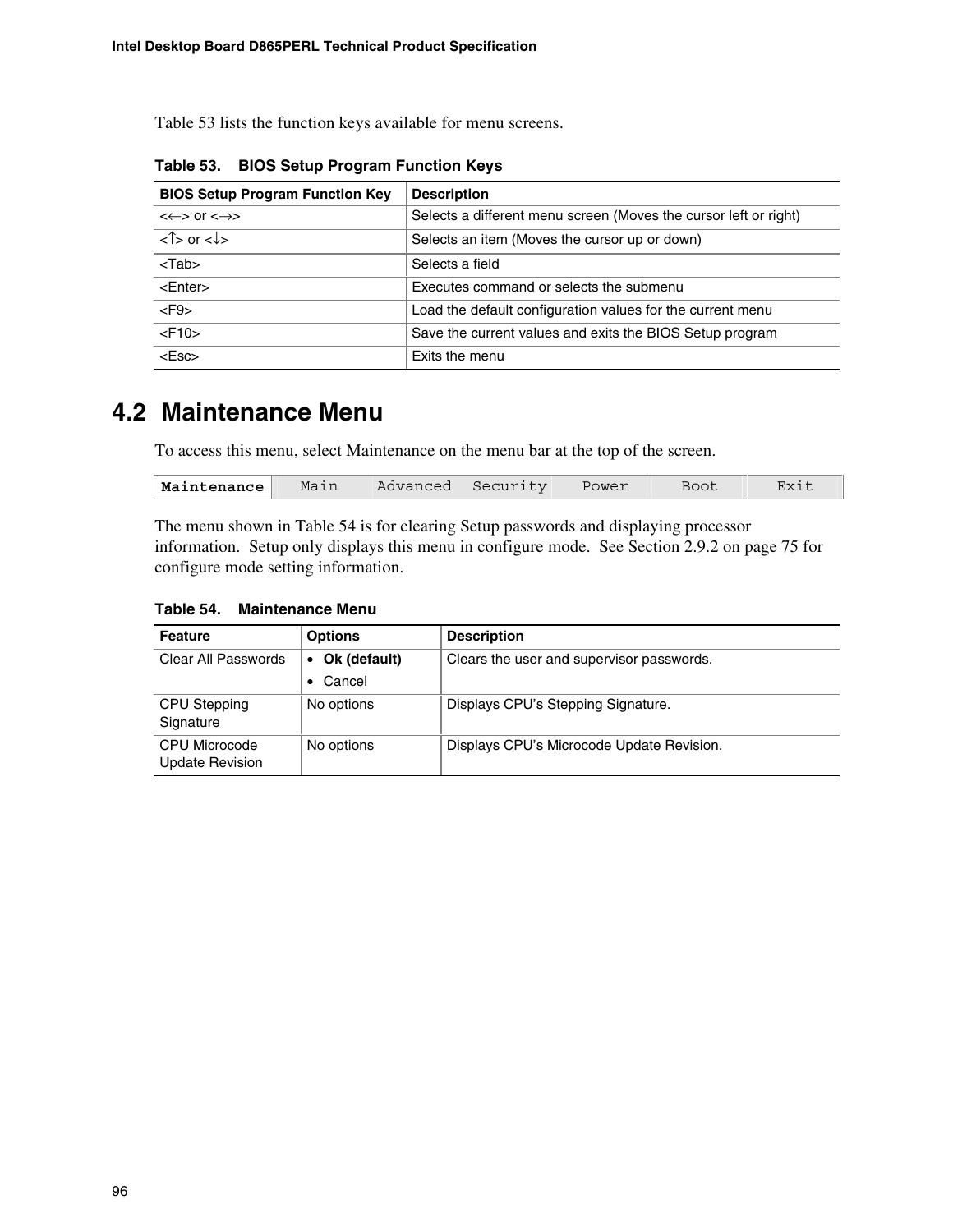# **4.3 Main Menu**

To access this menu, select Main on the menu bar at the top of the screen.

| Maintenance   Main   Advanced Security |  |  |  | Power | Boot | Exit |
|----------------------------------------|--|--|--|-------|------|------|
|----------------------------------------|--|--|--|-------|------|------|

Table 55 describes the Main menu. This menu reports processor and memory information and is for configuring the system date and system time.

| <b>Feature</b>                | <b>Options</b>                              | <b>Description</b>                                                                                                                                     |
|-------------------------------|---------------------------------------------|--------------------------------------------------------------------------------------------------------------------------------------------------------|
| <b>BIOS Version</b>           | No options                                  | Displays the version of the BIOS.                                                                                                                      |
| Processor Type                | No options                                  | Displays processor type.                                                                                                                               |
| Hyper-Threading<br>Technology | <b>Disabled</b><br><b>Enabled (default)</b> | Disables/enables Hyper-Threading Technology. This<br>option is present only when a processor that supports<br>Hyper-Threading Technology is installed. |
| Processor Speed               | No options                                  | Displays processor speed.                                                                                                                              |
| System Bus Speed              | No options                                  | Displays the system bus speed.                                                                                                                         |
| <b>System Memory Speed</b>    | No options                                  | Displays the system memory speed.                                                                                                                      |
| Cache RAM                     | No options                                  | Displays the size of second-level cache.                                                                                                               |
| <b>Total Memory</b>           | No options                                  | Displays the total amount of RAM.                                                                                                                      |
| <b>Memory Mode</b>            | No options                                  | Displays the memory mode (Dual Channel or Single<br>Channel).                                                                                          |
| Memory Channel A Slot 0       | No options                                  | Displays the amount and type of RAM in the DIMM<br>sockets.                                                                                            |
| Memory Channel A Slot 1       |                                             |                                                                                                                                                        |
| Memory Channel B Slot 0       |                                             |                                                                                                                                                        |
| Memory Channel B Slot 1       |                                             |                                                                                                                                                        |
| Language                      | • English<br>(default)                      | Selects the current default language used by the BIOS.                                                                                                 |
|                               | (other language)<br>loaded on the<br>board) |                                                                                                                                                        |
| System Time                   | Hour, minute, and<br>second                 | Specifies the current time.                                                                                                                            |
| <b>System Date</b>            | Day of week<br>Month/day/year               | Specifies the current date.                                                                                                                            |

**Table 55. Main Menu**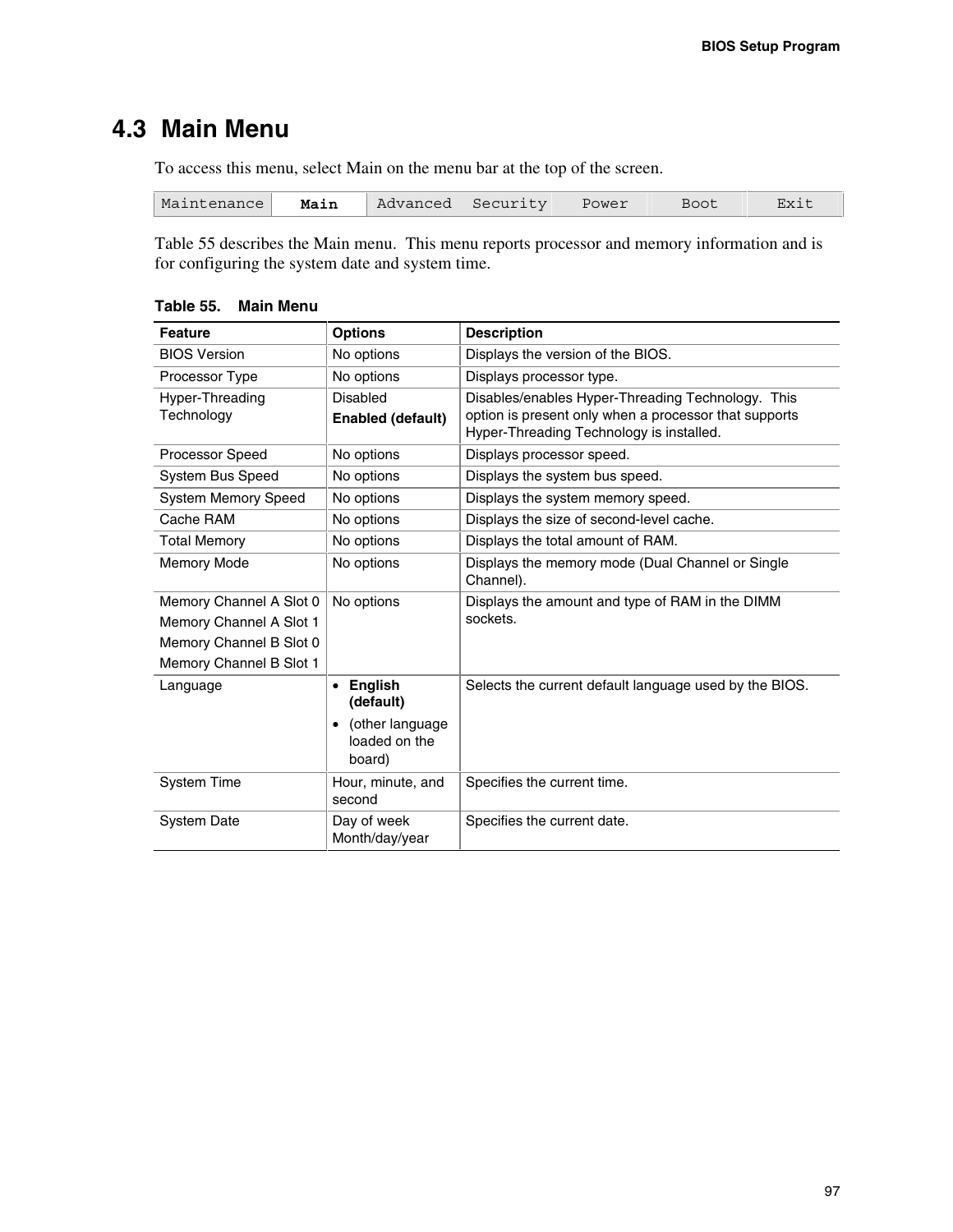# **4.4 Advanced Menu**

To access this menu, select Advanced on the menu bar at the top of the screen.

| Maintenance | Main | Advanced                  | Security                 | Power |  | Boot | Exit |
|-------------|------|---------------------------|--------------------------|-------|--|------|------|
|             |      | PCI Configuration         |                          |       |  |      |      |
|             |      | Boot Configuration        |                          |       |  |      |      |
|             |      |                           | Peripheral Configuration |       |  |      |      |
|             |      | Drive Configuration       |                          |       |  |      |      |
|             |      | Floppy Configuration      |                          |       |  |      |      |
|             |      | Event Log Configuration   |                          |       |  |      |      |
|             |      | Video Configuration       |                          |       |  |      |      |
|             |      | USB Configuration         |                          |       |  |      |      |
|             |      | Chipset Configuration     |                          |       |  |      |      |
|             |      | Fan Control Configuration |                          |       |  |      |      |
|             |      | Hardware Monitoring       |                          |       |  |      |      |

Table 56 describes the Advanced Menu. This menu is used for setting advanced features that are available through the chipset.

| <b>Feature</b>               | <b>Options</b>               | <b>Description</b>                                                              |
|------------------------------|------------------------------|---------------------------------------------------------------------------------|
| <b>PCI Configuration</b>     | Select to display<br>submenu | Configures individual PCI slot's IRQ priority.                                  |
| <b>Boot Configuration</b>    | Select to display<br>submenu | Configures Plug and Play and the Numlock key, and resets<br>configuration data. |
| Peripheral Configuration     | Select to display<br>submenu | Configures peripheral ports and devices.                                        |
| <b>Drive Configuration</b>   | Select to display<br>submenu | Specifies type of connected IDE devices.                                        |
| <b>Floppy Configuration</b>  | Select to display<br>submenu | Configures the diskette drive.                                                  |
| Event Log Configuration      | Select to display<br>submenu | Configures Event Logging.                                                       |
| Video Configuration          | Select to display<br>submenu | Configures video features.                                                      |
| <b>USB Configuration</b>     | Select to display<br>submenu | Configures USB support                                                          |
| <b>Chipset Configuration</b> | Select to display<br>submenu | Configures advanced chipset features.                                           |
| Fan Control Configuration    | Select to display<br>submenu | Configures fan operation.                                                       |
| <b>Hardware Monitoring</b>   | Select to display<br>submenu | Monitors system temperatures, voltages, and fan speeds                          |

#### **Table 56. Advanced Menu**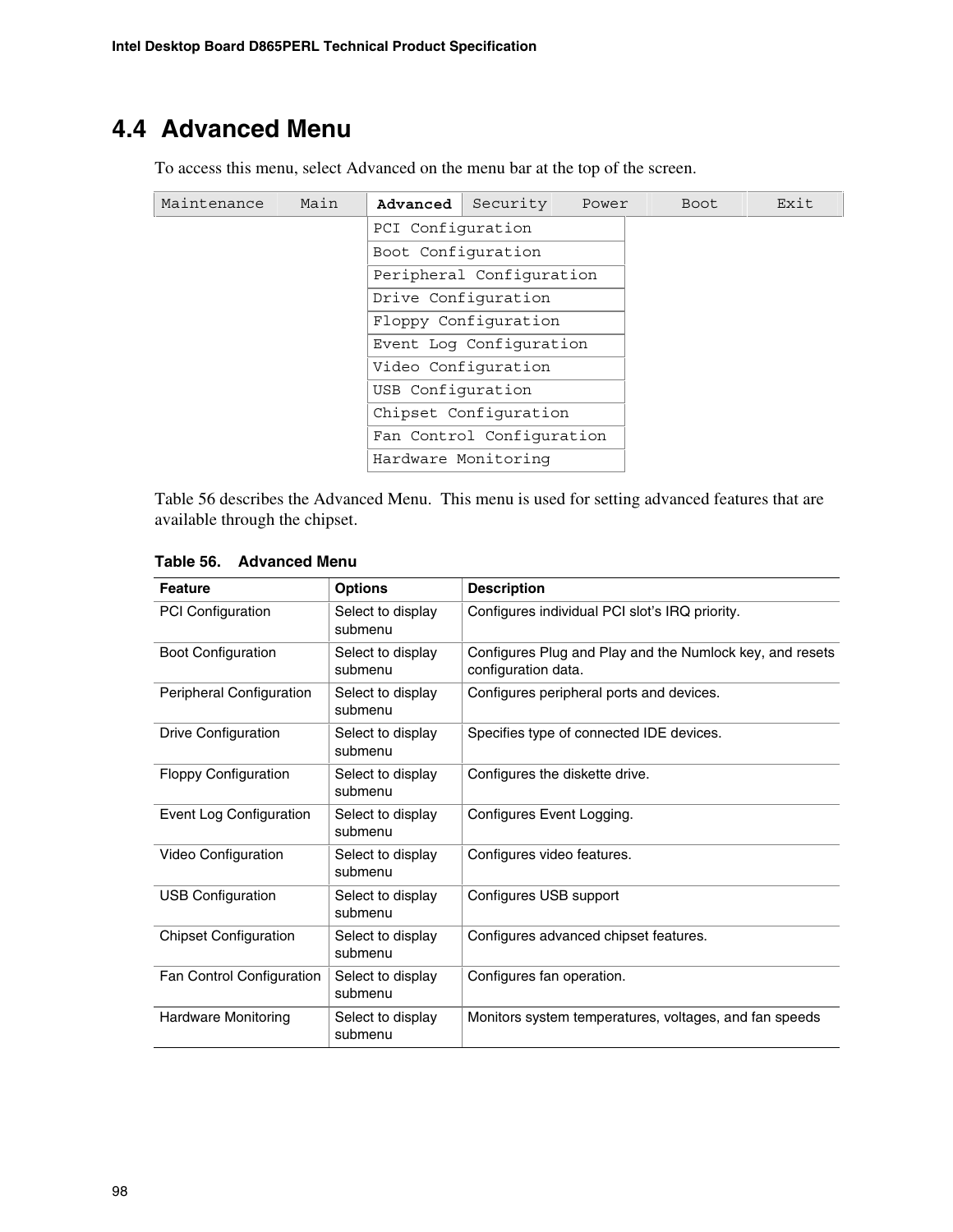# **4.4.1 PCI Configuration Submenu**

To access this submenu, select Advanced on the menu bar and then PCI Configuration.

| Maintenance | Main | Advanced                  | Security                 | Power |  | Boot | Exit |
|-------------|------|---------------------------|--------------------------|-------|--|------|------|
|             |      |                           | PCI Configuration        |       |  |      |      |
|             |      |                           | Boot Configuration       |       |  |      |      |
|             |      |                           | Peripheral Configuration |       |  |      |      |
|             |      |                           | Drive Configuration      |       |  |      |      |
|             |      |                           | Floppy Configuration     |       |  |      |      |
|             |      | Event Log Configuration   |                          |       |  |      |      |
|             |      | Video Configuration       |                          |       |  |      |      |
|             |      |                           | USB Configuration        |       |  |      |      |
|             |      | Chipset Configuration     |                          |       |  |      |      |
|             |      | Fan Control Configuration |                          |       |  |      |      |
|             |      | Hardware Monitoring       |                          |       |  |      |      |

The submenu shown in Table 57 is used to configure the IRQ priority of PCI slots individually.

| <b>Feature</b>                   | <b>Options</b>   | <b>Description</b>                                        |
|----------------------------------|------------------|-----------------------------------------------------------|
| PCI Slot1 IRQ Priority           | • Auto (default) | Allows selection of IRQ priority for PCI bus connector 1. |
| (Note)                           | $\bullet$ 3      |                                                           |
|                                  | • 5              |                                                           |
|                                  | •9               |                                                           |
|                                  | • 10             |                                                           |
|                                  | • 11             |                                                           |
| PCI Slot2 IRQ Priority           | • Auto (default) | Allows selection of IRQ priority for PCI bus connector 2. |
| (Note)                           | 3<br>$\bullet$   |                                                           |
|                                  | 5<br>٠           |                                                           |
|                                  | - 9<br>$\bullet$ |                                                           |
|                                  | • 10             |                                                           |
|                                  | • 11             |                                                           |
| PCI Slot3 IRQ Priority<br>(Note) | • Auto (default) | Allows selection of IRQ priority for PCI bus connector 3. |
|                                  | -3<br>$\bullet$  |                                                           |
|                                  | • 5              |                                                           |
|                                  | •9               |                                                           |
|                                  | • 10             |                                                           |
|                                  | • 11             |                                                           |
| PCI Slot4 IRQ Priority           | • Auto (default) | Allows selection of IRQ priority for PCI bus connector 4. |
| (Note)                           | 3<br>$\bullet$   |                                                           |
|                                  | 5<br>$\bullet$   |                                                           |
|                                  | 9<br>$\bullet$   |                                                           |
|                                  | • 10             |                                                           |
|                                  | 11<br>٠          |                                                           |

**Table 57. PCI Configuration Submenu** 

continued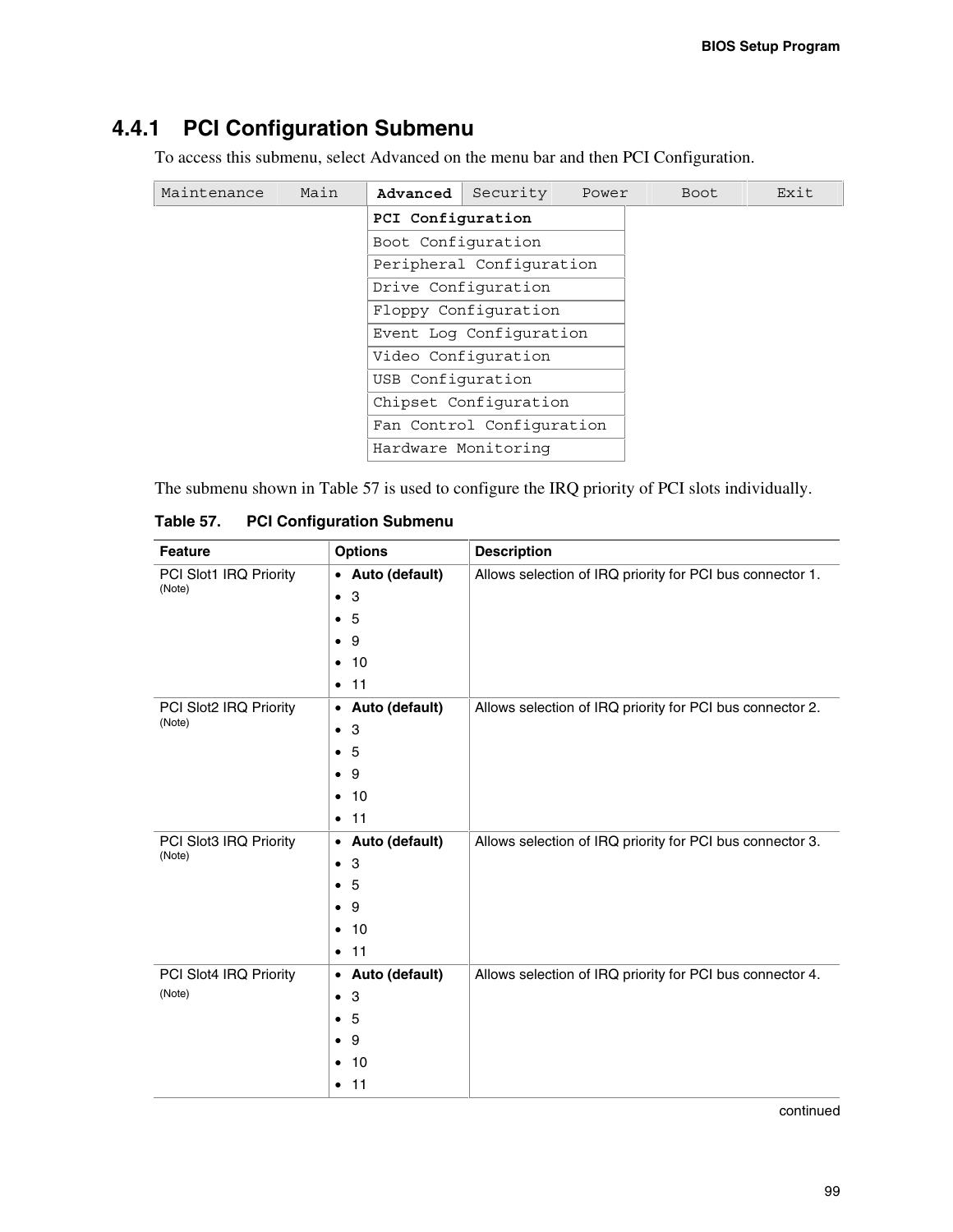| <b>Feature</b>         | <b>Options</b>   | <b>Description</b>                                        |
|------------------------|------------------|-----------------------------------------------------------|
| PCI Slot5 IRQ Priority | • Auto (default) | Allows selection of IRQ priority for PCI bus connector 5. |
| (Note)                 | $\bullet$ 3      |                                                           |
|                        | $\bullet$ 5      |                                                           |
|                        | $\bullet$ 9      |                                                           |
|                        | $\bullet$ 10     |                                                           |
|                        | $\bullet$ 11     |                                                           |

**Table 57. PCI Configuration Submenu** (continued)

Note: Additional interrupts may be available if certain onboard devices (such as the serial and parallel ports) are disabled.

## **4.4.2 Boot Configuration Submenu**

To access this submenu, select Advanced on the menu bar and then Boot Configuration.

| Maintenance | Main | Advanced            | Security                  | Power | Boot | Exit |
|-------------|------|---------------------|---------------------------|-------|------|------|
|             |      |                     | PCI Configuration         |       |      |      |
|             |      | Boot Configuration  |                           |       |      |      |
|             |      |                     | Peripheral Configuration  |       |      |      |
|             |      |                     | Drive Configuration       |       |      |      |
|             |      |                     | Floppy Configuration      |       |      |      |
|             |      |                     | Event Log Configuration   |       |      |      |
|             |      |                     | Video Configuration       |       |      |      |
|             |      |                     | USB Configuration         |       |      |      |
|             |      |                     | Chipset Configuration     |       |      |      |
|             |      |                     | Fan Control Configuration |       |      |      |
|             |      | Hardware Monitoring |                           |       |      |      |

The submenu represented by Table 58 is for setting Plug and Play options and the power-on state of the Numlock key.

**Table 58. Boot Configuration Submenu** 

| <b>Feature</b>  | <b>Options</b>                  | <b>Description</b>                                                                                                                                                                                                                                                                                                                |
|-----------------|---------------------------------|-----------------------------------------------------------------------------------------------------------------------------------------------------------------------------------------------------------------------------------------------------------------------------------------------------------------------------------|
| Plug & Play O/S | • No (default)<br>$\bullet$ Yes | Specifies if manual configuration is desired.<br>No lets the BIOS configure all devices. This setting is<br>appropriate when using a Plug and Play operating system.<br>Yes lets the operating system configure Plug and Play<br>devices not required to boot the system. This option is<br>available for use during lab testing. |
| <b>Numlock</b>  | $\bullet$ Off<br>On (default)   | Specifies the power-on state of the Numlock feature on the<br>numeric keypad of the keyboard.                                                                                                                                                                                                                                     |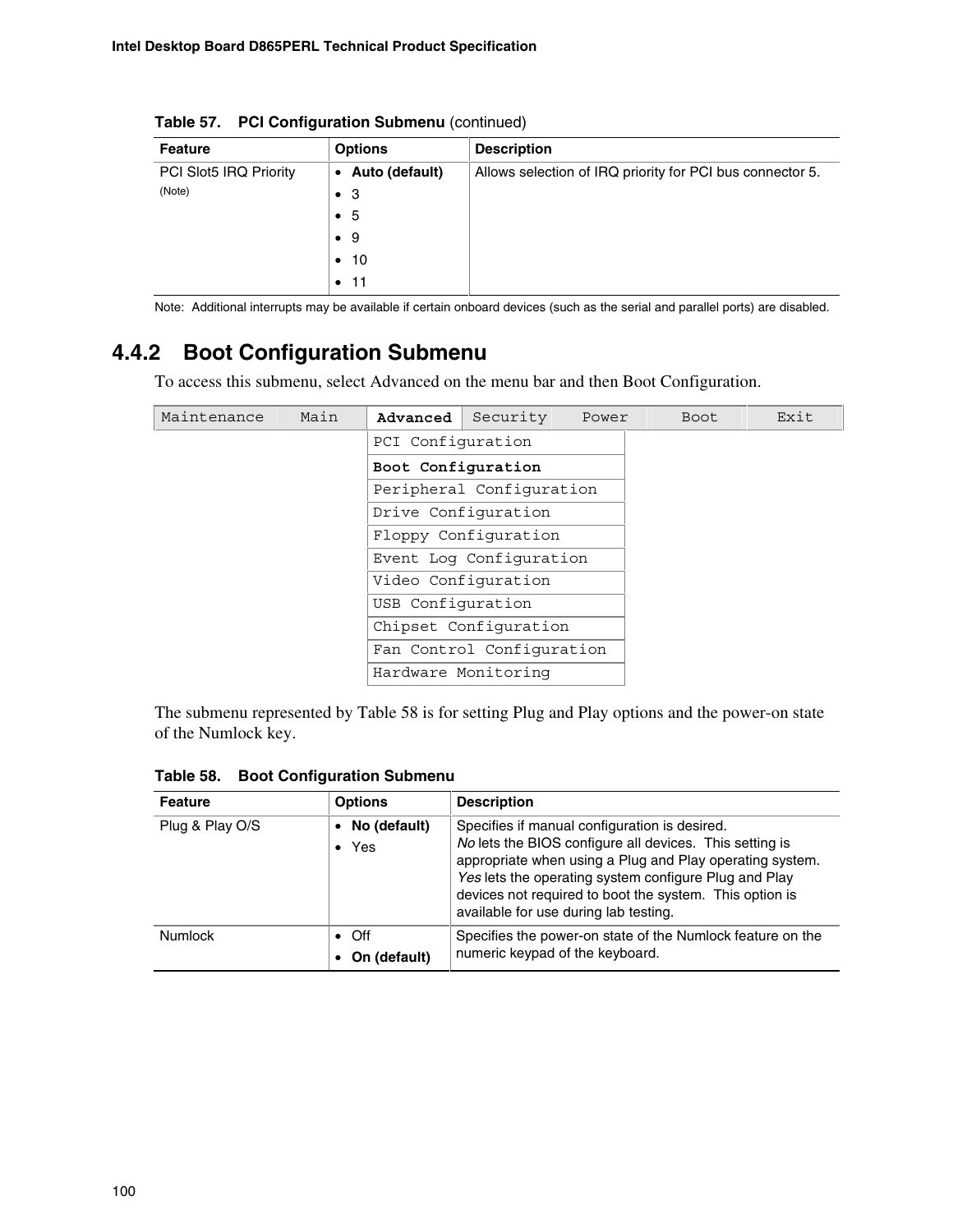## **4.4.3 Peripheral Configuration Submenu**

To access this submenu, select Advanced on the menu bar and then Peripheral Configuration.

| Maintenance | Main | Advanced                  | Security                 | Power |  | Boot | Exit |
|-------------|------|---------------------------|--------------------------|-------|--|------|------|
|             |      |                           | PCI Configuration        |       |  |      |      |
|             |      | Boot Configuration        |                          |       |  |      |      |
|             |      |                           | Peripheral Configuration |       |  |      |      |
|             |      |                           | Drive Configuration      |       |  |      |      |
|             |      | Floppy Configuration      |                          |       |  |      |      |
|             |      | Event Log Configuration   |                          |       |  |      |      |
|             |      | Video Configuration       |                          |       |  |      |      |
|             |      |                           | USB Configuration        |       |  |      |      |
|             |      | Chipset Configuration     |                          |       |  |      |      |
|             |      | Fan Control Configuration |                          |       |  |      |      |
|             |      | Hardware Monitoring       |                          |       |  |      |      |

The submenu represented in Table 59 is used for configuring computer peripherals.

| <b>Feature</b>                                                                    | <b>Options</b>                  | <b>Description</b>                                                                        |
|-----------------------------------------------------------------------------------|---------------------------------|-------------------------------------------------------------------------------------------|
| Serial Port A                                                                     | Disabled<br>$\bullet$           | Configures serial port A.                                                                 |
|                                                                                   | $\bullet$ Enabled               | Auto assigns the first free COM port, normally COM1, the                                  |
|                                                                                   | • Auto (default)                | address 3F8h, and the interrupt IRQ4.                                                     |
|                                                                                   |                                 | An * (asterisk) displayed next to an address indicates a<br>conflict with another device. |
| Base I/O address                                                                  | • 3F8 (default)                 | Specifies the base I/O address for serial port A, if serial port A                        |
| (This feature is present)                                                         | $\bullet$ 2F8                   | is set to Enabled.                                                                        |
| only when Serial Port A<br>is set to <i>Enabled</i> )                             | $\bullet$ 3E8                   |                                                                                           |
|                                                                                   | $\cdot$ 2E8                     |                                                                                           |
| Interrupt                                                                         | IRQ 3<br>$\bullet$              | Specifies the interrupt for serial port A, if serial port A is set to                     |
| (This feature is present<br>only when Serial Port A<br>is set to <i>Enabled</i> ) | IRQ 4<br>$\bullet$<br>(default) | Enabled.                                                                                  |

**Table 59. Peripheral Configuration Submenu** 

continued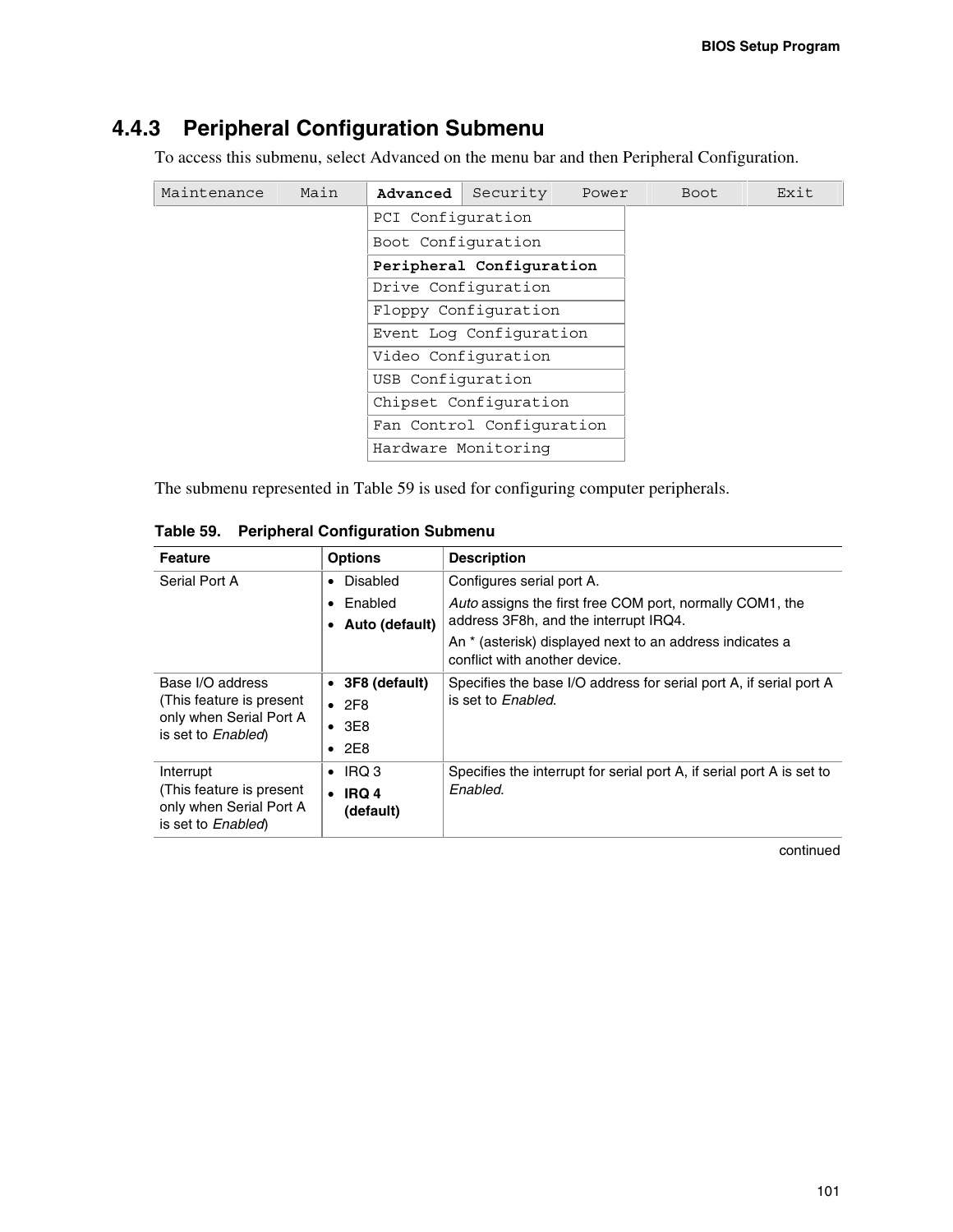| <b>Feature</b>                                                             | <b>Options</b>                                    | <b>Description</b>                                                                         |
|----------------------------------------------------------------------------|---------------------------------------------------|--------------------------------------------------------------------------------------------|
| Parallel port                                                              | Disabled<br>$\bullet$                             | Configures the parallel port.                                                              |
|                                                                            | Enabled<br>$\bullet$                              | Auto assigns LPT1 the address 378h and the interrupt IRQ7.                                 |
|                                                                            | Auto (default)<br>$\bullet$                       | An * (asterisk) displayed next to an address indicates a<br>conflict with another device.  |
| Mode                                                                       | Output Only<br>$\bullet$<br><b>Bi-directional</b> | Selects the mode for the parallel port. Not available if the<br>parallel port is disabled. |
|                                                                            | (default)                                         | Output Only operates in AT*-compatible mode.                                               |
|                                                                            | $\bullet$ EPP                                     | Bi-directional operates in PS/2-compatible mode.                                           |
|                                                                            | $\bullet$ ECP                                     | EPP is Extended Parallel Port mode, a high-speed<br>bi-directional mode.                   |
|                                                                            |                                                   | ECP is Enhanced Capabilities Port mode, a high-speed<br>bi-directional mode.               |
| Base I/O address                                                           | 378 (default)<br>$\bullet$                        | Specifies the base I/O address for the parallel port.                                      |
| (This feature is present<br>only when Parallel Port<br>is set to Enabled)  | • 278                                             |                                                                                            |
| Interrupt                                                                  | IRQ 5<br>$\bullet$                                | Specifies the interrupt for the parallel port.                                             |
| (This feature is present<br>only when Parallel Port<br>is set to Enabled)  | IRQ 7<br>(default)                                |                                                                                            |
| <b>DMA</b>                                                                 | $\bullet$ 1                                       | Specifies the DMA channel.                                                                 |
| (This feature is present<br>only when Parallel Port<br>Mode is set to ECP) | 3 (default)<br>$\bullet$                          |                                                                                            |
| Audio                                                                      | <b>Enabled</b><br>$\bullet$<br>(default)          | Enables or disables the onboard audio subsystem.                                           |
|                                                                            | Disabled<br>$\bullet$                             |                                                                                            |
| Onboard LAN                                                                | • Enabled<br>(default)                            | Enables or disables the onboard LAN device.                                                |
|                                                                            | Disabled                                          |                                                                                            |

**Table 59. Peripheral Configuration Submenu** (continued)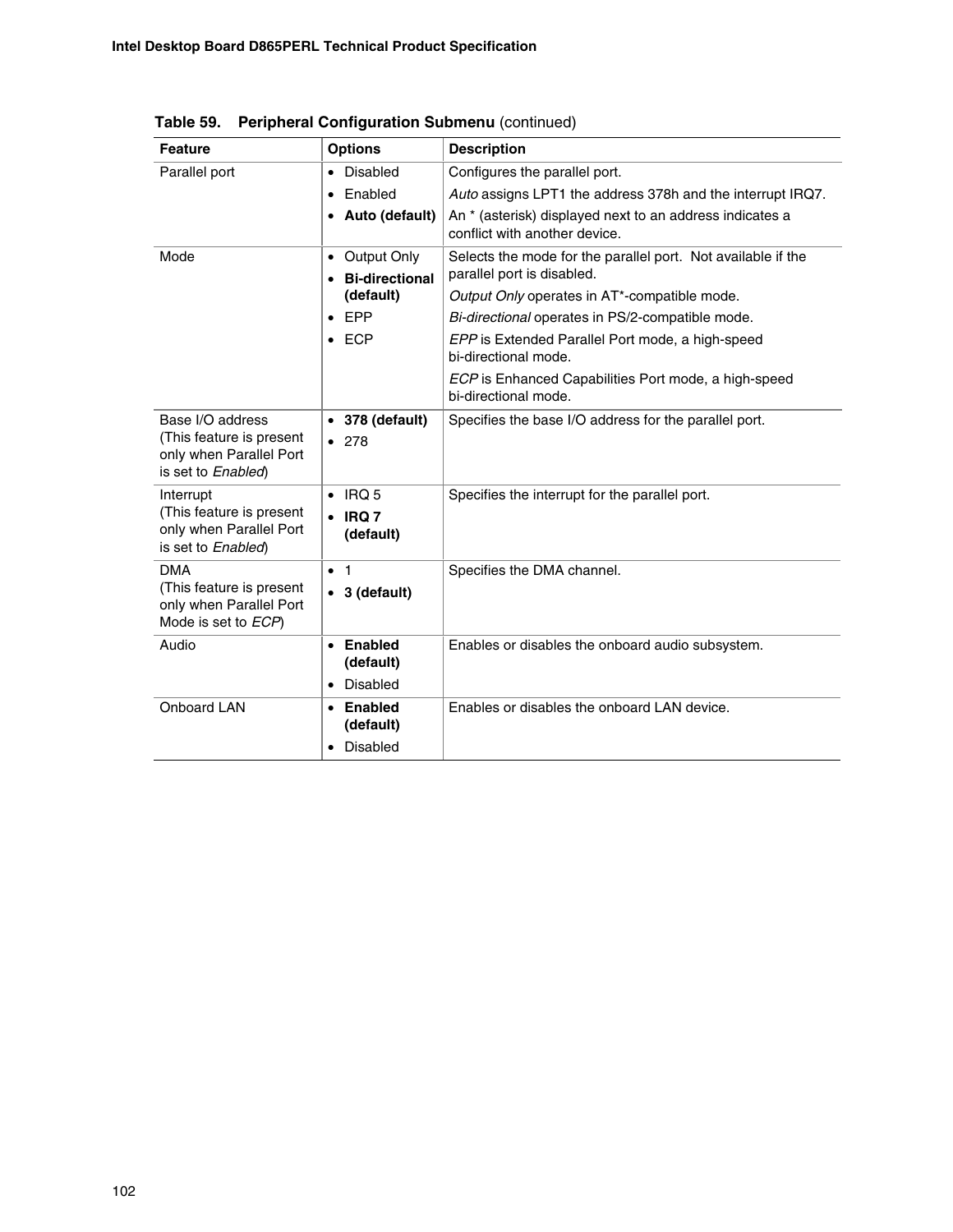# **4.4.4 Drive Configuration Submenu**

To access this submenu, select Advanced on the menu bar and then Drive Configuration.

| Maintenance | Main                 | Advanced                  | Security                 | Power |  | Boot | Exit |
|-------------|----------------------|---------------------------|--------------------------|-------|--|------|------|
|             |                      | PCI Configuration         |                          |       |  |      |      |
|             |                      | Boot Configuration        |                          |       |  |      |      |
|             |                      |                           | Peripheral Configuration |       |  |      |      |
|             | Drive Configuration  |                           |                          |       |  |      |      |
|             | Floppy Configuration |                           |                          |       |  |      |      |
|             |                      | Event Log Configuration   |                          |       |  |      |      |
|             |                      | Video Configuration       |                          |       |  |      |      |
|             |                      | USB Configuration         |                          |       |  |      |      |
|             |                      | Chipset Configuration     |                          |       |  |      |      |
|             |                      | Fan Control Configuration |                          |       |  |      |      |
|             |                      | Hardware Monitoring       |                          |       |  |      |      |

The menu represented in Table 60 is used to configure IDE device options.

| <b>Feature</b>               | <b>Options</b>                              | <b>Description</b>                                                            |
|------------------------------|---------------------------------------------|-------------------------------------------------------------------------------|
| <b>ATA/IDE Configuration</b> | • Disabled                                  | Disabled = All IDE resources disabled                                         |
|                              | Legacy<br>٠                                 | Legacy $=$ Up to two IDE channels enabled for operating                       |
|                              | <b>Enhanced (default)</b>                   | systems that require legacy IDE operation                                     |
|                              |                                             | Enhanced = All Serial ATA (SATA) and Parallel ATA<br>(PATA) resources enabled |
| Legacy IDE Channels          | • PATA Pri Only                             | Configures PATA and SATA resources for operating                              |
|                              | PATA Sec Only<br>٠                          | systems that require legacy IDE operation.                                    |
|                              | PATA Pri and Sec                            | $PATA = Parallel ATA$<br>$SATA = Serial ATA$                                  |
|                              | SATA P0/P1 only<br>٠                        | $Pri = Primary$                                                               |
|                              | SATA P0/P1.<br>$\bullet$<br><b>PATA Sec</b> | $Sec = Secondary$                                                             |
|                              | SATA P0/P1.<br>٠<br>PATA Pri                | P0 = Serial ATA connector 0                                                   |
|                              |                                             | $P1 =$ Serial ATA connector 1                                                 |
|                              |                                             | This feature is present only when the ATA/IDE                                 |
|                              |                                             | configuration option is set to Legacy.                                        |
| <b>PCI IDE Bus Master</b>    | Disabled<br>$\bullet$                       | Enables/disables the use of DMA for hard drive BIOS                           |
|                              | <b>Enabled (default)</b><br>$\bullet$       | INT13 reads and writes.                                                       |
| Hard Disk Pre-Delay          | Disabled (default)<br>$\bullet$             | Specifies the hard disk drive pre-delay.                                      |
|                              | 3 Seconds<br>$\bullet$                      |                                                                               |
|                              | 6 Seconds<br>٠                              |                                                                               |
|                              | 9 Seconds                                   |                                                                               |
|                              | 12 Seconds                                  |                                                                               |
|                              | 15 Seconds                                  |                                                                               |
|                              | 21 Seconds                                  |                                                                               |
|                              | 30 Seconds                                  |                                                                               |

**Table 60. Drive Configuration Submenu** 

continued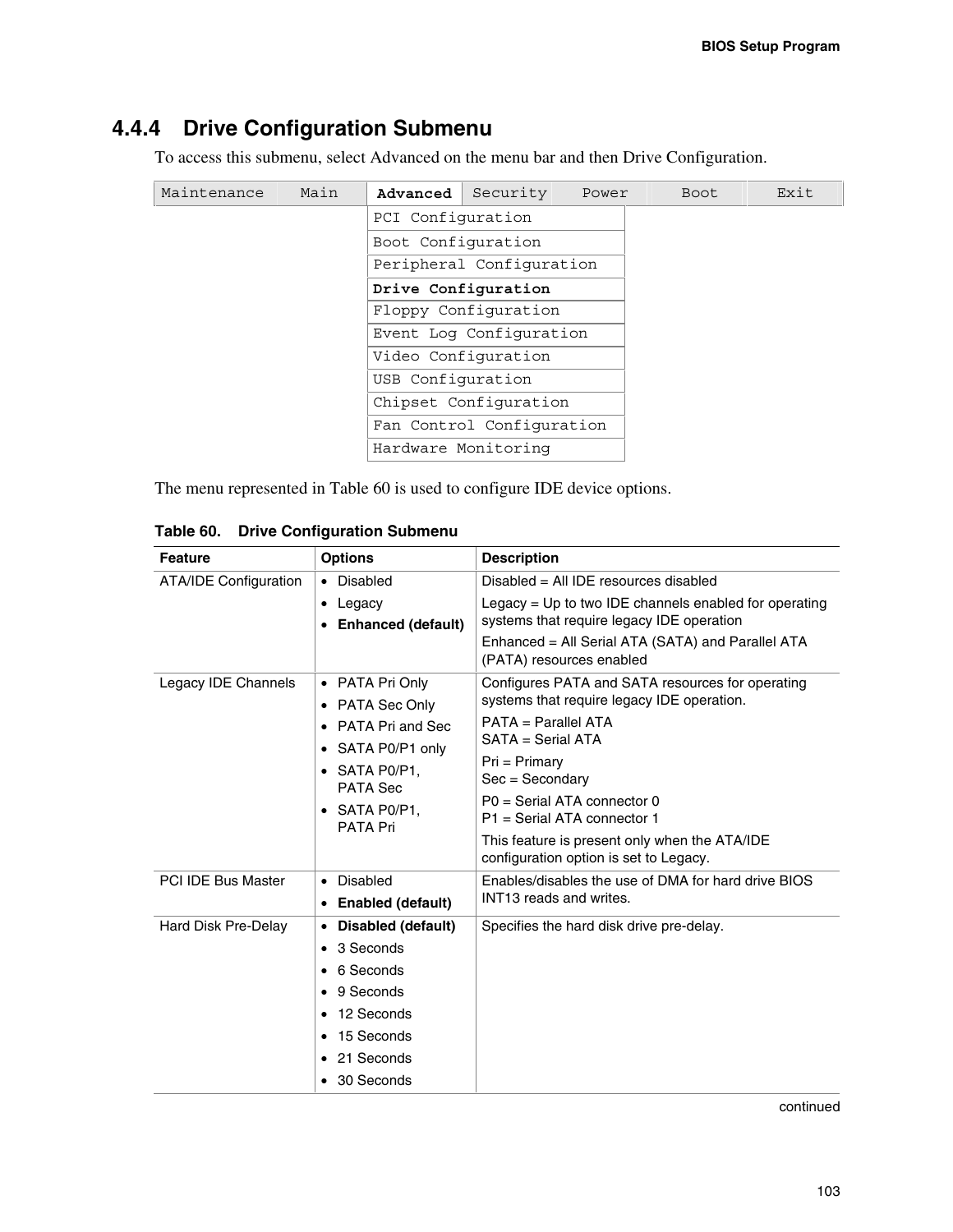| <b>Feature</b>                  | <b>Options</b>               | <b>Description</b>                                                                         |
|---------------------------------|------------------------------|--------------------------------------------------------------------------------------------|
| Soft RAID Support               | Disabled (default)           | Enables/disables RAID support                                                              |
|                                 | $\bullet$ Enabled            |                                                                                            |
| SATA Port-0                     | Select to display<br>submenu | Reports type of device attached to Serial ATA (SATA)<br>connector 0.                       |
| SATA Port-1                     | Select to display<br>submenu | Reports type of device attached to Serial ATA (SATA)<br>connector 1.                       |
| <b>PATA Primary Master</b>      | Select to display<br>submenu | Reports type of connected device on Parallel ATA<br>(PATA) IDE primary master interface.   |
| <b>PATA Primary Slave</b>       | Select to display<br>submenu | Reports type of connected device on Parallel ATA<br>(PATA) IDE primary slave interface.    |
| <b>PATA Secondary</b><br>Master | Select to display<br>submenu | Reports type of connected device on Parallel ATA<br>(PATA) IDE secondary master interface. |
| <b>PATA Secondary Slave</b>     | Select to display<br>submenu | Reports type of connected device on Parallel ATA<br>(PATA) IDE secondary slave interface.  |

**Table 60. Drive Configuration Submenu** (continued)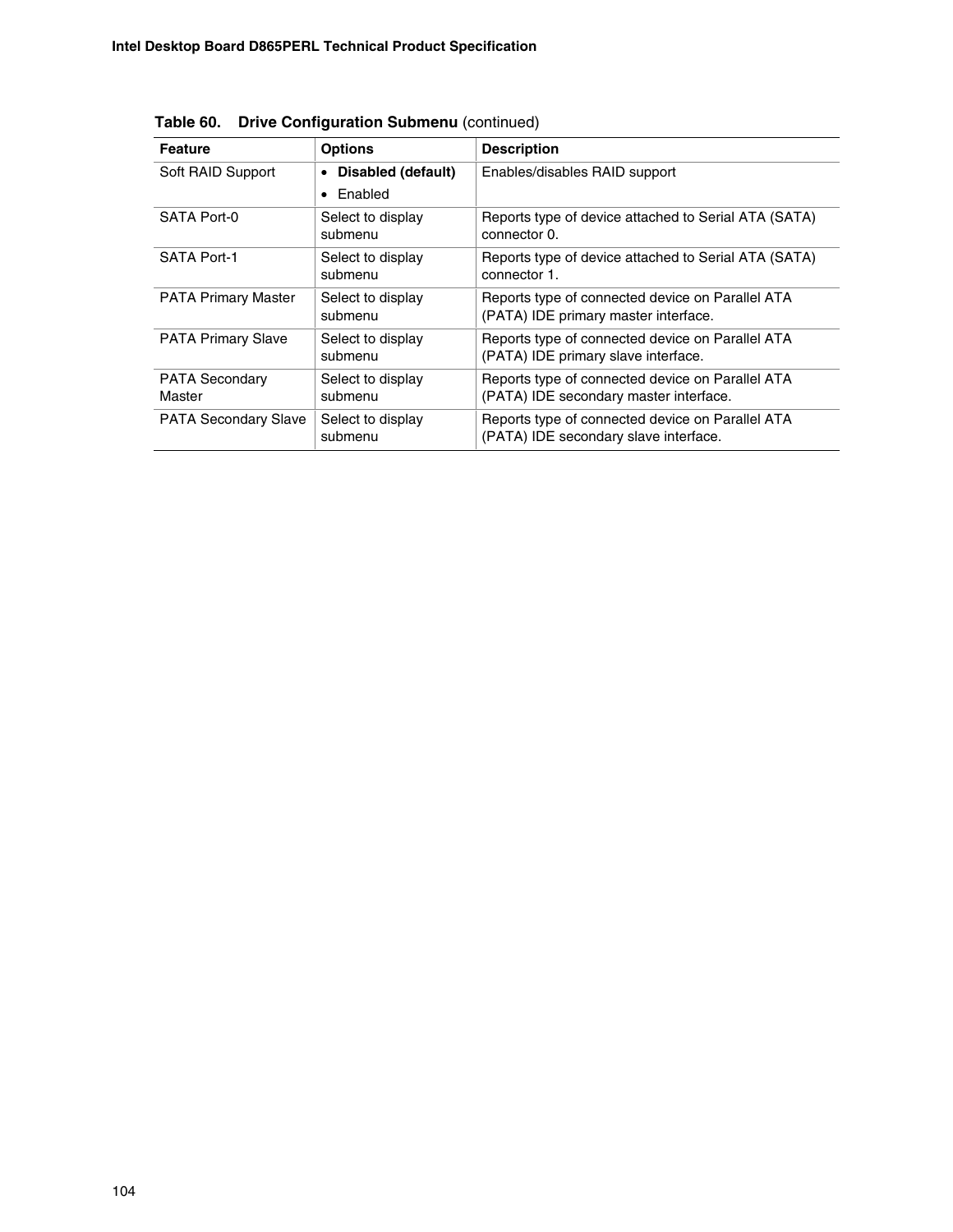#### **4.4.4.1 SATA/PATA Submenus**

To access these submenus, select Advanced on the menu bar, then Drive Configuration, and then the device to be configured.

| Maintenance | Main | Advanced            | Security Power            |  | Boot | Exit |
|-------------|------|---------------------|---------------------------|--|------|------|
|             |      | PCI Configuration   |                           |  |      |      |
|             |      | Boot Configuration  |                           |  |      |      |
|             |      |                     | Peripheral Configuration  |  |      |      |
|             |      | Drive Configuration |                           |  |      |      |
|             |      | SATA Port-0         |                           |  |      |      |
|             |      | SATA Port-1         |                           |  |      |      |
|             |      |                     | PATA Primary Master       |  |      |      |
|             |      |                     | PATA Primary Slave        |  |      |      |
|             |      |                     | PATA Secondary Master     |  |      |      |
|             |      |                     | PATA Secondary Slave      |  |      |      |
|             |      |                     | Floppy Configuration      |  |      |      |
|             |      |                     | Event Log Configuration   |  |      |      |
|             |      | Video Configuration |                           |  |      |      |
|             |      | USB Configuration   |                           |  |      |      |
|             |      |                     | Chipset Configuration     |  |      |      |
|             |      |                     | Fan Control Configuration |  |      |      |
|             |      | Hardware Monitoring |                           |  |      |      |

There are six SATA/PATA submenus: SATA Port-0, SATA Port-1, PATA primary master, PATA primary slave, PATA secondary master, and PATA secondary slave. Table 61 on page 106 shows the format of the SATA/PATA submenus. For brevity, only one example is shown.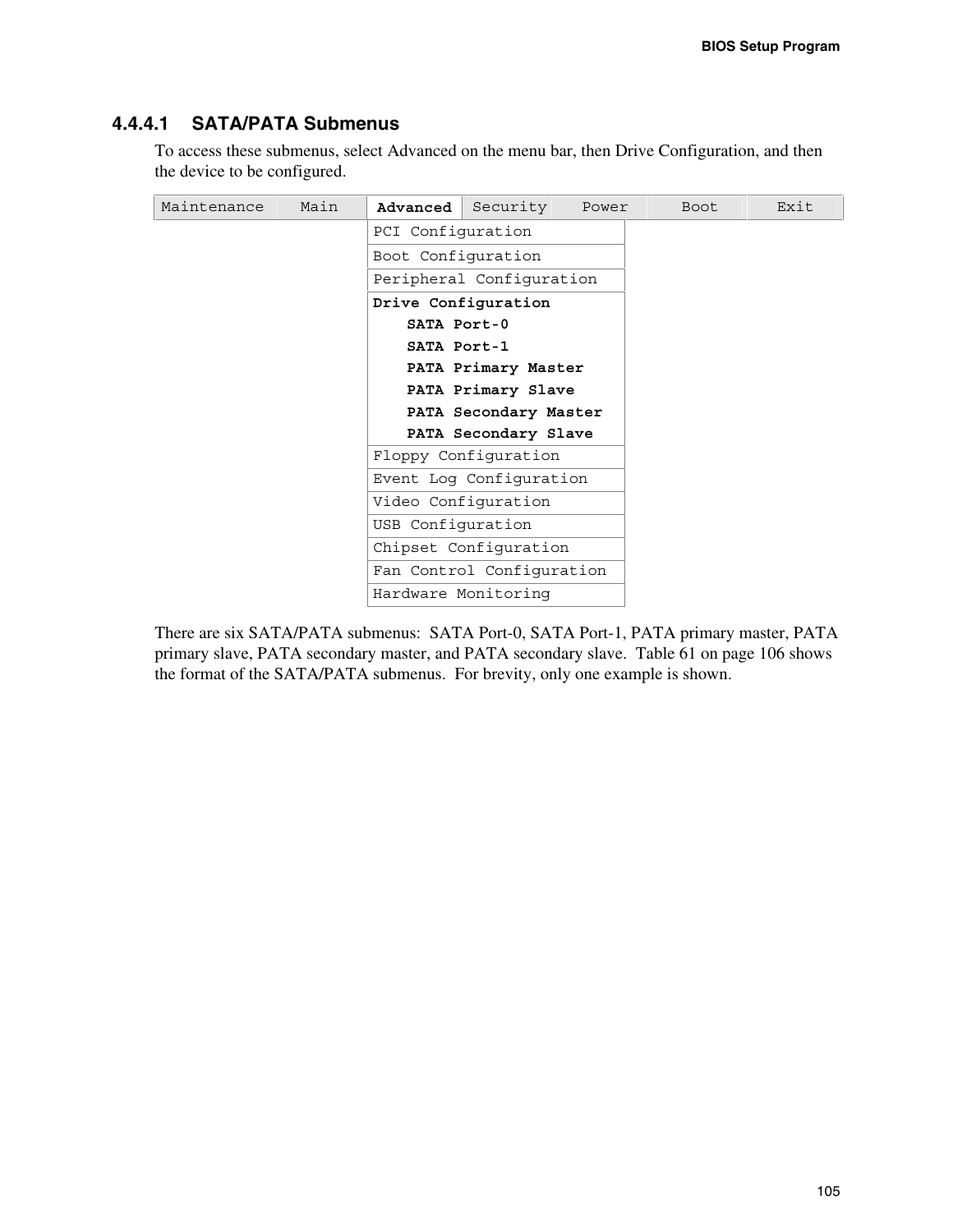| <b>Feature</b>        | <b>Options</b>              | <b>Description</b>                                                                                                                    |
|-----------------------|-----------------------------|---------------------------------------------------------------------------------------------------------------------------------------|
| Drive Installed       | No options                  | Displays the type of drive installed.                                                                                                 |
| <b>Type</b>           | • Auto (default)            | Specifies the IDE configuration mode for IDE devices.                                                                                 |
|                       | • User                      | User allows capabilities to be changed.                                                                                               |
|                       |                             | Auto fills-in capabilities from ATA/ATAPI device.                                                                                     |
| Maximum Capacity      | No options                  | Displays the drive capacity.                                                                                                          |
| LBA/Large Mode        | Disabled                    | Displays whether automatic translation mode is                                                                                        |
|                       | Auto (default)              | enabled for the hard disk.                                                                                                            |
|                       |                             | (This item is read-only unless Type is set to User.)                                                                                  |
| <b>Block Mode</b>     | • Disabled                  | Displays whether automatic multiple sector data                                                                                       |
|                       | Auto (default)              | transfers are enabled.                                                                                                                |
|                       |                             | (This item is read-only unless Type is set to User.)                                                                                  |
| PIO Mode              | Auto (default)              | Sets the PIO mode.                                                                                                                    |
|                       | 0                           | (This item is read-only unless Type is set to User.)                                                                                  |
|                       | 1                           |                                                                                                                                       |
|                       | 2                           |                                                                                                                                       |
|                       | 3                           |                                                                                                                                       |
|                       | 4                           |                                                                                                                                       |
| <b>DMA Mode</b>       | Auto (default)<br>$\bullet$ | Specifies the DMA mode for the drive.                                                                                                 |
|                       | SWDMA0                      | $Auto = Auto-detected$                                                                                                                |
|                       | SWDMA1                      | SWDMAn = Single Word DMAn                                                                                                             |
|                       | SWDMA <sub>2</sub>          | SWDMAn = Multi Word DMAn                                                                                                              |
|                       | MWDMA0                      | $UDMAn = Ultra DMAn$                                                                                                                  |
|                       | MWDMA1                      |                                                                                                                                       |
|                       | MWDMA2                      | (This item is read-only unless Type is set to User.)                                                                                  |
|                       | UDMA0                       |                                                                                                                                       |
|                       | UDMA1                       |                                                                                                                                       |
|                       | UDMA2                       |                                                                                                                                       |
| <b>S.M.A.R.T.</b>     | • Auto (default)            | Enables/disables S.M.A.R.T. (Self-Monitoring, Analysis,                                                                               |
|                       | Disabled<br>٠               | and Reporting Technology).                                                                                                            |
|                       | Enabled                     | (This item is read-only unless Type is set to User.)                                                                                  |
| <b>Cable Detected</b> | No options                  | Displays the type of cable connected to the Parallel<br>ATA IDE interface: 40-conductor or 80-conductor (for<br>ATA-100 peripherals). |

**Table 61. SATA/PATA Submenus** 

Note: If an LS-120 drive is attached to the system, a row entitled ARMD Emulation Type will be displayed in the above table. The BIOS will always recognize the drive as an ATAPI floppy drive. The ARMD Emulation Type should always be set to Floppy.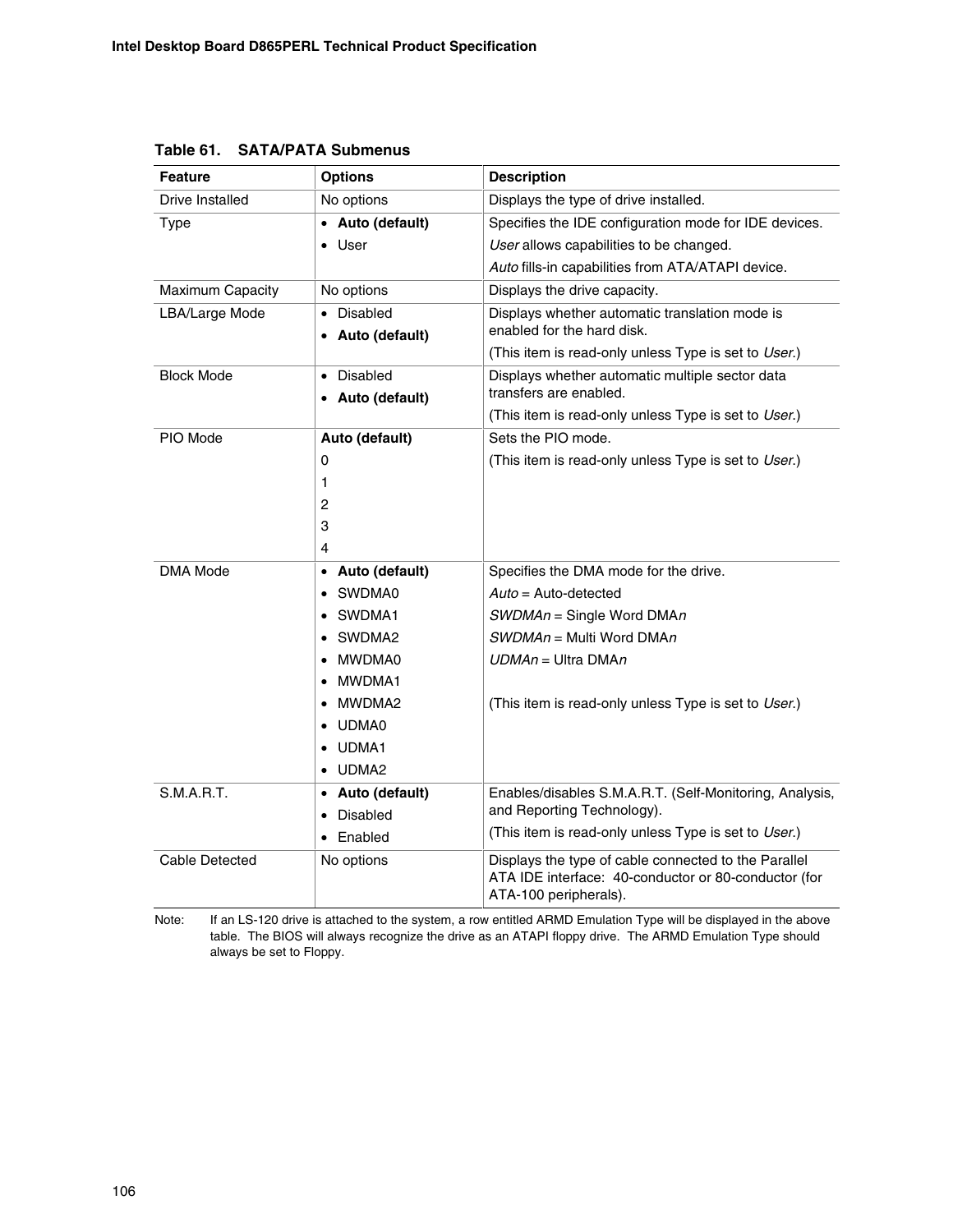# **4.4.5 Floppy Configuration Submenu**

To access this menu, select Advanced on the menu bar and then Floppy Configuration.

| Maintenance | Main | Advanced                  | Security            | Power |  | Boot | Exit |
|-------------|------|---------------------------|---------------------|-------|--|------|------|
|             |      | PCI Configuration         |                     |       |  |      |      |
|             |      | Boot Configuration        |                     |       |  |      |      |
|             |      | Peripheral Configuration  |                     |       |  |      |      |
|             |      |                           | Drive Configuration |       |  |      |      |
|             |      | Floppy Configuration      |                     |       |  |      |      |
|             |      | Event Log Configuration   |                     |       |  |      |      |
|             |      | Video Configuration       |                     |       |  |      |      |
|             |      |                           | USB Configuration   |       |  |      |      |
|             |      | Chipset Configuration     |                     |       |  |      |      |
|             |      | Fan Control Configuration |                     |       |  |      |      |
|             |      | Hardware Monitoring       |                     |       |  |      |      |

The submenu represented by Table 62 is used for configuring the diskette drive.

| <b>Feature</b>         | <b>Options</b>                                      |                            | <b>Description</b>                           |
|------------------------|-----------------------------------------------------|----------------------------|----------------------------------------------|
| Diskette Controller    | • Disabled<br><b>Enabled (default)</b><br>$\bullet$ |                            | Disables or enables the integrated diskette  |
|                        |                                                     |                            | controller.                                  |
| Floppy A               | Disabled<br>$\bullet$                               |                            | Specifies the capacity and physical size of  |
|                        | $\bullet$ 360 KB                                    | $5\frac{1}{4}$             | diskette drive A.                            |
|                        | $\bullet$ 1.2 MB                                    | $5\frac{1}{4}$             |                                              |
|                        | $\bullet$ 720 KB                                    | $3\frac{1}{2}$             |                                              |
|                        | $\bullet$ 1.44 MB                                   | $3\frac{1}{2}$ " (default) |                                              |
|                        | $\bullet$ 2.88 MB                                   | $3\frac{1}{2}$             |                                              |
| Diskette Write Protect | Disabled (default)<br>٠                             |                            | Disables or enables write protection for the |
|                        | Enabled<br>$\bullet$                                |                            | diskette drive.                              |

**Table 62. Floppy Configuration Submenu**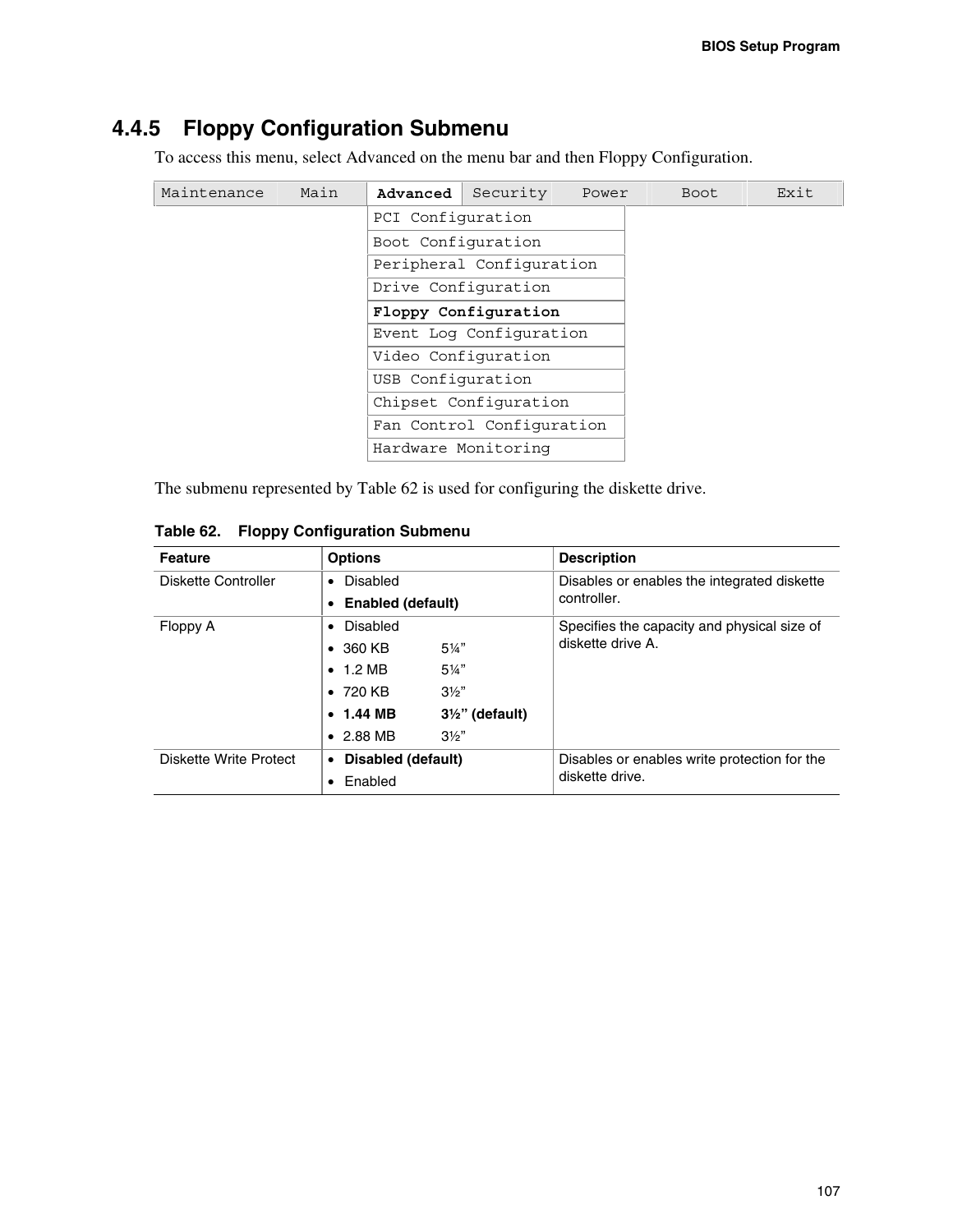# **4.4.6 Event Log Configuration Submenu**

To access this menu, select Advanced on the menu bar and then Event Log Configuration.

| Maintenance | Main | Advanced                | Security                  | Power | Boot | Exit |
|-------------|------|-------------------------|---------------------------|-------|------|------|
|             |      | PCI Configuration       |                           |       |      |      |
|             |      | Boot Configuration      |                           |       |      |      |
|             |      |                         | Peripheral Configuration  |       |      |      |
|             |      | Drive Configuration     |                           |       |      |      |
|             |      | Floppy Configuration    |                           |       |      |      |
|             |      | Event Log Configuration |                           |       |      |      |
|             |      | Video Configuration     |                           |       |      |      |
|             |      | USB Configuration       |                           |       |      |      |
|             |      |                         | Chipset Configuration     |       |      |      |
|             |      |                         | Fan Control Configuration |       |      |      |
|             |      | Hardware Monitoring     |                           |       |      |      |

The submenu represented by Table 63 is used to configure the event logging features.

| <b>Feature</b>      | <b>Options</b>            | <b>Description</b>                                      |  |  |
|---------------------|---------------------------|---------------------------------------------------------|--|--|
| Event Log           | No options                | Indicates if there is space available in the event log. |  |  |
| View Event Log      | [Enter]                   | Displays the event log.                                 |  |  |
| Clear Event Log     | Ok (default)<br>$\bullet$ | Clears the event log after rebooting.                   |  |  |
|                     | $\bullet$ Cancel          |                                                         |  |  |
| Event Logging       | Disabled<br>$\bullet$     | Enables/disables logging of DMI events.                 |  |  |
|                     | <b>Enabled (default)</b>  |                                                         |  |  |
| Mark Events As Read | Ok (default)<br>$\bullet$ | Marks all events as read.                               |  |  |
|                     | Cancel                    |                                                         |  |  |

**Table 63. Event Log Configuration Submenu**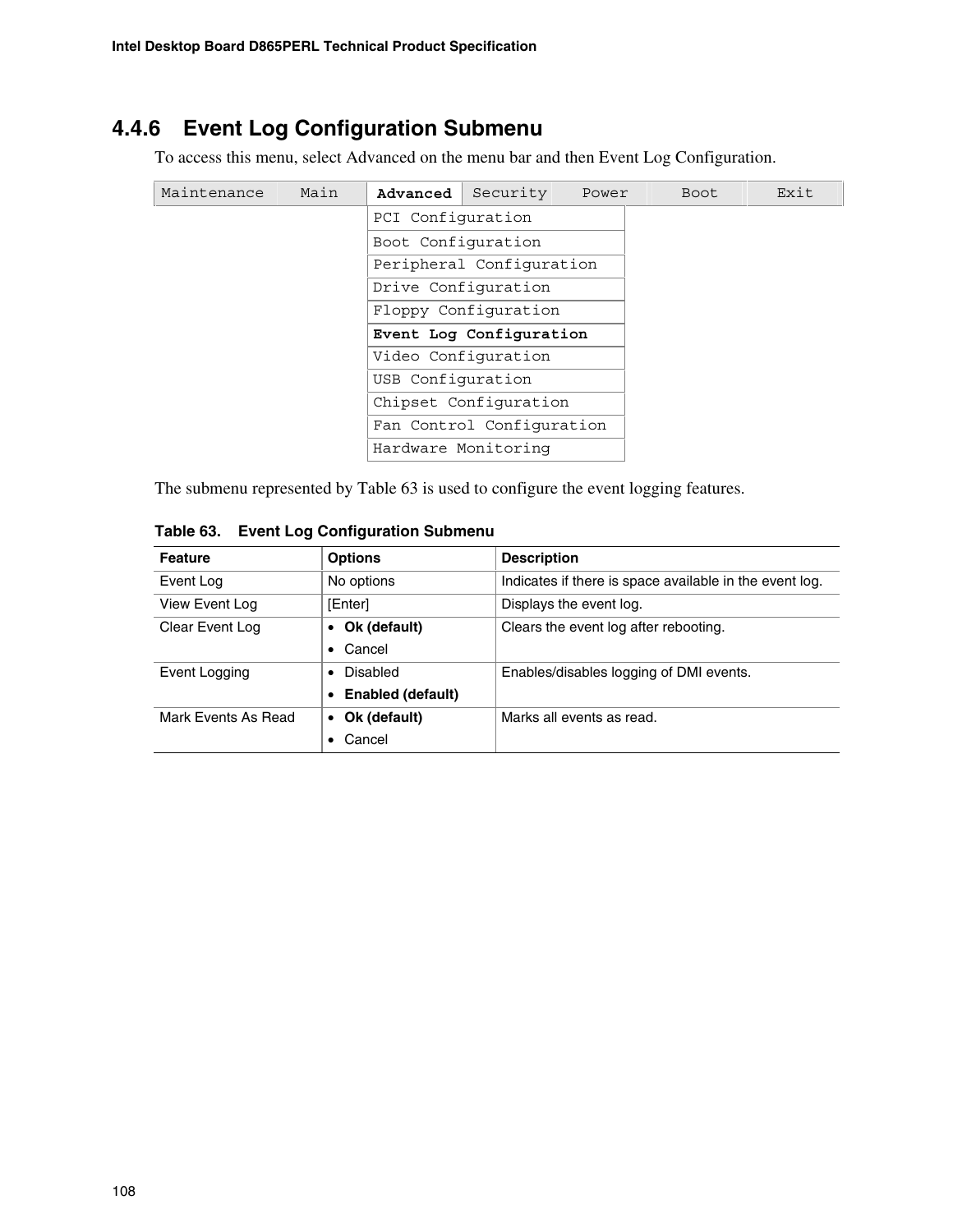# **4.4.7 Video Configuration Submenu**

To access this menu, select Advanced on the menu bar and then Video Configuration.

| Maintenance | Main | Advanced                  | Security            | Power |  | Boot | Exit |
|-------------|------|---------------------------|---------------------|-------|--|------|------|
|             |      |                           | PCI Configuration   |       |  |      |      |
|             |      | Boot Configuration        |                     |       |  |      |      |
|             |      | Peripheral Configuration  |                     |       |  |      |      |
|             |      |                           | Drive Configuration |       |  |      |      |
|             |      | Floppy Configuration      |                     |       |  |      |      |
|             |      | Event Log Configuration   |                     |       |  |      |      |
|             |      | Video Configuration       |                     |       |  |      |      |
|             |      | USB Configuration         |                     |       |  |      |      |
|             |      | Chipset Configuration     |                     |       |  |      |      |
|             |      | Fan Control Configuration |                     |       |  |      |      |
|             |      |                           | Hardware Monitoring |       |  |      |      |

The submenu represented in Table 64 is for configuring the video features.

| Table 64. |  | <b>Video Configuration Submenu</b> |  |
|-----------|--|------------------------------------|--|
|-----------|--|------------------------------------|--|

| <b>Feature</b>           | <b>Options</b>                    | <b>Description</b>                               |
|--------------------------|-----------------------------------|--------------------------------------------------|
| <b>AGP Aperture Size</b> | $\bullet$ 4 MB                    | Sets the aperture size for the video controller. |
|                          | $\bullet$ 8 MB                    |                                                  |
|                          | $\bullet$ 16 MB                   |                                                  |
|                          | $\bullet$ 32 MB                   |                                                  |
|                          | • 64 MB (default)                 |                                                  |
|                          | $\bullet$ 128 MB                  |                                                  |
|                          | $\bullet$ 256 MB                  |                                                  |
| Primary Video Adapter    | <b>AGP</b> (default)<br>$\bullet$ | Selects primary video adapter to be used         |
|                          | $\bullet$ PCI                     | during boot.                                     |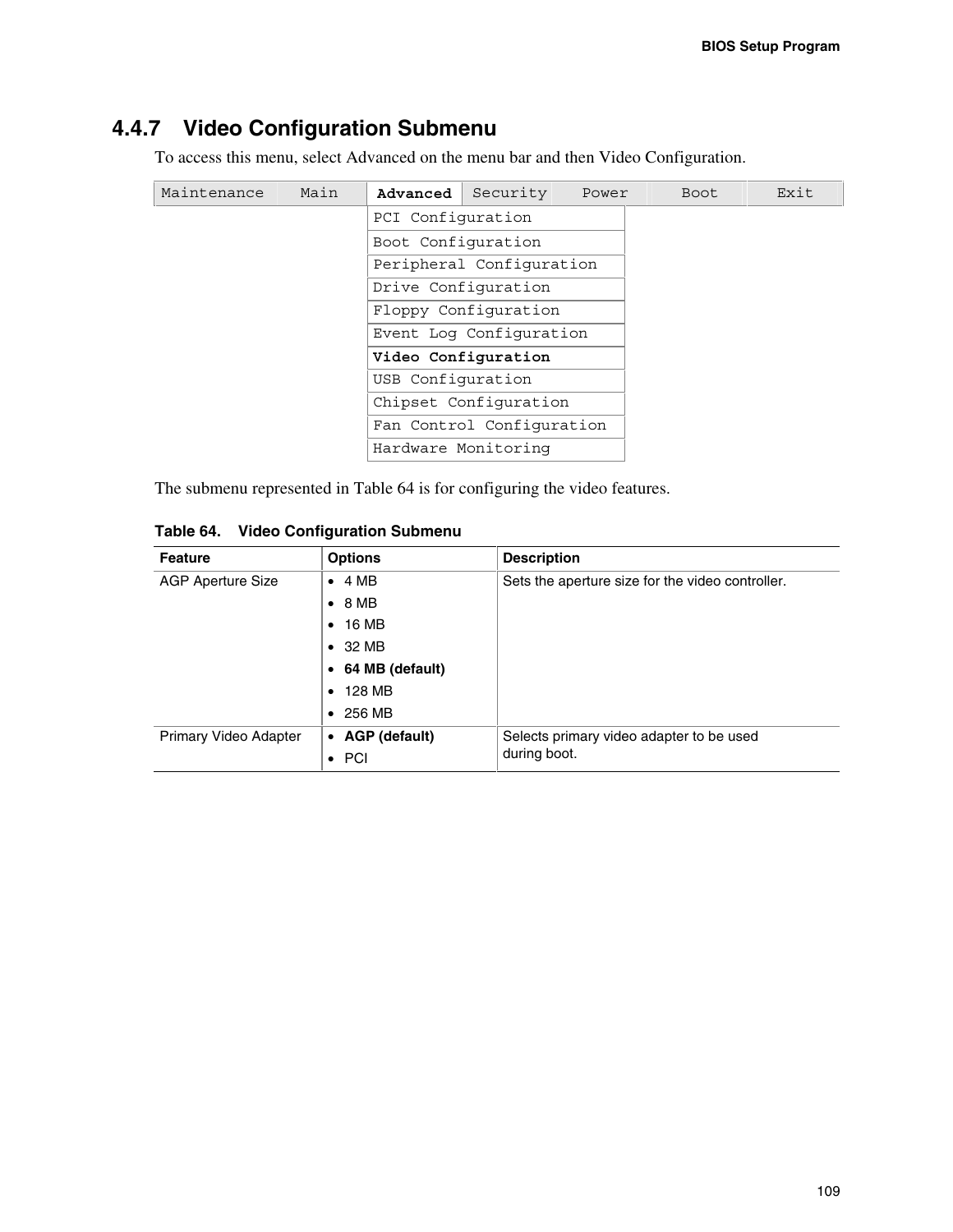# **4.4.8 USB Configuration Submenu**

To access this menu, select Advanced on the menu bar and then USB Configuration.

| Maintenance              | Main              | Advanced             | Security                  | Power | Boot | Exit |
|--------------------------|-------------------|----------------------|---------------------------|-------|------|------|
|                          | PCI Configuration |                      |                           |       |      |      |
|                          |                   | Boot Configuration   |                           |       |      |      |
| Peripheral Configuration |                   |                      |                           |       |      |      |
|                          |                   | Drive Configuration  |                           |       |      |      |
|                          |                   | Floppy Configuration |                           |       |      |      |
|                          |                   |                      | Event Log Configuration   |       |      |      |
|                          |                   | Video Configuration  |                           |       |      |      |
|                          |                   | USB Configuration    |                           |       |      |      |
|                          |                   |                      | Chipset Configuration     |       |      |      |
|                          |                   |                      | Fan Control Configuration |       |      |      |
|                          |                   | Hardware Monitoring  |                           |       |      |      |

The submenu represented in Table 65 is for configuring the USB features.

|  |  | Table 65. USB Configuration Submenu |  |
|--|--|-------------------------------------|--|
|--|--|-------------------------------------|--|

| <b>Feature</b>         | <b>Options</b>                                                 | <b>Description</b>                                                                                |
|------------------------|----------------------------------------------------------------|---------------------------------------------------------------------------------------------------|
| <b>High-Speed USB</b>  | <b>Enabled (default)</b><br>Disabled                           | Set to <i>Disabled</i> when a USB 2.0 driver is not<br>available.                                 |
| Legacy USB Support     | Disabled<br>$\bullet$<br><b>Enabled (default)</b><br>$\bullet$ | Enables/disables legacy USB support.                                                              |
| USB 2.0 Legacy Support | <b>FullSpeed (default)</b><br>$\bullet$<br>HiSpeed             | Configures the USB 2.0 Legacy support.<br>$HiSpeed = 480$ Mbits/sec<br>$FullSpeed = 12 Mbits/sec$ |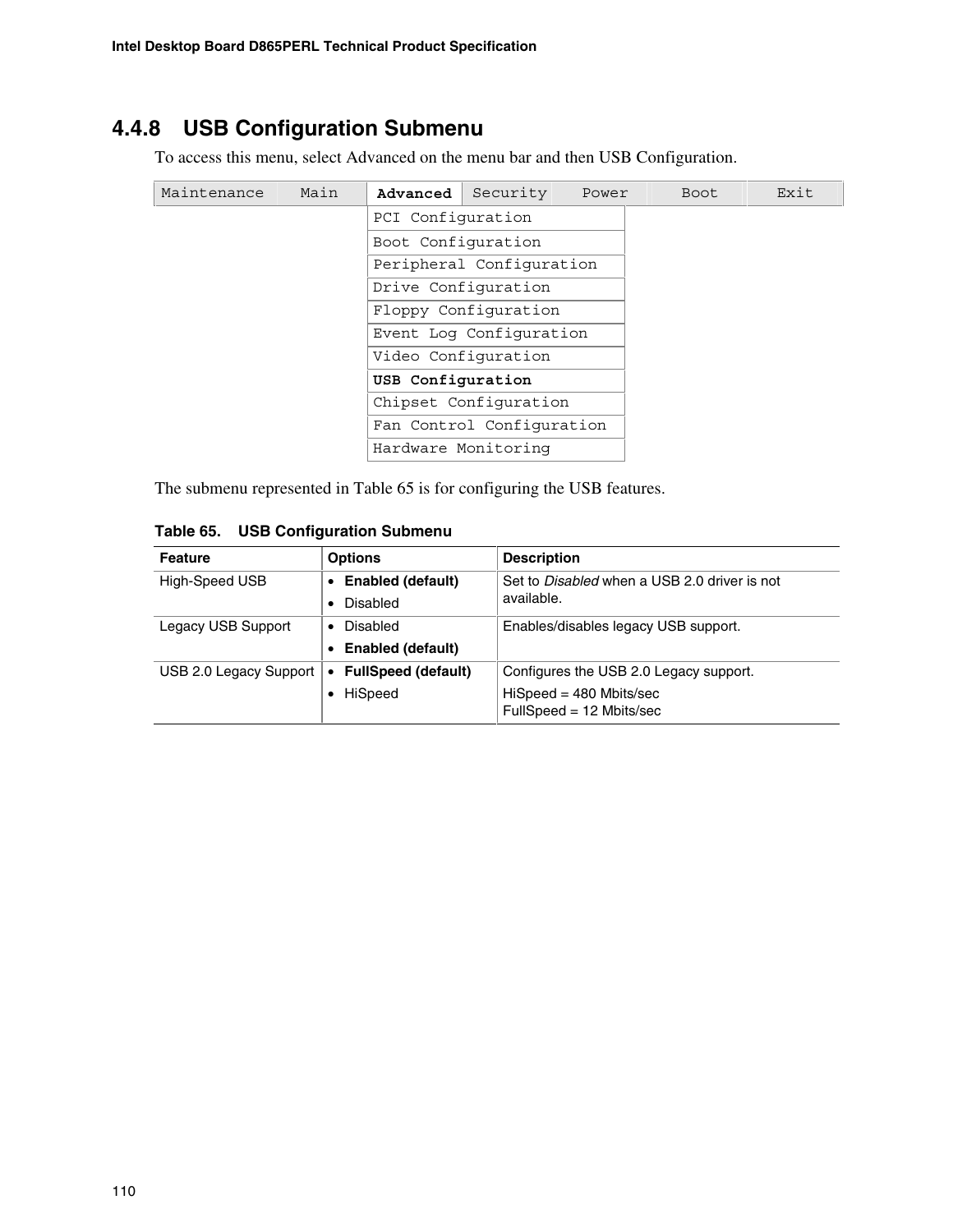# **4.4.9 Chipset Configuration Submenu**

To access this menu, select Advanced on the menu bar and then Chipset Configuration.

| Maintenance | Main | Advanced                 | Security                  | Power |  | Boot | Exit |
|-------------|------|--------------------------|---------------------------|-------|--|------|------|
|             |      | PCI Configuration        |                           |       |  |      |      |
|             |      | Boot Configuration       |                           |       |  |      |      |
|             |      | Peripheral Configuration |                           |       |  |      |      |
|             |      |                          | Drive Configuration       |       |  |      |      |
|             |      | Floppy Configuration     |                           |       |  |      |      |
|             |      |                          | Event Log Configuration   |       |  |      |      |
|             |      | Video Configuration      |                           |       |  |      |      |
|             |      |                          | USB Configuration         |       |  |      |      |
|             |      | Chipset Configuration    |                           |       |  |      |      |
|             |      |                          | Fan Control Configuration |       |  |      |      |
|             |      | Hardware Monitoring      |                           |       |  |      |      |

The submenu represented in Table 66 is for configuring chipset options.

| <b>Feature</b>           | <b>Options</b>                            | <b>Description</b>                                                                                     |  |  |  |
|--------------------------|-------------------------------------------|--------------------------------------------------------------------------------------------------------|--|--|--|
| <b>ISA Enable Bit</b>    | Disabled<br>٠                             | When set to <i>Enable</i> , a PCI-to-PCI bridge will only                                              |  |  |  |
|                          | <b>Enabled (default)</b><br>٠             | recognize I/O addresses that do not alias to an ISA<br>range (within the bridge's assigned I/O range). |  |  |  |
| <b>PCI Latency Timer</b> | $\bullet$ 32 (default)                    | Allows you to control the time (in PCI bus clock                                                       |  |  |  |
|                          | • 64                                      | cycles) that an agent on the PC bus can hold the bus                                                   |  |  |  |
|                          | •96                                       | when another agent has requested the bus.                                                              |  |  |  |
|                          | • 128                                     |                                                                                                        |  |  |  |
|                          | • 160                                     |                                                                                                        |  |  |  |
|                          | • 192                                     |                                                                                                        |  |  |  |
|                          | .224                                      |                                                                                                        |  |  |  |
|                          | • 248                                     |                                                                                                        |  |  |  |
| Burn-In Mode             | Select to display Burn-In<br>mode submenu | Submenu used to set Burn-In mode configuration<br>options.                                             |  |  |  |

**Table 66. Chipset Configuration Submenu**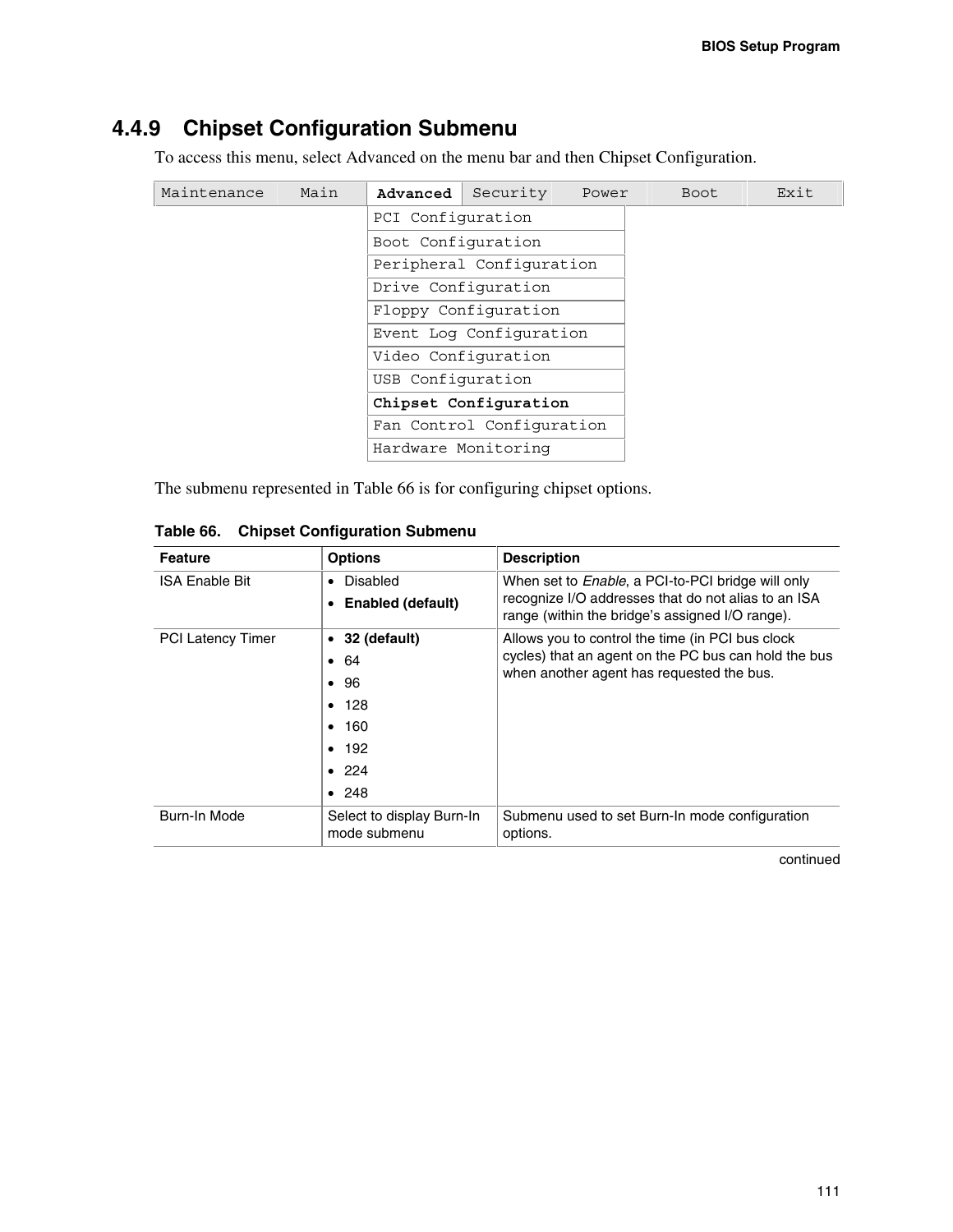| <b>Feature</b>                            | <b>Options</b>                                                                                                          | <b>Description</b>                                                                                                                                                                                                                                                             |
|-------------------------------------------|-------------------------------------------------------------------------------------------------------------------------|--------------------------------------------------------------------------------------------------------------------------------------------------------------------------------------------------------------------------------------------------------------------------------|
| <b>Extended Configuration</b>             | Default (default)<br>User Defined<br>$\bullet$                                                                          | Allows the setting of extended configuration options.                                                                                                                                                                                                                          |
| <b>SDRAM Frequency</b><br>(Note 1)        | Auto (default)<br>$\bullet$<br>266 MHz<br>$\bullet$<br>333 MHz (Note 2)<br>$\bullet$<br>400 MHz $(Mote 3)$<br>$\bullet$ | Allows override of the detected memory frequency.<br>NOTE: If SDRAM Frequency is changed, you must<br>reboot for the change to take effect. After changing<br>this setting and rebooting, the System Memory<br>Speed parameter in the Main menu will reflect the<br>new value. |
| <b>CPC Override</b>                       | • Auto (default)                                                                                                        | Controls the CPC/1n rule mode.                                                                                                                                                                                                                                                 |
|                                           | Enabled<br>$\bullet$<br>Disabled<br>$\bullet$                                                                           | Enabled allows the DRAM controller to attempt chip<br>select assertions in two consecutive common clocks.                                                                                                                                                                      |
| <b>SDRAM Timing Control</b><br>(Note 1)   | Auto (default)<br>$\bullet$<br>Manual - Aggressive<br>$\bullet$<br>Manual - User Defined                                | Auto = Timings will be programmed according to the<br>memory detected.<br>$Manual - Aggressive = Selects most aggressive$<br>user-defined timings.<br>Manual – User Defined = Allows manual override of<br>detected SDRAM settings.                                            |
| SDRAM RAS Active to<br>Precharge (Note 4) | • 8<br>$\overline{7}$<br>$\bullet$<br>6 (default)<br>$\bullet$<br>-5<br>$\bullet$                                       | Corresponds to tRAS.                                                                                                                                                                                                                                                           |
| <b>SDRAM CAS# Latency</b><br>(Note 4)     | • 2.0<br>2.5 (default)<br>$\bullet$<br>3.0<br>$\bullet$                                                                 | Selects the number of clock cycles required to<br>address a column in memory.                                                                                                                                                                                                  |
| SDRAM RAS# to CAS#<br>Delay (Note 4)      | $\bullet$ 4<br>3 (default)<br>$\bullet$<br>$\overline{2}$<br>$\bullet$                                                  | Selects the number of clock cycles between<br>addressing a row and addressing a column.                                                                                                                                                                                        |
| <b>SDRAM RAS#</b><br>Precharge (Note 4)   | $\bullet$ 4<br>3 (default)<br>$\overline{2}$<br>$\bullet$                                                               | Selects the length of time required before accessing<br>a new row.                                                                                                                                                                                                             |

**Table 66. Chipset Configuration Submenu** (continued)

Notes:

1. This feature is displayed only if Extended Configuration is set to User Defined.

2. This option is displayed only if the installed processor has a 533 MHz system bus.

3. This option is displayed only if the installed processor has an 800 MHz system bus.

4. This feature is displayed only if SDRAM Timing Control is set to Manual – User Defined.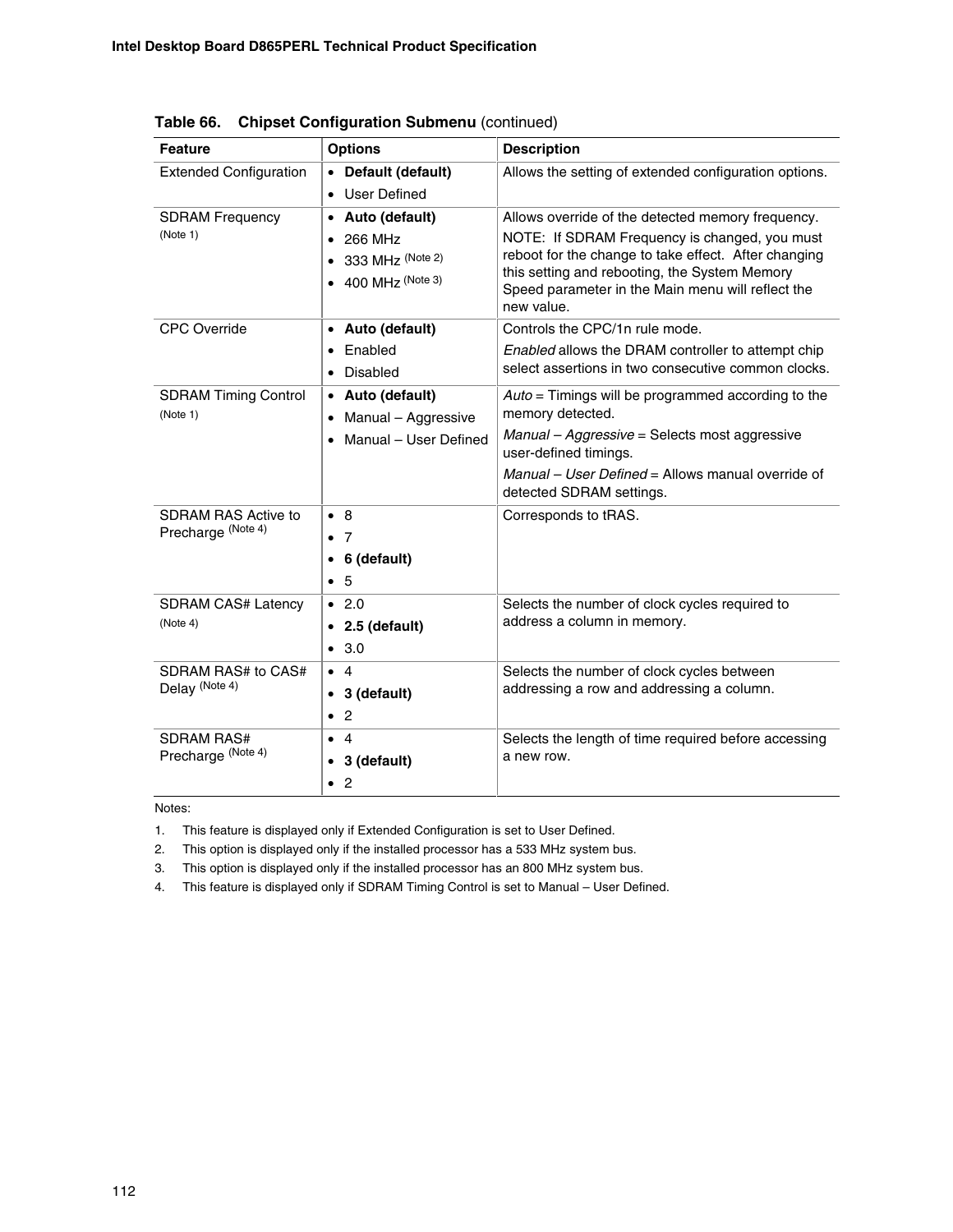#### **4.4.9.1 Burn-In Mode Submenu**

To access this menu, select Advanced on the menu bar, then Chipset Configuration, and then Burn-In Mode.

| Maintenance | Main | Advanced            | Security                  | Power |  | Boot | Exit |
|-------------|------|---------------------|---------------------------|-------|--|------|------|
|             |      | PCI Configuration   |                           |       |  |      |      |
|             |      |                     | Boot Configuration        |       |  |      |      |
|             |      |                     | Peripheral Configuration  |       |  |      |      |
|             |      |                     | Drive Configuration       |       |  |      |      |
|             |      |                     | Floppy Configuration      |       |  |      |      |
|             |      |                     | Event Log Configuration   |       |  |      |      |
|             |      | Video Configuration |                           |       |  |      |      |
|             |      | USB Configuration   |                           |       |  |      |      |
|             |      |                     | Chipset Configuration     |       |  |      |      |
|             |      |                     | Burn-In Mode              |       |  |      |      |
|             |      |                     | Fan Control Configuration |       |  |      |      |
|             |      | Hardware Monitoring |                           |       |  |      |      |

The submenu represented in Table 67 is for configuring Burn-In Mode options.

| <b>Feature</b>       | <b>Options</b>                 | <b>Description</b>                                                                                                            |
|----------------------|--------------------------------|-------------------------------------------------------------------------------------------------------------------------------|
| Do you wish to       | • No (default)                 | Enables or disables setting of burn-in mode options.                                                                          |
| continue?            | Continue<br>$\bullet$          | Burn-in Mode is an unsupported capability for use by<br>system engineers and technicians for validation and<br>test purposes. |
| Host and I/O Burn-In | • Default (default)            | Alters the host clock (system bus) and I/O clocks                                                                             |
| Mode                 | $-2.0\%$                       | (AGP and PCI) by the percentage selected.                                                                                     |
|                      | $-1.0\%$                       |                                                                                                                               |
|                      | $\bullet$ +1.0%                | If this option is set to anything other than <i>Default</i> , the                                                             |
|                      | $+2.0\%$                       | AGP/PCI Burn-In Mode (shown below) is<br>automatically set to Default.                                                        |
|                      | $\bullet$ +3.0%                |                                                                                                                               |
|                      | $+4.0\%$                       |                                                                                                                               |
| AGP/PCI Burn-In Mode | Default (default)<br>$\bullet$ | Enables the selection of specific AGP/PCI clock                                                                               |
|                      | 63.88/31.94 MHz<br>$\bullet$   | frequencies. The host clock (system bus speed) is                                                                             |
|                      | 68.05/34.02 MHz<br>$\bullet$   | not changed.                                                                                                                  |
|                      | 69.44/34.72 MHz<br>$\bullet$   |                                                                                                                               |
|                      | 70.83/35.41 MHz<br>$\bullet$   | If this option is set to anything other than Default, the<br>Host and I/O Burn-In Mode (shown above) is                       |
|                      | 72.22/36.11 MHz<br>٠           | automatically set to Default.                                                                                                 |
|                      | 73.60/36.80 MHz<br>$\bullet$   |                                                                                                                               |

**Table 67. Burn-In Mode Submenu** 

# $\hat{\mathbb{A}}$  **CAUTION**

*These settings are intended for validation and test purposes only. Altering host and I/O clock frequencies may reduce system stability and/or shorten the useful life of the processor. Operation at settings beyond component specification is not covered by Intel component warranties. If any problems occur during operation at non-default settings, return the board to default values.*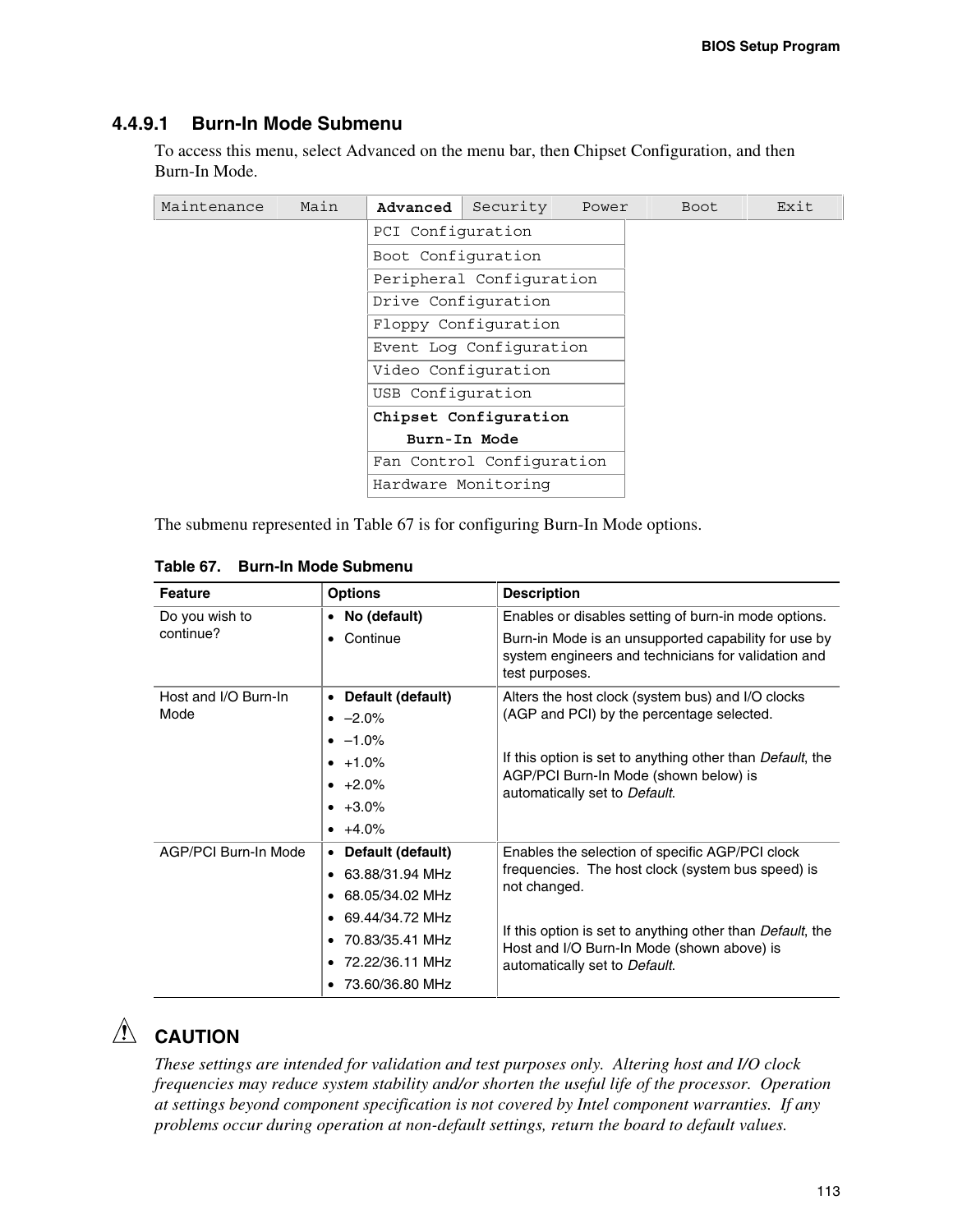### **4.4.10 Fan Control Configuration Submenu**

To access this menu, select Advanced on the menu bar and then Fan Control Configuration.

| Maintenance | Main | Advanced                | Security                  | Power | Boot | Exit |
|-------------|------|-------------------------|---------------------------|-------|------|------|
|             |      | PCI Configuration       |                           |       |      |      |
|             |      | Boot Configuration      |                           |       |      |      |
|             |      |                         | Peripheral Configuration  |       |      |      |
|             |      |                         | Drive Configuration       |       |      |      |
|             |      | Floppy Configuration    |                           |       |      |      |
|             |      | Event Log Configuration |                           |       |      |      |
|             |      | Video Configuration     |                           |       |      |      |
|             |      | USB Configuration       |                           |       |      |      |
|             |      |                         | Chipset Configuration     |       |      |      |
|             |      |                         | Fan Control Configuration |       |      |      |
|             |      | Hardware Monitoring     |                           |       |      |      |

The submenu represented in Table 68 is for configuring fan control options.

| Table 68. |  | <b>Fan Control Configuration Submenu</b> |  |
|-----------|--|------------------------------------------|--|
|-----------|--|------------------------------------------|--|

| <b>Feature</b>   | <b>Options</b>                    | <b>Description</b>                                                                           |
|------------------|-----------------------------------|----------------------------------------------------------------------------------------------|
| Fan Control      | Disabled<br>$\bullet$             | Enables or disables fan control.                                                             |
|                  | <b>Enabled (default)</b>          |                                                                                              |
| Lowest Fan Speed | • Slow (default)<br>$\bullet$ Off | Defines the lower limit of chassis fan speed<br>operation.                                   |
|                  |                                   | When set to Slow, at low system temperatures the<br>fans will continue to run at slow speed. |
|                  |                                   | When set to Off, at low system temperatures the fans<br>will turn off.                       |

Note: These options will not take effect until power has been completely removed from the system. After saving the BIOS settings and turning off the system, unplug the power cord from the system and wait at least 30 seconds before reapplying power and turning the system back on.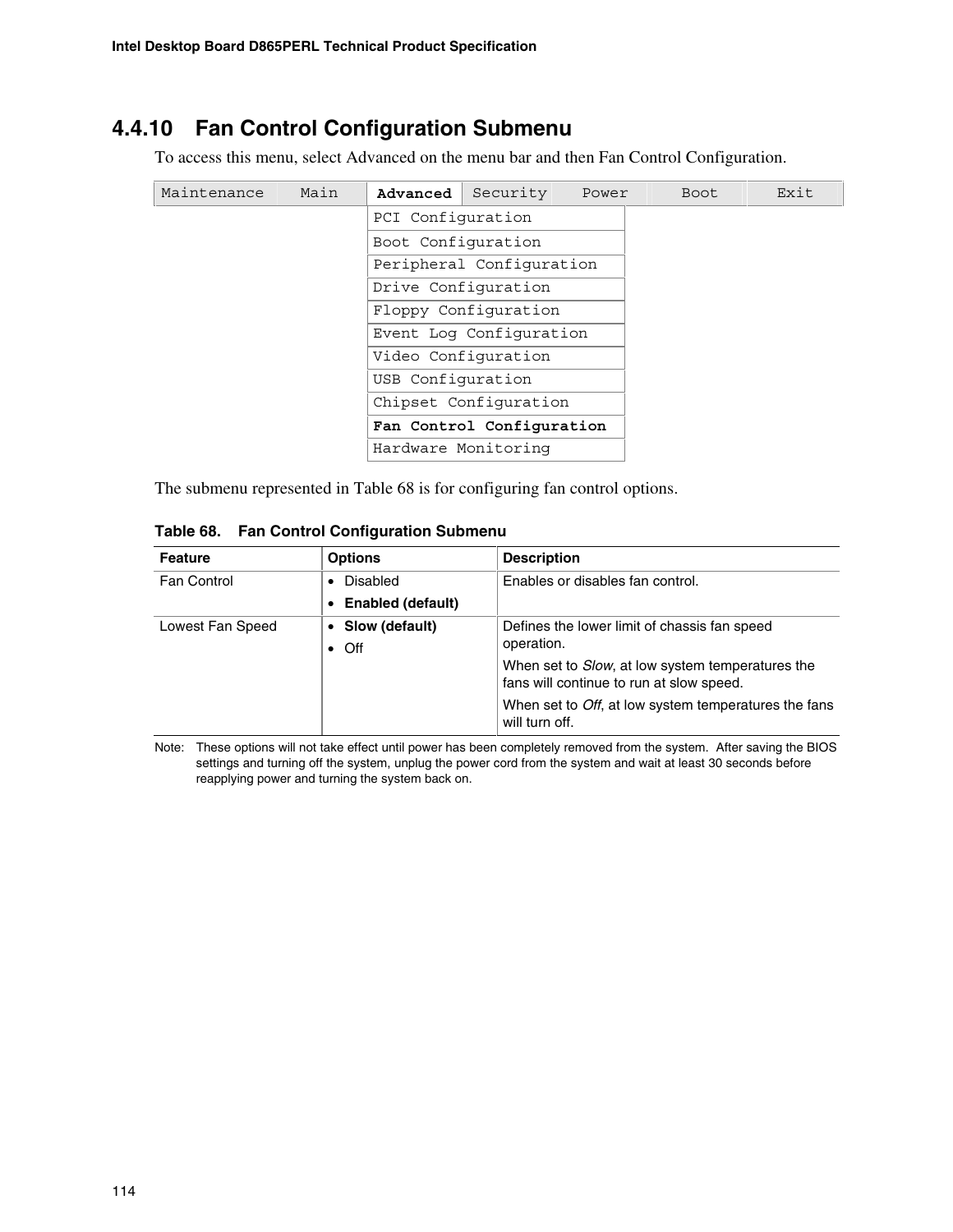# **4.4.11 Hardware Monitoring**

To access this screen, select Advanced on the menu bar and then Hardware Monitoring.

| Maintenance | Main | Advanced                  | Security          | Power |  | Boot | Exit |
|-------------|------|---------------------------|-------------------|-------|--|------|------|
|             |      |                           | PCI Configuration |       |  |      |      |
|             |      | Boot Configuration        |                   |       |  |      |      |
|             |      | Peripheral Configuration  |                   |       |  |      |      |
|             |      | Drive Configuration       |                   |       |  |      |      |
|             |      | Floppy Configuration      |                   |       |  |      |      |
|             |      | Event Log Configuration   |                   |       |  |      |      |
|             |      | Video Configuration       |                   |       |  |      |      |
|             |      | USB Configuration         |                   |       |  |      |      |
|             |      | Chipset Configuration     |                   |       |  |      |      |
|             |      | Fan Control Configuration |                   |       |  |      |      |
|             |      | Hardware Monitoring       |                   |       |  |      |      |

Table 69 represents an example of the hardware monitoring display.

#### **Table 69. Hardware Monitoring Display**

| <b>Feature</b>             | <b>Description</b>                             |
|----------------------------|------------------------------------------------|
| Processor Zone Temperature | Displays temperature in Celsius and Fahrenheit |
| System Zone 1 Temperature  | Displays temperature in Celsius and Fahrenheit |
| System Zone 2 Temperature  | Displays temperature in Celsius and Fahrenheit |
| Processor Fan Speed        | Displays fan speed in RPM                      |
| <b>Front Fan Speed</b>     | Displays fan speed in RPM                      |
| Rear Fan Speed             | Displays fan speed in RPM                      |
| $+1.5$ V in                | Displays voltage level of $+1.5$ V in supply   |
| Vccp                       | Displays voltage level of Vccp supply          |
| $+3.3$ V in                | Displays voltage level of +3.3 V in supply     |
| $+5$ V in                  | Displays voltage level of $+5$ V in supply     |
| $+12$ V in                 | Displays voltage level of $+12$ V in supply    |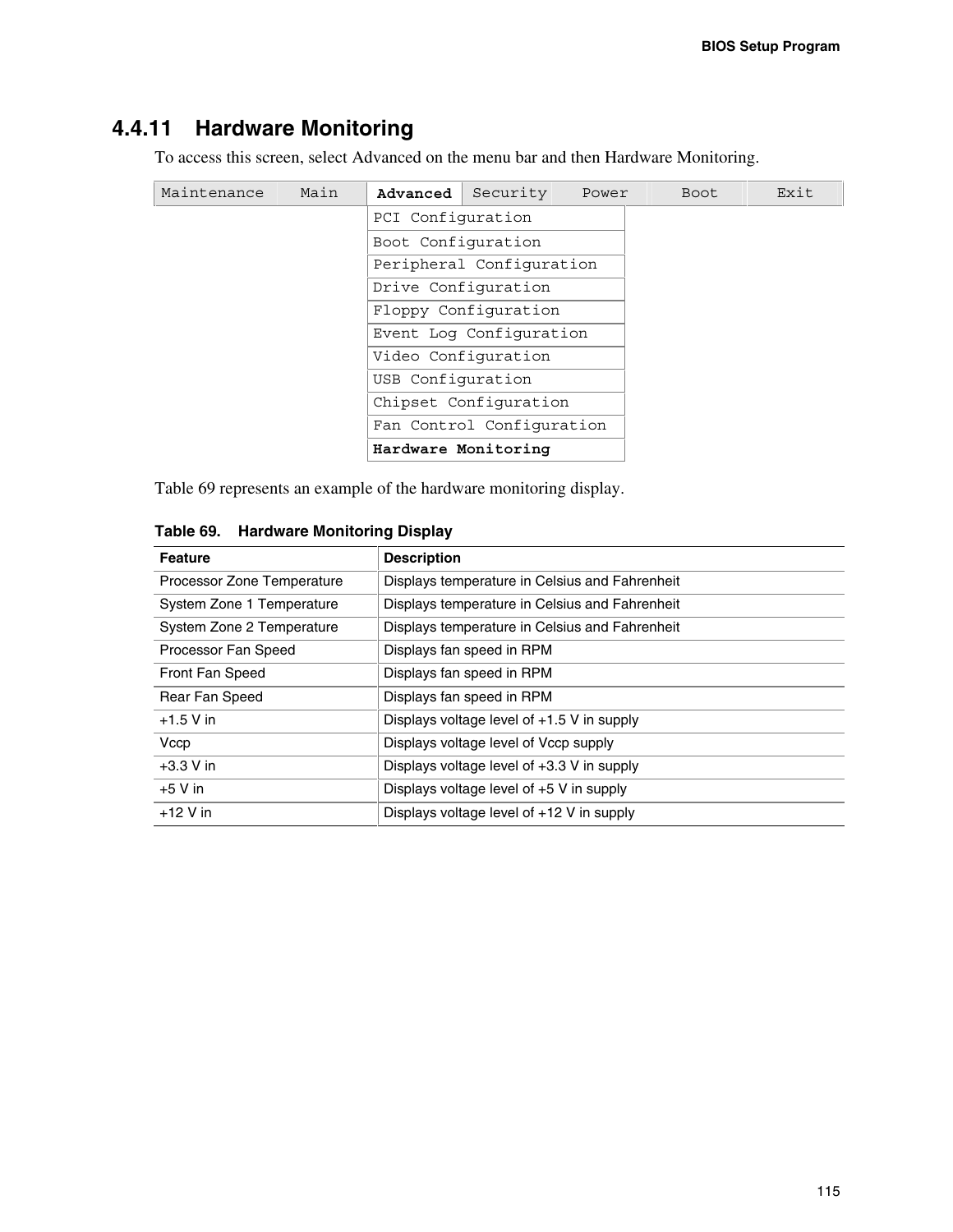# **4.5 Security Menu**

To access this menu, select Security from the menu bar at the top of the screen.

| Maintenance | Main | Advanced   Security |  | Power | Boot | Exit |
|-------------|------|---------------------|--|-------|------|------|
|-------------|------|---------------------|--|-------|------|------|

The menu represented by Table 70 is for setting passwords and security features.

| If no password entered previously: |                                                                     |                                                                                                                                                                                        |  |  |  |  |
|------------------------------------|---------------------------------------------------------------------|----------------------------------------------------------------------------------------------------------------------------------------------------------------------------------------|--|--|--|--|
| <b>Feature</b>                     | <b>Options</b>                                                      | <b>Description</b>                                                                                                                                                                     |  |  |  |  |
| <b>Supervisor Password</b>         | No options                                                          | Reports if there is a supervisor password set.                                                                                                                                         |  |  |  |  |
| <b>User Password</b>               | No options                                                          | Reports if there is a user password set.                                                                                                                                               |  |  |  |  |
| Set Supervisor Password            | Password can be up to seven<br>alphanumeric characters.<br>(Note 1) | Specifies the supervisor password.                                                                                                                                                     |  |  |  |  |
| User Access Level<br>(Note 2)      | • No Access<br><b>View Only</b>                                     | Sets the user access rights to the BIOS Setup<br>Utility.                                                                                                                              |  |  |  |  |
|                                    | Limited<br>$\bullet$<br>• Full (default)                            | No Access prevents user access to the BIOS<br>Setup Utility.                                                                                                                           |  |  |  |  |
|                                    |                                                                     | View Only allows the user to view but not<br>change the BIOS Setup Utility fields.                                                                                                     |  |  |  |  |
|                                    |                                                                     | Limited allows the user to changes some<br>fields.                                                                                                                                     |  |  |  |  |
|                                    |                                                                     | Full allows the user to changes all fields<br>except the supervisor password.                                                                                                          |  |  |  |  |
| Set User Password                  | Password can be up to seven<br>alphanumeric characters.<br>(Note 1) | Specifies the user password.                                                                                                                                                           |  |  |  |  |
| Clear User Password                | • Ok (default)                                                      | Clears the user password.                                                                                                                                                              |  |  |  |  |
| (Note 3)                           | • Cancel                                                            |                                                                                                                                                                                        |  |  |  |  |
| Chassis Intrusion                  | Disabled (default)<br>$\bullet$                                     | Disabled = Disables Chassis Intrusion                                                                                                                                                  |  |  |  |  |
|                                    | $\bullet$ Log                                                       | $Log = Logs$ the intrusion in the event log                                                                                                                                            |  |  |  |  |
|                                    | • Log, notify once<br>• Log, notify til cleared                     | Log, notify once = Halts system during POST.<br>User must press <f4> to continue. Intrusion<br/>flag is cleared and the event log is updated.</f4>                                     |  |  |  |  |
|                                    |                                                                     | Log, notify til cleared = Halts system during<br>POST. User must enter BIOS setup Security<br>Menu and select "Clear Chassis Intrusion<br>Status" to clear the Chassis intrusion flag. |  |  |  |  |

**Table 70. Security Menu** 

Notes:

1. Valid password characters are A-Z, a-z, and 0-9.

- 2. This feature is displayed only if a supervisor password has been set.
- 3. This feature is displayed only if a user password has been set.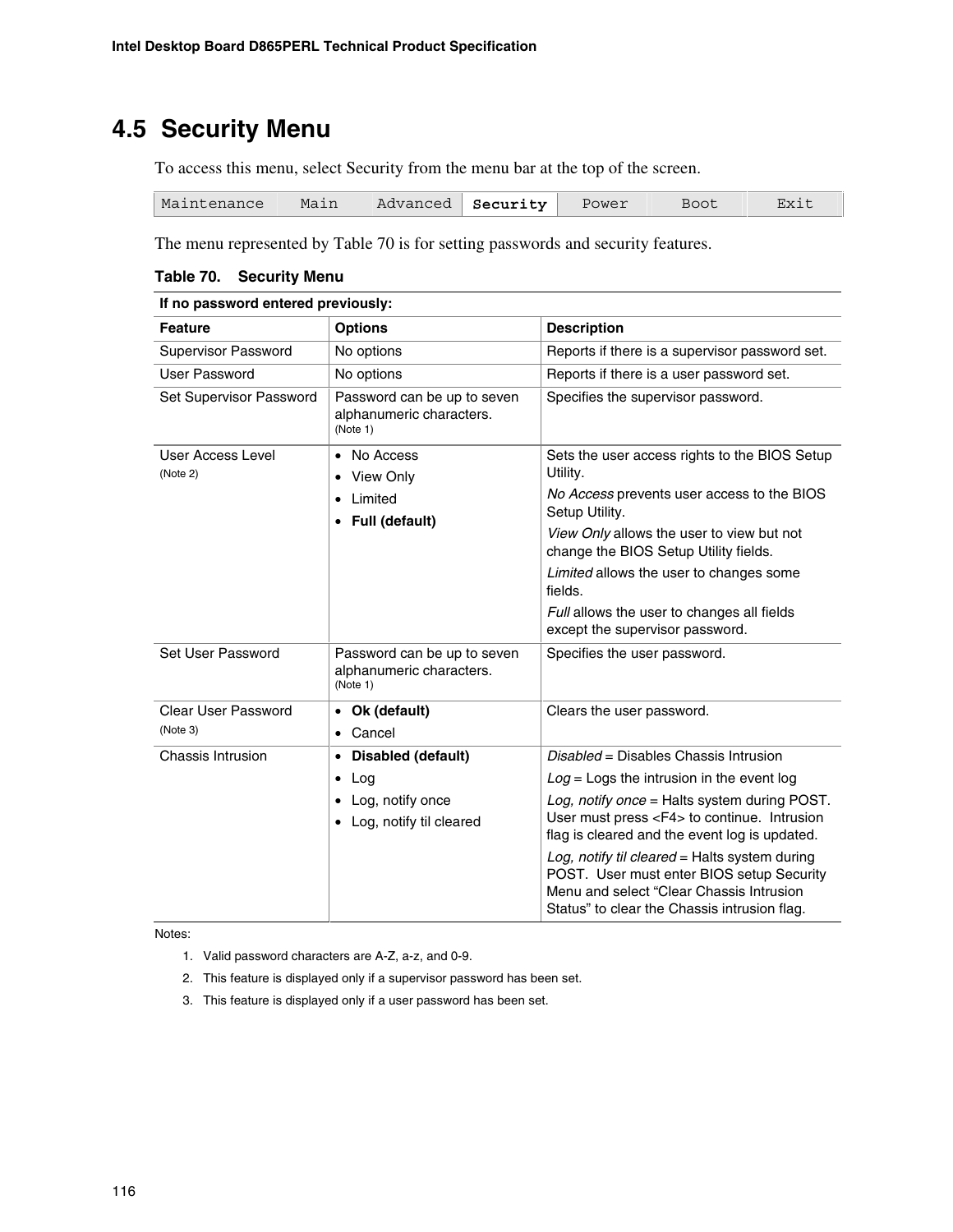### **4.6 Power Menu**

To access this menu, select Power from the menu bar at the top of the screen.

| Maintenance | Main | Advanced Security   Power |      | Boot | Exit |
|-------------|------|---------------------------|------|------|------|
|             |      |                           | ACPI |      |      |

The menu represented in Table 71 is for setting the power management features.

| <b>Feature</b>      | <b>Options</b>                                    | <b>Description</b>                                                                                                                                                                                                                                                                                          |
|---------------------|---------------------------------------------------|-------------------------------------------------------------------------------------------------------------------------------------------------------------------------------------------------------------------------------------------------------------------------------------------------------------|
| <b>ACPI</b>         | Select to display submenu                         | Sets the ACPI power management options.                                                                                                                                                                                                                                                                     |
| After Power Failure | Stay Off<br>٠<br>Last State (default)<br>Power On | Specifies the mode of operation if an AC power loss<br>occurs.<br>Stay Off keeps the computer powered off until the<br>power button is pressed.<br>Last State restores the computer to the power state it<br>was in before the power loss.<br><i>Power On</i> boots the computer when power is<br>restored. |
| Wake on PCI PME     | <b>Stay Off (default)</b><br>٠<br>Power On        | Specifies the computer responds when system<br>power is off and a PCI power management event<br>occurs.                                                                                                                                                                                                     |

**Table 71. Power Menu** 

### **4.6.1 ACPI Submenu**

To access this menu, select Power from the menu bar at the top of the screen and then ACPI.

| Maintenance | Main | Advanced Security | Power | Boot | Exit |
|-------------|------|-------------------|-------|------|------|
|             |      |                   | ACPI  |      |      |

The submenu represented in Table 72 is for setting the ACPI power options.

| Table 72. | <b>ACPI Submenu</b> |
|-----------|---------------------|
|-----------|---------------------|

| <b>Feature</b>            | <b>Options</b>                                     | <b>Description</b>                                                                                                        |  |  |  |  |
|---------------------------|----------------------------------------------------|---------------------------------------------------------------------------------------------------------------------------|--|--|--|--|
| <b>ACPI Suspend State</b> | • S1 State<br>S3 State (default)                   | S1 is the safest mode but consumes more power.<br>S3 consumes less power, but some drivers may not<br>support this state. |  |  |  |  |
| Wake on LAN* from S5      | <b>Stay Off (default)</b><br>$\bullet$<br>Power On | In ACPI soft-off mode only, determines how the<br>system responds to a LAN wake-up event.                                 |  |  |  |  |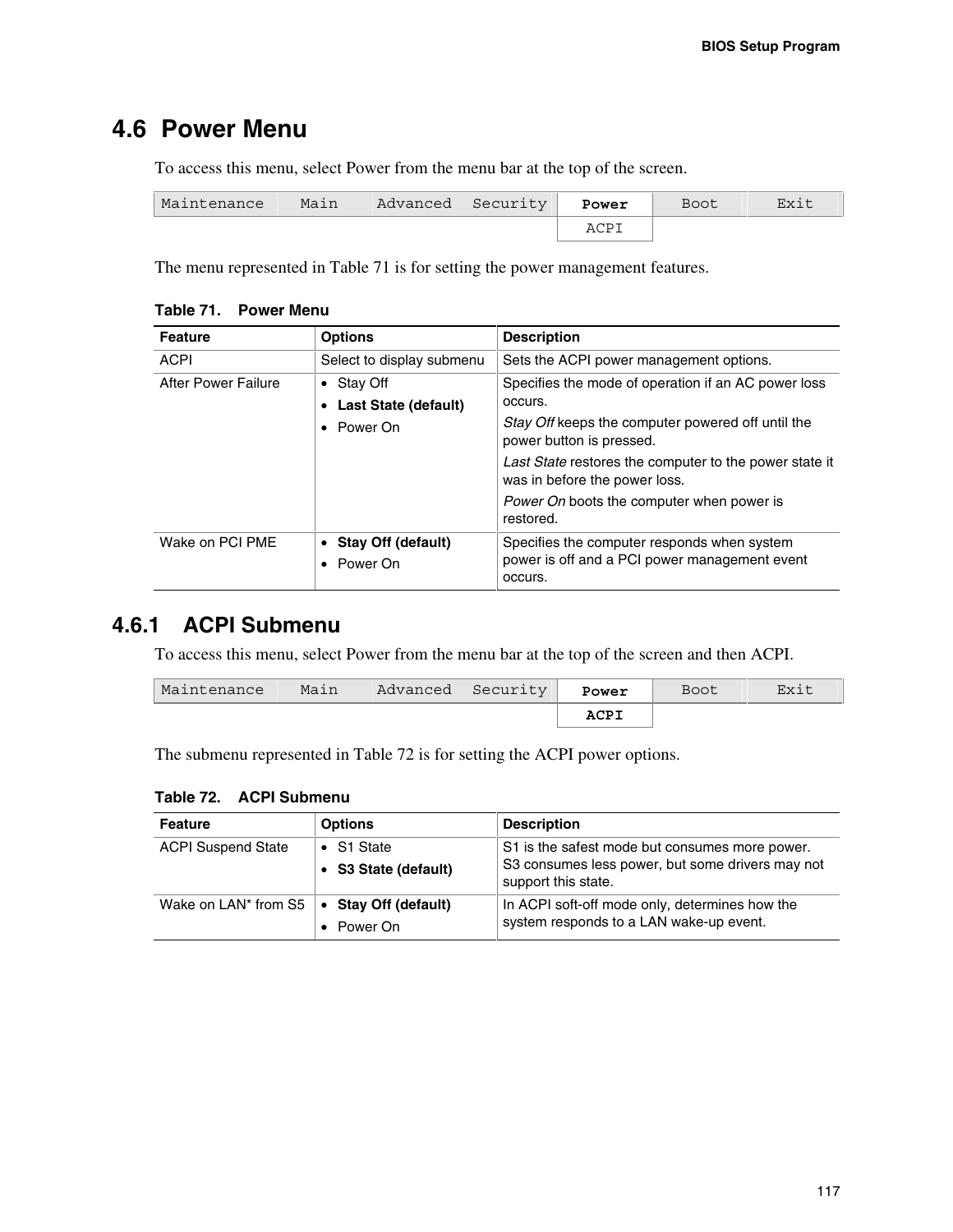# **4.7 Boot Menu**

To access this menu, select Boot from the menu bar at the top of the screen.

| Maintenance | Main | Advanced Security | Power |                      | Boot                | Exit |
|-------------|------|-------------------|-------|----------------------|---------------------|------|
|             |      |                   |       | Boot Device Priority |                     |      |
|             |      |                   |       | Hard Disk Drives     |                     |      |
|             |      |                   |       | Removable Devices    |                     |      |
|             |      |                   |       |                      | ATAPI CD-ROM Drives |      |

The menu represented in Table 73 is used to set the boot features and the boot sequence.

| <b>Feature</b>                       | <b>Options</b>                           | <b>Description</b>                                                       |  |  |
|--------------------------------------|------------------------------------------|--------------------------------------------------------------------------|--|--|
| Silent Boot                          | Disabled<br>$\bullet$                    | Disabled displays normal POST messages.                                  |  |  |
|                                      | <b>Enabled</b><br>$\bullet$              | Enabled displays OEM graphic instead of POST                             |  |  |
|                                      | (default)                                | messages.                                                                |  |  |
| Add-On ROM Display Mode              | <b>Enabled</b><br>$\bullet$<br>(default) | Enables/disables splash screen for add-in cards.                         |  |  |
|                                      | Disabled<br>$\bullet$                    |                                                                          |  |  |
| Intel(R) Rapid BIOS Boot             | Disabled<br>$\bullet$                    | Enables the computer to boot without running certain                     |  |  |
|                                      | <b>Enabled</b><br>$\bullet$<br>(default) | POST tests.                                                              |  |  |
| PXE Boot to LAN                      | <b>Disabled</b><br>$\bullet$             | Disables/enables PXE boot from LAN.                                      |  |  |
|                                      | (default)                                | Note: When set to Enabled, you must reboot for the                       |  |  |
|                                      | Enabled<br>$\bullet$                     | Intel Boot Agent device to be available in the Boot<br>Device menu.      |  |  |
| <b>USB Boot</b>                      | Disabled<br>$\bullet$                    | Disables/enables booting from USB boot devices.                          |  |  |
|                                      | Enabled<br>$\bullet$<br>(default)        |                                                                          |  |  |
| <b>Boot Device Priority</b>          | Select to display<br>submenu             | Specifies the boot sequence from the available types of<br>boot devices. |  |  |
| <b>Hard Disk Drives</b><br>(Note)    | Select to display<br>submenu             | Specifies the boot sequence from the available hard<br>disk drives       |  |  |
| <b>Removable Devices</b><br>(Note)   | Select to display<br>submenu             | Specifies the boot sequence from the available<br>removable devices.     |  |  |
| <b>ATAPI CD-ROM Drives</b><br>(Note) | Select to display<br>submenu             | Specifies the boot sequence from the available ATAPI<br>CD-ROM drives.   |  |  |

#### **Table 73. Boot Menu**

Note: This feature is displayed only if this type of device is present.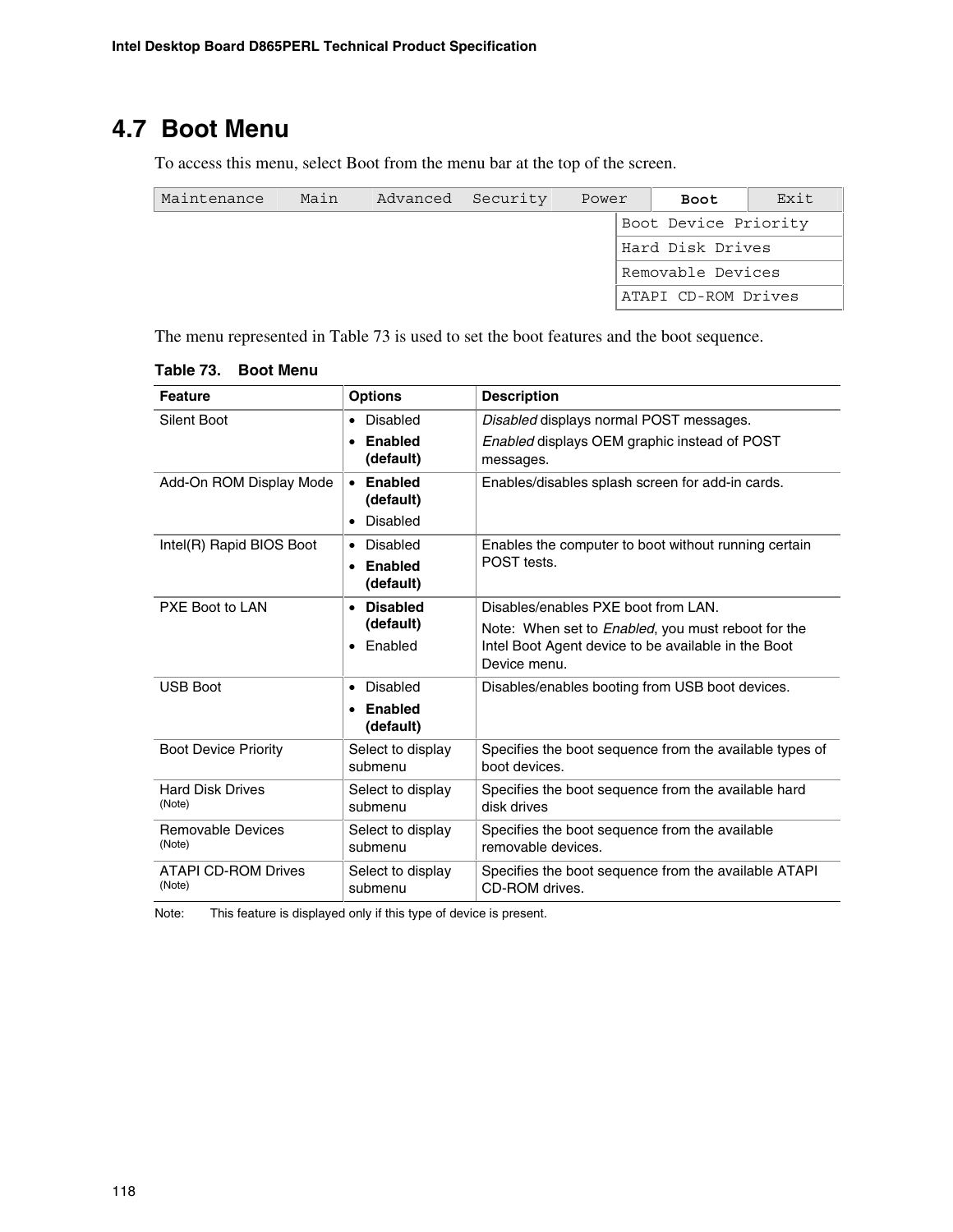### **4.7.1 Boot Device Priority Submenu**

To access this menu, select Boot on the menu bar and then Boot Devices Priority.

| Maintenance | Main | Advanced Security | Power | Boot                 | Exit |
|-------------|------|-------------------|-------|----------------------|------|
|             |      |                   |       | Boot Device Priority |      |
|             |      |                   |       | Hard Disk Drives     |      |
|             |      |                   |       | Removable Devices    |      |
|             |      |                   |       | ATAPI CD-ROM Drives  |      |

The submenu represented in Table 74 is for setting boot devices priority.

| <b>Feature</b>                                 | <b>Options</b>                          | <b>Description</b>                                                                             |
|------------------------------------------------|-----------------------------------------|------------------------------------------------------------------------------------------------|
| 1 <sup>st</sup> Boot Device                    | $\bullet$ 1 <sup>st</sup> Floppy Drive  | Specifies the boot sequence according to the device type.                                      |
| $2nd$ Boot Device                              | <b>Hard Drive device</b>                | To specify boot sequence:                                                                      |
| 3 <sup>rd</sup> Boot Device                    | ID                                      | Select the boot device with $\langle \uparrow \rangle$ or $\langle \downarrow \rangle$ .<br>1. |
| (Up to the number of<br>attached boot devices) | • ATAPI CD-ROM<br>device ID<br>Disabled | Press <enter> to set the selection as the intended<br/>2.<br/>boot device.</enter>             |
|                                                |                                         | The default settings for the first through fourth boot<br>devices are, respectively:           |
|                                                |                                         | $\bullet$ Removable Dev.                                                                       |
|                                                |                                         | <b>Hard Drive</b>                                                                              |
|                                                |                                         | • ATAPI CD-ROM                                                                                 |
|                                                |                                         | Disabled                                                                                       |

**Table 74. Boot Device Priority Submenu** 

Notes:

1. This option is only available when PXE Boot to LAN is set to *Enabled* in the Boot menu.

2. The boot device identifier for Intel Boot Agent (IBA) may vary depending on the BIOS release.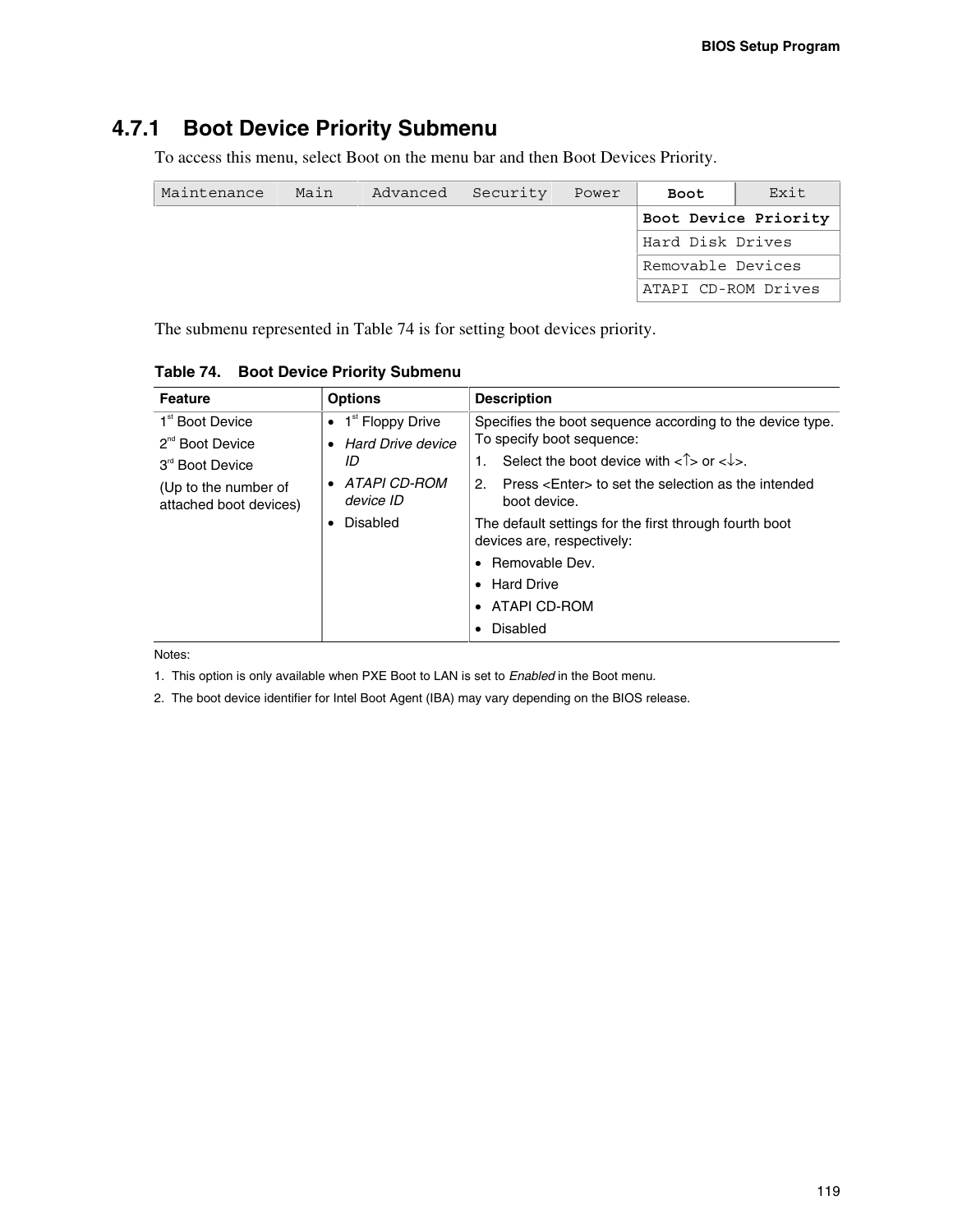#### **4.7.2 Hard Disk Drives Submenu**

To access this menu, select Boot on the menu bar and then Hard Disk Drives.

| Maintenance | Main | Advanced Security | Power | Boot                 | Exit |
|-------------|------|-------------------|-------|----------------------|------|
|             |      |                   |       | Boot Device Priority |      |
|             |      |                   |       | Hard Disk Drives     |      |
|             |      |                   |       | Removable Devices    |      |
|             |      |                   |       | ATAPI CD-ROM Drives  |      |
|             |      |                   |       |                      |      |

The submenu represented in Table 75 is for setting hard disk drive priority.

**Table 75. Hard Disk Drives Submenu** 

| <b>Feature</b>                            | <b>Options</b>                        | <b>Description</b>                                                                                                                                                                                                                                                              |
|-------------------------------------------|---------------------------------------|---------------------------------------------------------------------------------------------------------------------------------------------------------------------------------------------------------------------------------------------------------------------------------|
| 1 <sup>st</sup> Hard Disk Drive<br>(Note) | Dependent on installed<br>hard drives | Specifies the boot sequence from the available hard<br>disk drives. To specify boot sequence:<br>Select the boot device with $\langle \uparrow \rangle$ or $\langle \downarrow \rangle$ .<br>Press <enter> to set the selection as the<br/>2.<br/>intended boot device.</enter> |

Note: This boot device submenu appears only if at least one boot device of this type is installed. This list will display up to twelve hard disk drives, the maximum number of hard disk drives supported by the BIOS.

### **4.7.3 Removable Devices Submenu**

To access this menu, select Boot on the menu bar, then Removable Devices.

| Maintenance | Main | Advanced Security | Power | Boot                 | Exit |
|-------------|------|-------------------|-------|----------------------|------|
|             |      |                   |       | Boot Device Priority |      |
|             |      |                   |       | Hard Disk Drives     |      |
|             |      |                   |       | Removable Devices    |      |
|             |      |                   |       | ATAPI CD-ROM Drives  |      |

The submenu represented in Table 76 is for setting removable device priority.

**Table 76. Removable Devices Submenu** 

| <b>Feature</b>                             | <b>Options</b>                              | <b>Description</b>                                                                                                                                                                                                                                                                     |
|--------------------------------------------|---------------------------------------------|----------------------------------------------------------------------------------------------------------------------------------------------------------------------------------------------------------------------------------------------------------------------------------------|
| 1 <sup>st</sup> Removable Device<br>(Note) | Dependent on installed<br>removable devices | Specifies the boot sequence from the available<br>removable devices. To specify boot sequence:<br>Select the boot device with $\langle \uparrow \rangle$ or $\langle \downarrow \rangle$ .<br>1.<br>Press <enter> to set the selection as the<br/>2.<br/>intended boot device.</enter> |

Note: This boot device submenu appears only if at least one boot device of this type is installed. This list will display up to four removable devices, the maximum number of removable devices supported by the BIOS.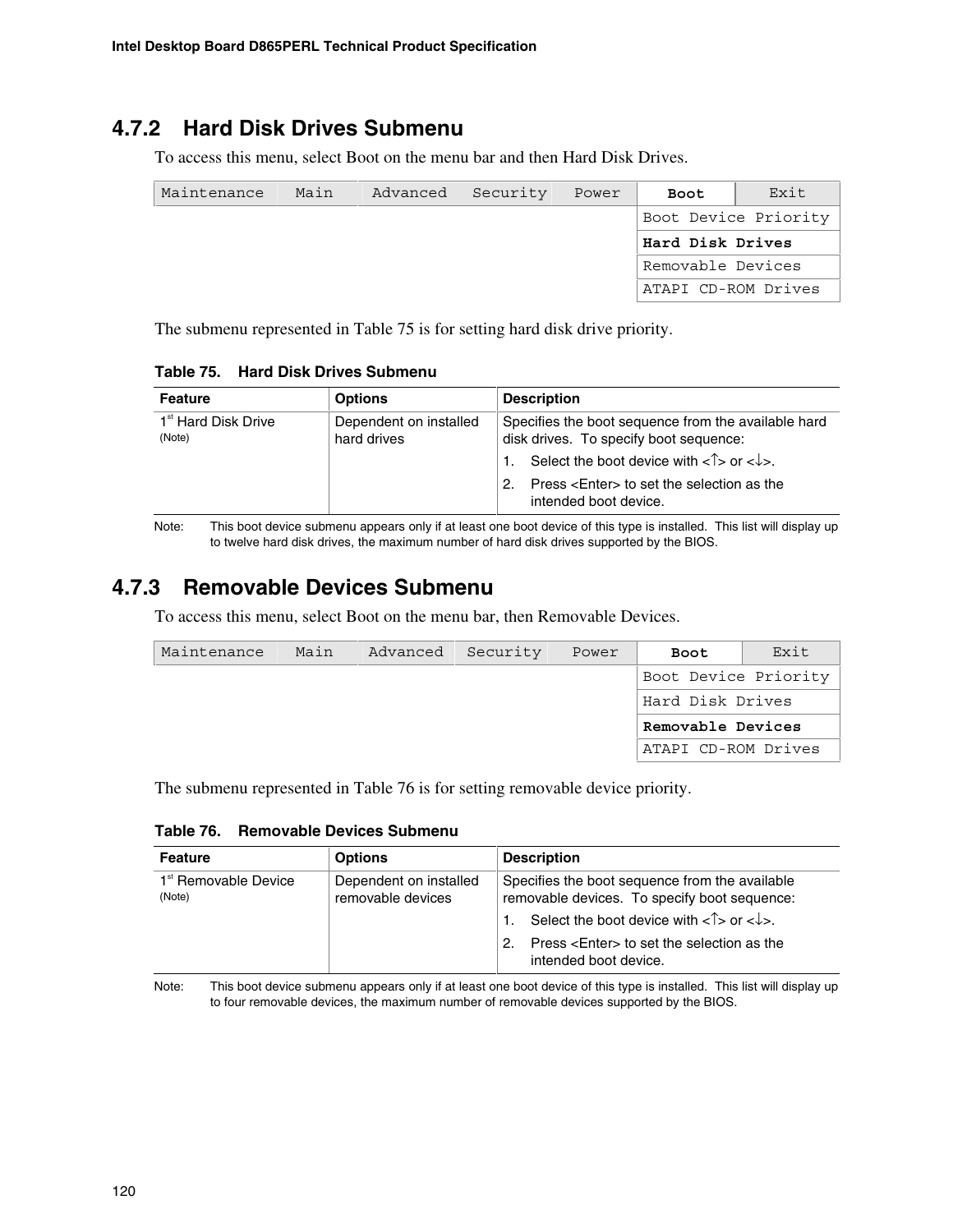#### **4.7.4 ATAPI CD-ROM Drives Submenu**

To access this menu, select Boot on the menu bar and then ATAPI CD-ROM Drives.

| Maintenance | Main | Advanced Security | Power | Boot                | Exit                 |
|-------------|------|-------------------|-------|---------------------|----------------------|
|             |      |                   |       |                     | Boot Device Priority |
|             |      |                   |       | Hard Disk Drives    |                      |
|             |      |                   |       | Removable Devices   |                      |
|             |      |                   |       | ATAPI CD-ROM Drives |                      |

The submenu represented in Table 77 is for setting ATAPI CD-ROM drive priority.

**Table 77. ATAPI CD-ROM Drives Submenu** 

| <b>Feature</b>                        | <b>Options</b>                                | <b>Description</b>                                                                                                                                                                                                                                                                 |
|---------------------------------------|-----------------------------------------------|------------------------------------------------------------------------------------------------------------------------------------------------------------------------------------------------------------------------------------------------------------------------------------|
| 1 <sup>st</sup> ATAPI CDROM<br>(Note) | Dependent on installed<br>ATAPI CD-ROM drives | Specifies the boot sequence from the available<br>ATAPI CD-ROM drives. To specify boot sequence:<br>Select the boot device with $\langle \uparrow \rangle$ or $\langle \downarrow \rangle$ .<br>Press <enter> to set the selection as the<br/>2.<br/>intended boot device.</enter> |

Note: This boot device submenu appears only if at least one boot device of this type is installed. This list will display up to four ATAPI CD-ROM drives, the maximum number of ATAPI CD-ROM drives supported by the BIOS.

### **4.8 Exit Menu**

To access this menu, select Exit from the menu bar at the top of the screen.

| Maintenance | Main | Advanced Security |  | Power | Boot | Exit |
|-------------|------|-------------------|--|-------|------|------|
|-------------|------|-------------------|--|-------|------|------|

The menu represented in Table 78 is for exiting the BIOS Setup program, saving changes, and loading and saving defaults.

| <b>Feature</b>                 | <b>Description</b>                                                                                                                                                                                                                                      |
|--------------------------------|---------------------------------------------------------------------------------------------------------------------------------------------------------------------------------------------------------------------------------------------------------|
| <b>Exit Saving Changes</b>     | Exits and saves the changes in CMOS SRAM.                                                                                                                                                                                                               |
| <b>Exit Discarding Changes</b> | Exits without saving any changes made in the BIOS Setup program.                                                                                                                                                                                        |
| <b>Load Optimal Defaults</b>   | Loads the optimal default values for all the Setup options.                                                                                                                                                                                             |
| Load Custom Defaults           | Loads the custom defaults for Setup options.                                                                                                                                                                                                            |
| Save Custom Defaults           | Saves the current values as custom defaults. Normally, the BIOS reads the<br>Setup values from flash memory. If this memory is corrupted, the BIOS reads the<br>custom defaults. If no custom defaults are set, the BIOS reads the factory<br>defaults. |
| <b>Discard Changes</b>         | Discards changes without exiting Setup. The option values present when the<br>computer was turned on are used.                                                                                                                                          |

**Table 78. Exit Menu**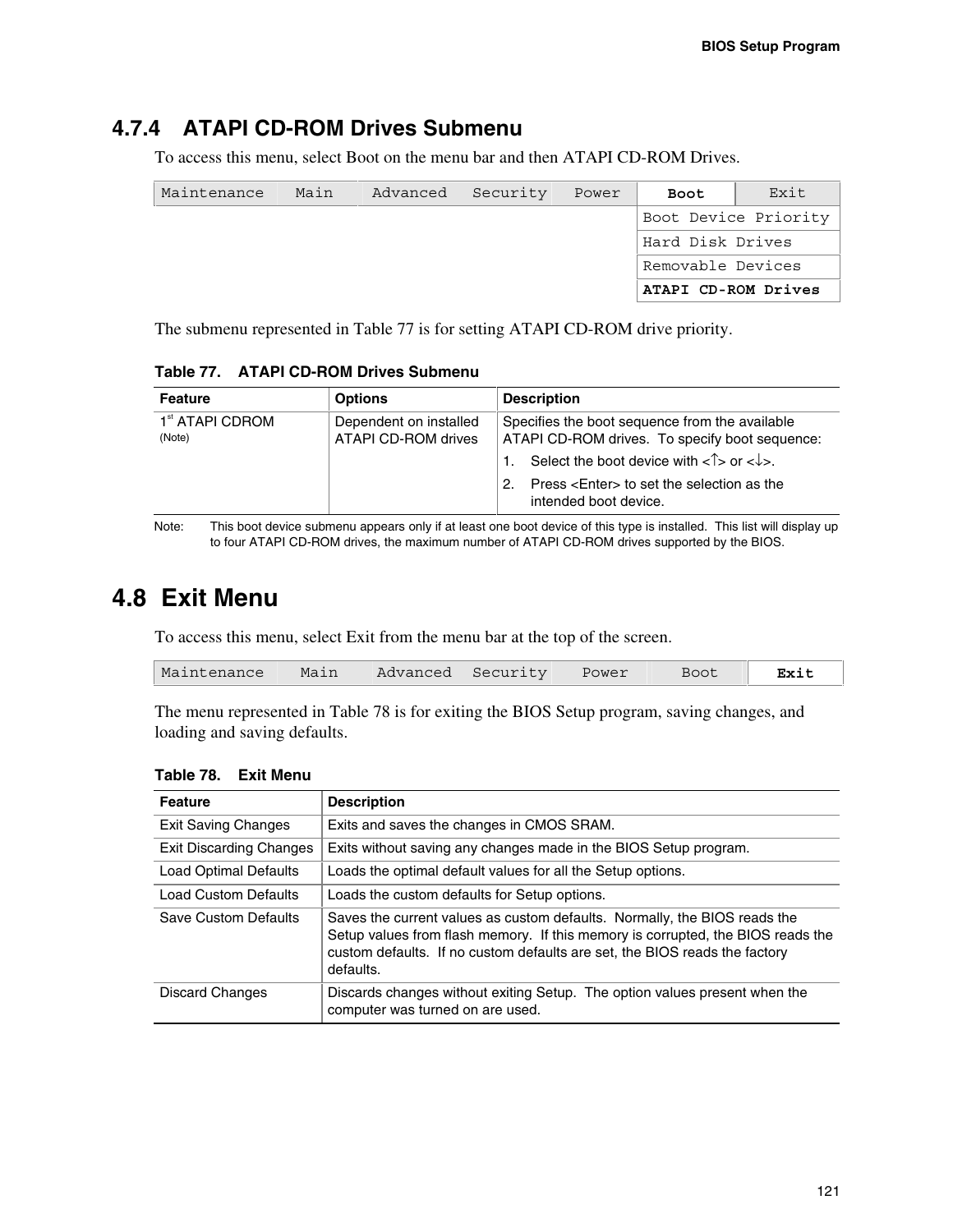**Intel Desktop Board D865PERL Technical Product Specification**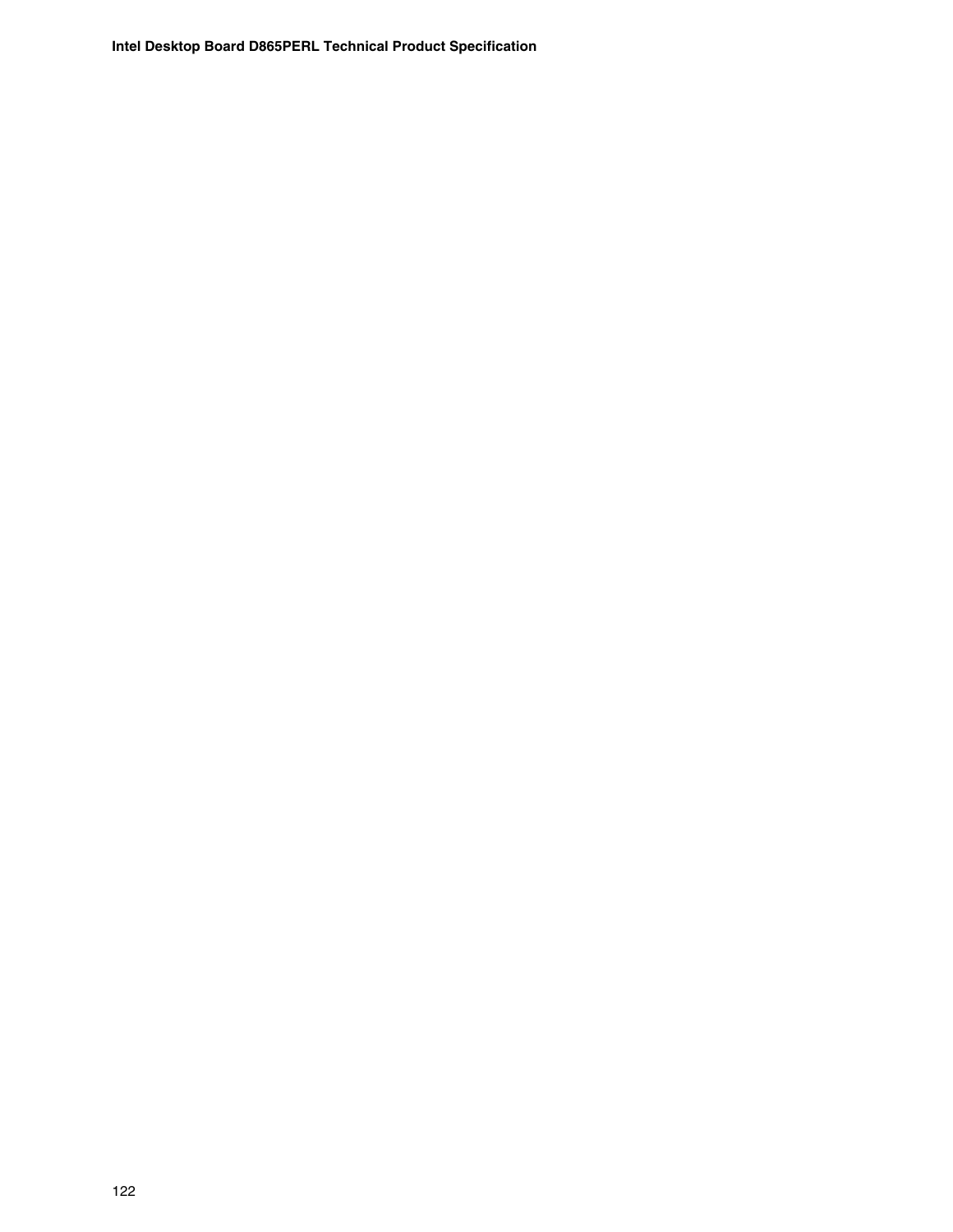# **5 Error Messages and Beep Codes**

# **What This Chapter Contains**

# **5.1 BIOS Error Messages**

Table 79 lists the error messages and provides a brief description of each.

| <b>Error Message</b>                                                                                                                                           | <b>Explanation</b>                                                                                                   |
|----------------------------------------------------------------------------------------------------------------------------------------------------------------|----------------------------------------------------------------------------------------------------------------------|
| GA <sub>20</sub> 1                                                                                                                                             | An error occurred with Gate A20 when switching to protected<br>mode during the memory test.                          |
| Pri Master HDD Error<br>Pri Slave HDD Error<br>Sec Master HDD Error<br>Sec Slave HDD Frror                                                                     | Could not read sector from corresponding drive.                                                                      |
| Pri Master Drive - ATAPI Incompatible<br>Pri Slave Drive - ATAPI Incompatible<br>Sec Master Drive - ATAPI Incompatible<br>Sec Slave Drive - ATAPI Incompatible | Corresponding drive in not an ATAPI device. Run Setup to make<br>sure device is selected correctly.                  |
| A: Drive Error                                                                                                                                                 | No response from diskette drive.                                                                                     |
| Cache Memory Bad                                                                                                                                               | An error occurred when testing L2 cache. Cache memory<br>may be bad.                                                 |
| <b>CMOS Battery Low</b>                                                                                                                                        | The battery may be losing power. Replace the battery soon.                                                           |
| <b>CMOS Display Type Wrong</b>                                                                                                                                 | The display type is different than what has been stored in CMOS.<br>Check Setup to make sure type is correct.        |
| <b>CMOS Checksum Bad</b>                                                                                                                                       | The CMOS checksum is incorrect. CMOS memory may have<br>been corrupted. Run Setup to reset values.                   |
| <b>CMOS Settings Wrong</b>                                                                                                                                     | CMOS values are not the same as the last boot. These values<br>have either been corrupted or the battery has failed. |
| <b>CMOS Date/Time Not Set</b>                                                                                                                                  | The time and/or date values stored in CMOS are invalid. Run<br>Setup to set correct values.                          |
| <b>DMA Error</b>                                                                                                                                               | Error during read/write test of DMA controller.                                                                      |
| <b>FDC Failure</b>                                                                                                                                             | Error occurred trying to access diskette drive controller.                                                           |
| <b>HDC Failure</b>                                                                                                                                             | Error occurred trying to access hard disk controller.                                                                |

#### **Table 79. BIOS Error Messages**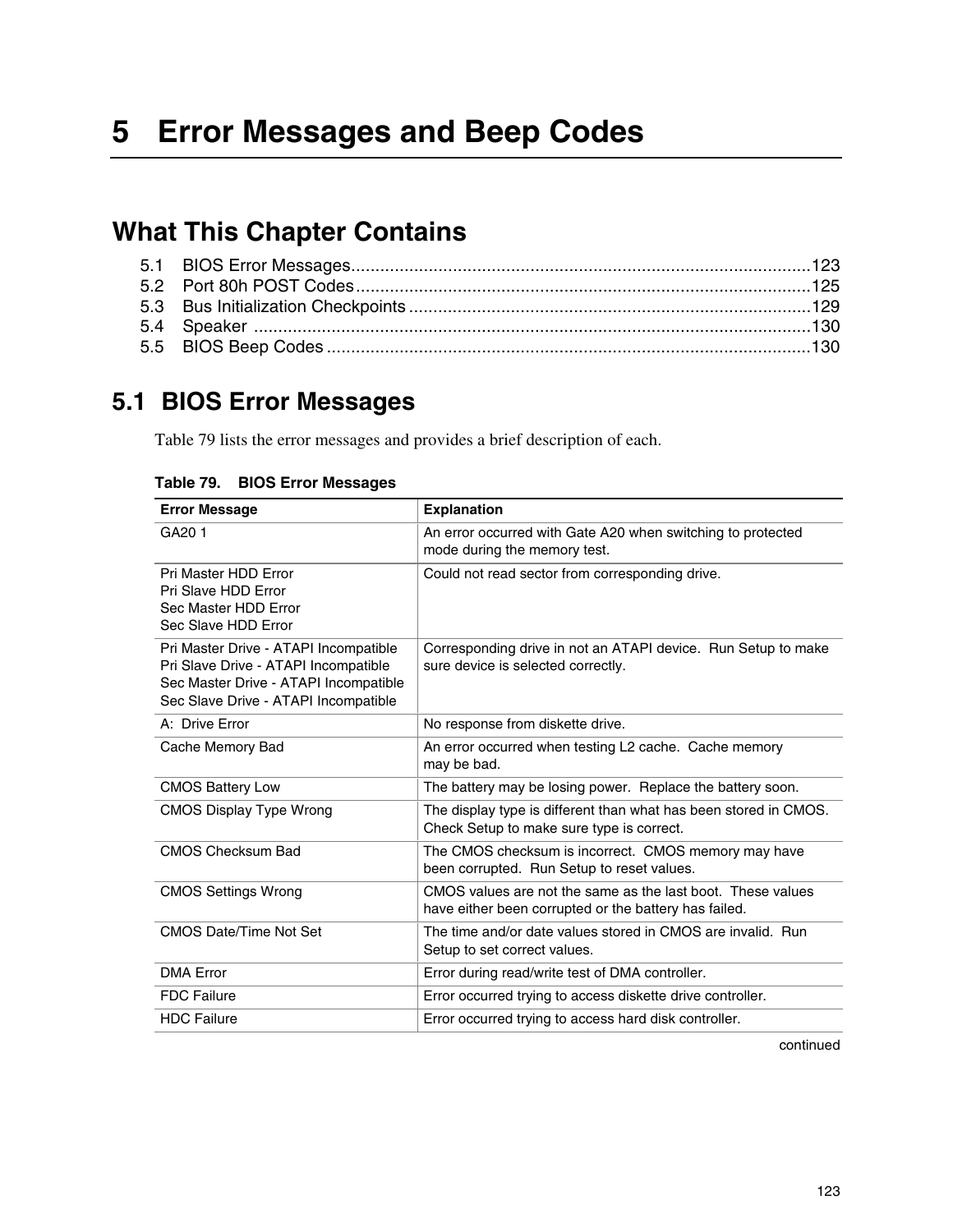| <b>Error Message</b>                     | <b>Explanation</b>                                                                                               |
|------------------------------------------|------------------------------------------------------------------------------------------------------------------|
| Checking NVRAM                           | NVRAM is being checked to see if it is valid.                                                                    |
| Update OK!                               | NVRAM was invalid and has been updated.                                                                          |
| <b>Updated Failed</b>                    | NVRAM was invalid but was unable to be updated.                                                                  |
| Keyboard Error                           | Error in the keyboard connection. Make sure keyboard is<br>connected properly.                                   |
| <b>KB/Interface Error</b>                | Keyboard interface test failed.                                                                                  |
| Memory Size Decreased                    | Memory size has decreased since the last boot. If no memory<br>was removed then memory may be bad.               |
| Memory Size Increased                    | Memory size has increased since the last boot. If no memory was<br>added there may be a problem with the system. |
| Memory Size Changed                      | Memory size has changed since the last boot. If no memory was<br>added or removed then memory may be bad.        |
| No Boot Device Available                 | System did not find a device to boot.                                                                            |
| Off Board Parity Error                   | A parity error occurred on an off-board card. This error is followed<br>by an address.                           |
| On Board Parity Error                    | A parity error occurred in onboard memory. This error is followed<br>by an address.                              |
| Parity Error                             | A parity error occurred in onboard memory at an unknown<br>address.                                              |
| NVRAM/CMOS/PASSWORD cleared by<br>Jumper | NVRAM, CMOS, and passwords have been cleared. The system<br>should be powered down and the jumper removed.       |
| <ctrl n=""> Pressed</ctrl>               | CMOS is ignored and NVRAM is cleared. User must enter Setup.                                                     |

**Table 79. BIOS Error Messages** (continued)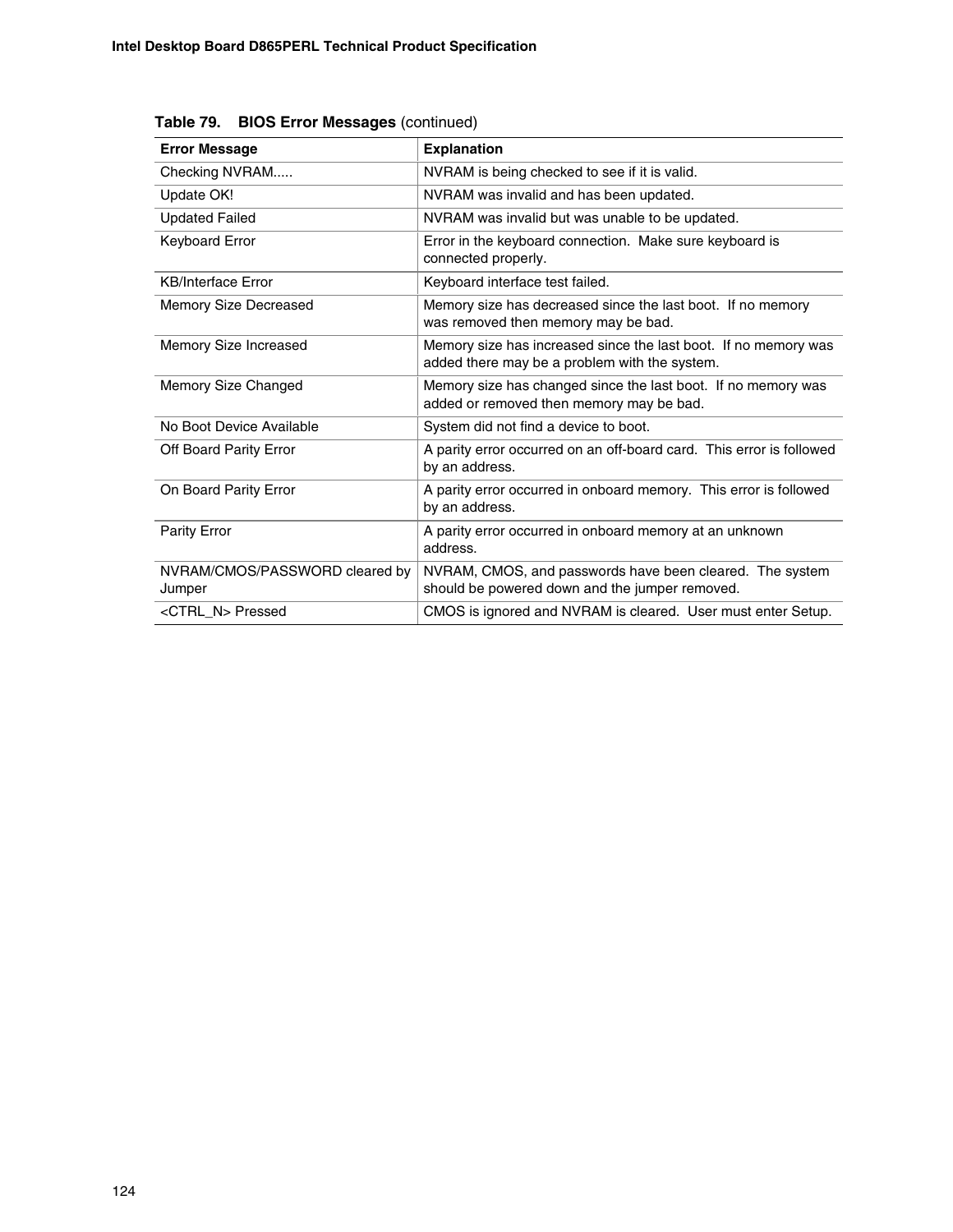# **5.2 Port 80h POST Codes**

During the POST, the BIOS generates diagnostic progress codes (POST-codes) to I/O port 80h. If the POST fails, execution stops and the last POST code generated is left at port 80h. This code is useful for determining the point where an error occurred.

Displaying the POST-codes requires a PCI bus add-in card, often called a POST card. The POST card can decode the port and display the contents on a medium such as a seven-segment display.

#### ✏ **NOTE**

#### *The POST card must be installed in PCI bus connector 1.*

The tables below offer descriptions of the POST codes generated by the BIOS. Table 80 defines the uncompressed INIT code checkpoints, Table 81 describes the boot block recovery code checkpoints, and Table 82 lists the runtime code uncompressed in F000 shadow RAM. Some codes are repeated in the tables because that code applies to more than one operation.

| Code           | <b>Description of POST Operation</b>                                                                                                                                                                                                          |
|----------------|-----------------------------------------------------------------------------------------------------------------------------------------------------------------------------------------------------------------------------------------------|
| D <sub>0</sub> | NMI is Disabled. Onboard KBC, RTC enabled (if present). Init code Checksum verification<br>starting.                                                                                                                                          |
| D1             | Keyboard controller BAT test, CPU ID saved, and going to 4 GB flat mode.                                                                                                                                                                      |
| D <sub>3</sub> | Do necessary chipset initialization, start memory refresh, and do memory sizing.                                                                                                                                                              |
| D <sub>4</sub> | Verify base memory.                                                                                                                                                                                                                           |
| D <sub>5</sub> | Init code to be copied to segment 0 and control to be transferred to segment 0.                                                                                                                                                               |
| D <sub>6</sub> | Control is in segment 0. To check recovery mode and verify main BIOS checksum. If either it is<br>recovery mode or main BIOS checksum is bad, go to check point E0 for recovery else go to check<br>point D7 for giving control to main BIOS. |
| D7             | Find Main BIOS module in ROM image.                                                                                                                                                                                                           |
| D <sub>8</sub> | Uncompress the main BIOS module.                                                                                                                                                                                                              |
| D <sub>9</sub> | Copy main BIOS image to F000 shadow RAM and give control to main BIOS in F000<br>shadow RAM.                                                                                                                                                  |

|  | Table 80. Uncompressed INIT Code Checkpoints |
|--|----------------------------------------------|
|--|----------------------------------------------|

#### **Table 81. Boot Block Recovery Code Checkpoints**

| Code           | <b>Description of POST Operation</b>                                                                                                                                                                                                                                                                |
|----------------|-----------------------------------------------------------------------------------------------------------------------------------------------------------------------------------------------------------------------------------------------------------------------------------------------------|
| E <sub>0</sub> | Onboard Floppy Controller (if any) is initialized. Compressed recovery code is uncompressed in<br>F000:0000 in Shadow RAM and give control to recovery code in F000 Shadow RAM. Initialize<br>interrupt vector tables, initialize system timer, initialize DMA controller and interrupt controller. |
| E8             | Initialize extra (Intel Recovery) Module.                                                                                                                                                                                                                                                           |
| E9             | Initialize floppy drive.                                                                                                                                                                                                                                                                            |
| EA             | Try to boot from floppy. If reading of boot sector is successful, give control to boot sector code.                                                                                                                                                                                                 |
| EB.            | Booting from floppy failed, look for ATAPI (LS-120, Zip*) devices.                                                                                                                                                                                                                                  |
| EC.            | Try to boot from ATAPI. If reading of boot sector is successful, give control to boot sector code.                                                                                                                                                                                                  |
| EF.            | Booting from floppy and ATAPI device failed. Give two beeps. Retry the booting procedure again<br>(go to check point E9).                                                                                                                                                                           |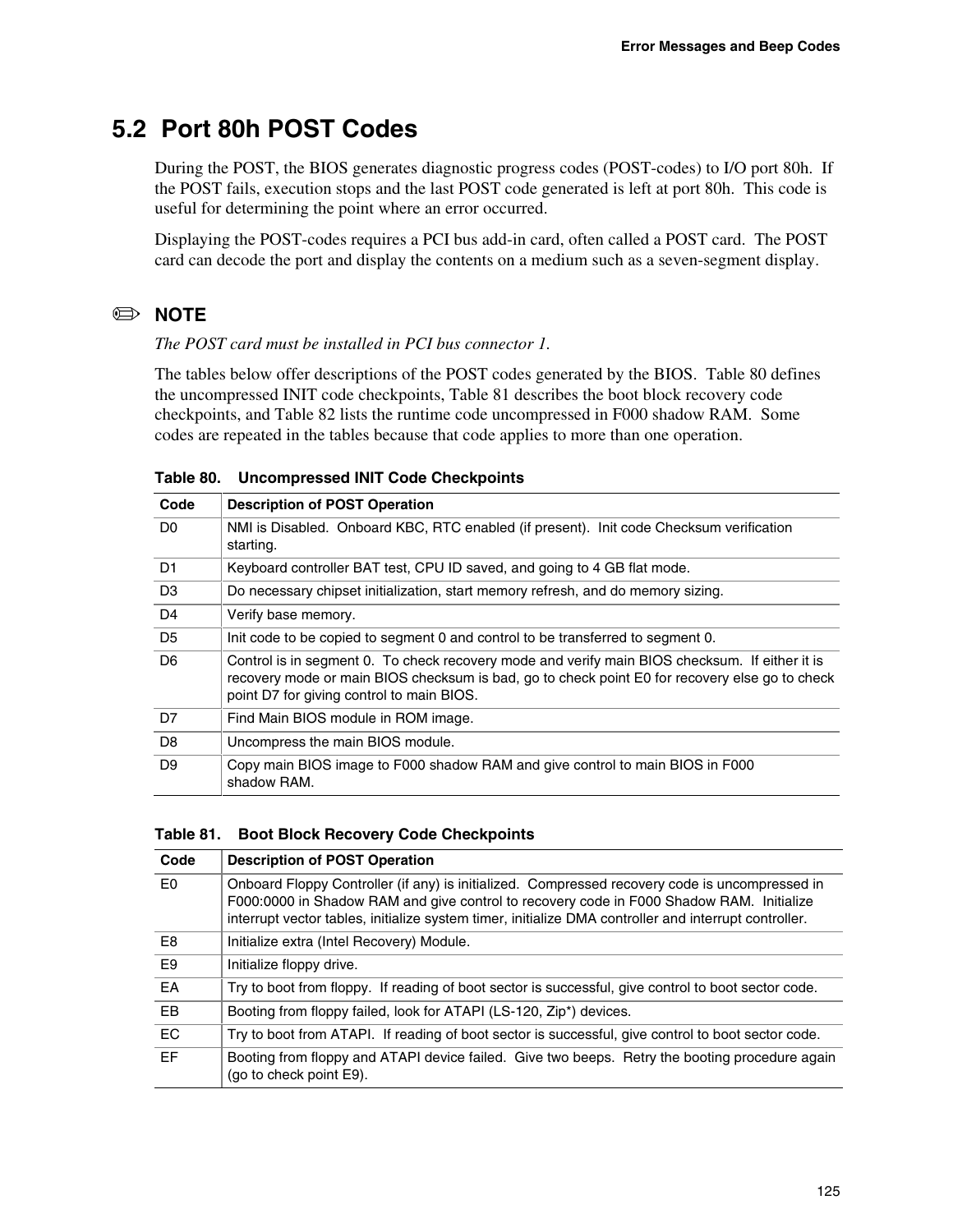| Code           | <b>Description of POST Operation</b>                                                                                                |
|----------------|-------------------------------------------------------------------------------------------------------------------------------------|
| 03             | NMI is Disabled. To check soft reset/power-on.                                                                                      |
| 05             | BIOS stack set. Going to disable cache if any.                                                                                      |
| 06             | POST code to be uncompressed.                                                                                                       |
| 07             | CPU init and CPU data area init to be done.                                                                                         |
| 08             | CMOS checksum calculation to be done next.                                                                                          |
| 0В             | Any initialization before keyboard BAT to be done next.                                                                             |
| <sub>0</sub> C | KB controller I/B free. To issue the BAT command to keyboard controller.                                                            |
| 0E             | Any initialization after KB controller BAT to be done next.                                                                         |
| 0F             | Keyboard command byte to be written.                                                                                                |
| 10             | Going to issue Pin-23,24 blocking/unblocking command.                                                                               |
| 11             | Going to check pressing of <ins>, <end> key during power-on.</end></ins>                                                            |
| 12             | To init CMOS if "Init CMOS in every boot" is set or <end> key is pressed. Going to disable DMA<br/>and Interrupt controllers.</end> |
| 13             | Video display is disabled and port-B is initialized. Chipset init about to begin.                                                   |
| 14             | 8254 timer test about to start.                                                                                                     |
| 19             | About to start memory refresh test.                                                                                                 |
| 1А             | Memory Refresh line is toggling. Going to check 15 µs ON/OFF time.                                                                  |
| 23             | To read 8042 input port and disable Megakey GreenPC feature. Make BIOS code segment<br>writeable.                                   |
| 24             | To do any setup before Int vector init.                                                                                             |
| 25             | Interrupt vector initialization to begin. To clear password if necessary.                                                           |
| 27             | Any initialization before setting video mode to be done.                                                                            |
| 28             | Going for monochrome mode and color mode setting.                                                                                   |
| 2A             | Different buses init (system, static, output devices) to start if present. (See Section 5.3 for details<br>of different buses.)     |
| 2B             | To give control for any setup required before optional video ROM check.                                                             |
| 2C             | To look for optional video ROM and give control.                                                                                    |
| 2D.            | To give control to do any processing after video ROM returns control.                                                               |
| 2E             | If EGA/VGA not found then do display memory R/W test.                                                                               |
| 2F             | EGA/VGA not found. Display memory R/W test about to begin.                                                                          |
| 30             | Display memory R/W test passed. About to look for the retrace checking.                                                             |
| 31             | Display memory R/W test or retrace checking failed. To do alternate Display memory R/W test.                                        |
| 32             | Alternate Display memory R/W test passed. To look for the alternate display retrace checking.                                       |
| 34             | Video display checking over. Display mode to be set next.                                                                           |
| 37             | Display mode set. Going to display the power-on message.                                                                            |
| 38             | Different buses init (input, IPL, general devices) to start if present. (See Section 5.3 for details of<br>different buses.)        |
| 39             | Display different buses initialization error messages. (See Section 5.3 for details of different<br>buses.)                         |
| ЗA             | New cursor position read and saved. To display the Hit <del> message.</del>                                                         |

**Table 82. Runtime Code Uncompressed in F000 Shadow RAM**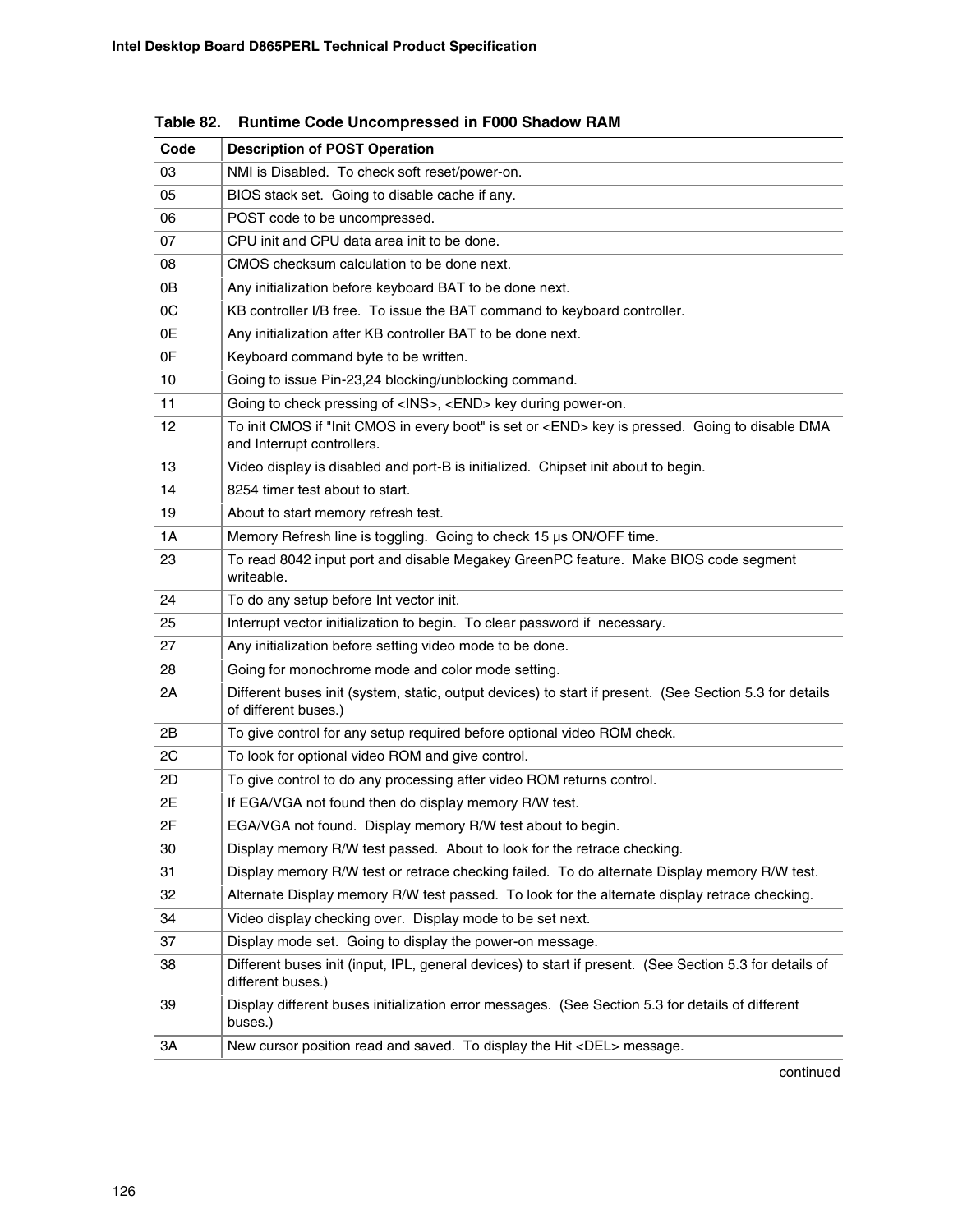| Code | <b>Description of POST Operation</b>                                                                                                                            |
|------|-----------------------------------------------------------------------------------------------------------------------------------------------------------------|
| 40   | To prepare the descriptor tables.                                                                                                                               |
| 42   | To enter in virtual mode for memory test.                                                                                                                       |
| 43   | To enable interrupts for diagnostics mode.                                                                                                                      |
| 44   | To initialize data to check memory wrap around at 0:0.                                                                                                          |
| 45   | Data initialized. Going to check for memory wrap around at 0:0 and finding the total system<br>memory size.                                                     |
| 46   | Memory wrap around test done. Memory size calculation over. About to go for writing patterns to<br>test memory.                                                 |
| 47   | Pattern to be tested written in extended memory. Going to write patterns in base 640k memory.                                                                   |
| 48   | Patterns written in base memory. Going to find out amount of memory below 1M memory.                                                                            |
| 49   | Amount of memory below 1M found and verified. Going to find out amount of memory above<br>1M memory.                                                            |
| 4B   | Amount of memory above 1M found and verified. Check for soft reset and going to clear memory<br>below 1M for soft reset. (If power on, go to check point #4Eh). |
| 4C   | Memory below 1M cleared. (SOFT RESET) Going to clear memory above 1M.                                                                                           |
| 4D   | Memory above 1M cleared. (SOFT RESET) Going to save the memory size. (Go to check<br>point # 52h).                                                              |
| 4E   | Memory test started. (NOT SOFT RESET) About to display the first 64k memory size.                                                                               |
| 4F   | Memory size display started. This will be updated during memory test. Going for sequential and<br>random memory test.                                           |
| 50   | Memory testing/initialization below 1M complete. Going to adjust displayed memory size for<br>relocation/shadow.                                                |
| 51   | Memory size display adjusted due to relocation/ shadow. Memory test above 1M to follow.                                                                         |
| 52   | Memory testing/initialization above 1M complete. Going to save memory size information.                                                                         |
| 53   | Memory size information is saved. CPU registers are saved. Going to enter in real mode.                                                                         |
| 54   | Shutdown successful, CPU in real mode. Going to disable gate A20 line and disable parity/NMI.                                                                   |
| 57   | A20 address line, parity/NMI disable successful. Going to adjust memory size depending on<br>relocation/shadow.                                                 |
| 58   | Memory size adjusted for relocation/shadow. Going to clear Hit <del> message.</del>                                                                             |
| 59   | Hit <del> message cleared. <wait> message displayed. About to start DMA and interrupt<br/>controller test.</wait></del>                                         |
| 60   | DMA page register test passed. To do DMA#1 base register test.                                                                                                  |
| 62   | DMA#1 base register test passed. To do DMA#2 base register test.                                                                                                |
| 65   | DMA#2 base register test passed. To program DMA unit 1 and 2.                                                                                                   |
| 66   | DMA unit 1 and 2 programming over. To initialize 8259 interrupt controller.                                                                                     |
| 7F   | Extended NMI sources enabling is in progress.                                                                                                                   |
| 80   | Keyboard test started. Clearing output buffer, checking for stuck key, to issue keyboard reset<br>command.                                                      |
| 81   | Keyboard reset error/stuck key found. To issue keyboard controller interface test command.                                                                      |
| 82   | Keyboard controller interface test over. To write command byte and init circular buffer.                                                                        |
| 83   | Command byte written, global data init done. To check for lock-key.                                                                                             |

**Table 82. Runtime Code Uncompressed in F000 Shadow RAM** (continued)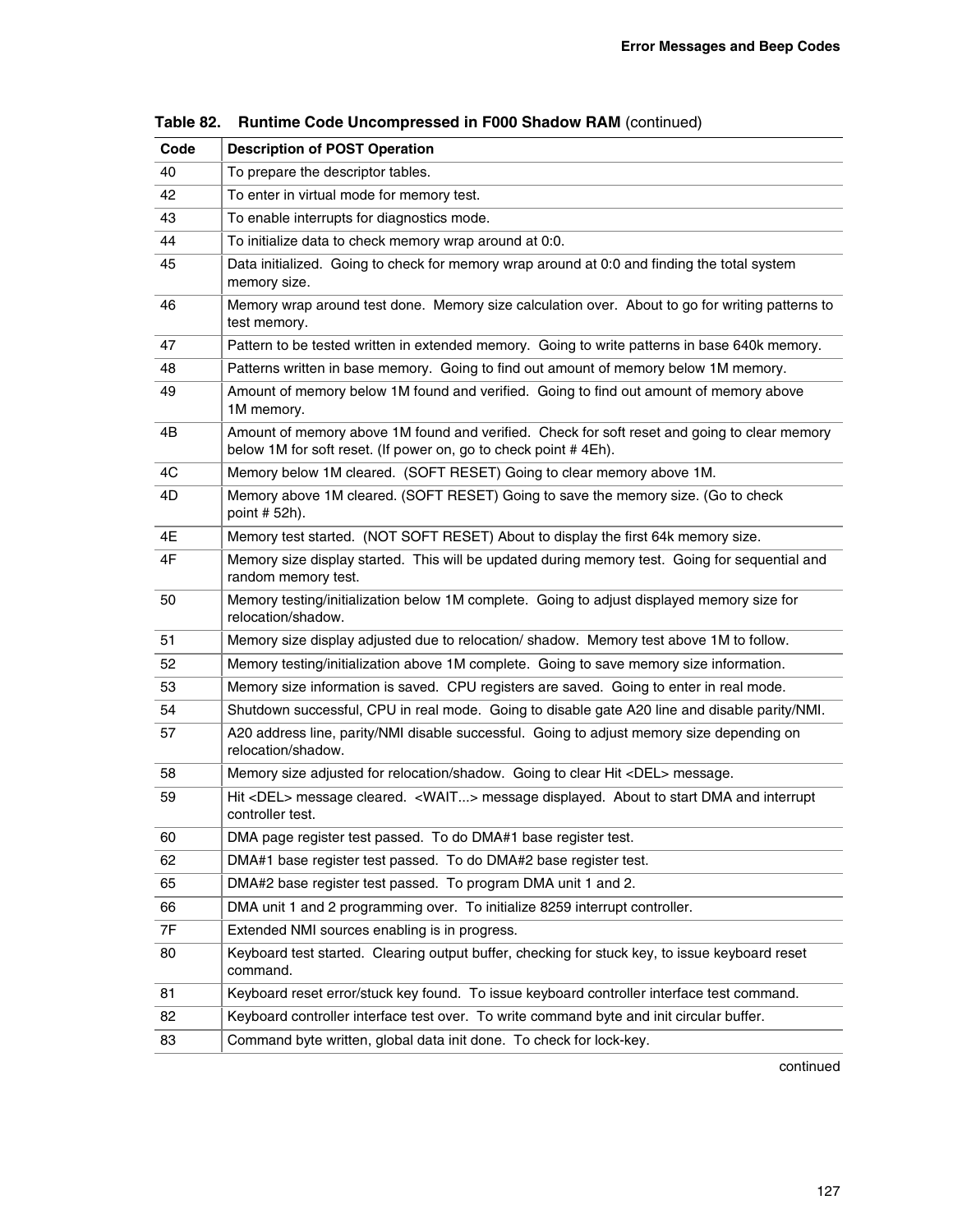| Code           | <b>Description of POST Operation</b>                                                                                                               |
|----------------|----------------------------------------------------------------------------------------------------------------------------------------------------|
| 84             | Lock-key checking over. To check for memory size mismatch with CMOS.                                                                               |
| 85             | Memory size check done. To display soft error and check for password or bypass setup.                                                              |
| 86             | Password checked. About to do programming before setup.                                                                                            |
| 87             | Programming before setup complete. To uncompress SETUP code and execute CMOS setup.                                                                |
| 88             | Returned from CMOS setup program and screen is cleared. About to do programming after<br>setup.                                                    |
| 89             | Programming after setup complete. Going to display power-on screen message.                                                                        |
| 8Β             | First screen message displayed. < WAIT> message displayed. PS/2 Mouse check and<br>extended BIOS data area allocation to be done.                  |
| 8C             | Setup options programming after CMOS setup about to start.                                                                                         |
| 8D             | Going for hard disk controller reset.                                                                                                              |
| 8F             | Hard disk controller reset done. Floppy setup to be done next.                                                                                     |
| 91             | Floppy setup complete. Hard disk setup to be done next.                                                                                            |
| 95             | Init of different buses optional ROMs from C800 to start. (See Section 5.3 for details of different<br>buses.)                                     |
| 96             | Going to do any init before C800 optional ROM control.                                                                                             |
| 97             | Any init before C800 optional ROM control is over. Optional ROM check and control will be<br>done next.                                            |
| 98             | Optional ROM control is done. About to give control to do any required processing after optional<br>ROM returns control and enable external cache. |
| 99             | Any initialization required after optional ROM test over. Going to setup timer data area and printer<br>base address.                              |
| 9A             | Return after setting timer and printer base address. Going to set the RS-232 base address.                                                         |
| 9Β             | Returned after RS-232 base address. Going to do any initialization before Coprocessor test.                                                        |
| 9C             | Required initialization before Coprocessor is over. Going to initialize the Coprocessor next.                                                      |
| 9D.            | Coprocessor initialized. Going to do any initialization after Coprocessor test.                                                                    |
| 9E             | Initialization after Coprocessor test is complete. Going to check extended keyboard, keyboard ID<br>and num-lock.                                  |
| A2             | Going to display any soft errors.                                                                                                                  |
| A3             | Soft error display complete. Going to set keyboard typematic rate.                                                                                 |
| A4             | Keyboard typematic rate set. To program memory wait states.                                                                                        |
| A5             | Going to enable parity/NMI.                                                                                                                        |
| A7             | NMI and parity enabled. Going to do any initialization required before giving control to optional<br>ROM at E000.                                  |
| A8             | Initialization before E000 ROM control over. E000 ROM to get control next.                                                                         |
| A <sub>9</sub> | Returned from E000 ROM control. Going to do any initialization required after E000 optional<br>ROM control.                                        |
| AA             | Initialization after E000 optional ROM control is over. Going to display the system configuration.                                                 |
| AB             | Put INT13 module runtime image to shadow.                                                                                                          |
| $\sf AC$       | Generate MP for multiprocessor support (if present).                                                                                               |
| AD             | Put CGA INT10 module (if present) in Shadow.                                                                                                       |

**Table 82. Runtime Code Uncompressed in F000 Shadow RAM** (continued)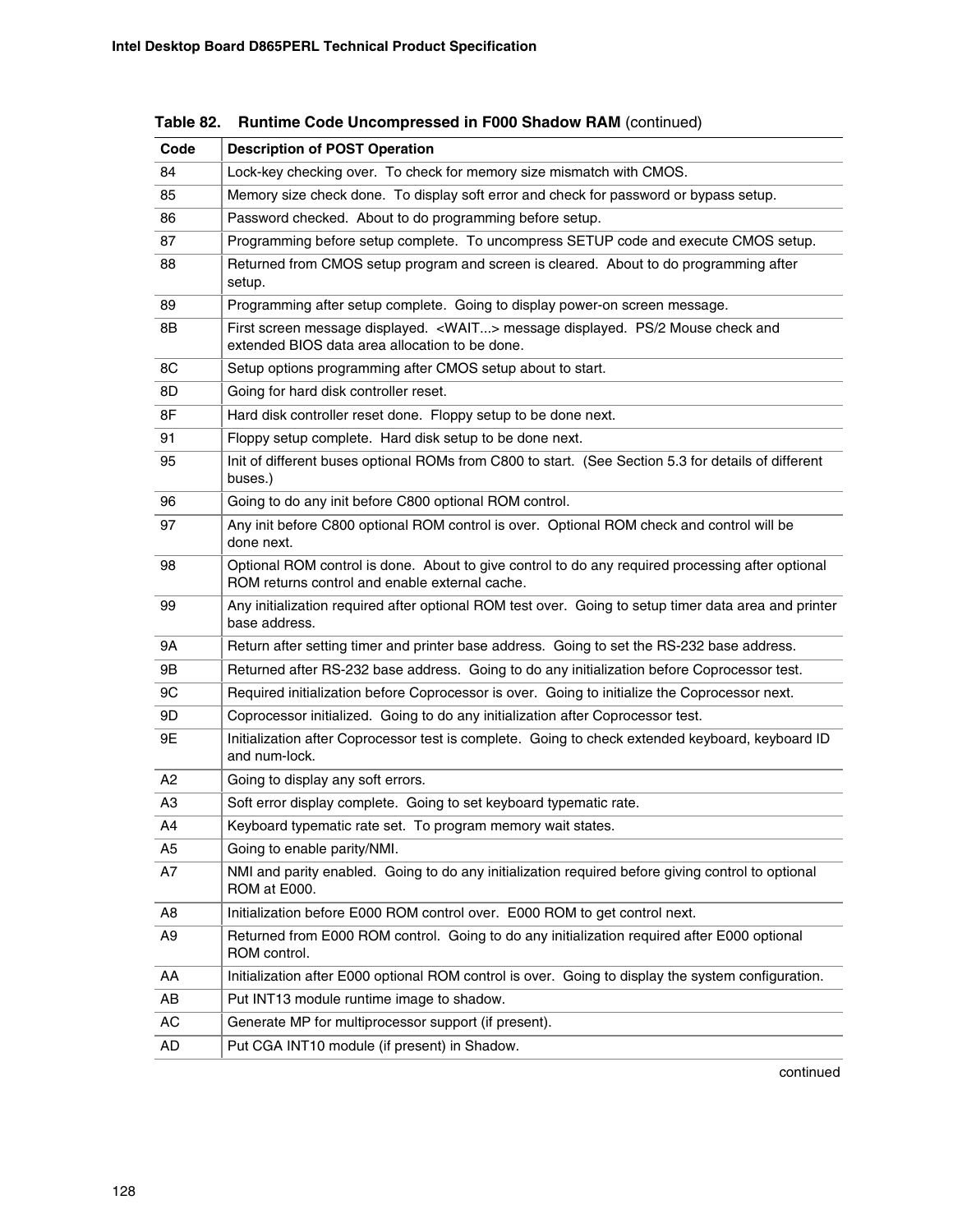| Code | <b>Description of POST Operation</b>                                                          |
|------|-----------------------------------------------------------------------------------------------|
| AE.  | Uncompress SMBIOS module and init SMBIOS code and form the runtime SMBIOS image in<br>shadow. |
| B1   | Going to copy any code to specific area.                                                      |
| 00   | Copying of code to specific area done. Going to give control to INT-19 boot loader.           |

**Table 82. Runtime Code Uncompressed in F000 Shadow RAM** (continued)

# **5.3 Bus Initialization Checkpoints**

The system BIOS gives control to the different buses at several checkpoints to do various tasks. Table 83 describes the bus initialization checkpoints.

**Table 83. Bus Initialization Checkpoints** 

| <b>Checkpoint</b> | <b>Description</b>                                                             |
|-------------------|--------------------------------------------------------------------------------|
| 2Α                | Different buses init (system, static, and output devices) to start if present. |
| 38                | Different buses init (input, IPL, and general devices) to start if present.    |
| 39                | Display different buses initialization error messages.                         |
| 95                | Init of different buses optional ROMs from C800 to start.                      |

While control is inside the different bus routines, additional checkpoints are output to port 80h as WORD to identify the routines under execution. In these WORD checkpoints, the low byte of the checkpoint is the system BIOS checkpoint from which the control is passed to the different bus routines. The high byte of the checkpoint is the indication of which routine is being executed in the different buses. Table 84 describes the upper nibble of the high byte and indicates the function that is being executed.

| Value    | <b>Description</b>                                |
|----------|---------------------------------------------------|
| $\Omega$ | func#0, disable all devices on the bus concerned. |
|          | func#1, static devices init on the bus concerned. |
| 2        | func#2, output device init on the bus concerned.  |
| 3        | func#3, input device init on the bus concerned.   |
| 4        | func#4, IPL device init on the bus concerned.     |
| 5        | func#5, general device init on the bus concerned. |
| 6        | func#6, error reporting for the bus concerned.    |
|          | func#7, add-on ROM init for all buses.            |

**Table 84. Upper Nibble High Byte Functions**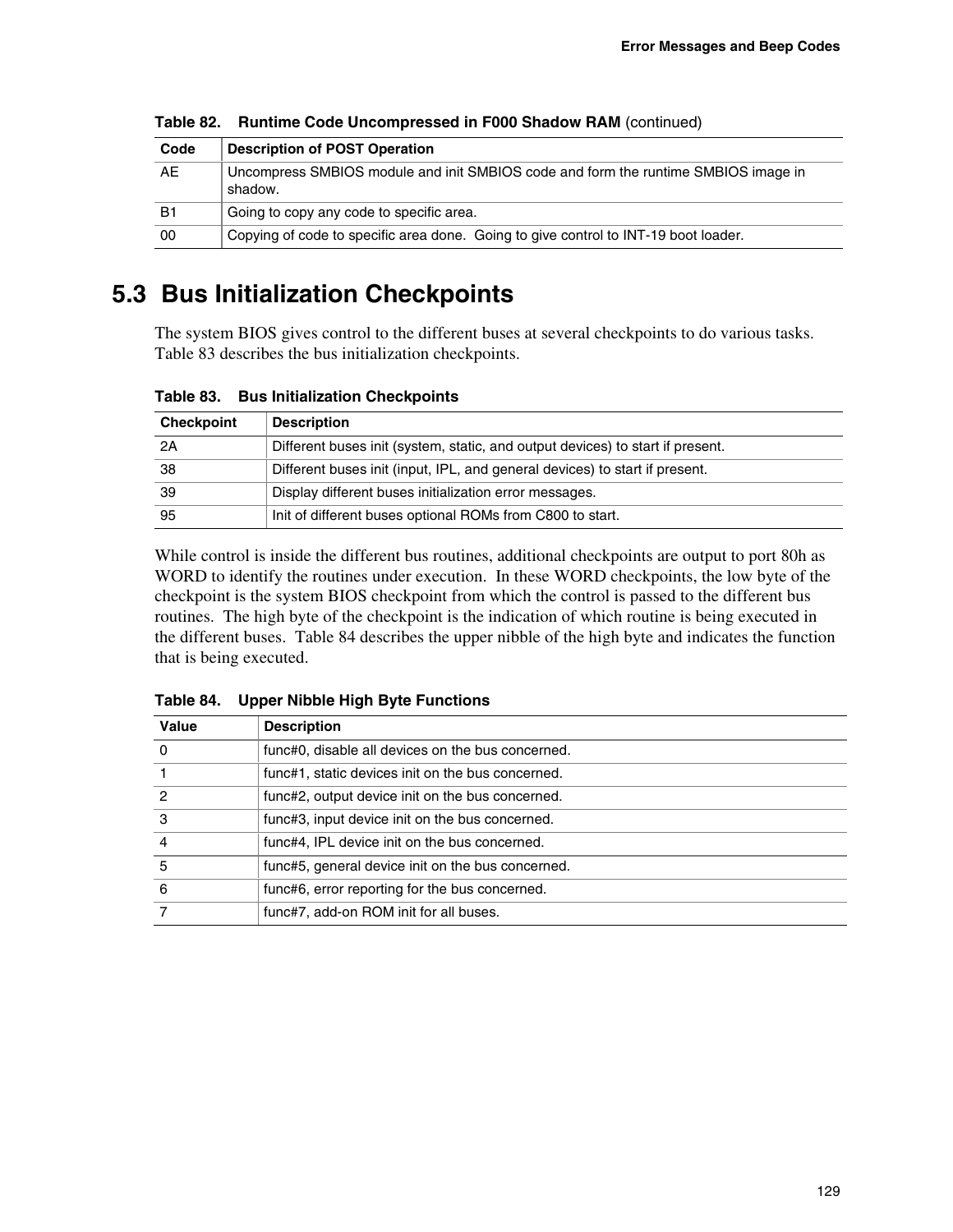Table 85 describes the lower nibble of the high byte and indicates the bus on which the routines are being executed.

| Value | <b>Description</b>                          |
|-------|---------------------------------------------|
|       | Generic DIM (Device Initialization Manager) |
|       | Onboard system devices                      |
| 2     | <b>ISA</b> devices                          |
| 3     | EISA devices                                |
| 4     | <b>ISA PnP devices</b>                      |
| 5     | <b>PCI</b> devices                          |

**Table 85. Lower Nibble High Byte Functions** 

### **5.4 Speaker**

A 47  $\Omega$  inductive speaker is mounted on the Desktop Board. The speaker provides audible error code (beep code) information during POST.

| <b>For information about</b>        | <b>Refer to</b>   |
|-------------------------------------|-------------------|
| The location of the onboard speaker | Figure 1, page 14 |

# **5.5 BIOS Beep Codes**

Whenever a recoverable error occurs during POST, the BIOS displays an error message describing the problem (see Table 86). The BIOS also issues a beep code (one long tone followed by two short tones) during POST if the video configuration fails (a faulty video card or no card installed) or if an external ROM module does not properly checksum to zero.

An external ROM module (for example, a video BIOS) can also issue audible errors, usually consisting of one long tone followed by a series of short tones. For more information on the beep codes issued, check the documentation for that external device.

There are several POST routines that issue a POST terminal error and shut down the system if they fail. Before shutting down the system, the terminal-error handler issues a beep code signifying the test point error, writes the error to I/O port 80h, attempts to initialize the video and writes the error in the upper left corner of the screen (using both monochrome and color adapters).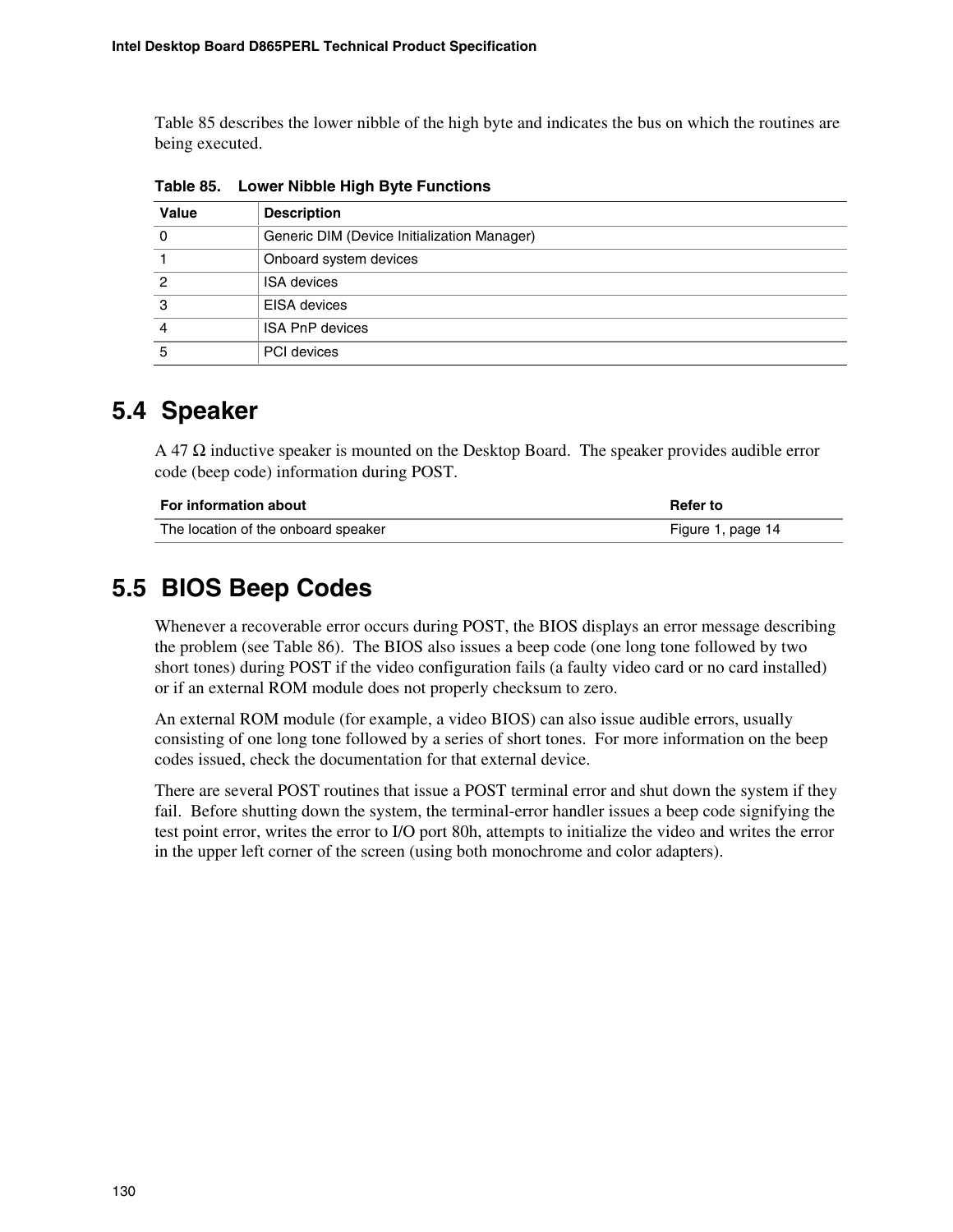If POST completes normally, the BIOS issues one short beep before passing control to the operating system.

| <b>Beep</b>    | <b>Description</b>                              |
|----------------|-------------------------------------------------|
|                |                                                 |
|                | Refresh failure                                 |
| $\mathcal{P}$  | Parity cannot be reset                          |
| 3              | First 64 KB memory failure                      |
| $\overline{4}$ | Timer not operational                           |
| 5              | Not used                                        |
| 6              | 8042 GateA20 cannot be toggled                  |
| $\overline{7}$ | Exception interrupt error                       |
| 8              | Display memory R/W error                        |
| 9              | Not used                                        |
| 10             | CMOS Shutdown register test error               |
| 11             | Invalid BIOS (e.g. POST module not found, etc.) |

**Table 86. Beep Codes**